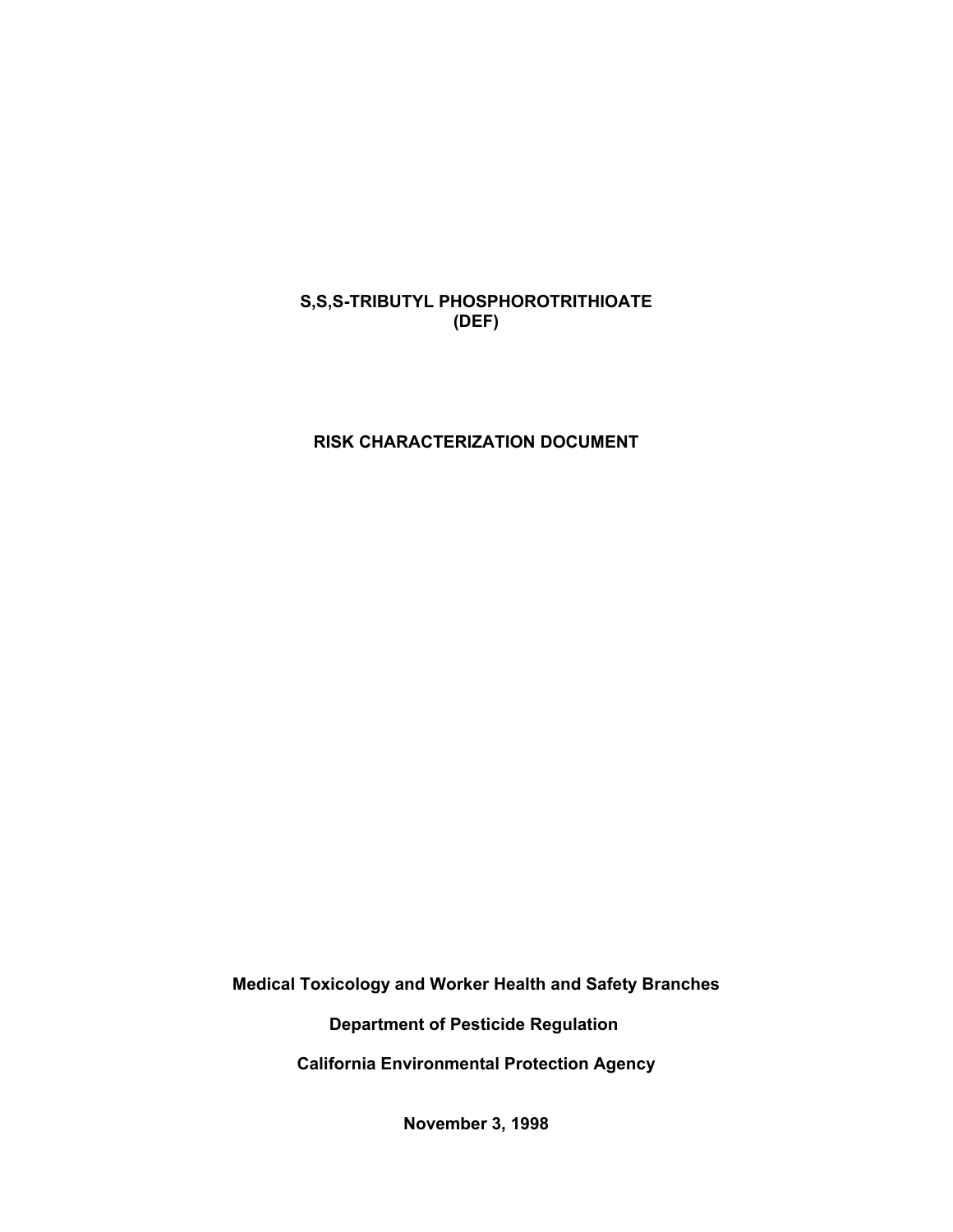#### **S,S,S-TRIBUTYL PHOSPHOROTRITHIOATE**

#### **EXECUTIVE SUMMARY**

#### <span id="page-1-0"></span>Introduction

S,S,S-Tributyl phosphorotrithioate (DEF) is an organophosphate chemical which was first registered in 1960 for cotton defoliation (U.S. EPA, 1981). In 1981, the U.S. EPA issued a decision not to initiate a Rebuttable Presumption Against Registration (RPAR) review of DEF despite evidence of irreversible neurotoxic effects in laboratory animals exposed to DEF. This decision was based on the lack of evidence of neurotoxic symptoms among applicators exposed to DEF and adequate margins of exposure assuming protective clothing is worn. An evaluation of the potential dietary exposure to DEF residues was conducted by the Department of Pesticide Regulation (DPR) in the California Environmental Protection Agency under the provisions of AB2161 (Bronzan). This Risk Characterization Document addresses the potential adverse human health effects associated with both occupational and dietary exposure to DEF.

#### The Risk Assessment Process

The risk assessment process consists of four aspects: hazard identification, doseresponse assessment, exposure assessment, and risk characterization.

Hazard identification entails review and evaluation of the toxicological properties of each pesticide. The dose-response assessment then considers the toxicological properties and estimates the amount which could potentially cause an adverse effect. The amount which will not result in an observable or measurable adverse effect is the No-Observed-Effect Level, NOEL. A basic premise of toxicology is that at a high enough dose, virtually all substances will result in some toxic manifestation. Chemicals are often referred to as "dangerous" or "safe," as though these concepts were absolutes. In reality, these terms describe chemicals which require low or high dosages, respectively, to cause toxic effects. Toxicological activity is determined in a battery of experimental studies which define the types of toxic effects which can be caused, and the exposure levels (doses) at which effects may be seen. State and federal testing requirements mandate that substances be tested in laboratory animals at doses high enough to produce toxic effects, even if such testing involves chemical levels many times higher than those to which people might be exposed.

The exposure assessment includes an estimation of the potential occupational and dietary exposure through the oral, dermal and inhalation routes on an acute (one time), subchronic (seasonal), and chronic (long-term) basis. Occupational exposure is based on the amount of pesticide residue in the air, on clothing, and on the skin. The exposure is adjusted for the number of hours worked per day, body weight, dermal absorption rate and breathing rate. For dietary exposure, the levels of exposure are determined by the amount of pesticide residue on specific commodities and processed foods, and the consumption rate.

The risk characterization then integrates the toxic effects observed in the laboratory studies, conducted with high dosages of pesticide, to potential human exposures to low dosages of pesticide residues through agricultural work or in the diet. The potential for possible non-carcinogenic adverse health effects in human populations is expressed as the margin of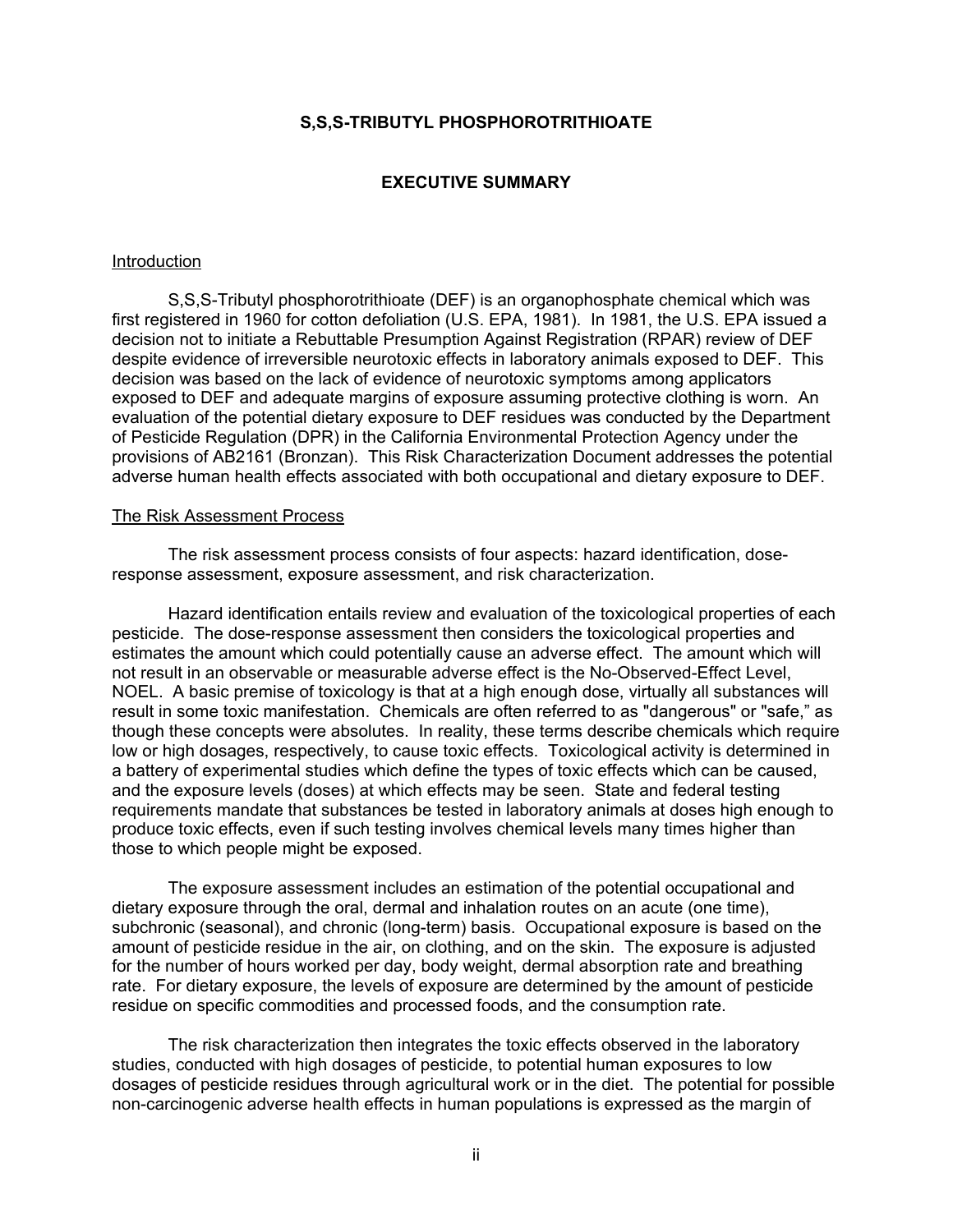exposure (MOE), which is the ratio of the dosage which produced no effect in laboratory studies to the estimated occupational or dietary dosage. For carcinogenic effects, the probability of risk is calculated as the product of the carcinogenic potency of the pesticide and the estimated lifetime occupational or dietary exposure.

#### Toxicology

DEF appears to be readily absorbed by the oral route and rapidly metabolized in the species examined. Several metabolic pathways have been proposed for DEF based on a few metabolites; however, the metabolism of DEF by the various routes of exposure is still highly speculative. One explanation for the inability to identify metabolites was that most of the parent compound had been extensively metabolized into natural constituents, such as fatty acids and proteins. n-Butyl mercaptan (nBM) was identified in the excreta of hens administered DEF orally. It was proposed that DEF was hydrolyzed to nBM in the gut. nBM is thought to be a product of the normal metabolism of DEF in tissues. DEF also readily degrades to nBM in the environment and may be responsible for complaints by residents in communities near cotton fields due to its strong skunk-like odor (odor threshold  $\sim$  0.01 to 1 ppb). However, limited data on nBM preclude a thorough toxicological evaluation.

The acute effects of DEF in experimental animals are due primarily to its inhibition of various enzymes in the nervous system including cholinesterase (ChE) and neuropathy target esterase. The clinical signs observed include both cholinergic signs (lacrimation, salivation, diarrhea, pupil constriction, hypothermia, twitching, tremors, convulsions) and delayed neuropathy (loss of coordination and paralysis), although delayed neuropathy was observed primarily in hens exposed by the dermal route. Anemia was also observed after acute exposure to DEF. The anemia was probably due to the nBM metabolite of DEF which interferes with the normal metabolism in red blood cells and ultimately leads to the destruction of the cell. The anemia was observed at higher dosages than the neurological effects with acute and subchronic exposure. Although the technical grade DEF was only mildly irritating to the eyes and skin, the DEF formulation is corrosive to the skin and is a severe irritant to eyes.

The neurological effects were also the predominant effects seen in animals with daily exposure from 3 weeks to 3 months, although anemia, impaired retinal function and microscopic changes in the adrenal gland were also observed at the same dose level that neurological effects occurred in one rat study. In a rat reproductive toxicity study, several effects were seen, including reduced fertility, increased gestation length, increased number of stillbirths, reduced birth weights, increased postnatal deaths, and discolored livers in offspring. However, the neurological effects were the most sensitive endpoints.

Adverse effects observed in animals with exposure to DEF for 1 to 2 years included reduced body weights, hypothermia, brain ChE inhibition, and anemia. Anemia was seen in mice, rats, and dogs. Brain ChE inhibition was detected in rats and mice. The reduced weight gain and hypothermia were only observed in rats. In mice, numerous non-carcinogenic microscopic changes in the gastrointestinal tract, liver, adrenal gland, and spleen were seen. Several potentially precancerous microscopic changes were also observed in the small intestine and lung. Microscopic changes in the small intestine, liver, and adrenal glands were also observed in rats. In addition, numerous ocular effects were observed in one rat study, the most significant being bilateral retinal atrophy, and optic nerve atrophy. The corneal opacity, cataracts, and optic nerve atrophy appear to be secondary to the degenerative changes in the retina. The most sensitive endpoints were the anemia and microscopic changes in the small intestine.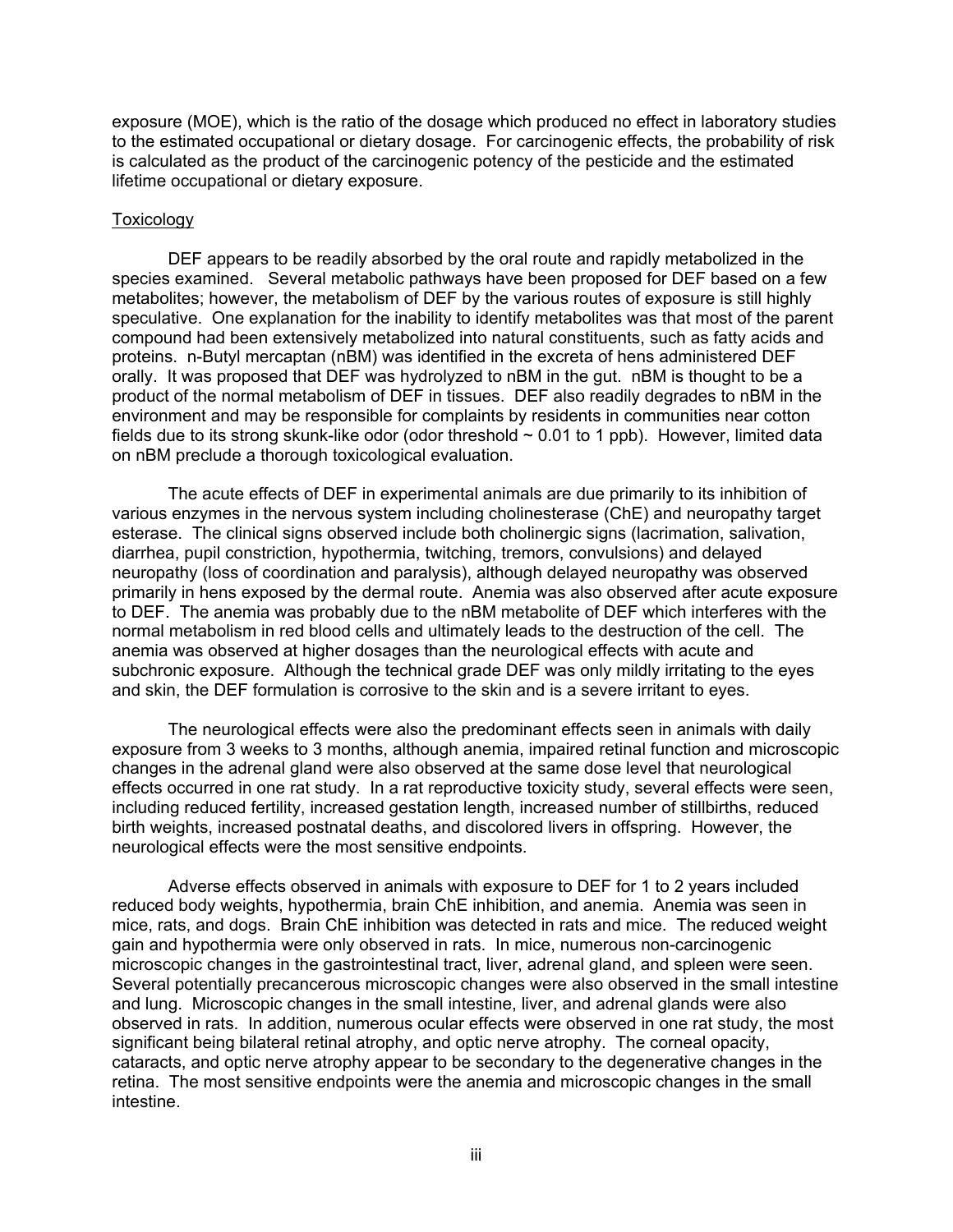There was a dose-related increase in malignant tumors (adenocarcinomas) of the small intestine of both sexes, malignant tumors (hemangiosarcomas) in the liver in males, and benign lung tumors (alveolar/bronchiolar adenomas) in females in a mouse study which suggests that DEF may be carcinogenic to humans. There were no dose-related increases in tumors in two rat chronic studies and all the genetic toxicity studies for DEF were negative. Because the increase in tumors occurred in both sexes of mice at multiple sites (one of which was rare), a quantitative assessment of the carcinogenic potency was conducted based on the incidence of hemangiosarcomas in male mice.

#### Exposure Analysis

Daily, seasonal, and lifetime exposure dosages were estimated for 9 different job categories of pesticide workers potentially exposed to DEF. Five of these job categories are handlers (aerial mixer/loaders, pilots, flaggers, ground mixer/loaders and ground applicators) and four are harvesters (picker operator, module builder operator, raker, and tramper). Seasonal exposure was estimated assuming the pesticide workers were exposed for an average of 21 days during a 45-day use season. The lifetime exposure was estimated, assuming a worker is exposed for 40 years of a 70-year lifespan. Combined occupational, dietary and ambient air exposure was initially evaluated. However, since the dietary and ambient air exposure were minor compared to occupational exposure, no further analysis was performed.

Dietary exposure to DEF may occur from consumption of cottonseed products, such as cottonseed oil or cottonseed meal, or from consumption of meat or milk from livestock that were fed cottonseed products or cotton gin trash in their feed. Most of the residue data for DEF is for whole cottonseed. The limited residue data in processed cottonseed products, meat and milk was used to derive processing and distribution factors which were then applied to the residues in whole cottonseed. The potential dietary exposure was estimated for various population subgroups using anticipated residues derived from actual residues on whole cottonseed. Children, 1 to 6 years old, had the highest potential acute and chronic dietary exposure to DEF. Combined dietary and ambient air exposure was evaluated for the general population. Children, 1 to 6 years old, also had the highest combined exposure.

#### Risk Characterization

The risk for non-carcinogenic health effects in humans is expressed as a margin of exposure (MOE). The MOE is the ratio of the NOEL from animal studies to the human exposure dosage. The MOEs ranged from approximately 40 to 1,100 for acute systemic effects and 1,500 to 37,000 for acute dermal irritation. The seasonal MOEs ranged from 17 to 86 for most pesticide workers, except ground applicators whose MOE was greater than 400. The estimated carcinogenic risk from occupational exposure to DEF ranged from 4 to 30 excess cancer cases in 100,000 people for most pesticide workers, except for ground applicators whose estimated risk was between 7 and 12 excess cancer cases in a million people.

The MOEs for acute dietary exposure to DEF in the various population subgroups ranged from 5,000 to 20,000 using anticipated residues in cottonseed products. The MOEs for chronic dietary exposure ranged from 1,400 to 10,000. The MOEs for combined acute dietary and ambient air exposure to DEF ranged from 3,800 to 12,000. The MOEs for combined chronic dietary exposure ranged from 1,100 to 4,200. The estimated carcinogenic risk from dietary exposure to DEF was between 2 and 4 excess cancer cases in a million people. The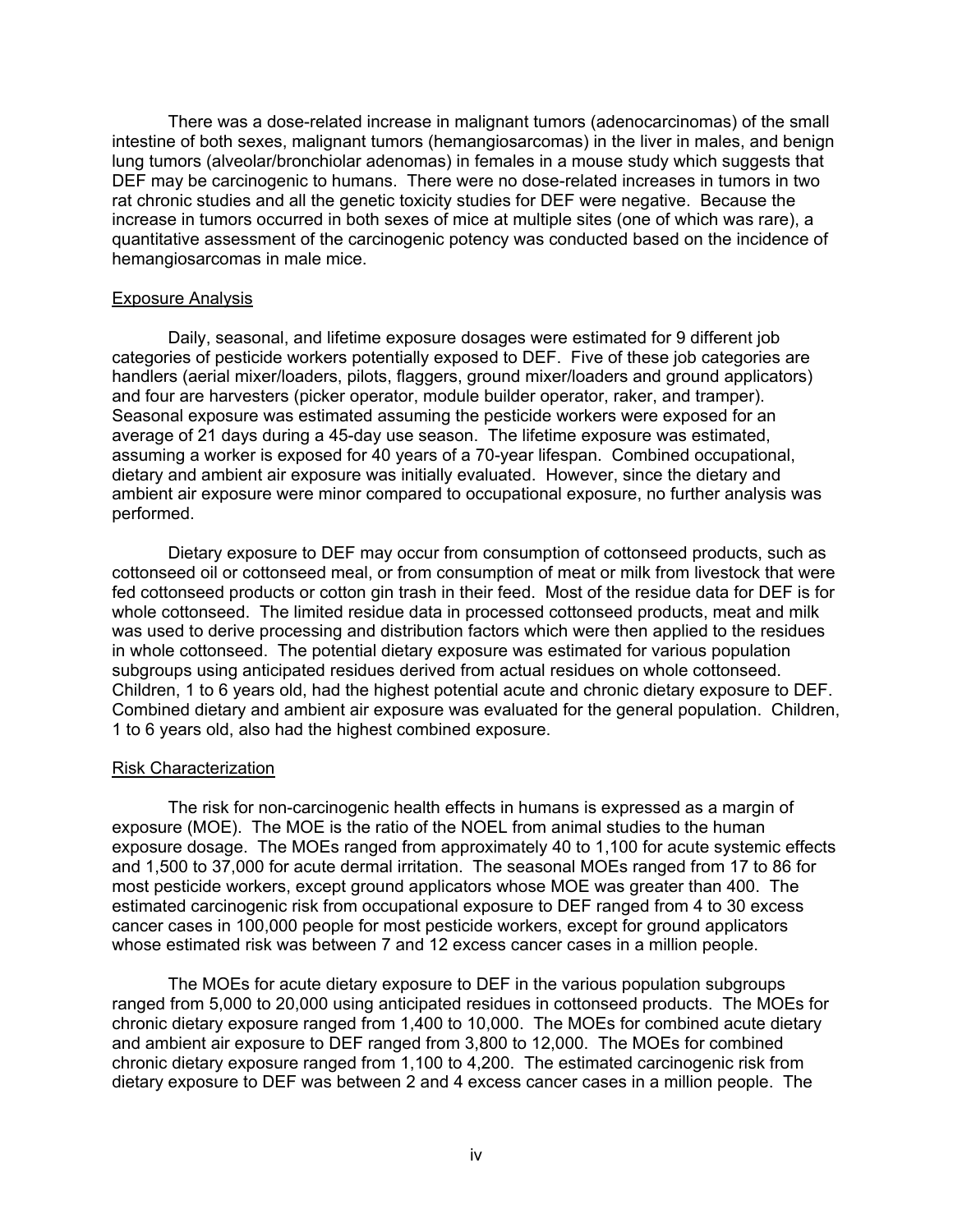estimated carcinogenic risk from combined dietary and ambient air exposure was between 3 and 5 excess cancer cases in a million people.

#### Tolerance Assessment

Acute dietary exposure to DEF was also evaluated assuming commodities were consumed at the tolerance levels. The MOEs for various population subgroups ranged from 3,300 to 11,000. Chronic consumption of commodities containing DEF residues at the tolerance level was considered highly improbable based on the small percentage of samples (<1%) that had residues at or above tolerance in the DPR pesticide monitoring programs. Therefore, a tolerance assessment for chronic dietary exposure to DEF was not conducted.

#### **Conclusions**

Generally, a margin of exposure greater than 100 is considered protective of human health when it is calculated from a NOEL derived from an animal study. The MOEs for acute dermal irritation were greater than 1,000 for all pesticide workers. The MOEs for acute systemic effects were greater than 100 for workers involved in application of DEF, except for mixer/loaders in ground application. The acute MOEs for cotton harvesters were less than 100, except for module builder operators. The seasonal MOEs were less than 100 for most pesticide workers, except ground applicators. The estimated carcinogenic risks from occupational exposure were approximately one excess cancer case per 10,000 people for most pesticide workers, except ground applicators whose estimated risk was approximately one excess cancer case in 100,000 people.

The MOEs for acute and chronic dietary exposure to DEF in various population subgroups were greater than 100 using either anticipated residue levels or the tolerance levels. The acute and chronic MOEs for combined dietary and ambient air exposure were also greater than 100. The estimated carcinogenic risk from dietary exposure ranged from 2 to 4 excess cancer cases in a million people. However, the chronic dietary exposure is based entirely on anticipated residues that were estimated from whole cottonseed using processing and distribution factors. The chronic dietary exposure may have been overestimated due to several assumptions including not adjusting the residue levels in cottonseed oil for the deodorization process, assuming cattle consumed cottonseed by-products in their feed at the maximum allowable level on a long-term basis, and not correcting for the percent of crop treated.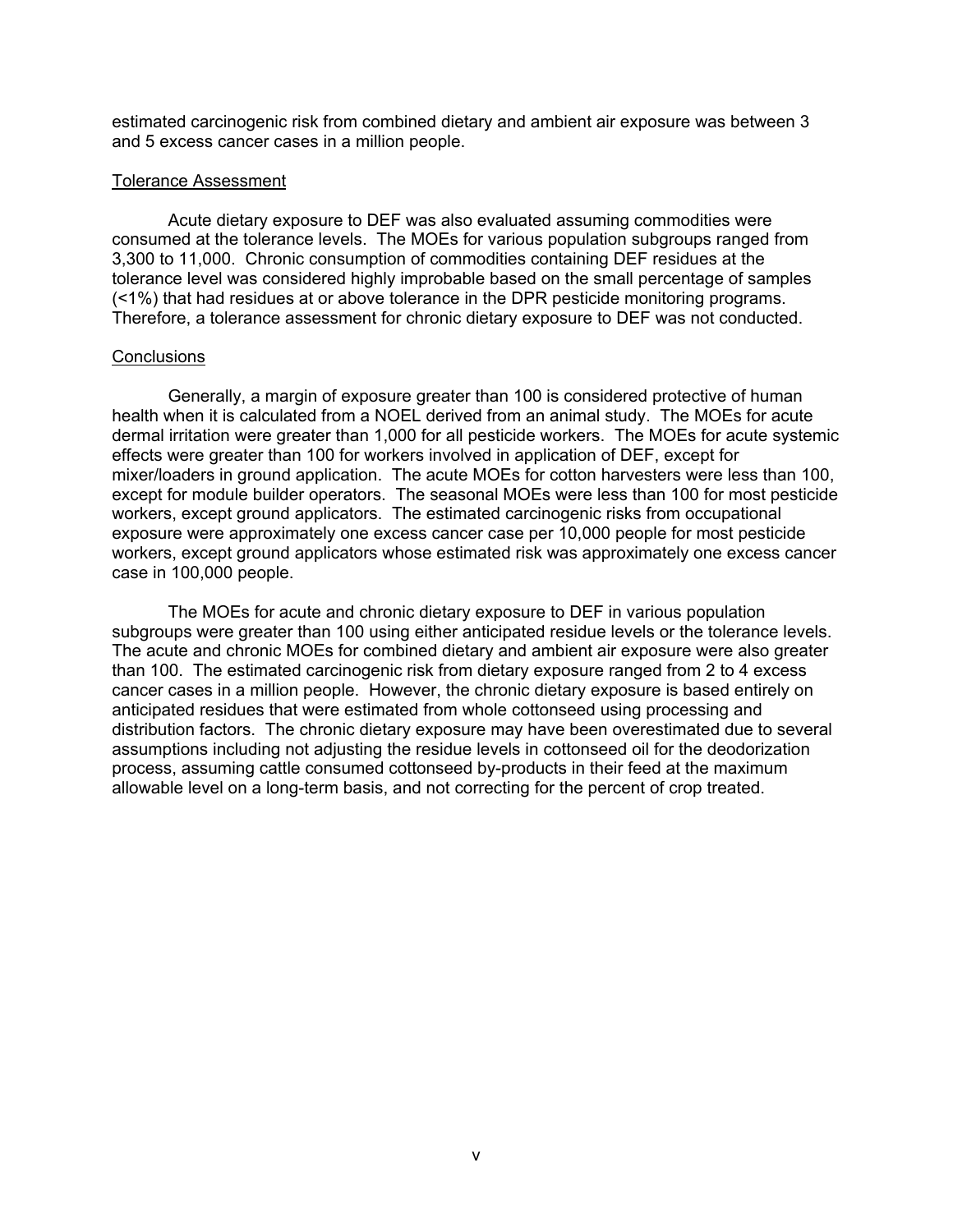# Contributors and Acknowledgments

<span id="page-5-0"></span>

| Principal Author:                  | Carolyn M. Lewis, MS, DABT<br><b>Associate Toxicologist</b><br><b>Health Assessment Section</b>              |
|------------------------------------|--------------------------------------------------------------------------------------------------------------|
| <b>Toxicology Reviews:</b>         | Gary Patterson, PhD<br><b>Supervising Toxicologist</b><br><b>Medical Toxicology Branch</b>                   |
|                                    | Thomas P. Kellner, PhD, DABT<br><b>Staff Toxicologist</b><br><b>Product Data Review Section</b>              |
| <b>Worker Exposure Assessment:</b> | Tareq A. Formoli, MS<br><b>Associate Environmental Research Scientist</b><br>Worker Health and Safety Branch |
|                                    | Rhoda G. Wang, PhD<br><b>Staff Toxicologist</b><br>Worker Health and Safety Branch                           |
| Peer Reviewed By:                  | Earl F. Meierhenry, DVM, PhD, ACVP<br><b>Staff Toxicologist</b><br><b>Health Assessment Section</b>          |
|                                    | Nu-may R. Reed, PhD, DABT<br><b>Staff Toxicologist</b><br><b>Health Assessment Section</b>                   |
|                                    | Keith Pfeifer, PhD, DABT<br><b>Senior Toxicologist</b><br><b>Health Assessment Section</b>                   |
|                                    | Jay P. Schreider, PhD<br><b>Primary State Toxicologist</b><br><b>Medical Toxicology Branch</b>               |

DPR acknowledges the review of this document by the Pesticide and Environmental Toxicology Section, Office of Environmental Health Hazard Assessment, as part of the Adverse Effects Advisory Panel evaluation.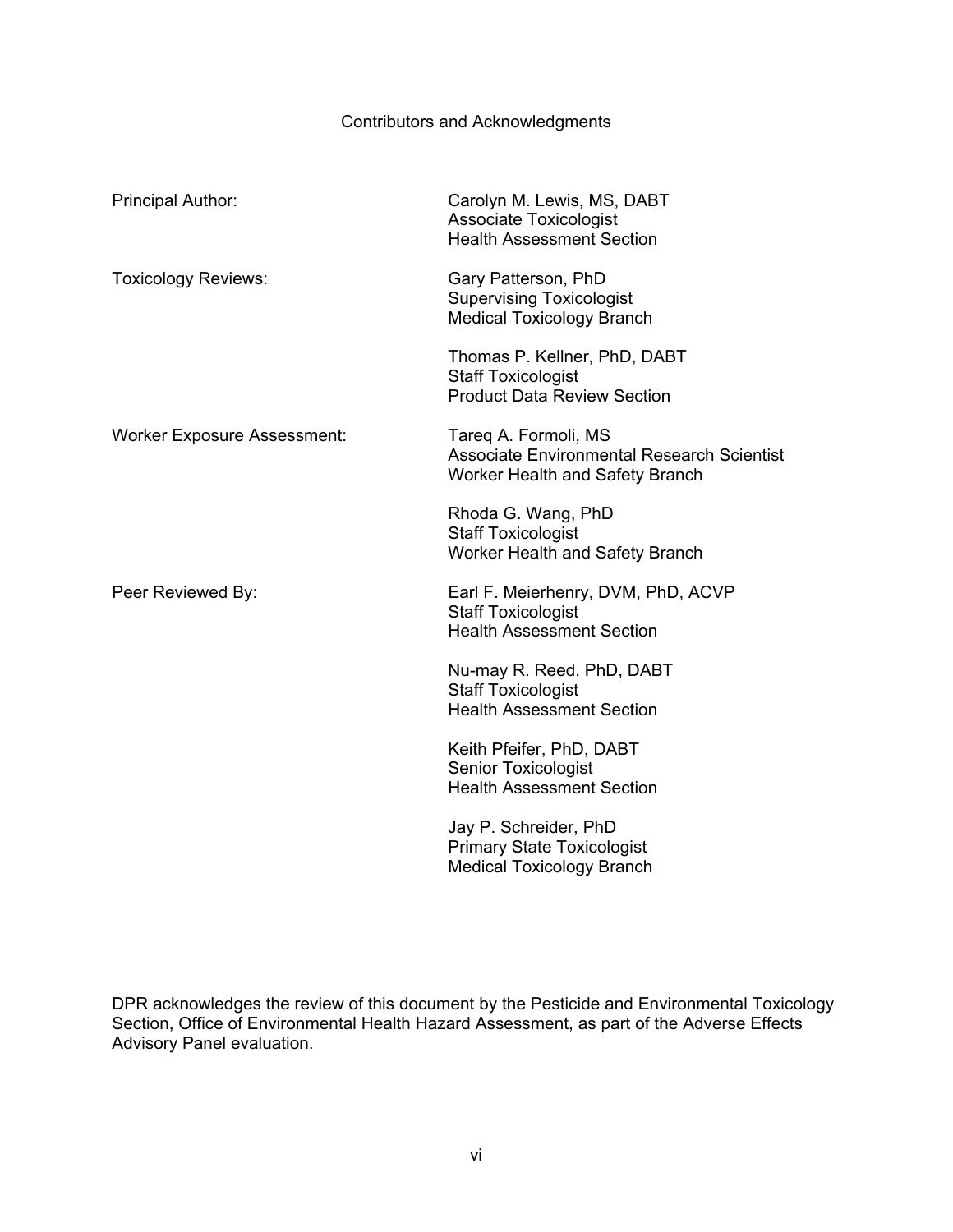# TABLE OF CONTENTS

| I            |                                                                                                               |  |
|--------------|---------------------------------------------------------------------------------------------------------------|--|
| $\mathbf{I}$ | A.<br><b>B.</b><br>C.<br>D.<br>Ε.<br>F.<br>G.                                                                 |  |
| III          | А.<br>B.<br>C.<br>D.<br>Ε.<br>F.<br>G.<br>Η.                                                                  |  |
| IV           | <b>Risk</b><br>А.<br>B.<br>$C$ .                                                                              |  |
| $\vee$       |                                                                                                               |  |
| VI<br>VII    |                                                                                                               |  |
| VIII         |                                                                                                               |  |
| IX           | <b>Equations for Inhalation Studies</b><br>A<br>B <sub>r</sub><br><b>Oncogenicity Computer Model Printout</b> |  |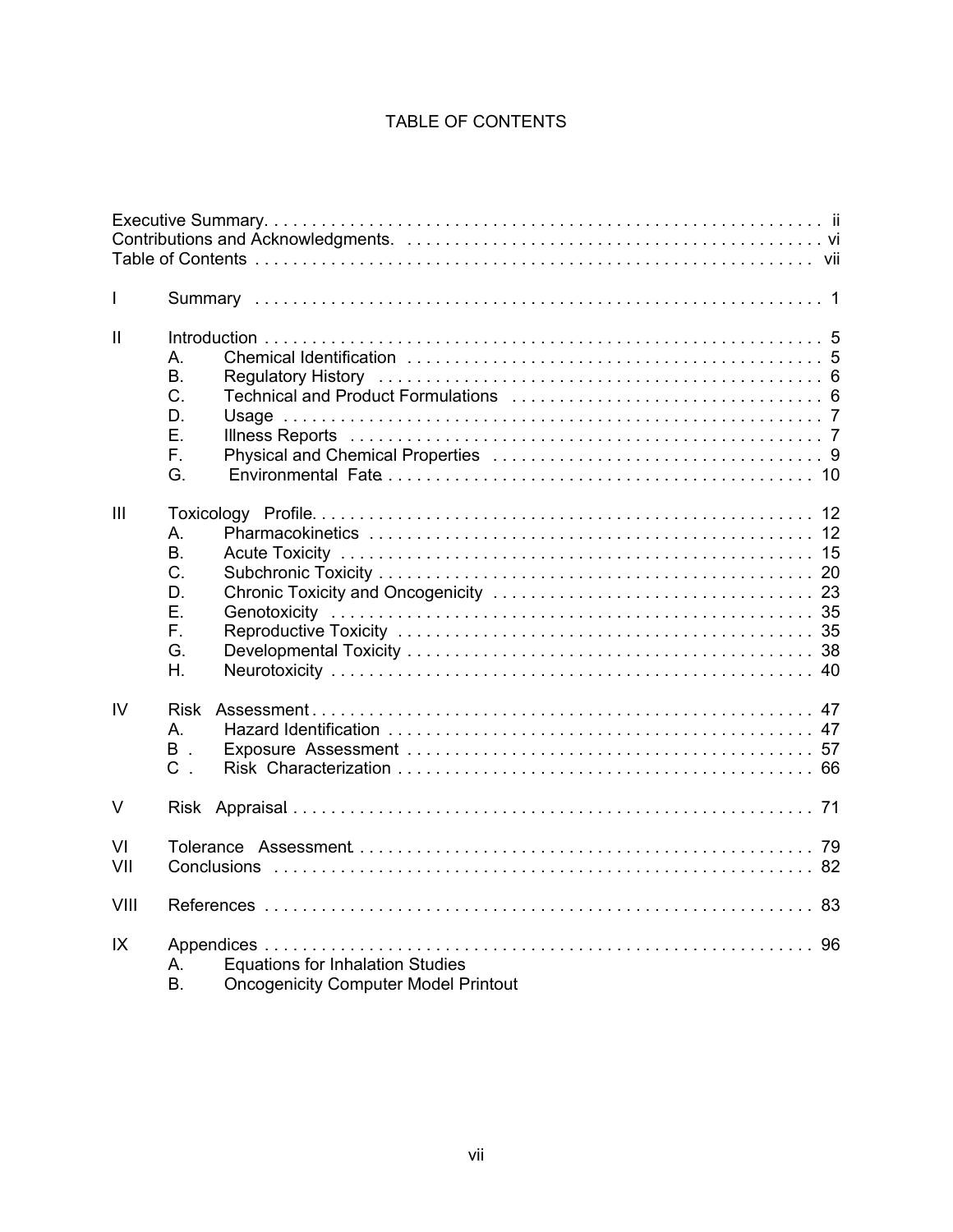#### **I. SUMMARY**

<span id="page-7-0"></span>S,S,S-Tributyl phosphorotrithioate (DEF) is an organophosphate chemical which was first registered in 1960 for cotton defoliation (U.S. EPA, 1981). DEF induces early leaf abscission through changes in the levels of plant hormones. Defoliation occurs 4 to 7 days after treatment. Dietary exposure to DEF may occur from consumption of cottonseed products such as cottonseed oil or cottonseed meal or from consumption of meat or milk from livestock that are fed cottonseed products in their feed. In 1981, the U.S. EPA issued a decision not to initiate a Rebuttable Presumption Against Registration (RPAR) review of DEF despite evidence of irreversible neurotoxic effects in laboratory animals exposed to DEF. This decision was based on the lack of evidence of neurotoxic symptoms among applicators exposed to DEF and adequate margins of exposure assuming protective clothing is worn. An evaluation of the potential dietary exposure to DEF residues was conducted by the Department of Pesticide Regulation (DPR) in the California Environmental Protection Agency under the provisions of AB2161 (Bronzan). This Risk Characterization Document addresses occupational and dietary exposure to DEF.

DEF appears to be readily absorbed by the oral route and rapidly metabolized in the species examined. The oral absorption rate was assumed to be 70% based on the average urinary excretion in rats on all dosing regimens. The dermal absorption for DEF was assumed to be 47.5% in both human and animals based on a study conducted in rats. A default assumption of 50% respiratory retention and 100% absorption was used with occupational exposure to DEF based on the assumption that DEF is primarily in the vapor phase. Several metabolic pathways have been proposed for DEF based on a few metabolites; however, the metabolism of DEF by the various routes of exposure is still highly speculative. One explanation for the inability to identify metabolites was that most of the parent compound had been extensively metabolized into natural constituents, such as fatty acids and proteins. n-Butyl mercaptan (nBM) was identified in the excreta of hens administered DEF orally. It was proposed that DEF was hydrolyzed to nBM in the gut causing the hematological effects which were only observed with oral administration of DEF. Apparently nBM inhibits glucose-6 phosphate dehydrogenase leading ultimately to red blood cell lysis through the formation of methemoglobin. nBM is thought to be a product of the normal metabolism of DEF in tissues. DEF also readily degrades to nBM in the environment and may be responsible for complaints by residents in communities near cotton fields due to its strong skunk-like odor (odor threshold  $\sim$ 0.01 to 1 ppb). However, limited data on nBM preclude a thorough toxicological evaluation.

The acute effects of DEF in experimental animals are due primarily to its inhibition of various esterases including cholinesterase (ChE) and neuropathy target esterase. The clinical signs observed include both cholinergic signs and delayed neuropathy, although delayed neuropathy was only observed in hens. Hematological changes were also seen with acute exposure to DEF. The no-observed-effect level (NOEL) for the hematological changes appears to be higher than the NOEL for the neurological effects. Although the acute studies in hens suggest that the metabolism is different by the oral route, two of the lowest acute NOELs in mammals were not significantly different after adjusting for oral or dermal absorption. Therefore, a critical NOEL of 7 mg/kg was selected to evaluate occupational and dietary exposure based on excessive salivation that was observed on pregnant female rats on day 3 of dosing at 28 mg/kg/day by oral gavage. After correcting for oral absorption, the adjusted acute NOEL was 4.9 mg/kg/day. The NOEL for dermal irritation was estimated to be 8.3 mg formulation/cm<sup>2</sup>.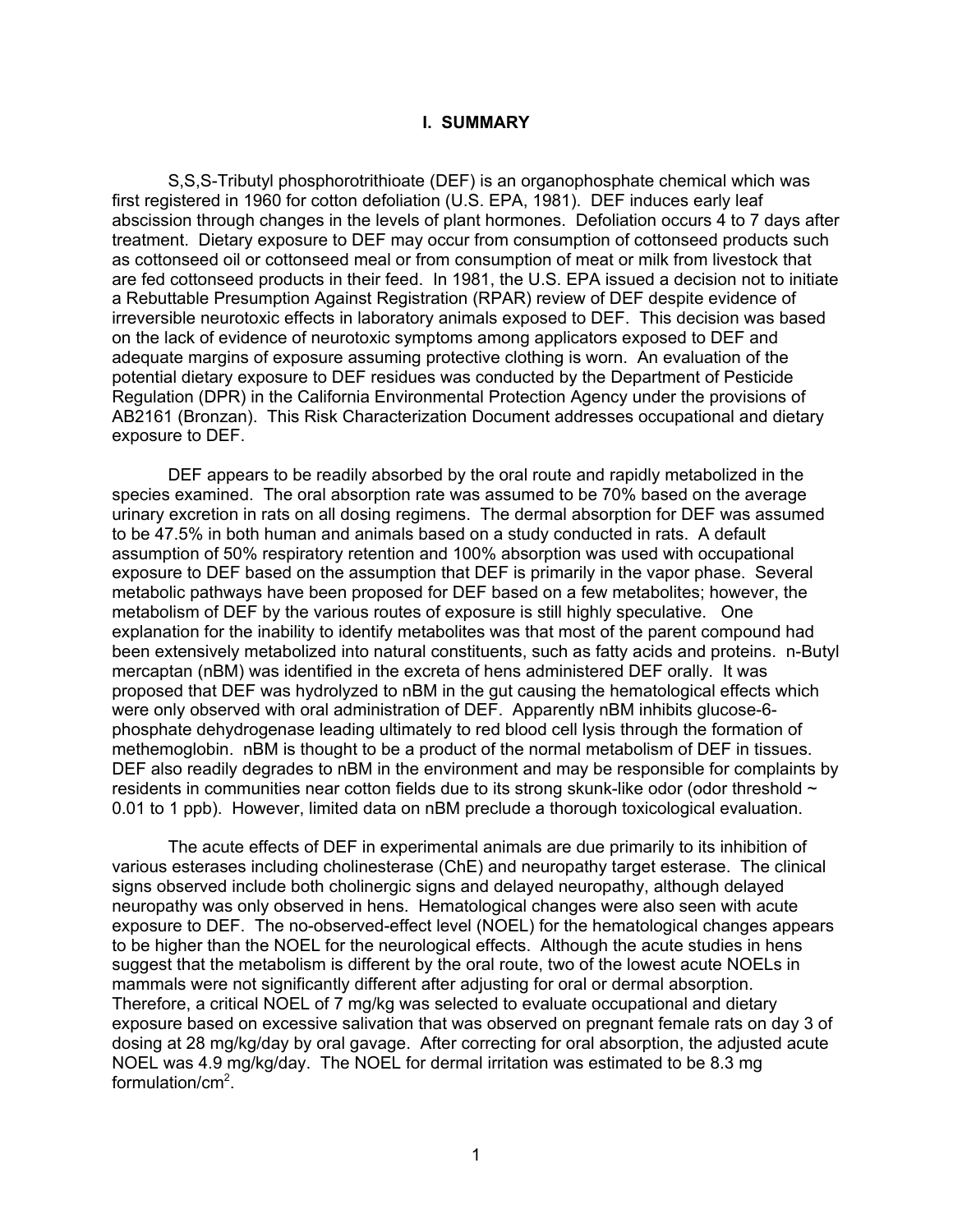The neurological effects were also the predominant adverse effects seen with subchronic exposure, although hematological changes (reduced erythrocyte count, hemoglobin and hematocrit), some ocular effects (reduced electroretinographic (ERG) responses and pale retinal fundus) and fatty droplets in the adrenal gland were observed in a rat inhalation study. In a rat reproductive toxicity study, several reproductive effects were observed including a reduction in fertility, birth, and viability indices, an increase gestation length, reduced pup weights, cannibalism of pups, and discolored pup livers. However, the neurological effects were the most sensitive endpoints with subchronic exposure. The critical subchronic NOEL for evaluating seasonal occupational exposure was 2.0 mg/kg based on muscle fasciculations, brain ChE inhibition (85% of controls) and microscopic lesions in the skin of rabbits exposed for 3 weeks by the dermal route. After correcting for dermal absorption, the adjusted subchronic NOEL was 0.95 mg/kg/day.

Hematological changes, brain ChE inhibition, reduced weight gain, and transient hypothermia were observed in laboratory animals with chronic exposure to DEF. Hematological changes were seen in mice, rats, and dogs. Significant brain ChE inhibition was detected in rats and mice. The reduced weight gain and hypothermia were only observed in rats. In mice, there were dose-related increases in numerous non-neoplastic lesions in the gastrointestinal tract (small intestine vacuolar degeneration, dilated/distended small intestine and cecum, rectal necrosis/ulceration), liver (hypertrophy), adrenal glands (degeneration/pigmentation), and spleen (hematopoiesis). Dose-related increases in several pre-neoplastic lesions were also seen in the small intestine (mucosal hyperplasia and focal atypia) and lungs (focal hyperplasia and epithelialization). Histological changes in the small intestine (hyperplasia and vacuolar degeneration), liver (cytoplasmic vacuolation), and adrenal glands (vacuolar degeneration) were also observed in rats. In addition, numerous ocular effects were observed in one rat study including corneal opacity, lens opacity, cataracts, corneal neovascularization, iritis, uveitis, bilateral flat ERG responses, bilateral retinal atrophy, and optical nerve atrophy. The corneal opacity, cataracts, and optic nerve atrophy appear to be secondary to the degenerative changes in the retina. The critical NOEL for evaluating chronic dietary exposure to DEF was 0.2 mg/kg/day based on hematological changes and microscopic lesions in the small intestine of rats exposed to DEF in the feed for 2 years. After correcting for oral absorption (70%), the adjusted chronic NOEL was 0.14 mg/kg/day.

There was a dose-related increase in adenocarcinomas of the small intestine of both sexes, hemangiosarcomas in the liver of males, and alveolar/bronchiolar adenomas in females in a 90-week mouse feeding study. There were no dose-related increases in tumors in two rat chronic feeding studies and all the genetic toxicity studies for DEF were negative. Because the increase in tumors occurred in both sexes of mice at multiple sites (one of which was rare), a quantitative assessment of the oncogenic potency was conducted based on the incidence of hemangiosarcomas in male mice. The estimated oncogenic potency of DEF ranged from 3.3 x 10<sup>-2</sup> to 5.8 x 10<sup>-2</sup> (mg/kg/day)<sup>-1</sup>.

Daily, seasonal, and lifetime exposure dosages were estimated for 9 different job categories of pesticide workers potentially exposed to DEF. An annual exposure dosage was not calculated for occupational exposure since exposure was clearly limited to a few months during the year. Five of these job categories are handlers (aerial mixer/loaders, pilots, flaggers, ground mixer/loaders and ground applicators) and four are harvesters (picker operator, module builder operator, raker, and tramper). The estimated mean absorbed daily dosages (ADDs) for workers ranged from 7.6 µg/kg/day for ground applicators to 121.8 µg/kg/day for trampers. The highest dermal exposure to DEF was to the hands and ranged from 0.20 mg formulation/cm $^2$  for ground applicators to 5.48 µg formulation/cm $^{\rm 2}$  for pilots.  $\,$  Assuming the pesticide workers were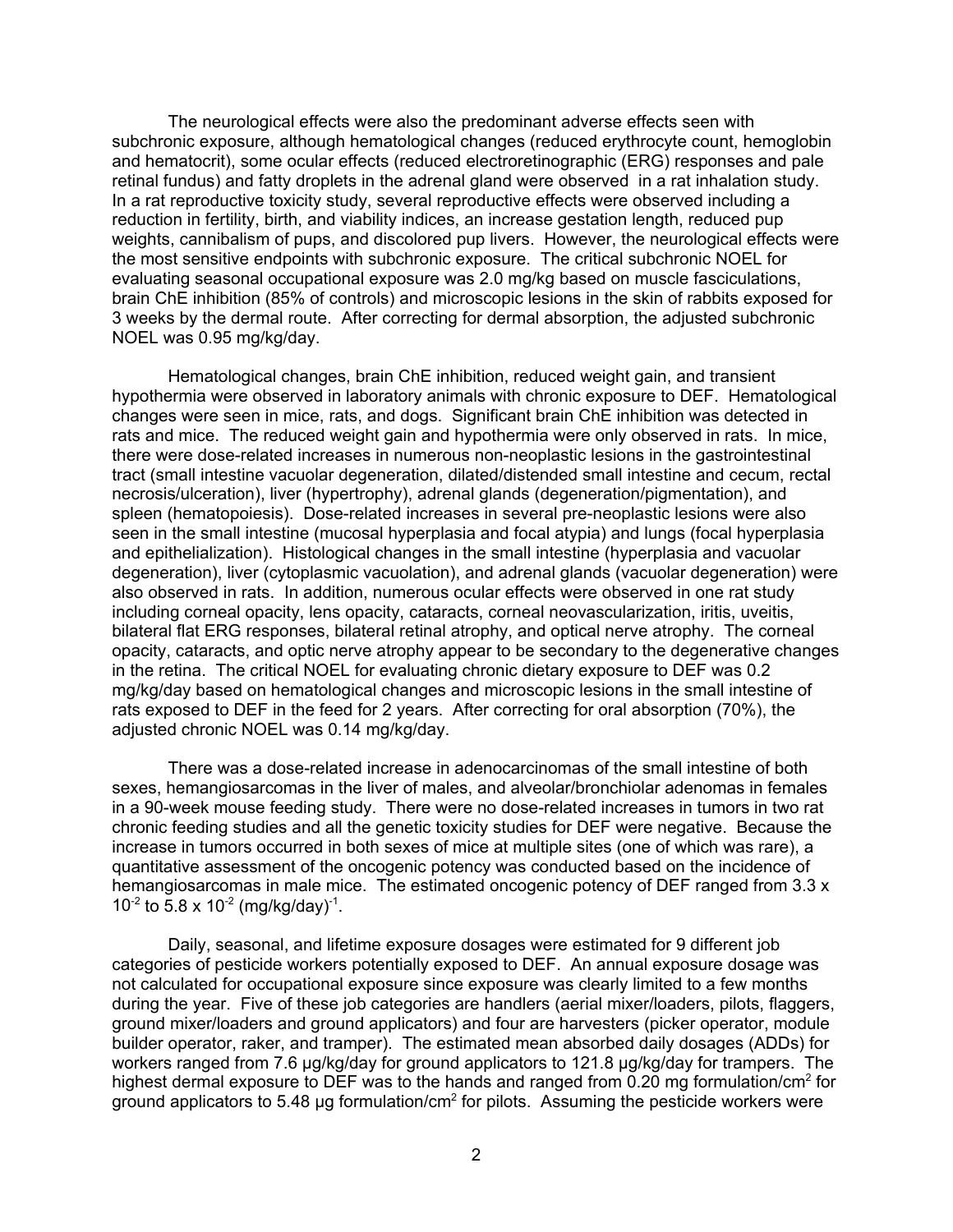exposed for an average of 21 days during a 45-day-day use season, the seasonal average daily dosages (SADDs) ranged from 2.1 µg/kg/day for ground applicators to 56.8 µg/kg/day for trampers. Assuming a worker is exposed for 40 years of a 70-year lifespan, the lifetime average daily dosages (LADDs) ranged from 0.1 µg/kg/day for ground applicators to 4.0 µg/kg/day for trampers. Combined occupational, dietary and ambient air exposure was initially evaluated for workers. However, the dietary and ambient air exposure was minor for most pesticide workers when compared to their occupational exposure (0.4 to 2.0% for acute exposure, 0.2 to 0.8 for seasonal exposure, and 1.3 to 6.4% for chronic exposure), so no further analysis was performed.

Dietary exposure to DEF may occur from the consumption of cottonseed products, such as cottonseed oil or cottonseed meal, or from consumption of meat or milk from livestock that were fed cottonseed products or gin trash in their feed. The potential dietary exposure was estimated for various population subgroups using anticipated residues derived from residues on whole cottonseed. The ADDs ranged from 249 to 985 ng/kg/day for the different population subgroups. The Annual Average Daily Dosages (AADDs) ranged from 13 to 103 ng/kg/day. Children, 1 to 6 years old, had the highest potential acute and chronic dietary exposure to DEF. Combined dietary and ambient air exposure was evaluated for the general population. The ADDs for combined exposure ranged from 397 to 1,288 ng/kg/day. The AADDs for combined exposure ranged from 34 to 123 ng/kg/day. Children, 1 to 6 years old, also had the highest combined exposure to DEF in the diet and ambient air.

The risk for non-oncogenic health effects in humans is expressed as a margin of exposure (MOE). The MOE is the ratio of the NOEL from experimental animal studies to the human exposure dosage. Generally, a margin of exposure greater than 100 is considered protective of human health when it is calculated from a NOEL derived from an animal study. The MOEs for acute neurological effects with occupational exposure ranged from approximately 40 for trampers to 1,100 for ground applicators. The MOEs for dermal irritation ranged from 1,500 to 37,000. The seasonal MOEs ranged from 17 to 86 for most pesticide workers, except ground applicators whose MOEs were greater than 400. The estimated oncogenic risk from occupational exposure to DEF was approximately 10<sup>-4</sup> for most pesticide workers, except for ground applicators whose oncogenic risk was approximately 10-5.

The MOEs for acute dietary exposure to DEF in the various population subgroups ranged from 5,000 to 20,000 based on anticipated residues in cottonseed products. The MOEs for the chronic dietary exposure ranged from 1,400 to 10,000. The MOEs for combined acute dietary and ambient air exposure to DEF ranged from 3,800 to 12,000. The MOEs for combined chronic dietary exposure ranged from 1,100 to 4,200. The estimated oncogenic risk from dietary exposure to DEF was between  $10^{-5}$  and  $10^{-6}$  for the U.S. population. However, the dietary exposure is based entirely on anticipated residues that were estimated from whole cottonseed using processing and distribution factors. The chronic dietary exposure may have been overestimated due to several assumptions including not adjusting the residue levels in cottonseed oil for the deodorization process, assuming cattle consumed cottonseed by-products in their feed at the maximum allowable level on a long-term basis, and not correcting for the percent of crop treated. The estimated oncogenic risk from combined dietary and ambient air exposure was also between 10-5 and 10-6.

A tolerance assessment for DEF was conducted assuming commodities were consumed at the tolerance levels. After adjusting for oral absorption (70%), the estimated acute dietary intakes for various population subgroups ranged from 432 to 1,486 ng/kg/day. The resultant MOEs ranged from 3,300 to 11,000. Chronic consumption of commodities containing DEF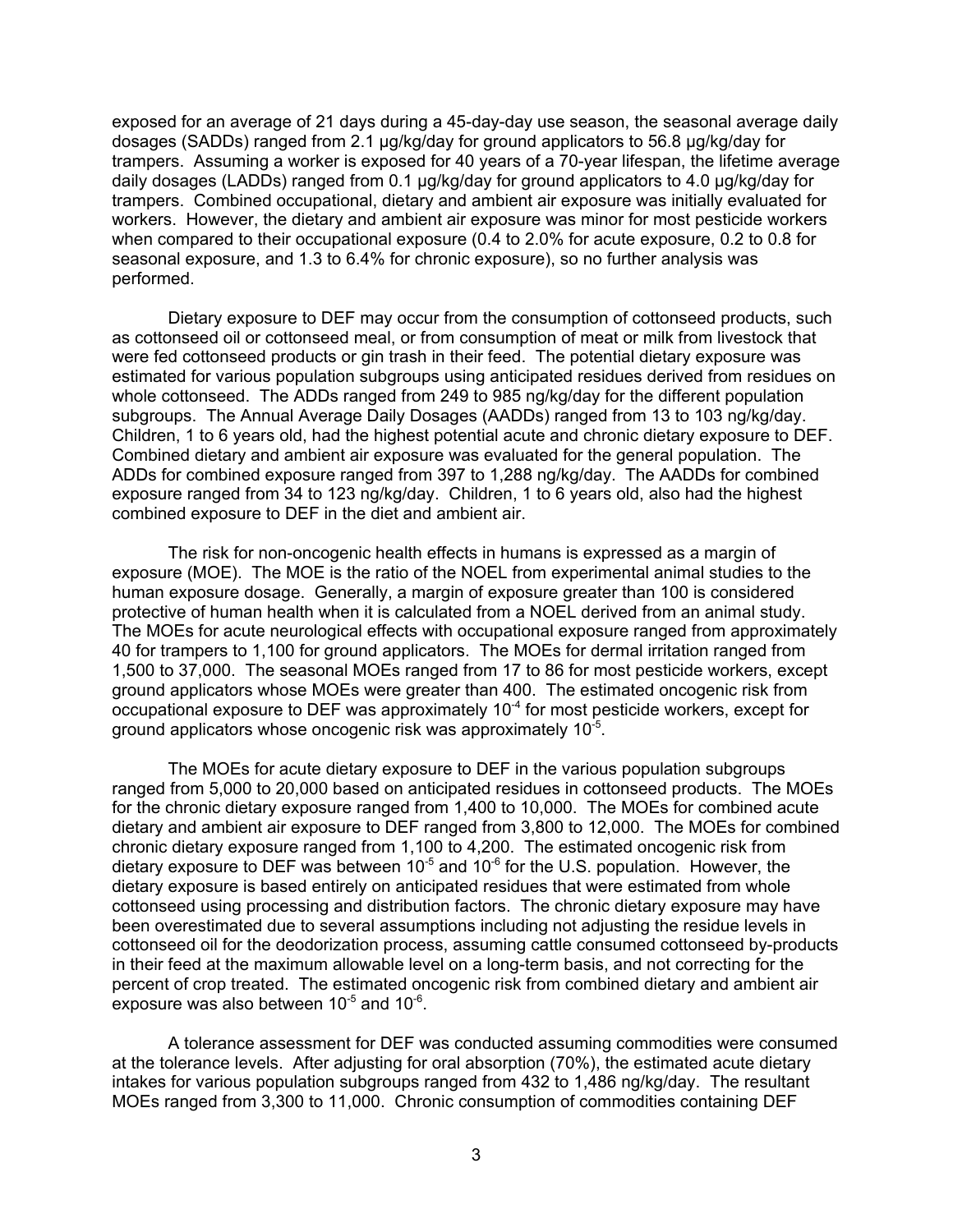residues at the tolerance level was considered highly improbable based on the small percentage of samples (<1%) that had residues at or above tolerance in the DPR and California Department of Food and Agriculture pesticide monitoring programs. Therefore, a tolerance assessment for chronic dietary exposure to DEF was not conducted.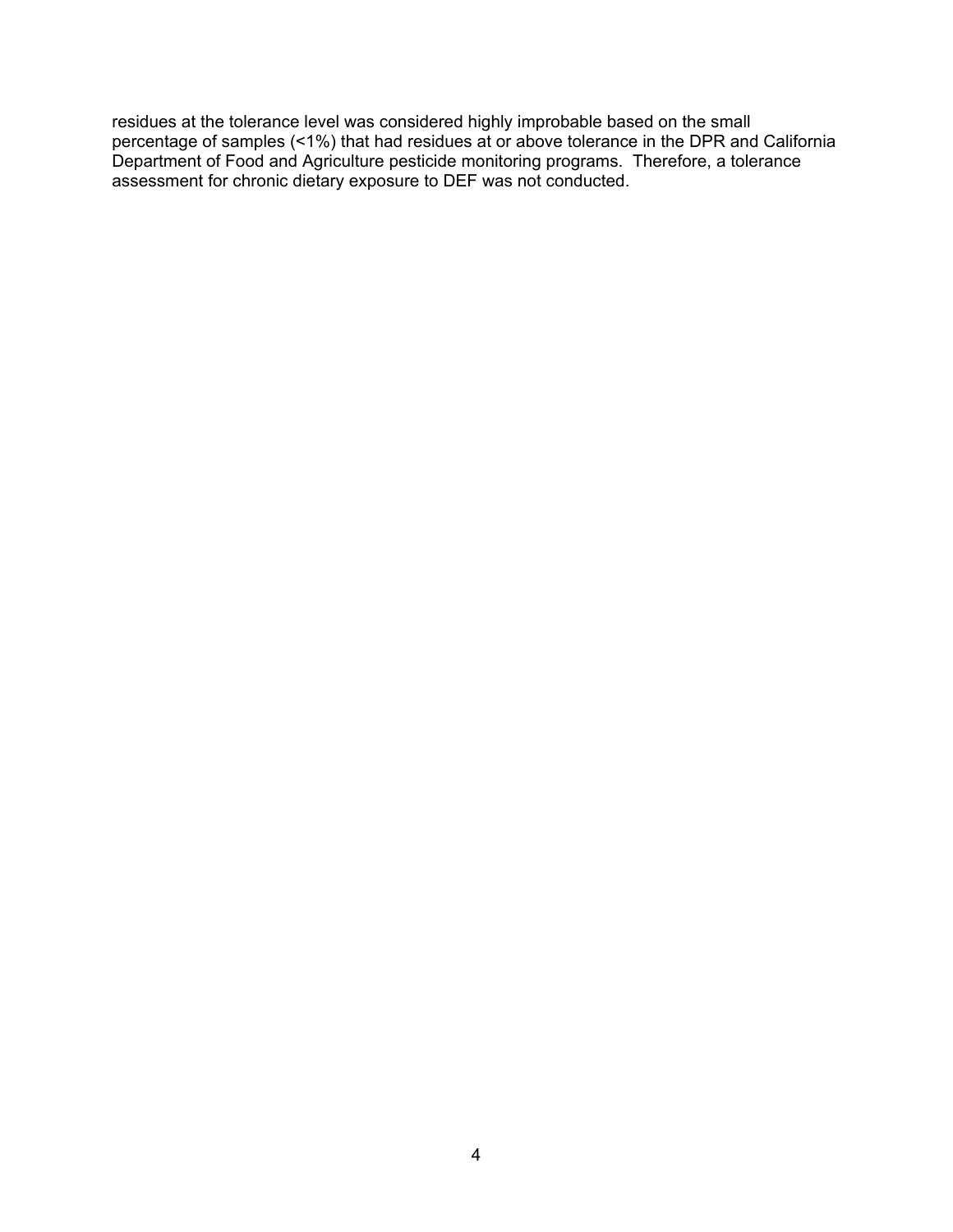#### **II. INTRODUCTION**

#### <span id="page-11-0"></span>**A. CHEMICAL IDENTIFICATION**

S,S,S-Tributyl phosphorotrithioate (DEF) is an organophosphate chemical used as a cotton defoliant. DEF induces early leaf abscission through changes in the levels of plant hormones (Ware, 1978). Defoliation occurs 4 to 7 days after treatment.

The toxicity of DEF to animals is primarily due to its inhibition of various esterases, including acetylcholinesterase (AChE), butyrylcholinesterase (BuChE), neuropathic target esterase (NTE), and carboxylesterase. AChE is also called specific or true cholinesterase and is found near cholinergic synapses, in some organs (e.g., lung, spleen, gray matter) and in erythrocytes (Lefkowitz *et al.*, 1990). Normally, AChE metabolizes acetylcholine to acetate and choline, which results in the termination of stimulation to dendritic nerve endings and motor endplates. Acetylcholine is the neuro-chemical transmitter at endings of postganglionic parasympathetic nerve fibers, somatic motor nerves to skeletal muscle, preganglionic fibers of both parasympathetic and sympathetic nerves, and certain synapses in the central nervous system (Murphy, 1986).

Butyrylcholinesterase (BuChE), sometimes referred to as plasma cholinesterase (ChE), pseudo-cholinesterase, or serum esterase, is also inhibited by DEF. Any reference in this document to "cholinesterase", without specifically indicating that the enzyme is serum or plasma cholinesterase (ChE), should be interpreted as acetylcholinesterase (AChE). BuChE only occurs to a limited extent in neuronal elements of the central and peripheral nervous systems. In addition to plasma, it is also present in the liver, lung and other organs, although its physiological function is unknown (Lefkowitz *et al.*, 1990; Brimijoin, 1992; U.S. EPA, 1993; Pantuck, 1993). An atypical genetic variant of plasma cholinesterase has been associated with an increased susceptibility to various drugs, such as succinylcholine and cocaine (Lockridge, 1990; Pantuck, 1993). However, it is unclear if this increased susceptibility to certain drugs in people with the atypical plasma ChE translates to a possible adverse effect when plasma ChE is inhibited by organophosphates. In an *in vitro* study, it was shown that the atypical and normal plasma ChE was equally sensitive to the organophosphate inhibitors, diisopropylfluorophosphonate (DFP) and tetraethylpyrophosphonate (TEPP), but the atypical plasma ChE was less sensitive than the normal plasma ChE to 14 drugs, especially succinylcholine and decamethonium (Kalow and Davis, 1958). In another study, rats that were depleted of plasma AChE by injecting them intravenously with antibodies specific to this enzyme were not more susceptible to paraoxon toxicity than untreated controls based on their performance in a functional observational battery and AChE activity in the brain and diaphragm (Padilla et al., 1992). The investigators concluded that based on the results with plasma AChE, it was unlikely that plasma BuChE or erythrocyte AChE would offer significant protection against paraoxon toxicity, either.

The inhibition of AChE results in the accumulation of endogenous acetylcholine in nerve tissue and effector organs. In acutely toxic episodes, muscarinic, nicotinic and central nervous system (CNS) receptors are stimulated with characteristic signs and symptoms occurring throughout the peripheral and central nervous systems (Ellenhorn and Barceloux, 1988; Murphy, 1986). Muscarinic effects can include increased intestinal motility, bronchial constriction and increased bronchial secretions, bladder contraction, miosis, secretory gland stimulation and bradycardia. Nicotinic effects include muscle weakness, twitching, cramps and general fasciculations. Accumulation of acetylcholine in the CNS can cause headache,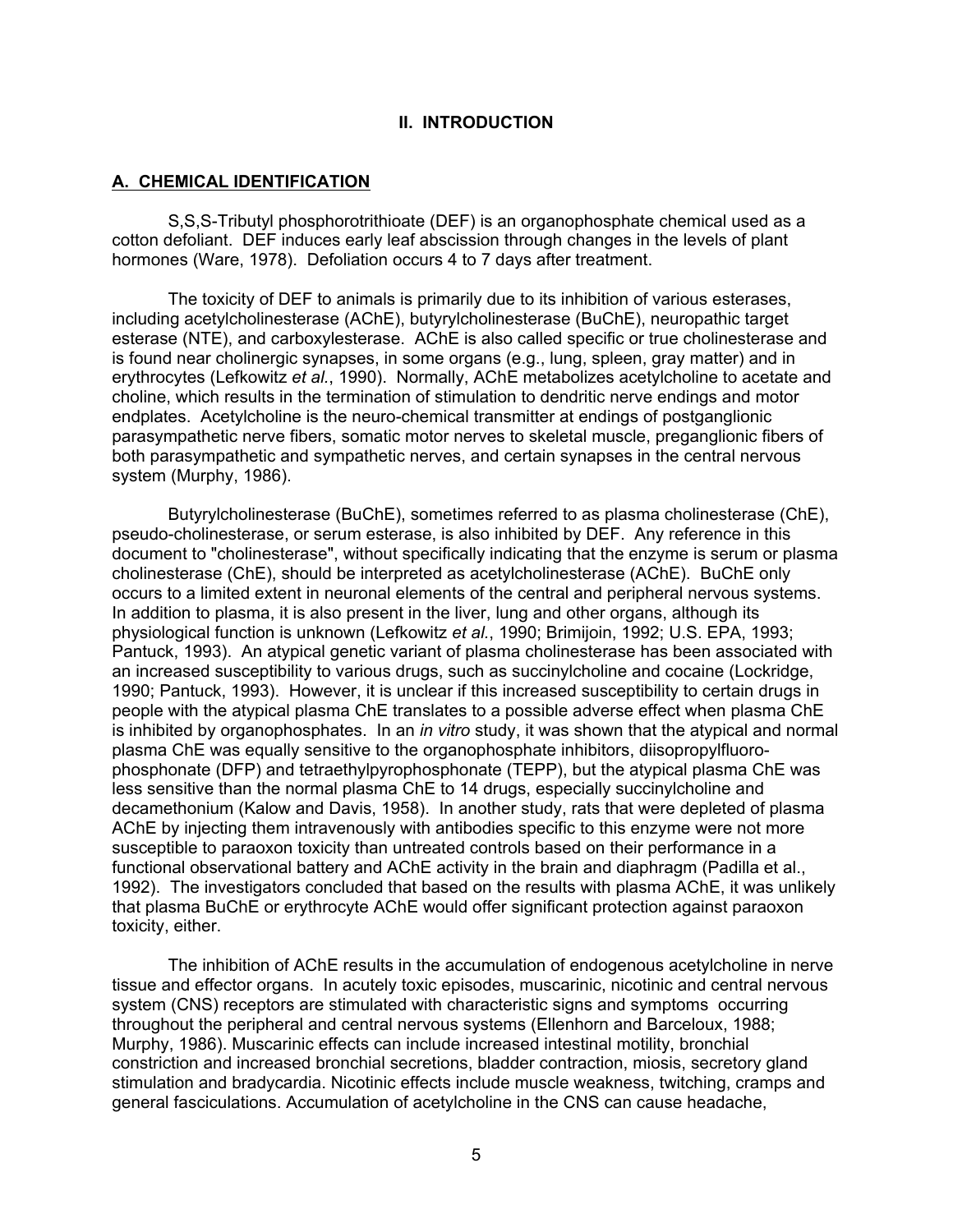## <span id="page-12-0"></span>**A. CHEMICAL IDENTIFICATION (cont.)**

restlessness, insomnia, anxiety and other non-specific symptoms. Severe poisoning results in slurred speech, tremors, ataxia, convulsions, depression of respiratory and circulatory centers and, eventually, coma.

NTE inhibition in the hen brain of greater than 70% is associated with the organophosphate-induced delayed neuropathy (OPIDN) produced by some organophosphate compounds with acute exposure (Carrington, 1989; Abou-Donia and Lapadula, 1990). Slightly lower levels of inhibition (~50%) are needed with chronic exposure. The physiological or biochemical role of NTE is unknown at this time. Aging of the phosphorylated enzyme (loss of an alkyl group) apparently is also important in the induction of this neuropathy.

Carboxylesterase is involved in the detoxification of various chemicals, including pesticides. Inhibition of carboxylesterase by DEF has resulted in the potentiation of organophosphate pesticides such as malathion that contain a carboxylic ester group (Murphy *et al.*, 1976). However, DEF also markedly potentiated the toxicity of azinphos-methyl which does not contain any carboxylic ester groups (Gaughan *et al.*, 1980). Inhibition of other detoxification enzymes may be involved. Inhibition of liver microsomal esterases is thought to be responsible for the potentiation of permethrin toxicity by DEF (Gaughan *et al.*, 1980). The absorption of phthalate diesters is reduced by DEF apparently due to its inhibition of esterase activity in the intestinal mucosa (White *et al.*, 1980). DEF is also a potent inhibitor of liver arylamidase *in vitro* (Satoh and DuBois, 1973).

# **B. REGULATORY HISTORY**

DEF was first registered in 1960 for cotton defoliation and this has remained its only use (U.S. EPA, 1981). In 1981, the U.S. EPA issued a decision not to initiate a Rebuttable Presumption Against Registration (RPAR) review of DEF despite evidence of irreversible neurotoxic effects in laboratory animals exposed to DEF. This decision was based on the lack of evidence of neurotoxic symptoms among applicators exposed to DEF and adequate margins of exposure when specified protective clothing is worn.

In August 1991, the Department of Pesticide Regulation (DPR) in the California Environmental Protection Agency placed DEF in reevaluation based on inadequate acute toxicity data to assess the appropriateness of the signal words and precautionary statements on the label. Primary eye and dermal irritation studies for the technical grade material and a complete set of acute toxicity studies for the formulations were submitted by the registrants to DPR. The registrants were informed that the signal words and precautionary language on the current label were not adequate to mitigate possible eye and skin irritation hazards from the use of these products. The registrants have submitted proposed label amendments which have been approved by the U.S. EPA and are currently under review by DPR.

Section 13131 of the Food and Agricultural Code of California requires DPR to conduct an assessment of dietary risks associated with the consumption of produce and processed foods treated with pesticides. This assessment integrates data on acute health effects and the mandatory health effects studies specified in subdivision (c) of Section 13123, appropriate dietary consumption estimates, and relevant residue data to quantify consumer risk. This Risk Characterization Document addresses the potential adverse human health effects associated with both occupational and dietary exposure to DEF.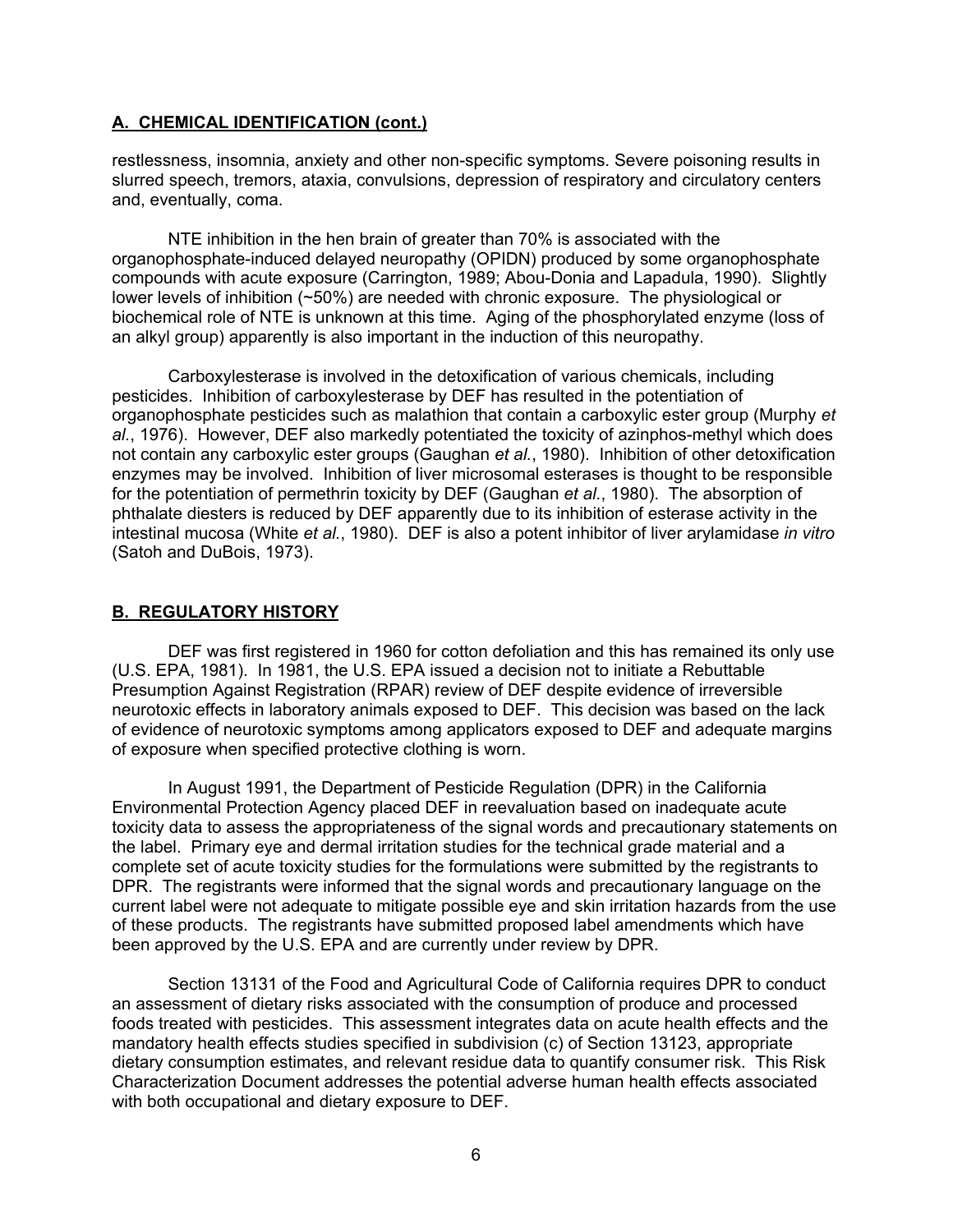#### <span id="page-13-0"></span>**C. TECHNICAL AND PRODUCT FORMULATIONS**

There are two products currently registered in California which contain S,S,S-tributyl phosphorotrithioate as the active ingredient, DEF 6 and Folex 6 EC. DEF 6 is manufactured by Miles Inc. (formerly Mobay Corporation) while Folex 6 EC is manufactured by Rhone-Poulenc. Folex used to contain S,S,S-tributyl phosphorotrithioite which is rapidly converted to S,S,Stributyl phosphorotrithioate by oxidation within a few hours after exposure to air (Obrist and Thornton, 1978). However, it was reformulated and now contains only S,S,S-tributyl phosphorotrithioate. The concentration of S,S,S-tributyl phosphorotrithioate in these formulations is approximately 70%. The Material Safety Data Sheet (MSDS) for DEF 6 indicates that the other inert ingredients are trimethylbenzenes (20-30%), Ingredient 1923 (1- 10%), xylenes (1-5%), and ethylbenzene (1-2%) (National Agricultural Chemicals Association, 1990). The inert ingredients for Folex 6 are not identified in its MSDS.

#### **D. USAGE**

The recommended application rate for DEF is approximately 1 to 2.5 pints (0.75 to 1.9 lb. active ingredient) per acre. It can be applied as a dilute spray in 5-10 gallons of water per acre by air or in 20-25 gallons of water per acre with ground equipment. It cannot be used through any type of irrigation system. DEF is applied predominantly by air in California. Under favorable conditions DEF gives effective defoliation within 4 to 7 days after application. When continued low temperatures prevail at night  $(< 60°F)$ , complete defoliation may require 9 to 14 days. In 1995, 883,857 lbs. of DEF were used in California in 6,572 applications over 605,188 acres (DPR, 1996a). DEF represented approximately 6 percent of the total pounds of pesticides applied to cotton fields in 1995.

The labels for these formulations require that applicators and other handlers wear the following protective clothing: coveralls over a long-sleeved shirt and long pants, chemicalresistant gloves, chemical-resistant footwear over socks, protective eyewear, chemical-resistant headgear, chemical-resistant apron when mixing/loading and cleaning equipment, and a MSHA/NIOSH-approved respirator in enclosed areas or MSHA/NIOSH-approved dust/mist filtering respirator for outdoors. According to the federal worker protection standards for agricultural pesticides, the protective clothing requirements for mixer/loaders may be reduced to work clothing (long-sleeved shirt and long pants), chemical-resistant apron, and chemicalresistant gloves when using closed mixing/loading systems. Applicators may also reduce the protective clothing to work clothing when closed systems are used. California regulations require that a closed system be used for all mixing and transfers of cotton defoliants and that there is a ½-mile buffer zone between residential areas and sprayed fields (California Code of Regulations, Title 3, Section 6470). In addition, California regulations require that the level of nbutyl mercaptan (nBM) in formulated products containing DEF cannot exceed 0.1 percent (California Code of Regulations, Title 3, Section 6361). The restricted reentry interval in areas treated with DEF is 24 hours. For all other activities involving human contact with the foliage, the reentry interval is 4 days. The minimum preharvest interval is 7 days.

#### **E. ILLNESS REPORTS**

In 1977, the California Department of Food and Agriculture (CDFA) published a report summarizing several hundred complaints it had received that were associated with DEF (Maddy and Peoples, 1977). The complaints usually involved wheezing, coughing, nausea, and other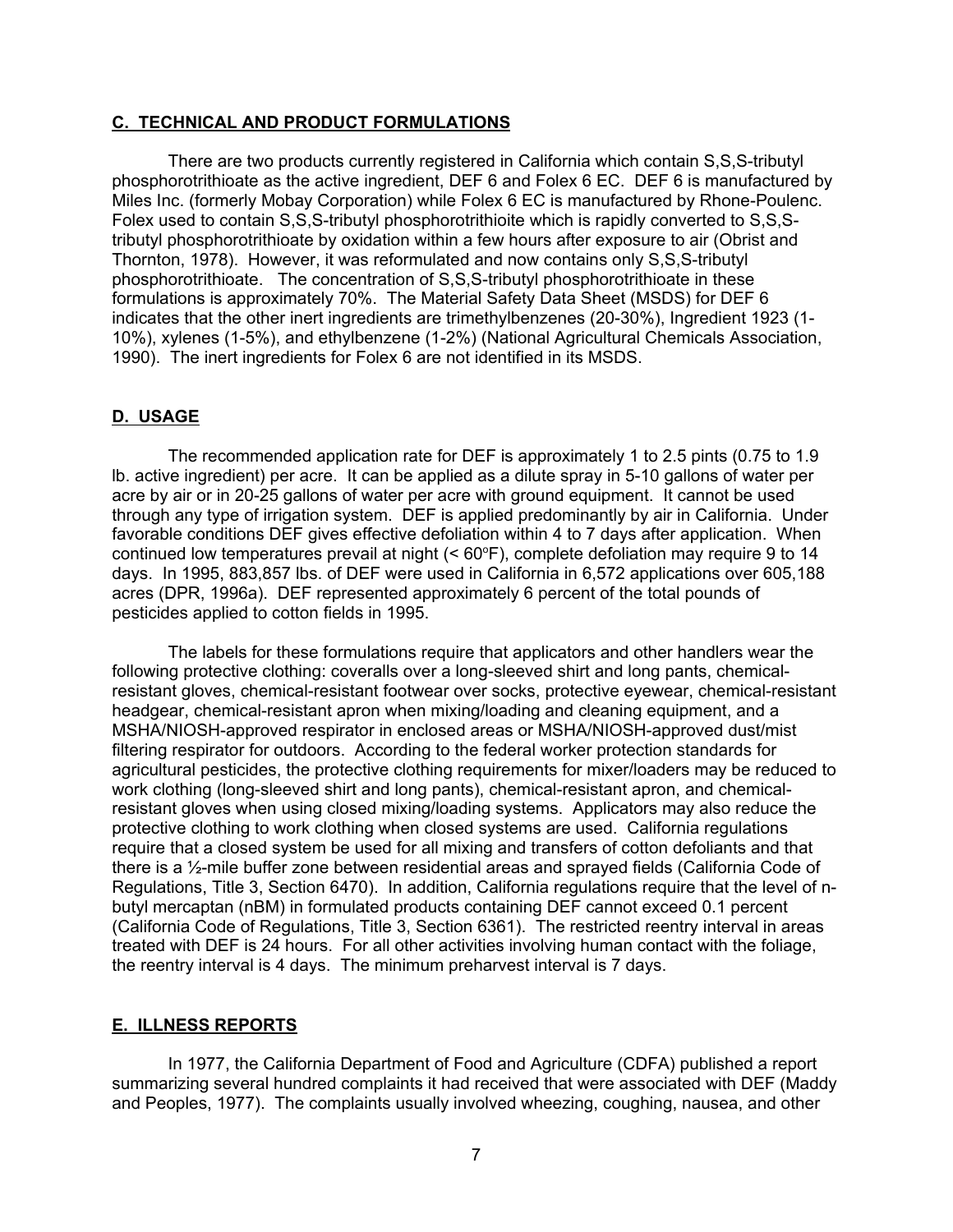discomforts that were attributed to the degradation product, nBM, a volatile degradation product of DEF with a strong skunk-like odor. This odor apparently can be detected by humans at air concentrations as low as 0.01 ppb (Santodonato *et al.*, 1985).

Approximately 13 drums containing DEF and Merphos were damaged on a ship in transit from Mexico to Australia (McLeod, 1975). Caustic soda was used in the process of cleaning up the damaged drums in Auckland, New Zealand, which resulted in increased liberation of nBM. Over 600 people were seen at a local hospital with various complaints. Symptoms observed in 49 cases were attributed to organophosphate poisoning (excessive salivation, sweating, muscle weakness, fatigue, nausea, vomiting, diarrhea, and miosis); however, no cholinesterase inhibition was found. Symptoms attributed to nBM (headache, dizziness, dry mouth and throat constriction) were reported in another 192 cases. It was estimated that the air levels of nBM exceeded 0.5 ppm (ACGIH TWA-TLV) and in some places exceeded 10 ppm. It was not possible to categorize the symptoms observed in the remaining cases. It was reported that panic may have been a factor in some of these cases since there had been widespread coverage of the spill in the news media.

More recently, the California Department of Health Services also did an epidemiology study in which they examined the relationship of the health symptoms and community exposure to cotton defoliants (Scarborough *et al.*, 1989). Four-hundred and six residents in six agricultural communities in the San Joaquin Valley were surveyed by phone during the time of cotton defoliation. They found a significantly greater risk for eye and throat irritation, rhinitis, fatigue, shortness of breath, nausea and diarrhea in the high exposure group (people who lived or worked within one mile of a cotton field that had been treated within the previous two weeks). In the high-exposure group, there was also a significantly greater risk for these self-reported symptoms in the subgroup noticing a strong odor, suggesting that DEF or nBM was the causative agent.

There were a total of 16 illness and injury cases associated with exposure to DEF and DEF in combination with other pesticides in California from 1982 through 1991 (DPR, 1994a). Of the 16 cases, 11 were systemic illnesses, two were eye injuries, and three were respiratory illnesses. Systemic poisoning due to exposure to DEF and DEF in combination with other pesticides was positively identified (definite) in four cases. One systemic case was classified as probable and six others as possible cause of the acute poisoning.

No cases of delayed neurotoxicity in humans have been reported for DEF, although there was one case where a 28-year-old agricultural worker spilled Merphos on his arm (Fisher, 1977). He did not develop any acute symptoms, but four days later his hands and arms became weak. He finally sought medical attention six days after exposure when he could barely move his arms or legs. After admission to the hospital, his plasma cholinesterase level was normal despite his symptoms. Eight days later, complete facial paralysis developed. Electromyography demonstrated decreased voltage of action potentials, delayed conduction velocity, increased insertional activity, and denervation potentials. Recovery was complete after fourteen weeks of intensive physical therapy.

#### **F. PHYSICAL/CHEMICAL PROPERTIES**

DEF (Talbott, 1990)

1. Common Names: DEF, Tribufos, Butiphos, Merphos Oxide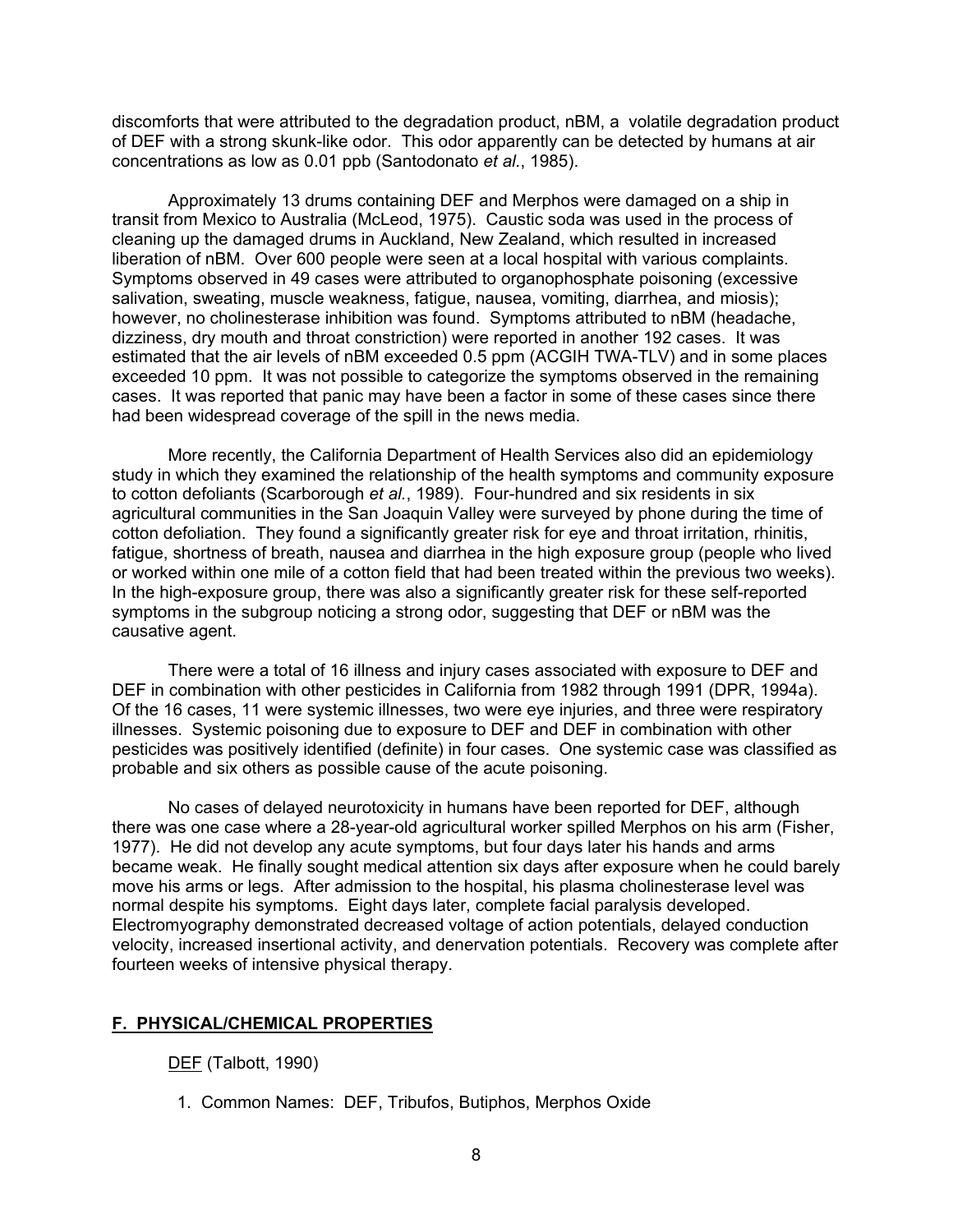#### <span id="page-15-0"></span>**F. PHYSICAL/CHEMICAL PROPERTIES (cont.)**

- 2. Chemical Name: S,S,S-Tributyl phosphorotrithioate
- 3. Trade Names: DEF, Folex
- 4. CAS Registry No.: 78-48-8
- 5. Empirical Formula:  $C_{12}H_{27}OPS_{3}$
- 6. Molecular Structure:

 $CH_3CH_2CH_2CH_2S\setminus$  $CH_3CH_2CH_2CH_2S \longrightarrow P \longrightarrow$  $CH_3CH_2CH_2CH_2S^\vee$ 

- 7. Molecular Weight: 314.5
- 8. Physical State: Colorless to yellow liquid
- 9. Odor: Skunk-like
- 10. Melting Point:  $< -25^{\circ}$ C
- 11. Boiling Point: 150°C at 0.3 mm Hg
- 12. Density:  $1.057$  g/cm at 20 $^{\circ}$ C
- 13. Solubility: Water 2.3 ppm at 20°C (Leimkuehler, 1980) Solvents - Completely miscible with n-hexane, dichloromethane, toluene, and 2-propanol (Betker, 1985)
- 14. Vapor Pressure:  $6.5 \times 10^{-6}$  mm at 25°C (Talbott and Mosier, 1987)
- 15. Octanol-Water Partition Coefficient: 3.31 x 10<sup>5</sup> at 25°C (D'Harlingue, 1987)
- 16. Henry's Law Constant: 2.9 x 10<sup>-7</sup> atm x m<sup>3</sup>/mole at 20°C (Talbott, 1987)

n-Butyl Mercaptan (ACGIH, 1986)

- 1. CAS Registry No.: 109-79-5
- 2. Empirical Formula:  $C_4H_{10}S$
- 3. Molecular Structure: CH<sub>3</sub>CH<sub>2</sub>CH<sub>2</sub>CH<sub>2</sub>SH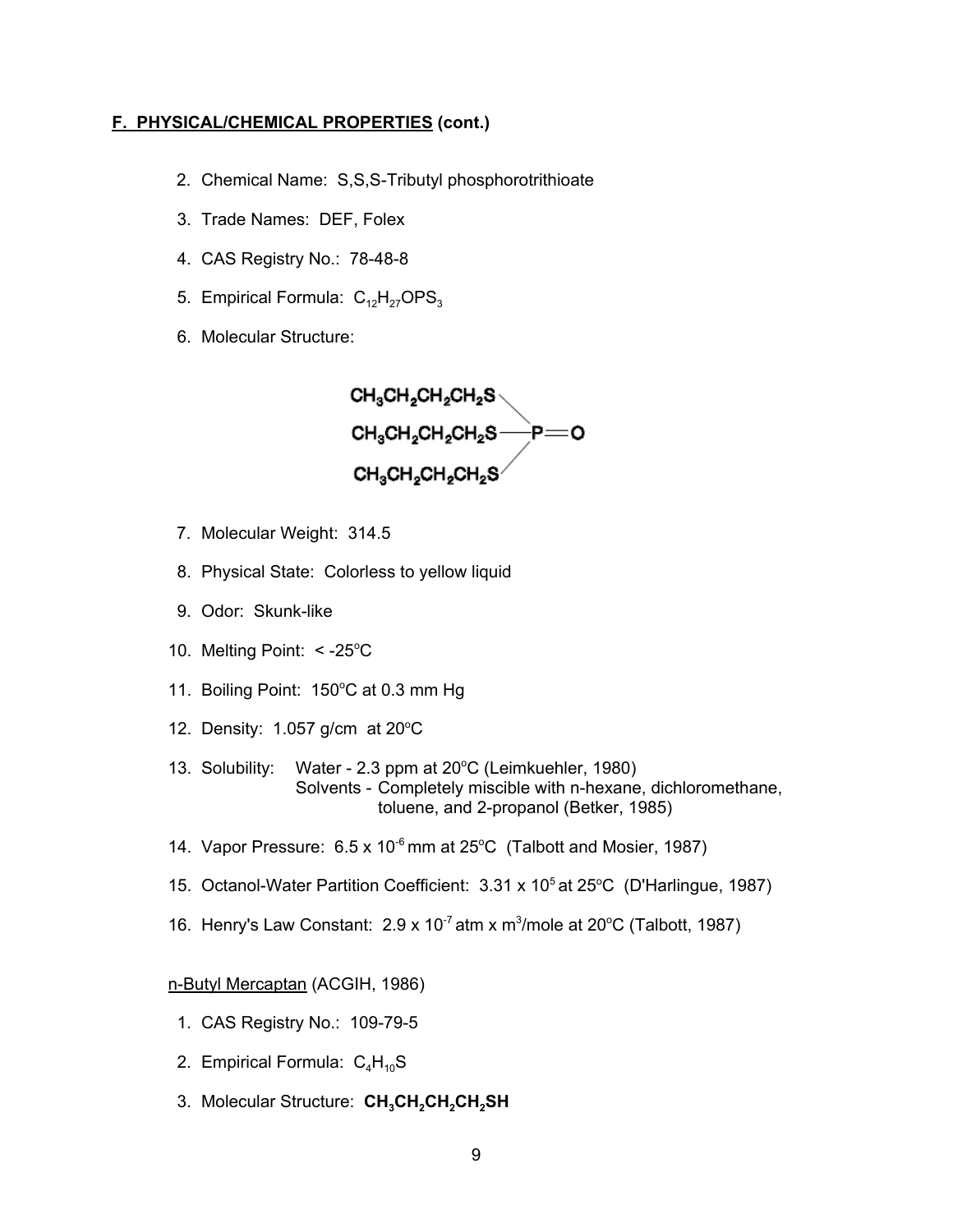# <span id="page-16-0"></span>**F. PHYSICAL/CHEMICAL PROPERTIES (cont.)**

- 4. Molecular Weight: 90.19
- 5. Density:  $0.83679$  at  $25^{\circ}$ C
- 6. Melting Point: -115.9°C
- 7. Boiling Point: 97.2 101.7°C
- 8. Vapor Pressure: 83 mg Hg at 25°C
- 9. Solubility: Slightly soluble in water, but very soluble in alcohols, ether, and liquid hydrogen sulfide

# **G. ENVIRONMENTAL FATE**

#### Field Dissipation

DEF was applied once to soil at 3.375 lb. a.i./acre in two different sites in California, one near Fresno and one near Watsonville (Grace and Cain, 1990). Soil samples were analyzed for DEF and its metabolite, dibutyldisulfide. None of the samples contained > 0.01 ppm dibutyldisulfide. Only two samples had DEF more than 6 inches below the surface and DEF in these two samples was still less than 12 inches below the surface. The half-lives were 15.3 and 47.7 days for the Watsonville and Fresno sites, respectively.

#### Hydrolysis

DEF was relatively stable in aqueous solutions at pH 5 and 7 up to 32 days (94.5% and 94.6% recovered, respectively), but degraded slightly at pH 9 (80.8% recovered after 32 days) (Schocken and Philippson, 1987). The half-life at pH 9 was estimated to be 124 days. The polar breakdown product was identified as desbutylthio DEF.

#### Photolysis

DEF was stable in a sandy loam soil exposed to natural sunlight for 30 days (Jackson *et al.*, 1988); however, it degraded in aqueous solutions (pH 7) exposed to natural sunlight for 30 days (Kesterson and Lawrence, 1990). The estimated half-life was 44 days. No photodegradation products were identified.

#### Soil Adsorption and Mobility

The soil adsorption coefficient  $(K_d)$  and constant  $(K_{ac})$  were determined for DEF with four different soil types (sand, sandy loam, silty loam, and clay loam) (Daly, 1987). The estimated  $K_d$ values ranged from 60.6 for sandy loam soil to 106 for clay loam. The estimated  $K_{oc}$  values ranged from 4,870 for silt loam to 12,684 for sand. In a column leaching study, DEF was applied to the top of columns (1.6 cm by 45 cm) containing clay loam, sandy loam, loam or muck soil (Church and Shaw, 1969). DEF remained in the top 4 cm of soil regardless of soil type. DEF was detected only in the leachate of the sandy loam soil at less than 1% of the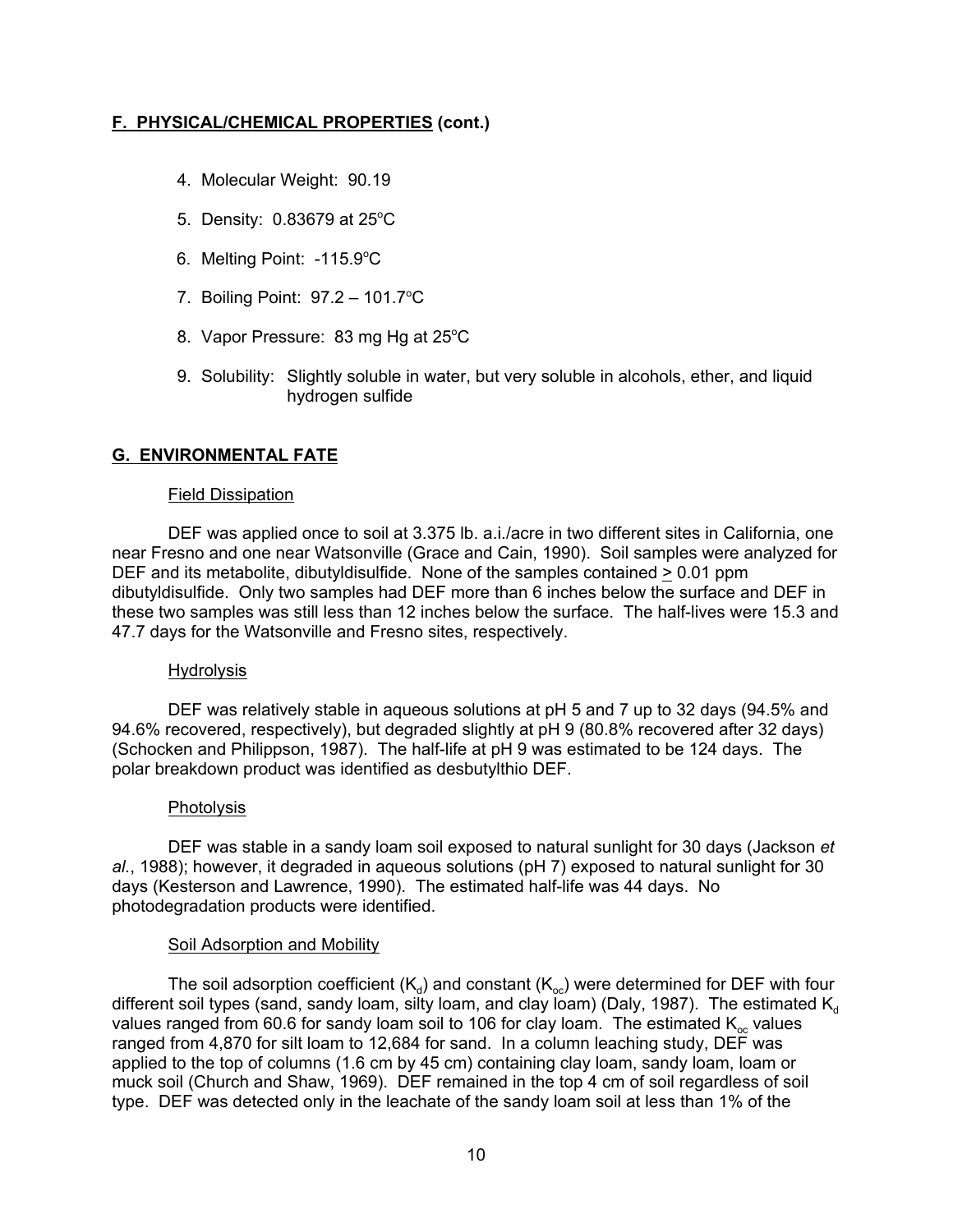## **G. ENVIRONMENTAL FATE (cont.)**

applied dose. In another study,  $^{14}$ C-DEF was incubated aerobically in sandy loam soil at room temperature for 32 days (aged) and then applied to the top of a column (5.4 cm by 45 cm) containing sandy loam soil (Schocken and Parker, 1987). The vast majority (94.7%) of the applied radioactivity was found in the upper 6 cm of the soil columns with most (74.7%) of this radioactivity identified as the parent compound. Less than 1% of the applied radioactivity was found in the leachate.

#### Soil Metabolism

The estimated half-life for DEF was 198 days when incubated with sandy loam soil in the dark under aerobic conditions (Olson *et al.*, 1990). The half-life of DEF under anaerobic conditions was 64.8 days (Olson *et al.*, 1989). However, in both studies the material balance was less than 50%, so interpretation of the results is difficult.

#### **Summary**

The water solubility, soil adsorption, hydrolysis and aerobic soil metabolism data suggest that DEF is not likely to be a ground water contaminant. DEF may become airborne from drift after aerial application or ground spraying. DEF is not a very volatile compound based on its vapor pressure; however, the degradation product, nBM, is volatile with a skunk-like odor and is probably responsible for a number of complaints in areas near where DEF has been applied.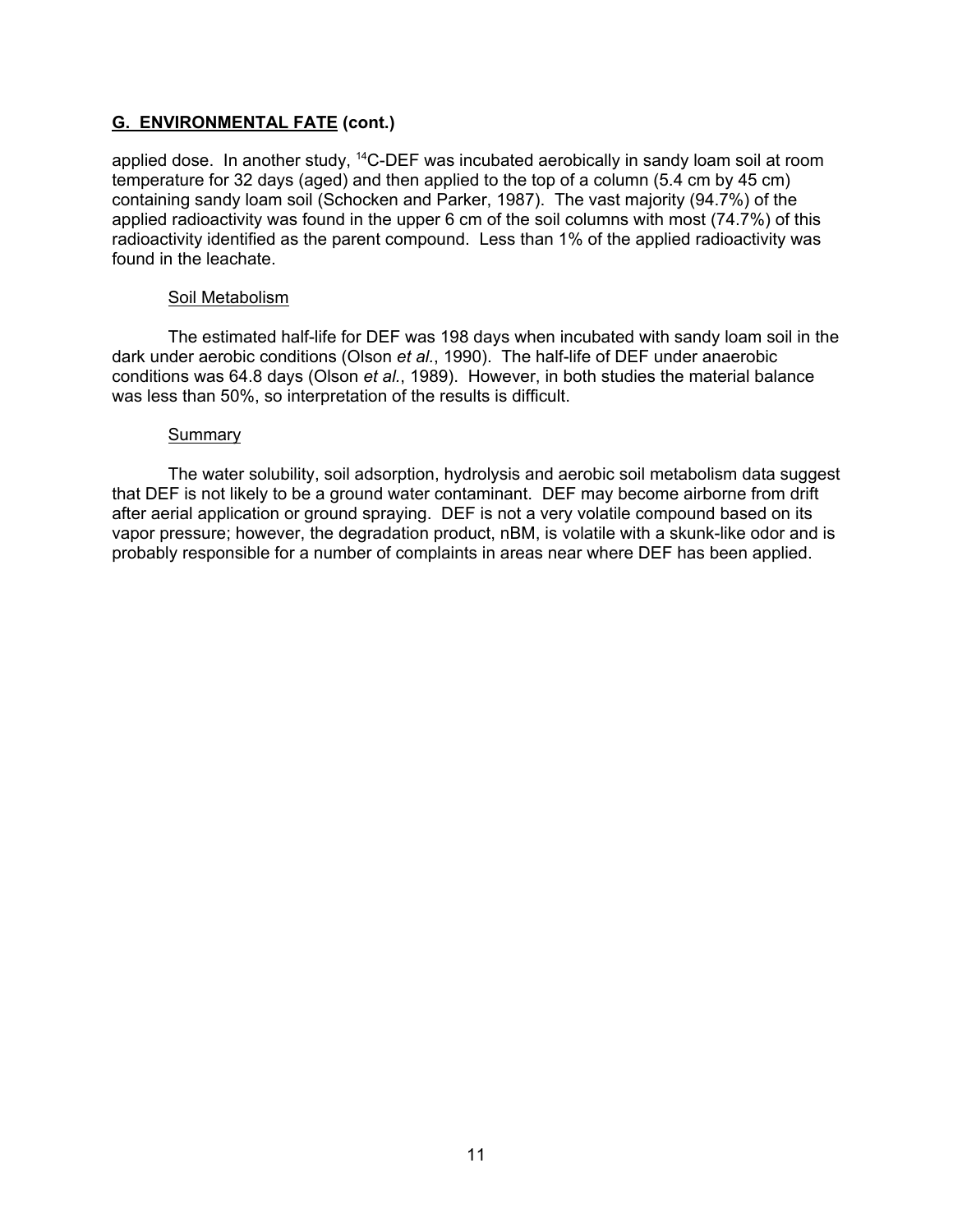#### **III. TOXICOLOGY PROFILE**

### <span id="page-18-0"></span>**A. PHARMACOKINETICS**

**Summary:** DEF appears to be readily absorbed by the oral route and rapidly metabolized in the species examined. The oral absorption was assumed to be 70% based on the average urinary excretion in rats on all dosing regimens. The dermal absorption for DEF was assumed to be 47.5% in both human and animals based on a study conducted in rats. A default assumption of 50% respiratory retention and 100% absorption was used with DEF based on the assumption that DEF is primarily in the vapor phase with occupational exposure.

#### Absorption

[<sup>14</sup>C] DEF was administered to 5 rats/sex/dose in a single dose by oral gavage at 5 or 100 mg/kg or in 14 consecutive doses at 5 mg/kg/day (Kao *et al.*, 1991). Approximately 95-98% of the total dose was excreted in the urine and feces within 72 hours after dosing. Most of the radioactivity was excreted within 24 hours after a single dose at 5 mg/kg (M:91%;F:87%) or 100 mg/kg (M:75%;F:57%). A similar percentage (M:89%;F:85%) was excreted within 24 hours after 14 consecutive doses at 5 mg/kg/day. The majority of the radioactivity was excreted in the urine after a single dose at 5 mg/kg (M:55%;F:66%) or 100 mg/kg (M:60%;F:70%). A slightly higher percentage (M:73%;F:80%) was excreted in the urine after 14 consecutive doses at 5 mg/kg/day.

Male rats had  $[14C]$  DEF (98.9% - mixed in distilled water with DEF 6 blank formulation) applied to their shaved backs at 1.93, 12.4 and 100  $\mu$ g/cm<sup>2</sup> for 10 hours (Schroeder, 1992). The application site was protected by a non-occlusive cover of a Teflon-laminated filter and a carbon-impregnated material. Four rats/dose were sacrificed at 1, 4, 10 and 168 hours (7 days). The amount excreted in the urine over 7 days ranged from 25.8 to 36.0% of the applied dose decreasing from the low to high dose level. On the other hand, the amount excreted in the feces was fairly similar (3.2 to 3.6% of applied dose) at the different dose levels. After correcting for recoveries, the mean dermal absorption rates were 47.5, 47.9 and 33.9% at 1.93, 12.4, and 100  $\mu$ g/cm<sup>2</sup>, respectively. The dermal absorption rate at the lowest concentration was selected for use in exposure calculations since it is closest to the concentration of DEF on the skin of workers.

The pharmacokinetics of DEF after intravenous administration was not studied due to the low water solubility of DEF. However, based on the nearly complete elimination of DEF by the urinary route when applied dermally to rats (Schroeder, 1992), it was assumed the amount excreted by the biliary route is insignificant when DEF is administered orally. Based on this finding, DPR assumed that with oral administration most of the radioactivity in the feces was unabsorbed material. Therefore, the oral absorption rate for DEF was estimated to be 70% based on the approximate average urinary excretion for all dosing regimens.

There were no data available on the absorption of DEF by the inhalation route.

#### Distribution

In laying hens administered DEF at 50 mg/kg by the oral and dermal routes, the halflives were 2.7 and 3.8 days, respectively, based on the plasma concentration curve (Abou-Donia *et al.*, 1984). Hall (1991) measured residues in the liver, fat, muscle, and eggs of 6 laying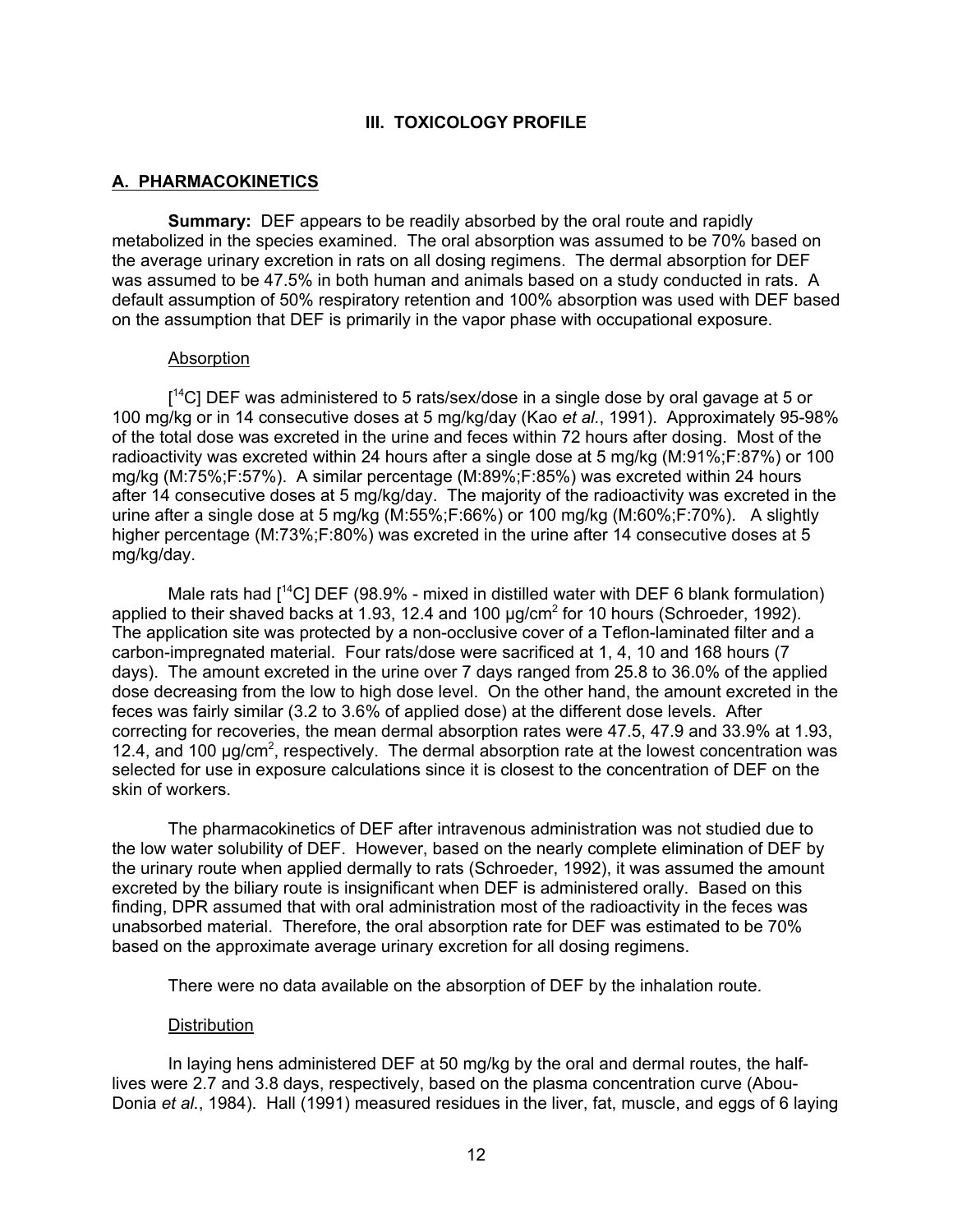# **A. PHARMACOKINETICS (cont.)**

hens given  $[14C]$  DEF and 4 laying hens given  $[35S]$  DEF at 4 mg/kg/day in gelatin capsules for 3 consecutive days. Four hours after the last dose, the highest residues were found in liver followed by internal eggs, muscle, and fat.

Tissue residues were also determined in two lactating goats 21 hours after receiving  $[$ <sup>14</sup>C] DEF at 0.82 or 0.85 mg/kg/day in gelatin capsules for 3 consecutive days (Sahali, 1991). Of the four tissues examined (muscle, fat, kidney, liver), the liver had the highest residues and the muscle had the lowest. The residues in milk were between those of fat and muscle.

The most extensive residue analysis of tissues was conducted by Kao *et al.* (1991) in rats administered  $\lceil$  <sup>14</sup>C] DEF by oral gavage at 5 or 100 mg/kg. Less than 3% of the total dose was found in the tissues and carcasses 72 hours after dosing. The highest residue levels were found in the liver, followed by fat, lung, kidney, blood, gastrointestinal tract, spleen, bone, heart, gonads, muscle, and brain.

#### **Biotransformation**

One of the initial steps in the metabolism of DEF appears to be its oxidation to an active metabolite, such as a sulfoxide. DEF was converted to a more potent ChE inhibitor with the addition of microsomal fractions or purified cytochrome P-450 isozymes from mouse liver *in vitro* (Wing *et al.*, 1984; Levi and Hodgson, 1985). Hall (1991) and Sahali (1991) were unable to identify any of the metabolites in the tissues analyzed from laying hens and goats, respectively. Based on the complexity of the metabolite profiles and the extreme polarity of many of the metabolites in these tissues, these investigators suggested that most of the parent compound had been incorporated into natural constituents. Radioactive residues were detected in fatty acids and proteins in goat tissues (Sahali, 1991).

Kao *et al.* (1991) detected over 18 radioactive metabolites in the urine of rats, but only one was identified, butyl-gamma-glutamylcysteinylglycine disulfide. In feces, the parent compound and an unidentified non-polar metabolite accounted for 15 to 31% and 1% of the total dose, respectively. They proposed a metabolic pathway for DEF, which involves the initial hydrolysis of DEF to S,S-dibutyl phosphorodithioate and nBM (Figure 1). nBM is converted to the fatty acid, butyric acid, which may be further metabolized through the usual metabolic pathways for fatty acids. S,S-Dibutyl phosphorodithioate is further metabolized to nBM and phosphate. Hur and coworkers (1992) proposed a similar metabolic pathway based on the isolation of two metabolites (S,S-dibutyl phosphorodithioate and S,S-dibutyl phosphorothioic acid) after incubation of DEF with mouse liver microsomes and in rat urine after intraperitoneal injection of DEF at 100 mg/kg. They proposed that these metabolites were formed via DEF sulfoxide and S,S-dibutyl,S-1-hydroxybutyl phosphorotrithioate, respectively, which are reactive intermediates formed by microsomal mixed function oxidases (MFOs), such as cytochrome P-450.

Abou-Donia and coworkers isolated nBM in the plasma and excreta of hens administered a single oral dose of DEF at 400 mg/kg or 30 daily oral doses at 20-80 mg/kg/day (Abou-Donia, 1979; Abou-Donia *et al.*, 1979a&b). These investigators concluded that a portion of orally administered DEF is converted to nBM in the gastrointestinal tract through hydrolysis. These studies are discussed in more detail in the Neurotoxicity Section of the Toxicology Profile.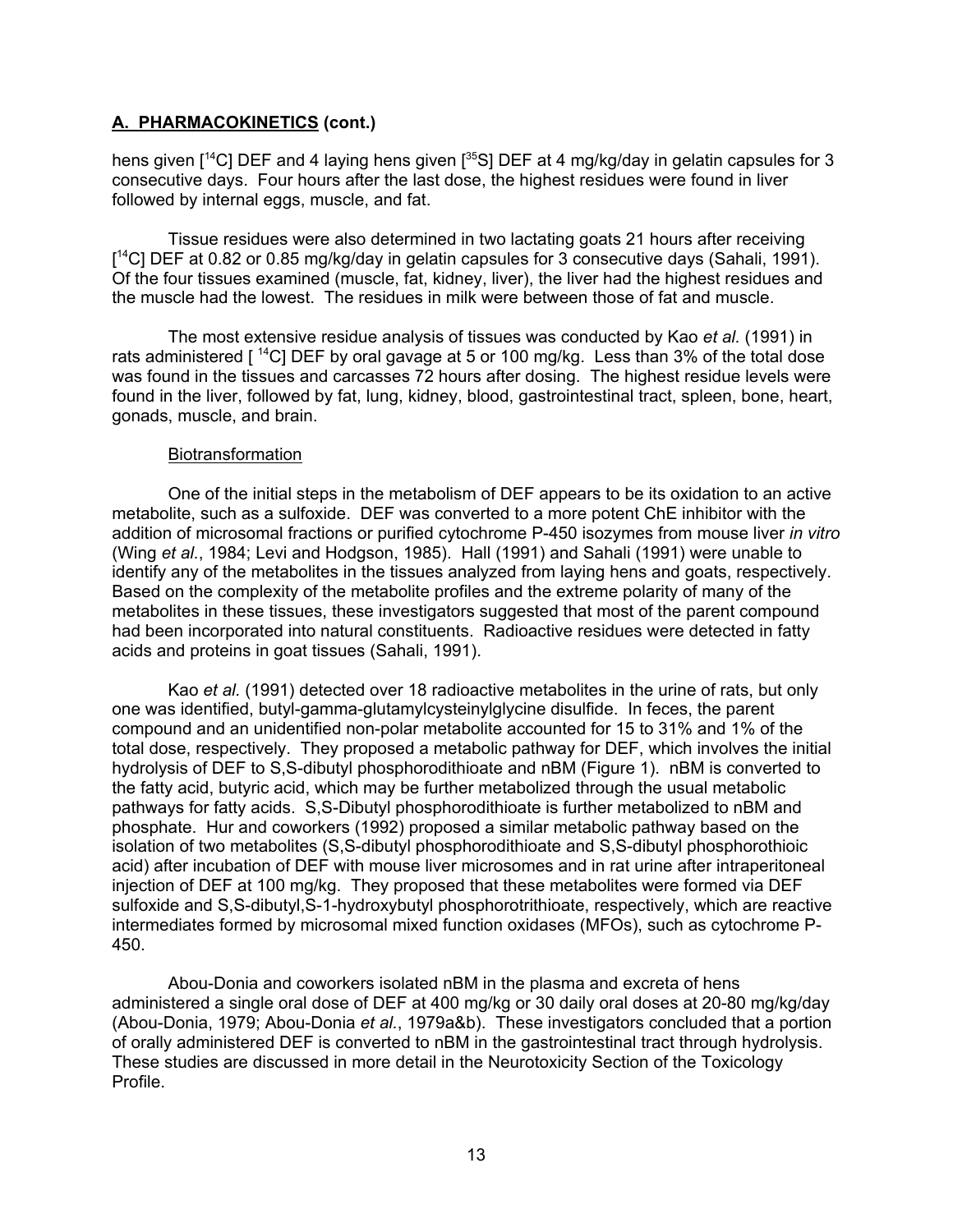# **A. PHARMACOKINETICS (cont.)**



butyl-gamma-glutamylcysteinylglycine disulfide

**Figure 1.** Proposed Metabolic Pathway for DEF (Kao *et al.*, 1991)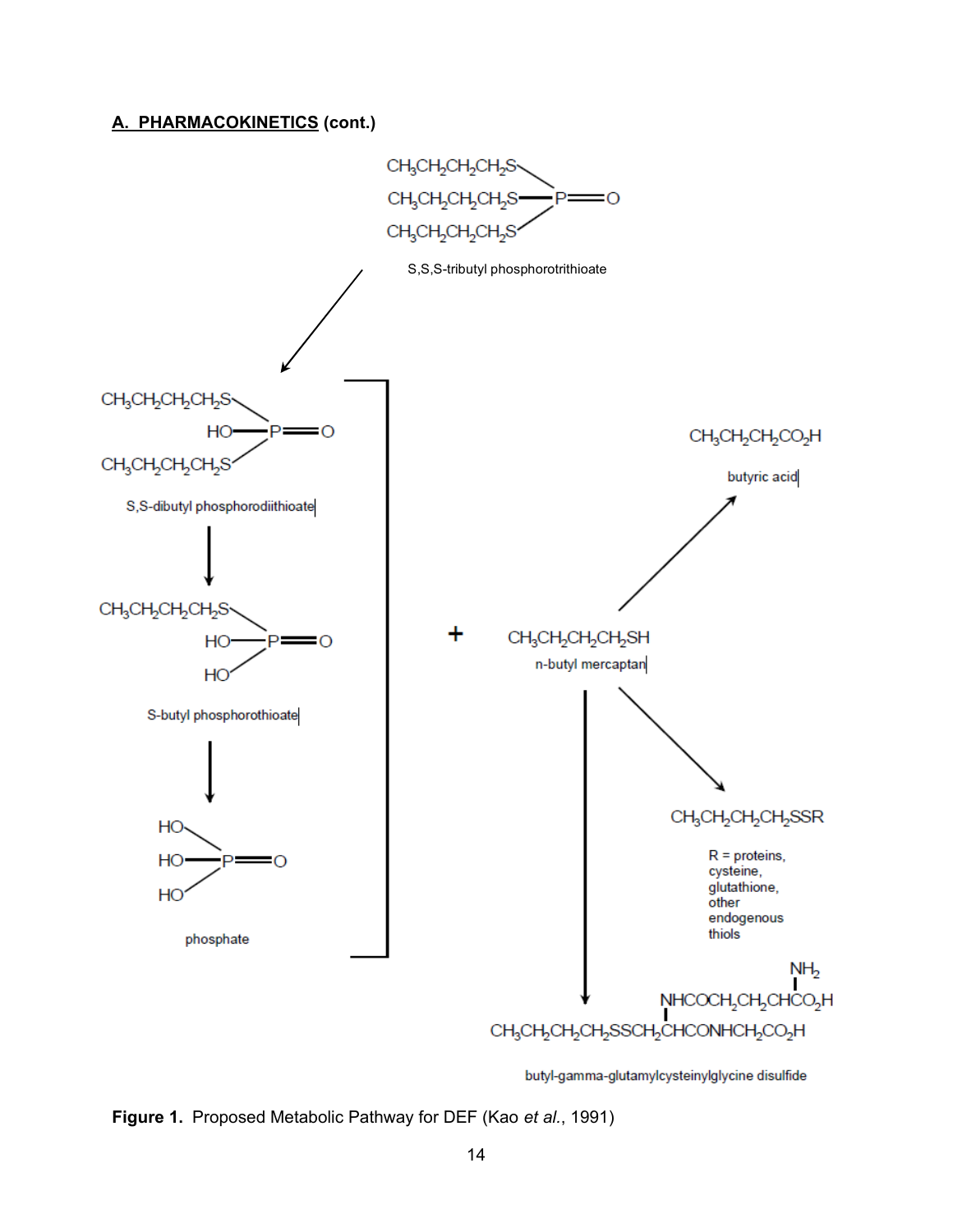## <span id="page-21-0"></span>**A. PHARMACOKINETICS (cont.)**

#### Excretion

As mentioned previously under absorption, the major route of excretion in rats was the urinary route with an average excretion rate at 72 hours between 55 to 80% (*Kao et al.*, 1991). In the first 24 hours, the urinary excretion rate was affected by both dosage (decreased with increasing dosage) and sex (lower in males). The average amount excreted in the urine at 24 hours was lowest (M:44%;F:40%) in rats administered a single dose at 100 mg/kg; however, by 72 hours the total amount excreted in the urine was similar (M:60%;F:70%) to rats administered a single dose at 5 mg/kg (M:55%;F:66%). The urinary excretion was highest after administration of DEF at 5 mg/kg/day for 14 consecutive days at both 24 hrs (M:67%;F:72%) and 72 hrs (M:73%;F:80%), suggesting more efficient absorption and/or metabolism with continued exposure. The average urinary excretion was higher in females on all of the dosing regimens at 72 hours (M:55-73%; F:66-80%), suggesting the absorption and/or metabolism of DEF is more efficient in females than males. A significant amount of DEF was also eliminated in the feces of rats within 72 hours following a single oral dose of DEF at 5 mg/kg (M:42%;F:30%) or 100 mg/kg (M:38%;F:27%). The fecal excretion was slightly lower after 14 consecutive doses at 5 mg/kg/day (M:24%;F:15%). Only 1% was excreted as  $CO<sub>2</sub>$  in expired air for either sex.

# **B. ACUTE TOXICITY**

**Summary:** The standard battery of acute toxicity tests was available for both the technical grade DEF and the formulations. Nine of the 17 available acute toxicity tests were acceptable based on FIFRA guidelines. The clinical signs observed in animals after acute exposure to DEF were typical cholinergic signs (e.g., ataxia, tremors, facial and urogenital stains). With inhalation exposure, dyspnea, red turbinates, and firm zones in the lungs were also reported. Erythema was also observed with dermal exposure. When comparing  $LD_{50}/LC_{50}$ values for the different routes in animals, technical grade DEF appears to be slightly more toxic by the inhalation route than the oral route and least toxic by the dermal route. The higher dermal  $LD_{50}$  values also suggest that absorption of DEF by the dermal route is slower or incomplete. For technical grade DEF, the lowest-observed-effect level (LOEL) in an acceptable inhalation LC $_{\rm 50}$  study with rats was 1,590 mg/m $^3$  (254 mg/kg) based on death, cholinergic signs, red turbinates and "firm zones." In an acceptable rat oral  $LD_{50}$  study with rats, the LOEL was 192 mg/kg based on cholinergic signs. The LOEL in an acceptable dermal  $LD_{50}$  study with rabbits was 500 mg/kg based on cholinergic signs and erythema. No-observed-effect levels (NOELs) were not established in any of the acceptable acute studies for technical grade DEF. Acute effects observed in subchronic, developmental, and neurotoxicity studies are not included here, but are discussed later under those sections. All acute effects are summarized under Acute Toxicity in the Hazard Identification section.

Several acute toxicity tests were also conducted on the degradation product, nBM, and the metabolite, 3-hydroxybutylmethyl sulfone; however, none of these tests met FIFRA guidelines. The effects observed in animals exposed to nBM were typical of CNS depression. The pathological findings included kidney and liver damage with all routes of exposure and lung damage with inhalation exposure. Ocular irritation was also observed. A comparison of  $LC_{50}/LD_{50}$  values suggests that nBM is less acutely toxic than DEF. LOELs and NOELs could not be established in any acute toxicity studies for nBM.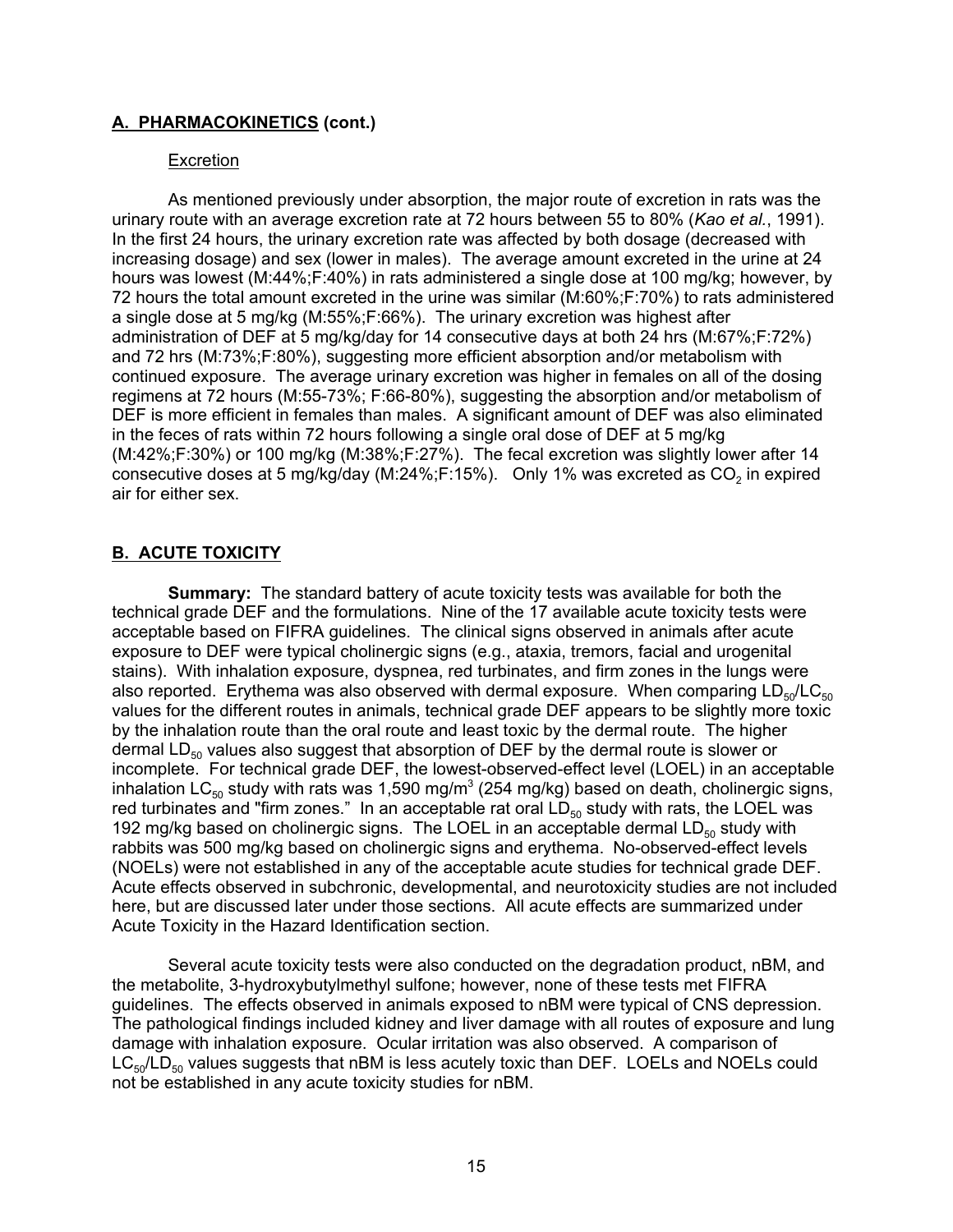## Technical Grade DEF

The acute toxicity of technical grade DEF is summarized in Table 1. In one acute inhalation study with technical grade DEF, the LOEL was 2,920 and 1,590 mg/m $^3$  (234 and 127  $\,$ mg/kg)<sup>1</sup> for male and female rats, respectively with a 4-hour, nose-only exposure (Warren, 1990). Analysis of particle size indicated that the mass mean aerodynamic diameter was approximately 1.5 µm and that greater than 87% of the particles were less than 2 µm. Based on the particle size analysis, DPR assumed that 100% of DEF in the inhaled air reached the alveoli and was absorbed. Unthriftiness, hypoactivity, urine stains, nasal discharge, red eye discharge, lacrimation, ataxia, tremors, death, excitability, vocalization, dyspnea, red turbinates, and firm zones in the lungs were observed at the LOEL. A NOEL was not established in this study, although it was acceptable based on the Federal Insecticide, Fungicide, and Rodenticide Act (FIFRA) guidelines. In another 4-hour (nose only) acute inhalation study in rats, a NOEL was established at 77 mg/m $^3$  (6.2 mg/kg) $^1$  based on abnormal behavior, including decreased preening and lethargy (Thyssen, 1978a). However, this study had several deficiencies including no summary of clinical signs by dose group, no gross necropsy, and no analysis of particle size.

In an acceptable acute oral toxicity study, death occurred at 235 and 429 mg/kg and higher in female and male rats, respectively (Sheets, 1991a). The NOEL was less than 192 mg/kg for females and 294 mg/kg for males based on urine stain (M:3/5,F:4/5), red lacrimal stain (M:4/5,F:2/5), clear lacrimation (M:3/5,F:3/5), diarrhea (M:0/5,F:5/5), perianal stains (M:1/5,F:4/5), red nasal stain (M:4/5,F:0.5), decreased activity (M:2/5,F:0/5), salivation (M:1/5,F:0/5), dyspnea (M:1/5,F:0/5), wheezing (M:1/5,F:0/5), and clear nasal stain (M:1/5,F:0/5).

After dermal administration, deaths were observed at 1,000 mg/kg and higher in rabbits (Sheets and Phillips, 1991). The NOEL was less than 500 mg/kg based on tremors (1/10), muscle fasciculations (10/10), erythema at the site of application (9/10), hypoactivity (2/10), clear nasal discharge (2/10), white nasal discharge (1/10), ataxia (1/10), increased reactivity (1/10), clear lacrimation (1/10), and clear lacrimal stain (1/10). This study was also acceptable based on FIFRA guidelines.

Technical grade DEF was only mildly irritating to the skin and eyes of rabbits (Crawford and Anderson, 1972a; Sheets and Fuss, 1991; Sheets and Phillips, 1992a). DEF did not induce a sensitization response in guinea pigs using the Buehler patch test (Sheets, 1990).

At environmental temperatures below 30°C, hypothermia has been observed in rats, mice, and guinea pigs, but not rabbits after a single dose of DEF between 20 and 200 mg/kg by the oral, intraperitoneal or intravenous route (Ray, 1980; Ray and Cunningham, 1985). At doses greater than 100 mg/kg, the hypothermia persisted for several days. The hypothermia was associated with piloerection, sluggishness, and irritability, but a high degree of motor control even when body temperature reached  $30^{\circ}$ C. As body temperatures dropped below 30°C, deaths occurred usually after prolonged hypothermia. The hypothermia appears to be due to a block of shivering and non-shivering thermogenesis with little effect on basal metabolism, heat conservation or motor control. The investigators suggested a selective action

 $^{\text{\tiny{1}}}$   $\phantom{1}$  Estimated assuming a respiratory rate of 0.16 m $^{\text{\tiny{3}}}$ /kg/4 hrs for a rat (Zielhuis and van der Kreek, 1979).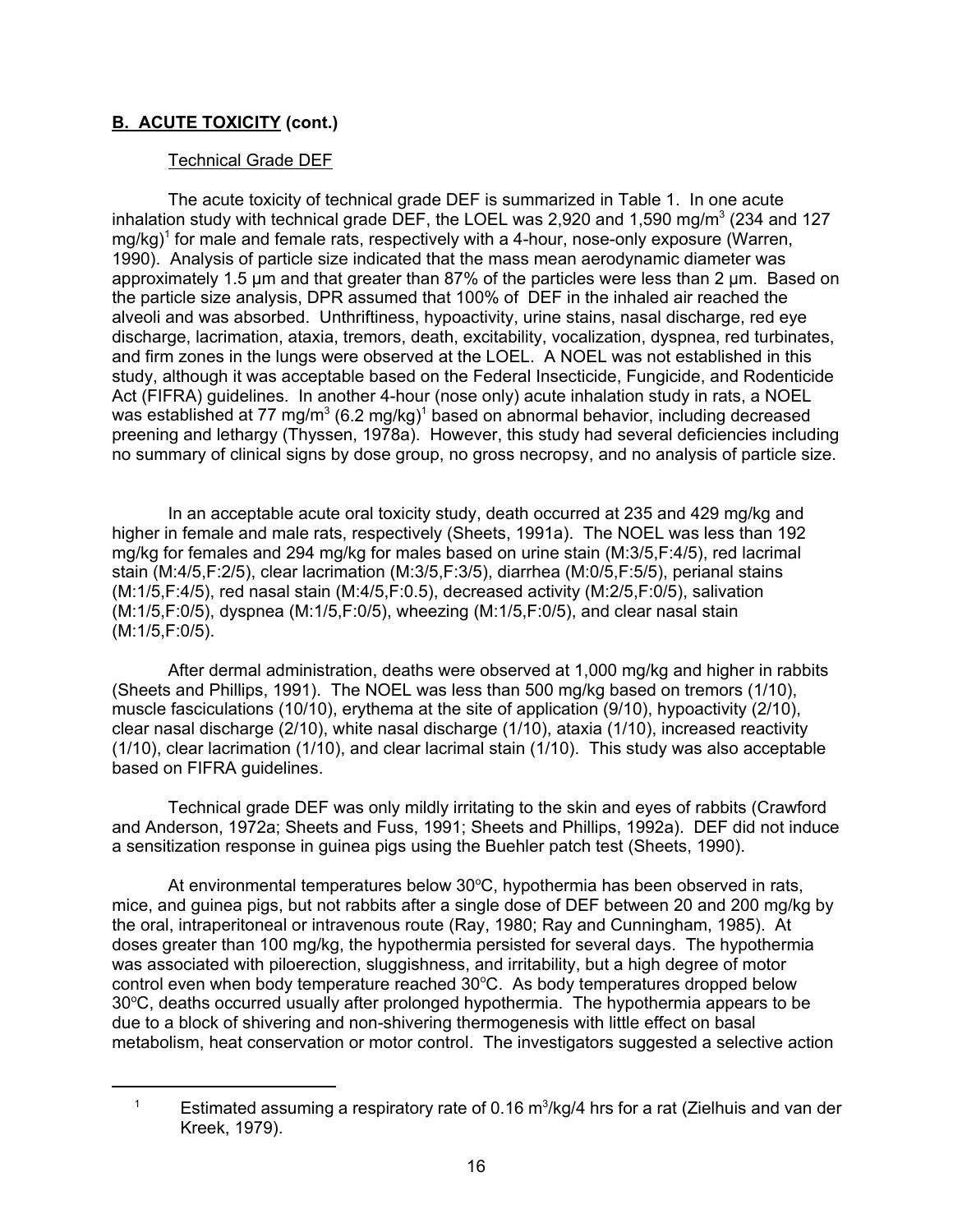| Species                                                                                                                                                                                                                                                                                                                    | Sex | <b>Results</b><br>References <sup>a</sup> |        |  |  |  |  |
|----------------------------------------------------------------------------------------------------------------------------------------------------------------------------------------------------------------------------------------------------------------------------------------------------------------------------|-----|-------------------------------------------|--------|--|--|--|--|
| Acute Inhalation LC <sub>50</sub>                                                                                                                                                                                                                                                                                          |     |                                           |        |  |  |  |  |
| Rat                                                                                                                                                                                                                                                                                                                        | М   | 4,000 mg/m <sup>3</sup> (4-hr, nose only) | 1      |  |  |  |  |
|                                                                                                                                                                                                                                                                                                                            | F   | 1,600 mg/m <sup>3</sup> (4-hr, nose only) |        |  |  |  |  |
|                                                                                                                                                                                                                                                                                                                            | M   | 4,650 mg/m <sup>3</sup> (4-hr, nose only) | $2^*$  |  |  |  |  |
|                                                                                                                                                                                                                                                                                                                            | F   | 2,460 mg/m <sup>3</sup> (4-hr, nose only) |        |  |  |  |  |
|                                                                                                                                                                                                                                                                                                                            |     | Acute Oral LD <sub>50</sub>               |        |  |  |  |  |
| Rat                                                                                                                                                                                                                                                                                                                        | М   | 435 mg/kg                                 | $3^*$  |  |  |  |  |
|                                                                                                                                                                                                                                                                                                                            | F   | 234 mg/kg                                 |        |  |  |  |  |
|                                                                                                                                                                                                                                                                                                                            |     | <b>Acute Dermal LD<sub>50</sub></b>       |        |  |  |  |  |
| Rabbit                                                                                                                                                                                                                                                                                                                     | M/F | 1,093 mg/kg                               | $4^*$  |  |  |  |  |
|                                                                                                                                                                                                                                                                                                                            |     | <b>Primary Dermal Irritation</b>          |        |  |  |  |  |
| Rabbit                                                                                                                                                                                                                                                                                                                     | M/F | Mild Irritant                             | $5,6*$ |  |  |  |  |
|                                                                                                                                                                                                                                                                                                                            |     | <b>Primary Eye Irritation</b>             |        |  |  |  |  |
| Rabbit                                                                                                                                                                                                                                                                                                                     | M/F | <b>Mild Irritant</b>                      | $5,7*$ |  |  |  |  |
|                                                                                                                                                                                                                                                                                                                            |     | <b>Dermal Sensitization</b>               |        |  |  |  |  |
| Guinea Pig                                                                                                                                                                                                                                                                                                                 | M/F | <b>Non-Sensitizer</b>                     | 8      |  |  |  |  |
| a<br>References: 1. Thyssen, 1978a; 2. Warren, 1990; 3. Sheets, 1991a; 4. Sheets and Phillips, 1991; 5. Crawford<br>and Anderson, 1972a; 6. Sheets and Fuss, 1991; 7. Sheets and Phillips, 1992a; 8. Sheets, 1990.<br>Accontable study bosed on the Eederal Insecticide. Eungicide, and Pedenticide Act (EIEDA) quidelines |     |                                           |        |  |  |  |  |

ai insecticide, Fungicide

on a central thermogenic control process may be involved. Other research indicates that the hypothermia associated with organophosphates is due to central AChE inhibition because it is antagonized by centrally active antiChE drugs, such as atropine, but not by peripherally active antiChE drugs, such as 2-PAM (Kenley *et al.*, 1982). A NOEL could not be established for this effect from these studies, although the effect was minimal with intraperitoneal injection of DEF at 20 mg/kg.

## DEF Emulsifiable Concentrates

The acute toxicity of DEF emulsifiable concentrates is summarized in Table 2. The signs observed with DEF emulsifiable concentrates were similar to those observed with technical DEF. With inhalation exposure in rats, the LOEL was 540 mg formulation/m $^3$  (4-hr, nose-only) (Warren and Tran, 1992). Hypoactivity, lacrimation, red nasal discharge, and unthriftiness were observed at this dose, but no mortalities or gross lesions. Red lungs and nasal turbinates were observed at necropsy at higher doses. A NOEL was not established for this study. The lowest LOEL by the oral route was 290 mg formulation/kg in female rats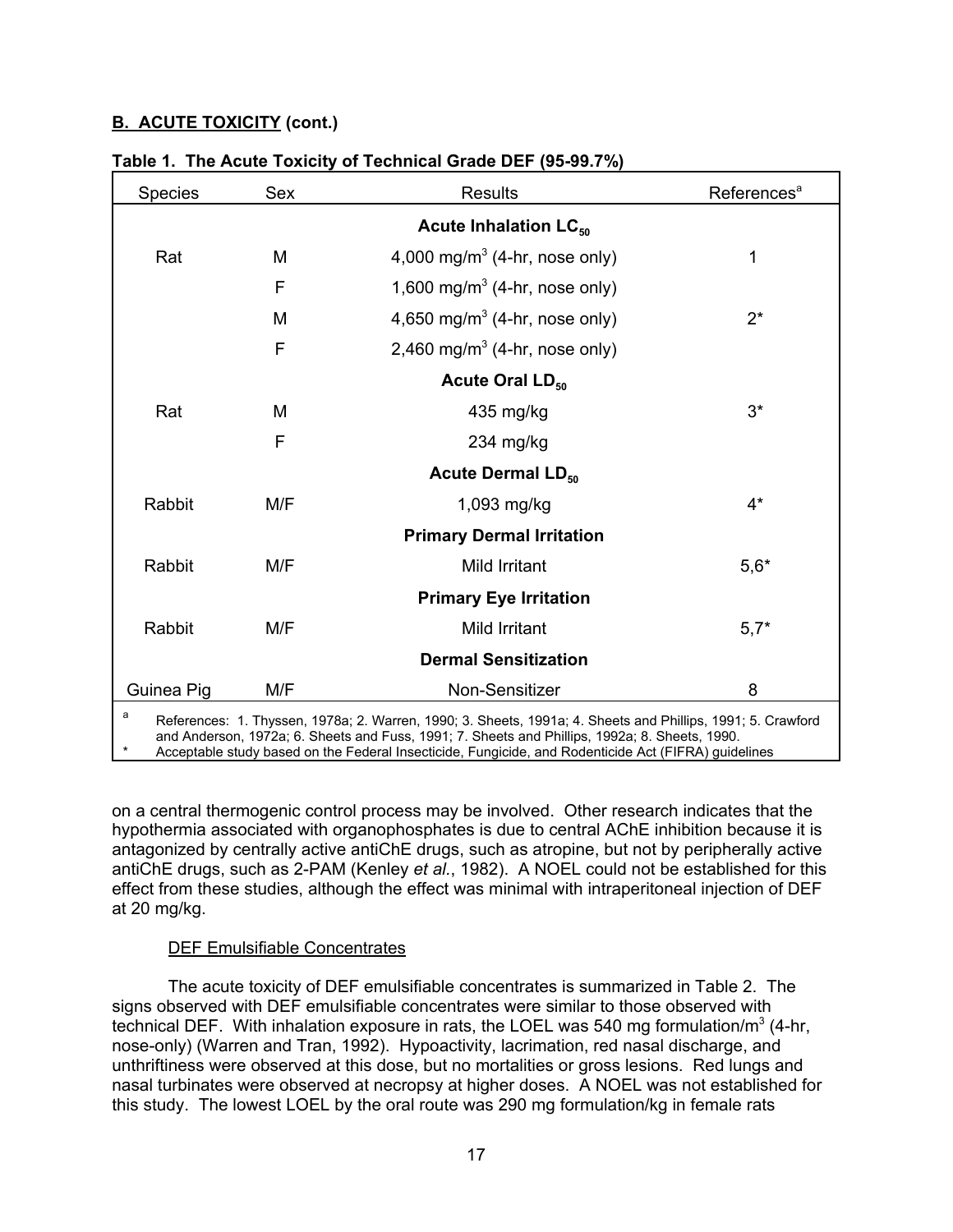| <b>Species</b>                                                                                                                                                                                                             | Sex | <b>Results</b>                            | References <sup>a</sup> |  |  |  |  |
|----------------------------------------------------------------------------------------------------------------------------------------------------------------------------------------------------------------------------|-----|-------------------------------------------|-------------------------|--|--|--|--|
| Acute Inhalation LC <sub>50</sub>                                                                                                                                                                                          |     |                                           |                         |  |  |  |  |
| Rat                                                                                                                                                                                                                        | M   | $> 1,350$ mg/m <sup>3</sup> (1-hr)        | $\mathbf 1$             |  |  |  |  |
|                                                                                                                                                                                                                            | F   | $> 1,450$ mg/m <sup>3</sup>               |                         |  |  |  |  |
|                                                                                                                                                                                                                            | M   | 3,550 mg/m <sup>3</sup> (4-hr, nose only) | $2^*$                   |  |  |  |  |
|                                                                                                                                                                                                                            | F   | 2,340 mg/m <sup>3</sup>                   |                         |  |  |  |  |
| Mice                                                                                                                                                                                                                       | M   | 2,120 mg/m <sup>3</sup> (30-min)          | 3                       |  |  |  |  |
|                                                                                                                                                                                                                            |     | Acute Oral LD <sub>50</sub>               |                         |  |  |  |  |
| Rat                                                                                                                                                                                                                        | M   | 570-712 mg/kg                             | $4,5*$                  |  |  |  |  |
|                                                                                                                                                                                                                            | F   | 349 mg/kg                                 |                         |  |  |  |  |
|                                                                                                                                                                                                                            |     | <b>Acute Dermal LD<sub>50</sub></b>       |                         |  |  |  |  |
| Rabbit                                                                                                                                                                                                                     | M/F | 300 mg/kg                                 | 6                       |  |  |  |  |
| Rat                                                                                                                                                                                                                        | M/F | $> 2,000$ mg/kg                           | $7^*$                   |  |  |  |  |
|                                                                                                                                                                                                                            |     | <b>Primary Dermal Irritation</b>          |                         |  |  |  |  |
| Rabbit                                                                                                                                                                                                                     | M/F | Corrosive                                 | $8,9*$                  |  |  |  |  |
|                                                                                                                                                                                                                            |     | <b>Primary Eye Irritation</b>             |                         |  |  |  |  |
| Rabbit                                                                                                                                                                                                                     | M/F | Severe Irritant                           | 8                       |  |  |  |  |
| a<br>References: 1. Kimmerle, 1972; 2. Warren and Tran, 1992; 3. DuBois and Meskauskas, 1968; 4. Crawford and<br>Anderson, 1972b; 5. Sheets and Phillips, 1992b; 6. Crawford and Anderson, 1972c; 7. Astroff and Phillips, |     |                                           |                         |  |  |  |  |

|  | Table 2. The Acute Toxicity of DEF Emulsifiable Concentrates (70%) |  |  |
|--|--------------------------------------------------------------------|--|--|
|--|--------------------------------------------------------------------|--|--|

 1992a; 8. Crawford, 1971; 9. Sheets and Phillips, 1992c. Acceptable study based on the FIFRA quidelines.

(Sheets and Phillips, 1992b). The effects reported at the LOEL were tremors, hypoactivity, increased reactivity, vocalizations, hunched back, labored breathing, muscle fasciculations, lacrimation, nasal, ocular, oral and perianal stains. Compound-related gross lesions in animals that died included discolored stomach zones, red fluid in the bladder, gas/fluid in the intestines, and fluid in the abdomen. There appears to be a species difference in sensitivity based on the dermal LD<sub>50</sub> values for rabbits and rats (300 vs. > 2,000 mg formulation/kg, respectively); however, the NOELs appear to be similar. With rabbits, a NOEL was established at 106 mg formulation/kg based on unspecified cholinergic signs (Crawford and Anderson, 1972c). In rats, a NOEL was not established; however, the LOEL was 500 mg formulation/kg in both sexes of rats based on ataxia, increased reactivity, irritation at application site, and nasal and perianal stains (Astroff and Phillips, 1992a). No mortalities or gross lesions were seen at the LOEL. A DEF emulsifiable concentrate produced severe skin and eye irritation in rabbits (Crawford, 1971; Sheets and Phillips, 1992c) which appears to be due primarily to the inert ingredients since the technical grade DEF was only mildly irritating (Crawford and Anderson, 1972a). No studies were available on the dermal sensitization potential of the DEF emulsifiable concentrates.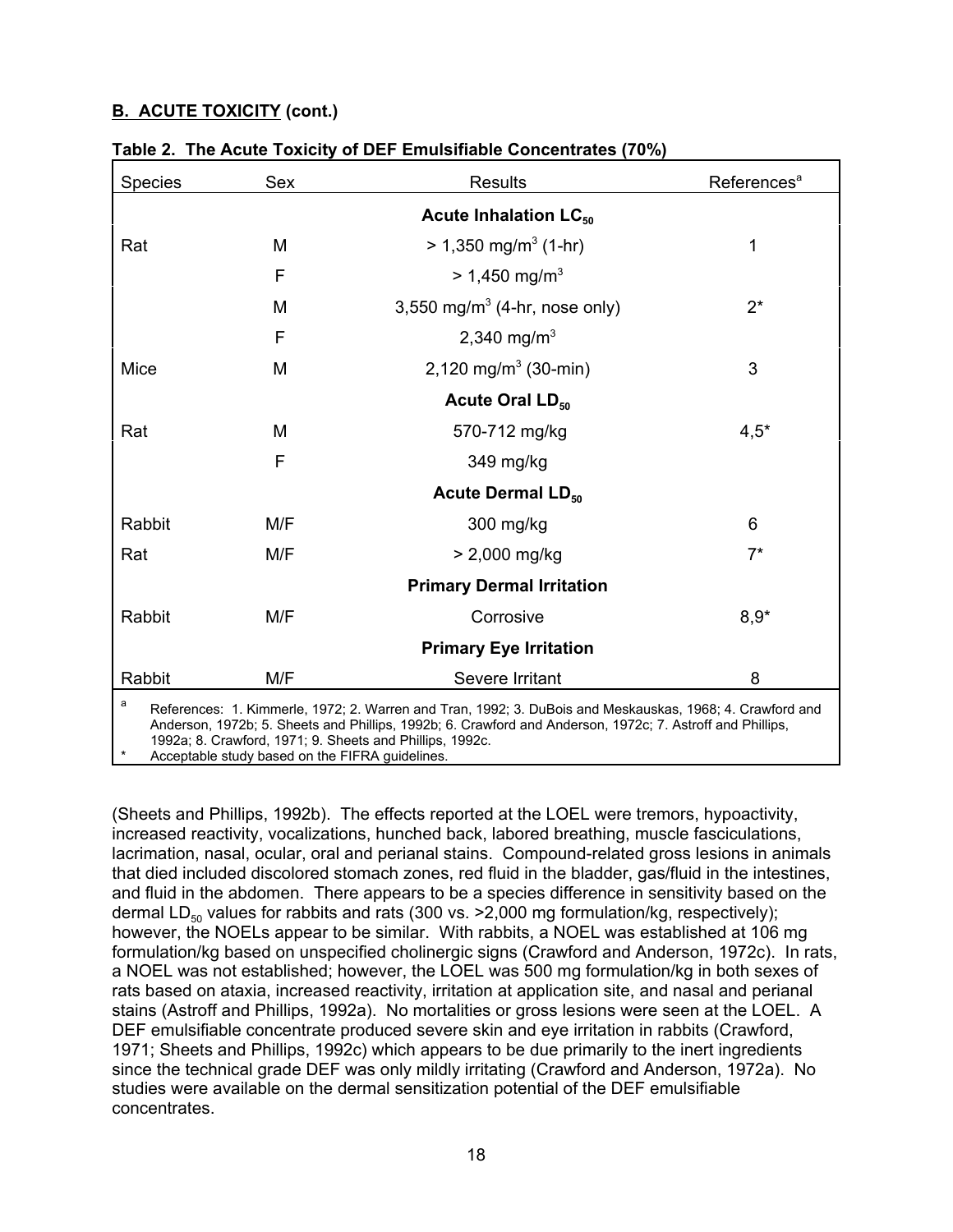## N-Butyl Mercaptan

The acute toxicity of nBM, a major degradation product of DEF, was examined by one laboratory (Table 3) (Fairchild and Stokinger, 1958). Based on the LD<sub>50</sub> and LC<sub>50</sub> values, nBM appears to be less toxic than DEF. The inhalation  $LC_{50}$  estimates for nBM ranged from 2,500-4,020 ppm (9,202-14,798 mg/m $^3$ ) which were significantly higher than those for DEF which ranged from 1,600-4,650 mg/m $^3$ . The oral LD $_{50}$  estimated for nBM (1,500 mg/kg) was also significantly higher than those for DEF (234-435 mg/kg). The clinical signs observed after exposure to nBM were indicative of CNS depression. The signs observed in approximate order of appearance included restlessness, increased respiration, incoordination, muscular weakness, skeletal muscle paralysis, cyanosis, lethargy, sedation, respiratory depression, coma, and death. The signs were similar regardless of the route of exposure, except that with oral exposure, where diarrhea was also observed and with inhalation exposure, where watery eyes and sneezing were also observed. nBM also produced slight irritation in an ocular irritation test with rabbits. The pathological findings with all routes of exposure included indications of kidney damage (cloudy swelling of the tubules and hyaline casts in the lumina) and liver damage (lymphocytic infiltration and necrotic foci with small hemorrhages). With inhalation exposure, hyperemia of the trachea and lungs, capillary engorgement, edema and occasional hemorrhage in the lung were also observed. The systemic and local toxicity after exposure to nBM by the dermal route was not examined. The lungs appear to be an important route of excretion for nBM because a strong odor was detected in the expired air of animals regardless of the route of exposure. It was not possible to establish a NOEL by any route since the incidences of clinical signs and pathological lesions were not summarized by dose level.

| <b>Species</b> | Sex                                          | <b>Results</b><br>Reference <sup>a</sup> |   |
|----------------|----------------------------------------------|------------------------------------------|---|
|                |                                              | Acute Inhalation LC <sub>50</sub>        |   |
| Rat            | M                                            | 4,020 ppm (4-hr)                         |   |
| Mice           | M                                            | 2,500 ppm                                |   |
|                |                                              | Acute Oral LD <sub>50</sub>              |   |
| Rat            | M                                            | $1,500$ mg/kg                            | 1 |
|                |                                              | Acute Intraperitoneal LD <sub>50</sub>   |   |
| Rat            | M                                            | 399 mg/kg                                | 1 |
|                |                                              | <b>Primary Eye Irritation</b>            |   |
| Rabbit         | М                                            | <b>Slight Irritant</b>                   | 4 |
| a              | Reference: 1. Fairchild and Stokinger, 1958. |                                          |   |

|  | Table 3. The Acute Toxicity of Technical Grade n-Butyl Mercaptan |  |
|--|------------------------------------------------------------------|--|
|  |                                                                  |  |

## 3-Hydroxybutylmethyl Sulfone Metabolite

In an acute oral toxicity study, 5 female Sprague-Dawley rats were given 3 hydroxybutylmethyl sulfone in water by gavage at 0 or 2,000 mg/kg (Astroff and Phillips, 1992b). There were no mortalities, reduction in body weights or treatment-related gross lesions. Ataxia,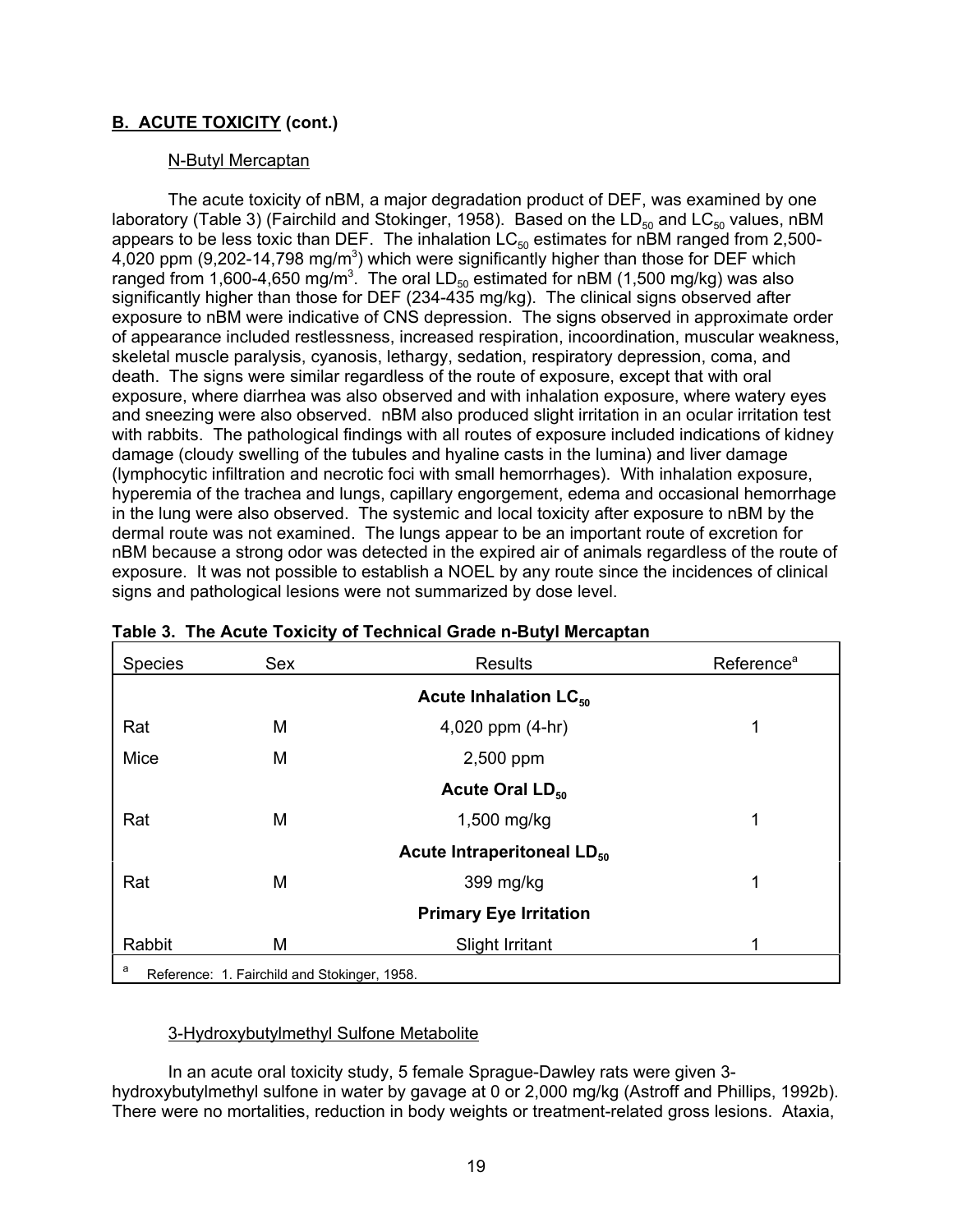<span id="page-26-0"></span>lacrimation, hypoactivity, hyperactivity, increased reactivity, and hunched back were observed in the treated animals. The  $LD_{50}$  was greater than 2,000 mg/kg. A NOEL could not be established for this study. The toxicological significance of this metabolite is uncertain at this time, but it appears to be less toxic than DEF. This study had several deficiencies including only females tested and no analysis of dosing material.

# **C. SUBCHRONIC TOXICITY**

**Summary:** Seven subchronic studies of variable exposure duration were available for DEF, 3 inhalation studies, 3 oral studies and one dermal study. Only a 13-week inhalation study in rats and a 3-week dermal study in rabbits met the FIFRA guidelines. The clinical signs observed with subchronic exposure to DEF were primarily cholinergic signs. Unlike the acute toxicity studies, ChE inhibition data were available for most of the subchronic studies. In general, DPR does not consider plasma or erythrocyte ChE inhibition in the absence of clinical signs or symptoms an adverse effect because the ChEs in blood have no known physiological function. However, plasma or erythrocyte ChE inhibition are considered indicators of exposure. Only statistically significant brain ChE inhibition was considered an adverse effect. Brain ChE inhibition was one of the more sensitive endpoints with subchronic exposure. A NOEL of 90 ppm (47 mg/kg/day) was observed in mice for brain ChE inhibition (~74% of control activity) which was the only adverse effect reported in the oral subchronic studies for DEF. With inhalation exposure, cholinergic signs, brain ChE inhibition (60% of control activity), impaired retinal function, pale retinal fundus, and fatty droplets in the adrenal cortex were observed in a 13-week rat study with a NOEL of 12.2 mg/ $m^3$  (2.9 mg/kg/day). In the 3-week dermal toxicity study, cholinergic signs, brain ChE inhibition (85% of control activity), acanthosis and hyperkeratosis at the dosing site were observed with a NOEL of 2 mg/kg/day. Other subchronic effects are described under the Reproductive and Developmental Toxicity sections and are summarized under Subchronic Toxicity in the Hazard Identification section.

## Inhalation-Rat

Ten Wistar-II rats/sex/group were exposed (nose only) to DEF (95%) at analytical air concentrations of 0, 2, 7 or 32 mg/m $^3$  (0, 0.5, 1.7 or 7.7 mg/kg/day) $^2$  for 6 hour/day, 5 days/week for 3 weeks (Thyssen, 1978b). Animals exposed to 32 mg/m $^3$  exhibited slight behavioral abnormalities, including lethargy and decreased preening. The high-dose animals also had increased absolute and relative adrenal gland and spleen (females only) weights and slight inflammatory lung alterations at necropsy. The increased organ weights were not considered toxicologically significant since there were no apparent treatment-related histological changes in the adrenal gland and spleen. There was a significant reduction in the mean plasma ChE activity at 7 mg/m $^3$  (M:64%; F:52% of controls) and 32 mg/m $^3$  (M:36%; F:15% of controls) at study termination. The mean erythrocyte ChE activity was reduced at 32 mg/m $^3$  (M:76%; F:73%  $\,$ of controls). The mean brain ChE activity was also reduced at 32 mg/m $^3$  (F:73% of controls). No effects on body weights, hematology, clinical chemistry, urinalyses or gross pathology were reported. The NOEL was 7 mg/m $^3$  (1.7 mg/kg/day) based on the brain ChE inhibition, clinical signs, and histological changes in the lung. This study had major deficiencies including

<sup>&</sup>lt;sup>2</sup> Dose was estimated from air concentration in mg/m<sup>3</sup> using Equation 1 in Appendix A. The respiratory rate for a rat was assumed to be 0.24 m $^3\!$ kg/6 hrs (Zielhuis and van der Kreek, 1979).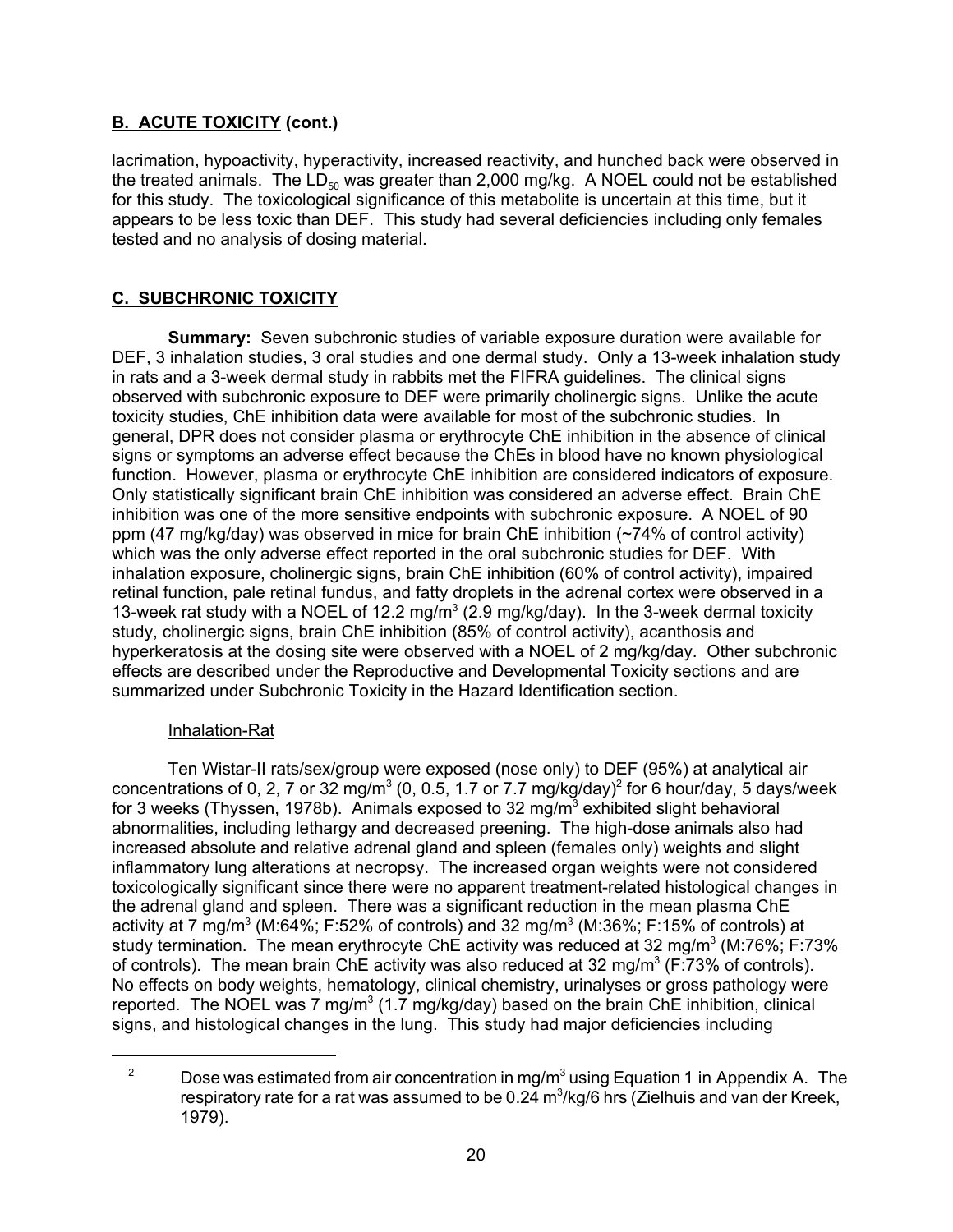inadequate exposure duration (< 90 days), inadequate hematology, clinical chemistry, and histopathology, and no analyses of airflow, particle size or temperature in the chambers during exposure.

### Inhalation-Rat

Ten Bor: WISW (SPF-Cpb) rats/sex/dose were exposed (nose only) to DEF (98%) at analytical air concentrations of 0, 0.27, 2.6, 13.3 or 62.5 mg/m $^3$  (0, 0.06, 0.6, 3.2 or 15 mg/kg/day)<sup>2</sup> for 6 hrs/day, 5 days/wk in a two-week range-finding study (Pauluhn, 1991). Particle size analysis indicated that greater than 99% of the particles were less than 3  $\mu$ m. Therefore, DPR assumed that 100% of the DEF in inhaled air reached the alveoli and was absorbed. At 62.5 mg/m<sup>3</sup>, rats exhibited hypoactivity, aggressive behavior, vocalization, piloerection, exophthalmos, bradypnea, dyspnea, and slight hypothermia. At 2.6 mg/m $^3$  and higher, some females displayed a more pronounced tail-pinch response on day 7. The toxicological significance of this effect is unknown. The mean plasma ChE activity was reduced at 62.5 mg/m $^3$  (M:42%; F:13% of controls) at the study termination. The mean erythrocyte ChE activity was reduced at 13.3 mg/m $^3$  (M:62% of controls) and 62.5 mg/m $^3$  (M:27%; F:25% of controls). Significantly reduced mean brain ChE activity (61% of control activity) was seen in females at 62.5 mg/m $^3$ . In males, a significant reduction in relative liver weights was observed at 13.3 and 62.5 mg/m $^3$ . In females, a significant reduction in absolute spleen weights was observed at 62.5 mg/m $^3$ . The reductions in organ weights were not considered toxicologically significant since there were no treatment-related histological changes in these organs. The acute NOEL was 13.3 mg/m $^3$  (3.2 mg/kg) based on reduced activity, bradypnea, and vocalization by day 3. The subchronic NOEL was 13.3 mg/m $^3$  (3.2 mg/kg) based on the clinical signs and brain ChE inhibition. This study was designed only to be a range-finding study; therefore, it did not meet FIFRA guidelines for a subchronic study because the exposure period was short and there was no hematology, clinical chemistry or histopathology examination.

#### Inhalation-Rat

In a 13-week subchronic inhalation toxicity study, 10 Bor:WISW (SPF-Cpb) rats/sex/dose were exposed (nose only) to analytical air concentrations of DEF at 0, 0.9, 2.4, 12.2 or 59.5 mg/m<sup>3</sup> (0, 0.2, 0.6, 2.9 or 14.3 mg/kg/day)<sup>2</sup> for 6 hours/day, 5 days/week (Pauluhn, 1992). The particle size analysis indicated that greater than 99% of the particles were less than 3µm. Therefore, DPR assumed that 100% of the DEF in inhaled air reached the alveoli and was absorbed. Various clinical signs including reduced motility, bradypnea, dyspnea, increased aggressiveness, miosis, exophthalmos, vocalization, piloerection, convulsions, blepharospasm (spasm in the eyelid muscle resulting in more or less complete closure of the eyelid), and hypothermia (females only) were observed in animals at 59.5 mg/m $^3\!$  . Some of these signs (reduced motility, bradypnea, piloerection, ungroomed coat, vocalization, irregular breathing and increased startle response) were observed within the first three days of exposure and , therefore, were considered acute effects. Most of these signs do not appear to be cholinergic in origin, but may reflect a localized response in the lungs. However, they appear to be treatmentrelated since none of these were observed in the lower treatment groups or the controls. There was no treatment-related effect on reflexes, body weight or clinical chemistry. The mean erythrocyte count, hematocrit, and hemoglobin values were reduced significantly in males at 59.5 mg/m $^3$  (8%, 7%, and 8%, respectively). The mean erythrocyte count, hematocrit and hemoglobin values were also reduced in females (3%, 7%, and 6%, respectively), but these differences were not statistically significant. At study termination, the mean plasma ChE activity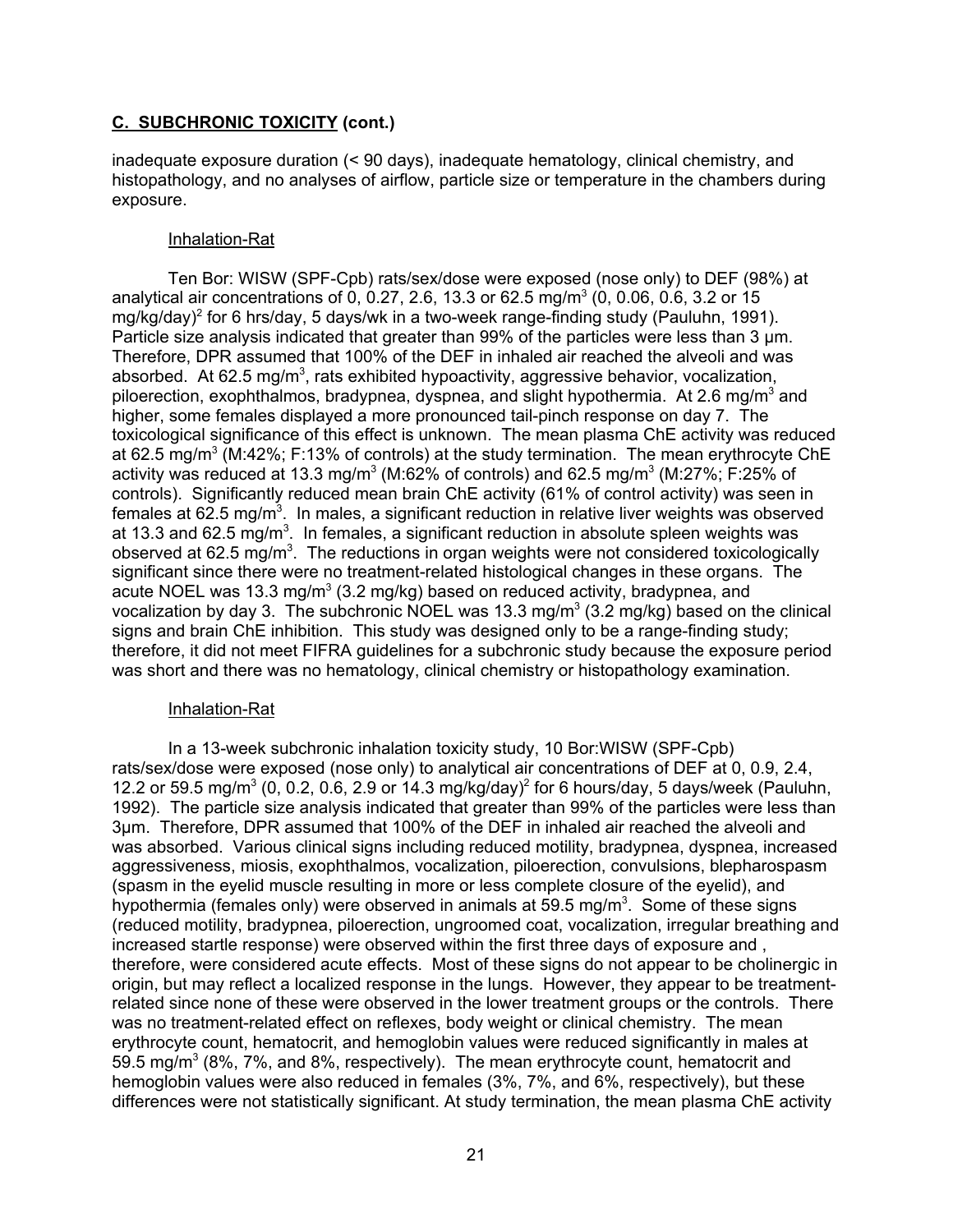was reduced at 12.2 mg/m $^3$  (F:60% of controls) and 59.5 mg/m $^3$  (M:51%; F:33% of controls). The mean erythrocyte ChE activity was also reduced at 12.2 mg/m $^3$  (M:35%; F:36% of controls) and 59.5 mg/m $^3$  (M:19%; F:13% of controls). The mean brain ChE activity was significantly reduced at 59.5 mg/m $^3$  only (M&F:60% of controls). Pale or mottled retinal fundus were noted in females at 59.5 mg/m $^3$  with the ophthalmological examination.  $\,$  Animals at 59.5 mg/m $^3$  had evidence of impaired retinal function based on reduced a and b waves in the electroretinographic (ERG) examination; however, histological examination of the eye revealed no evidence of retinal degeneration. Fine fatty droplets in the adrenal cortex and elevated absolute and relative adrenal gland weights were also seen in rats at 59.5 mg/m $^3$ . The NOEL was 12.2 mg/m $^3$  (2.9 mg/kg/day) based on the clinical signs, brain ChE inhibition, impaired retinal function, pale retinal fundus, fatty droplets in the adrenal gland, and increased adrenal weights. This study was found acceptable by DPR based on FIFRA guidelines.

### Diet-Mouse

In a pilot study, 15 CD-1 mice/sex/group were fed DEF (97.7%) in the diet at 0, 10, 30, 90 or 270 ppm (M: 0, 3.4, 9.4, 40 or 140 mg/kg/day; F: 0, 5.6, 14.3, 54 or 132 mg/kg/day) for 8 weeks (Hayes, 1985). No clinical signs or deaths were observed. The mean food consumption was higher in the males at 90 ppm (33%) and 270 ppm (51%) and in females at 90 ppm (29%). There was no effect on body weight gain. The mean plasma ChE activity was reduced at 10 ppm (M:36%; F:29% of controls), 30 ppm (M:13%; F:8% of controls), 90 ppm (M:7%; F:4% of controls), and 270 ppm (M:5%; F:4% of controls). The mean erythrocyte ChE activity was reduced at 30 ppm (M:63%; F:56% of controls), 90 ppm (M&F:36%), and 270 ppm (M:27%; F:31% of controls). The mean brain ChE activity was only reduced at 270 ppm (M:74%; F:71% of control activity). The NOEL was 90 ppm (M: 40 mg/kg/day; F: 54 mg/kg/day) based on the brain ChE inhibition. This study was designed as a pilot study for an oncogenicity study and, therefore, the exposure period was short. In addition, there was no histopathological examination, no clinical chemistry or hematology, and no analysis of the diet.

## Diet-Rat

Groups of male and female Sprague-Dawley rats were fed diets containing DEF at 0, 5, 10, 20, 50 or 100 ppm (0, 0.25, 0.5, 1.0, 2.5 or 5.0 mg/kg/day)<sup>3</sup> for 3 months (Root and Doull, 1966). A NOEL of 5 ppm (0.25 mg/kg/day) was reported, but the toxic effects were not indicated. This study had major deficiencies including no summary of the incidence of clinical signs, body weights, food consumption, pathology findings and no clinical chemistry or hematology.

## Diet-Dog

DEF was also administered to groups of male and female beagle dogs in the feed at 0, 5, 10, 20, 50 or 100 ppm (0, 0.125, 0.25, 0.5, 1.25 or 2.5 mg/kg/day)<sup>4</sup> for 3 months (Root and Doull, 1966). Again, a NOEL of 5 ppm (0.125 mg/kg/day) was reported, but the toxic effects were not indicated. This study also had major deficiencies including no summary of the

 $3 \qquad$  Estimated assuming that for a rat 1 ppm in the diet is equivalent to 0.05 mg/kg/day (FDA, 1959).

<sup>&</sup>lt;sup>4</sup> Estimated assuming that for a dog 1 ppm in the diet is equivalent to 0.025 mg/kg/day (FDA, 1959).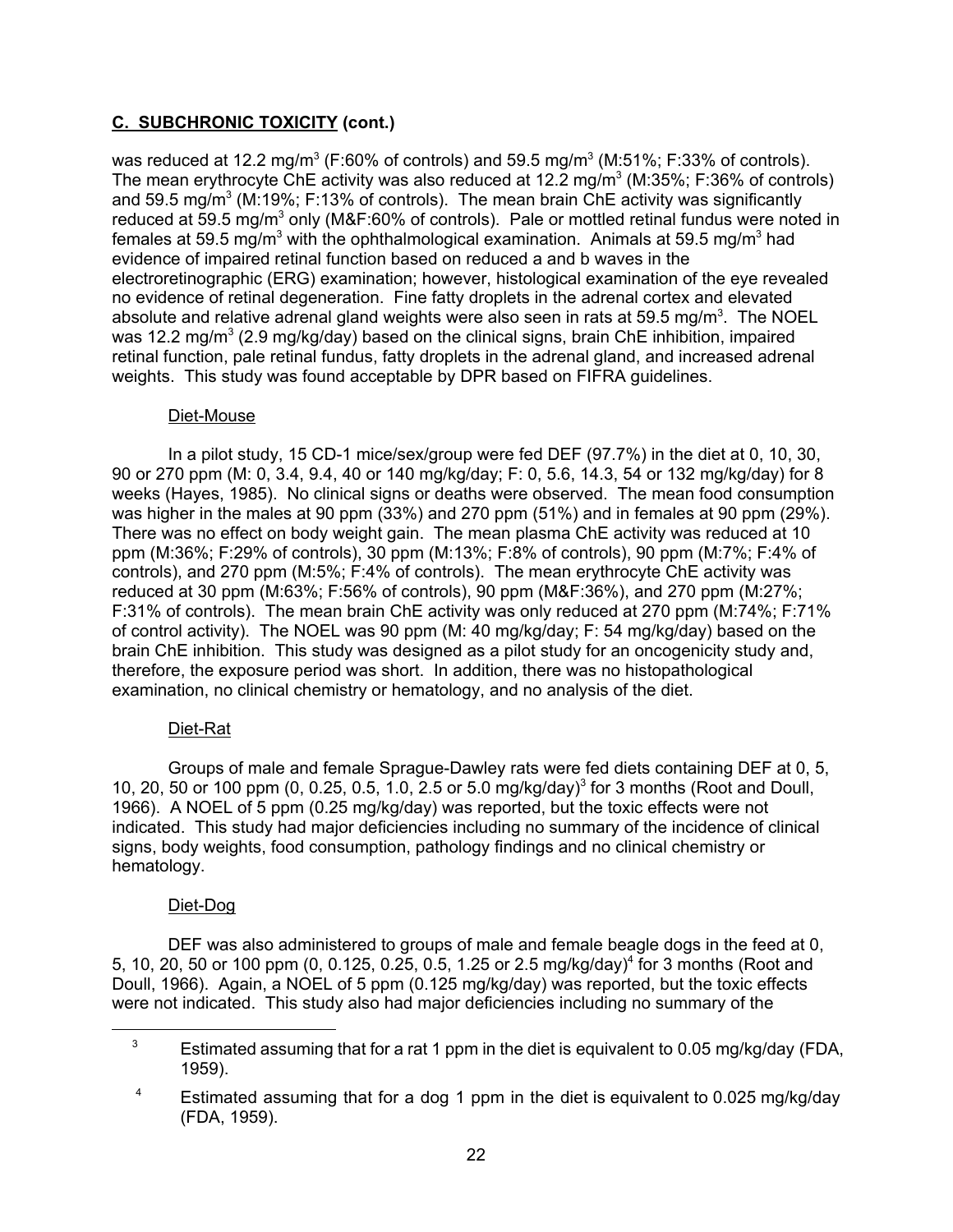<span id="page-29-0"></span>incidence of clinical signs, body weights, food consumption, pathology findings and no clinical chemistry or hematology.

### Dermal-Rabbit

A subchronic dermal toxicity study was conducted in which DEF (99%) was applied topically to the shaved backs of 5 New Zealand white rabbits/sex/dose at 0, 2, 11 or 29 mg/kg/day (actual) for 6 hrs/day, 5 days/wk for 3 weeks (Sheets *et al.*, 1991). An additional 5 rabbits/sex were added to the control and high-dose group for a recovery study. Animals in the recovery groups were held for another 2 weeks after the last exposure. Clinical signs (muscle fasciculations, dried, cracked or flaking skin, erythema, tremors, decreased motor activity, anal stain, red conjunctiva, clear lacrimation, clear nasal discharge, edema, urine stain, and increased reactivity) were seen in both sexes at either 11 or 29 mg/kg/day (Table 4). Red conjunctiva, lacrimation, and anal stains were also seen in a few animals at 2 mg/kg/day. The investigators attributed the red conjunctiva and lacrimation to the plastic collars the rabbits wore during exposure to prevent licking of the application site. To support this conclusion, they noted that these signs resolved within one day in all of the recovery groups after the collars were removed. The investigators considered the incidence of anal stains to be treatment-related; however, the toxicological significance of this sign at 2 and 11 mg/kg/day is uncertain because the incidence was similar to the control group. A reduction in mean body weights (M:15%; F13%) and food consumption (M:30%; F:29%) was seen in both sexes at 29 mg/kg/day by study termination. No compound-related effects were observed with the ophthalmological and gross pathological examinations. Clinical pathological findings included an increased number of segmented white blood cells, a decreased number of lymphocytes, and an increase in blood urea nitrogen (BUN) levels in animals at 29 mg/kg/day. The toxicological significance of the changes in hematological and clinical chemistry values is uncertain without accompanying histological changes. The mean plasma ChE activity was reduced at 2 mg/kg/day (M:82%; F:89% of controls), 11 mg/kg/day (M:43%; F:46% of controls), and 29 mg/kg/day (M:27%; F:26% of controls). A reduction in the mean erythrocyte ChE activity was also observed at 2 mg/kg/day (M:89%; F:80% of controls), 11 mg/kg/day (M&F:30% of controls), and 29 mg/kg/day (M:28%; F:20% of controls). The mean brain ChE activity was significantly reduced at 11 mg/kg/day (M:86%; F:85% of controls) and 29 mg/kg/day (M:68%; F:62% of controls). Microscopic findings were limited to acanthosis and hyperkeratosis, which were observed in the skin at the dosing site of both sexes at 11 and 29 mg/kg/day. The hyperkeratosis was of minimal severity at 2 mg/kg/day and apparently reversible based on the decreased incidence in the high-dose recovery group. Therefore, they were not considered toxicologically significant. Based on the muscle fasciculations, brain ChE inhibition (85-86% of controls), and microscopic lesions in the skin seen at 11 mg/kg/day, the subchronic NOEL for this study was 2 mg/kg/day. An acute NOEL was estimated to be 11 mg/kg/day for this study based on the onset of muscle fasciculations in 9 of 10 animals at 29 mg/kg/day on day 2. DPR found this study acceptable based on the FIFRA guidelines.

## **D. CHRONIC TOXICITY/ONCOGENICITY**

**Summary:** Four chronic toxicity studies were available, including a 90-week mouse study, two 2-year rat studies, and a 1-year dog study. All four studies administered DEF to the animals in the diet. All of the studies met FIFRA guidelines, except one of the rat studies. Mice, rats, and dogs exposed to DEF orally for one year or longer all had evidence of marked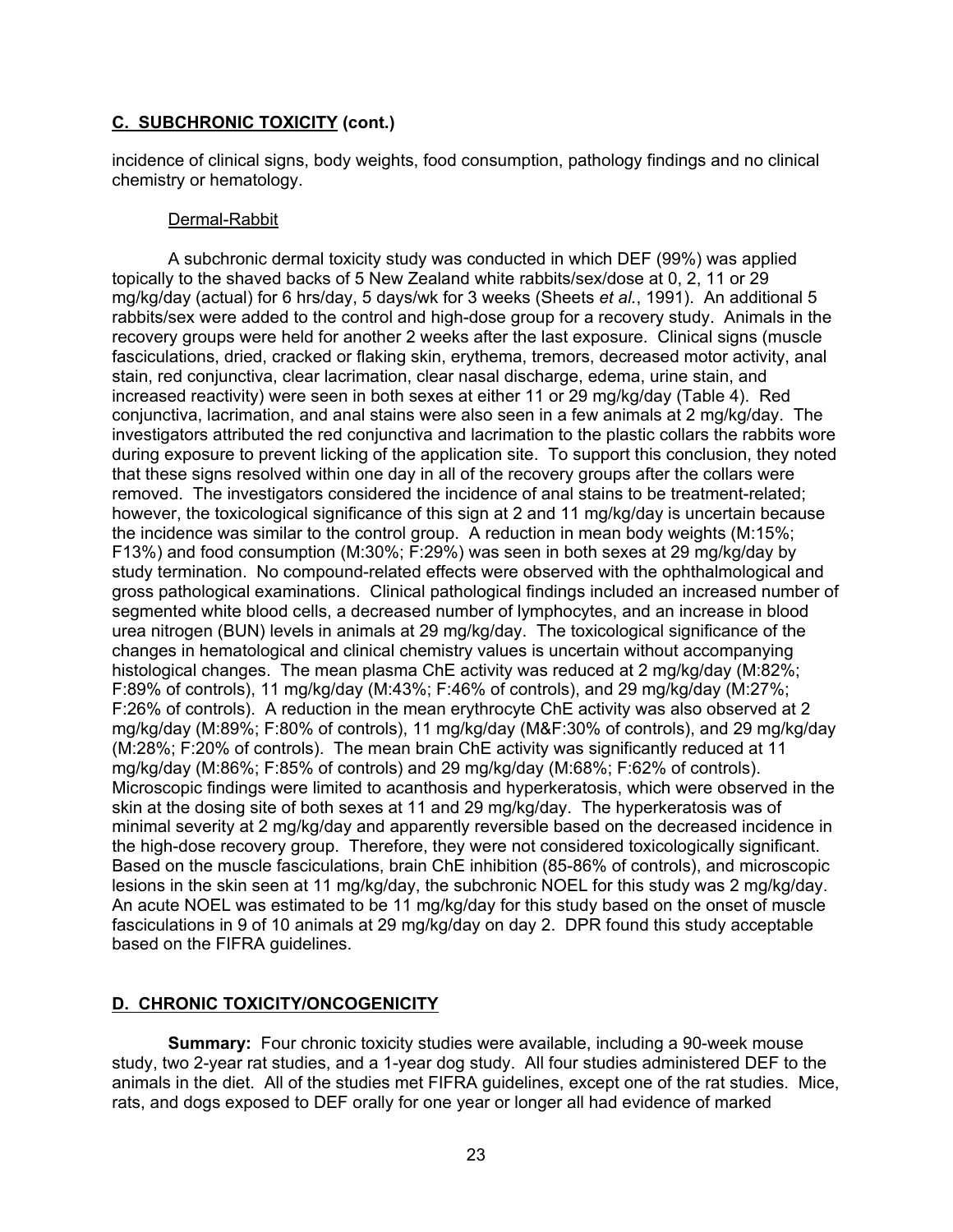|                                                                                                                     | Dose Level (mg/kg/day) |                  |                  |                |                |                |        |                |
|---------------------------------------------------------------------------------------------------------------------|------------------------|------------------|------------------|----------------|----------------|----------------|--------|----------------|
|                                                                                                                     | 0                      |                  | $\overline{2}$   |                | 11             |                | 29     |                |
|                                                                                                                     | M                      | F                | M                | F              | M              | F              | M      | F              |
| <b>Death</b>                                                                                                        | 0 <sup>a</sup>         | $\mathbf 0$      | $\mathbf 0$      | $\mathbf 0$    | $\mathbf 0$    | $\mathbf 0$    | 1(18)  | 4(12)          |
| <b>Clinical Signs</b>                                                                                               |                        |                  |                  |                |                |                |        |                |
| Red conjunctiva                                                                                                     | 2(5)                   | 9(3)             | 2(7)             | 2(3)           | 2(3)           | 3(2)           | 3(3)   | 5(2)           |
| <b>Muscle Fasciculations</b>                                                                                        | $\mathbf 0$            | $\mathbf 0$      | $\mathbf 0$      | $\mathbf 0$    | 2(8)           | 4(5)           | 10(2)  | 10(1)          |
| Dried, cracked or<br>flaking skin                                                                                   | $\mathbf 0$            | $\boldsymbol{0}$ | $\boldsymbol{0}$ | $\mathbf 0$    | 3(17)          | 2(14)          | 10(10) | 10(11)         |
| <b>Tremors</b>                                                                                                      | $\mathbf 0$            | $\overline{0}$   | $\overline{0}$   | $\mathbf 0$    | $\overline{0}$ | $\mathbf 0$    | 9(6)   | 10(5)          |
| Hypoactivity                                                                                                        | $\mathbf 0$            | $\mathbf 0$      | $\mathbf 0$      | $\mathbf 0$    | $\mathbf 0$    | $\mathbf 0$    | 7(4)   | 10(5)          |
| Anal stain                                                                                                          | $\mathbf 0$            | 1(16)            | 2(8)             | $\mathbf 0$    | 2(8)           | 1(12)          | 9(13)  | 1(10)          |
| Erythema                                                                                                            | $\mathbf 0$            | $\mathbf 0$      | $\mathbf 0$      | $\mathbf 0$    | 2(13)          | 1(18)          | 3(6)   | 7(7)           |
| <b>Clear lacrimation</b>                                                                                            | 2(3)                   | 2(3)             | 1(1)             | $\mathbf 0$    | $\mathbf 0$    | 1(6)           | 4(2)   | 3(3)           |
| Clear nasal discharge                                                                                               | $\mathbf 0$            | $\mathbf 0$      | $\mathbf 0$      | $\mathbf 0$    | $\mathbf 0$    | $\mathbf 0$    | 1(10)  | 4(6)           |
| Edema                                                                                                               | $\mathbf 0$            | $\overline{0}$   | $\overline{0}$   | $\mathbf 0$    | $\overline{0}$ | $\mathbf 0$    | 2(5)   | $\overline{0}$ |
| Urine stain                                                                                                         | $\overline{0}$         | $\overline{0}$   | $\overline{0}$   | $\mathbf 0$    | $\mathbf 0$    | $\mathbf 0$    | 1(13)  | 1(11)          |
| Increased reactivity                                                                                                | $\mathbf 0$            | $\mathbf 0$      | $\mathbf 0$      | $\mathbf 0$    | 1(4)           | $\mathbf 0$    | 0      | 1(5)           |
| Salivation                                                                                                          | $\mathbf 0$            | $\overline{0}$   | $\mathbf 0$      | $\mathbf 0$    | $\mathbf 0$    | $\mathbf 0$    | 0      | 1(13)          |
| <b>Microscopic Lesions</b>                                                                                          |                        |                  |                  |                |                |                |        |                |
| Acanthosis                                                                                                          | $\mathbf 0$            | $\overline{0}$   | $\mathbf 0$      | $\overline{0}$ | $\overline{4}$ | 1              | 5      | $\overline{2}$ |
| Hyperkeratosis                                                                                                      | $\overline{0}$         | $\overline{0}$   | 1                | 1              | 5              | $\overline{4}$ | 8      | $\overline{7}$ |
| a<br>Five animals/sex/dose, except for the control and high-dose group which had 10 animals/sex/dose, half of which |                        |                  |                  |                |                |                |        |                |

## **Table 4. Incidence of Mortalities, Clinical Signs and Microscopic Lesions in Rabbits with Dermal Exposure to DEF for 3 Weeks**

<sup>a</sup> Five animals/sex/dose, except for the control and high-dose group which had 10 animals/sex/dose, half of which were used for a recovery study. Day of onset for each clinical sign indicated in parentheses next to incidence for each group.

anemia based on reduced hematological values. Significant brain ChE inhibition was observed in all three species. Gastrointestinal effects were seen in both mice and rats including vacuolar degeneration and hyperplasia of the small intestine. Degeneration or pigmentation of the adrenal glands were also seen in both mice and rats. Liver effects were also noted in both species (hypertrophy in mice and cytoplasmic vacuolation in rats). Other treatment-related histopathological changes were only seen in one species. Extramedullary hematopoiesis was observed in the spleen of mice. Ocular lesions were also seen in rats, including cataracts, lens opacity, corneal opacity, corneal neovascularization, iritis/uveitis, bilateral unrecordable ERG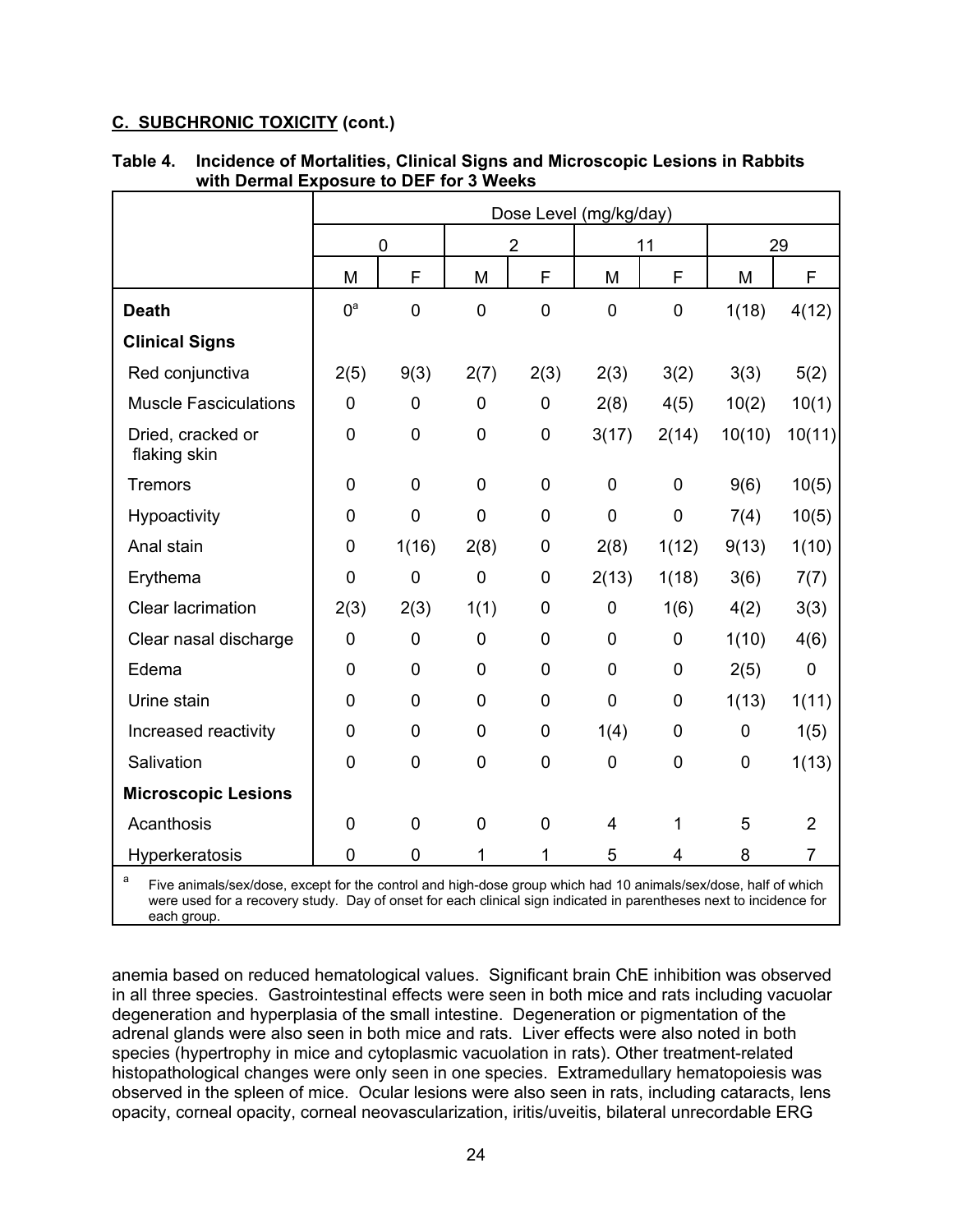responses, bilateral retinal atrophy, and optical nerve atrophy. There was no evidence of oncogenicity in rats; however, in mice there was a significant increase in adenocarcinomas of the small intestine in both sexes, liver hemangiosarcomas in males, and alveolar/bronchiolar adenomas in females. Not only was there an increase in tumors at more than one site, but there was a significant increase in one tumor type (adenocarcinomas of the small intestine) in both sexes by trend analysis (p < 0.01). The lowest NOEL was 4 ppm (0.2 mg/kg/day) in rats based on hyperplasia and vacuolar degeneration of the small intestine and anemia.

#### Diet-Mouse

In a 90-week study, 50 CD-1 mice/sex/group were fed DEF (98.6% purity) in the diet at 0, 10, 50 or 250 ppm (M: 0, 1.5, 8.4 or 48.1 mg/kg/day; F:0, 2.0, 11.3 or 63.1 mg/kg/day) (Hayes, 1989). The survival rate was significantly reduced in both sexes at 250 ppm (M:50%; F:38%). The early deaths occurred primarily in the last five months, although there was a significant increase in deaths during months 12 to 18. Enlarged abdomens were seen in both sexes at 250 ppm during weeks 14 to 26. Paleness, loose stools and perineal staining were common in the 250 ppm animals in the second year and coincided with the period of increased mortality. The loose stools and perineal staining were not attributed to cholinesterase inhibition due to the late onset of these effects. Body weights increased for both sexes at 250 ppm after week 13. At necropsy, a significant increase in fluid-filled or dilated intestines and cecum was observed macroscopically in the 250 ppm animals. The males at 50 and 250 ppm had a significant increase in the incidence of an enlarged spleen. A significant increase in the absolute weights of the liver, spleen (males only) and heart (males only) was found in the 250 ppm animals. At study termination, the mean plasma ChE activity was significantly reduced at 10 ppm (M:33%; F:35% of controls), 50 ppm (M:9%; F:7% of controls), and 250 ppm (M:6%; F:3% of controls). The mean erythrocyte ChE activity was also reduced at 10 ppm (M&F:82% of controls), 50 ppm (M:58%; F:63% of controls), and 250 ppm (M:45%; F:50% of controls). There was a statistically significant reduction in the mean brain ChE activity at 10 ppm (M:91% of controls), 50 ppm (M:87% of controls), and 250 ppm (M:62%; F:73% of controls). Both sexes at 250 ppm had evidence of anemia based on significant reductions in their mean erythrocyte counts (M:29%; F:13%), hemoglobin (M:18%; F:13%) and hematocrits (M:20%;F:11%) values and increases in their mean corpuscular volumes (M:16%) and mean corpuscular hemoglobin (M:20%) values at study termination. Females at 50 ppm also had significant reductions in their mean erythrocyte counts (10%), hemoglobin (8%), and hematocrits (8%) at study termination.

A significant increase in numerous non-neoplastic lesions in the intestines, liver, adrenal gland, and spleen were observed microscopically in animals at 250 ppm (Tables 5 and 6). The incidence of mucosal hyperplasia in the small intestine, dilated/edematous cecum or small intestine, necrosis/ulceration of the rectum, and adrenal degeneration/ pigmentation were significant at 250 ppm with dose-related trends. The incidences of vacuolar degeneration in the small intestine and extramedullary hematopoiesis in the spleen (males only) were significant at 50 and 250 ppm with dose-related trends. The incidence of focal atypia (group of abnormal appearing cells) in the small intestine exhibited a dose-related trend, although the increase was not significant when compared with the concurrent controls. The study pathologist considered the focal atypia pre-neoplastic, although he made no comment about the mucosal hyperplasia which could also be considered pre-neoplastic. The study pathologist attributed the vacuolar degeneration to the inability of the epithelial cells to "absorb or secrete products", resulting in fluid accumulation. The extramedullary hematopoiesis in the spleen may be related to the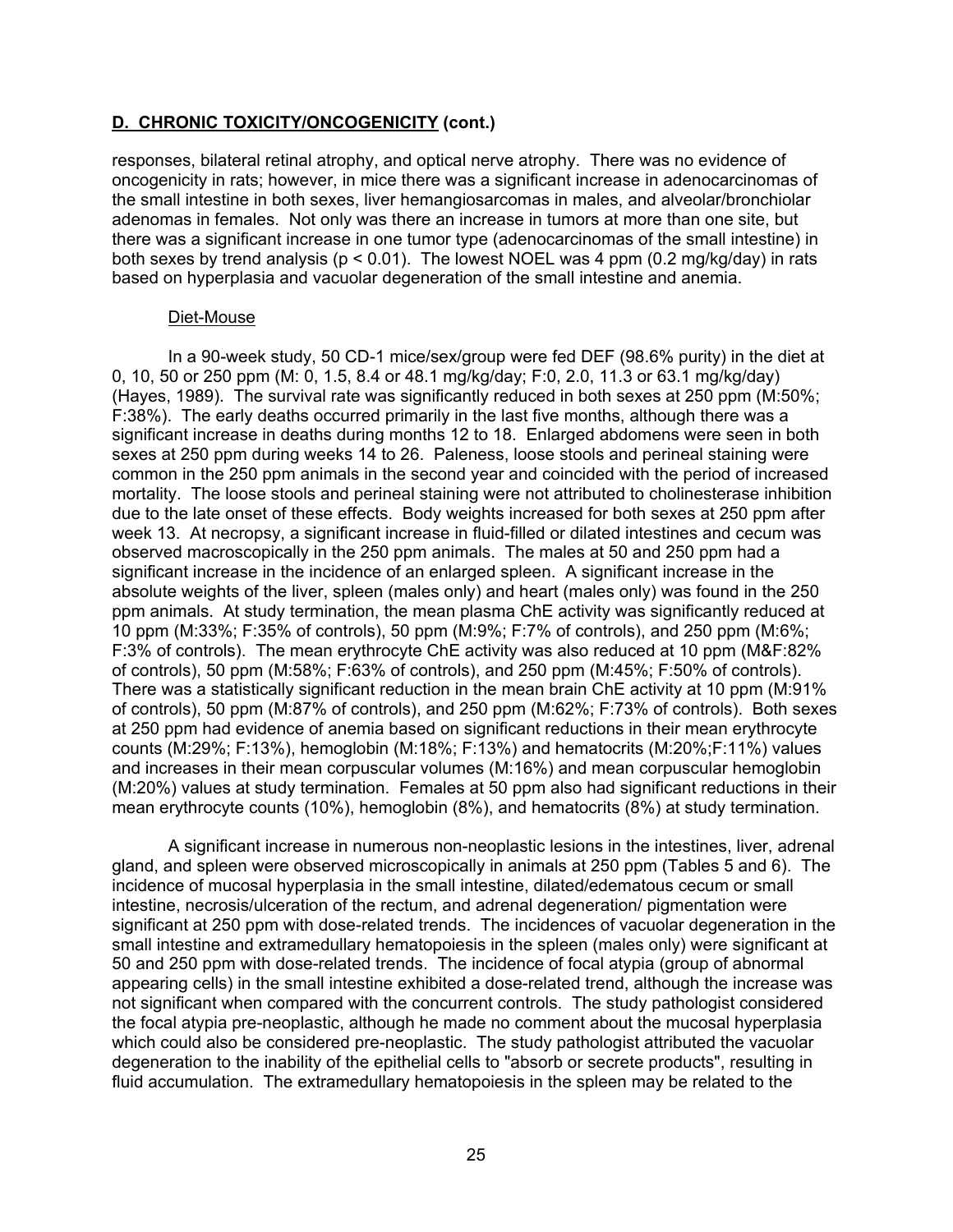|                                                                                                                                                                                                                                                                                                                                                                                           | Dose Level (ppm)      |         |          |          |  |
|-------------------------------------------------------------------------------------------------------------------------------------------------------------------------------------------------------------------------------------------------------------------------------------------------------------------------------------------------------------------------------------------|-----------------------|---------|----------|----------|--|
|                                                                                                                                                                                                                                                                                                                                                                                           | 0                     | 10      | 50       | 250      |  |
| <b>Small Intestine</b>                                                                                                                                                                                                                                                                                                                                                                    |                       |         |          |          |  |
| Vacuolar degeneration                                                                                                                                                                                                                                                                                                                                                                     | $0/50^{***}$          | 1/50    | $8/50**$ | 28/50*** |  |
|                                                                                                                                                                                                                                                                                                                                                                                           | (0%)                  | (2%)    | (16%)    | (56%)    |  |
| Mucosal hyperplasia                                                                                                                                                                                                                                                                                                                                                                       | $0/50^{***}$          | 0/50    | 1/50     | 22/50*** |  |
|                                                                                                                                                                                                                                                                                                                                                                                           | $(0\%)$               | $(0\%)$ | (2%)     | (44%)    |  |
| Focal atypia                                                                                                                                                                                                                                                                                                                                                                              | $0/50^{***}$          | 0/50    | 0/50     | 4/50     |  |
|                                                                                                                                                                                                                                                                                                                                                                                           | $(0\%)$               | $(0\%)$ | $(0\%)$  | (8%)     |  |
| Dilated/distended                                                                                                                                                                                                                                                                                                                                                                         | $0/50^{***}$          | 0/50    | 2/50     | $7/50**$ |  |
|                                                                                                                                                                                                                                                                                                                                                                                           | (0%)                  | $(0\%)$ | (4%)     | (14%)    |  |
| <b>Cecum</b>                                                                                                                                                                                                                                                                                                                                                                              |                       |         |          |          |  |
| Dilated/edematous                                                                                                                                                                                                                                                                                                                                                                         | $4/50^{++}$           | 8/50    | 6/50     | 13/50*   |  |
|                                                                                                                                                                                                                                                                                                                                                                                           | (8%)                  | (16%)   | (12%)    | (26%)    |  |
| <b>Rectum</b>                                                                                                                                                                                                                                                                                                                                                                             |                       |         |          |          |  |
| Necrosis/ulceration                                                                                                                                                                                                                                                                                                                                                                       | $0/45$ <sup>***</sup> | 1/49    | 1/47     | 10/46*** |  |
|                                                                                                                                                                                                                                                                                                                                                                                           | $(0\%)$               | (2%)    | (2%)     | (22%)    |  |
| Liver                                                                                                                                                                                                                                                                                                                                                                                     |                       |         |          |          |  |
| Hypertrophy                                                                                                                                                                                                                                                                                                                                                                               | $1/50^{++}$           | 0/50    | 1/50     | 4/50     |  |
|                                                                                                                                                                                                                                                                                                                                                                                           | (2%)                  | $(0\%)$ | (2%)     | (8%)     |  |
| <b>Adrenal</b>                                                                                                                                                                                                                                                                                                                                                                            |                       |         |          |          |  |
| Degeneration/pigment.                                                                                                                                                                                                                                                                                                                                                                     | $17/50^{***}$         | 15/50   | 21/50    | 39/50*** |  |
|                                                                                                                                                                                                                                                                                                                                                                                           | (34%)                 | (30%)   | (42%)    | (78%)    |  |
| <b>Spleen</b>                                                                                                                                                                                                                                                                                                                                                                             |                       |         |          |          |  |
| Hematopoiesis                                                                                                                                                                                                                                                                                                                                                                             | $6/50^{***}$          | 6/50    | 14/50*   | 19/50**  |  |
|                                                                                                                                                                                                                                                                                                                                                                                           | (12%)                 | (12%)   | (28%)    | (38%)    |  |
| a<br>The denominator is the number of animals examined; the number in parentheses represents the<br>incidence in percentage.<br>$^{+++}$<br>A significant trend based on a dose-weighted chi-square test at p < 0.01, and 0.001, respectively<br>(Peto et al., 1980).<br>** ***<br>Significantly different from the control group based on the Fisher's exact test at p < 0.05, 0.01, and |                       |         |          |          |  |
| 0.001, respectively.                                                                                                                                                                                                                                                                                                                                                                      |                       |         |          |          |  |

# **Table 5. Incidence of Non-neoplastic Microscopic Lesions in Male Mice Fed DEF for 90 Weeks<sup>a</sup>**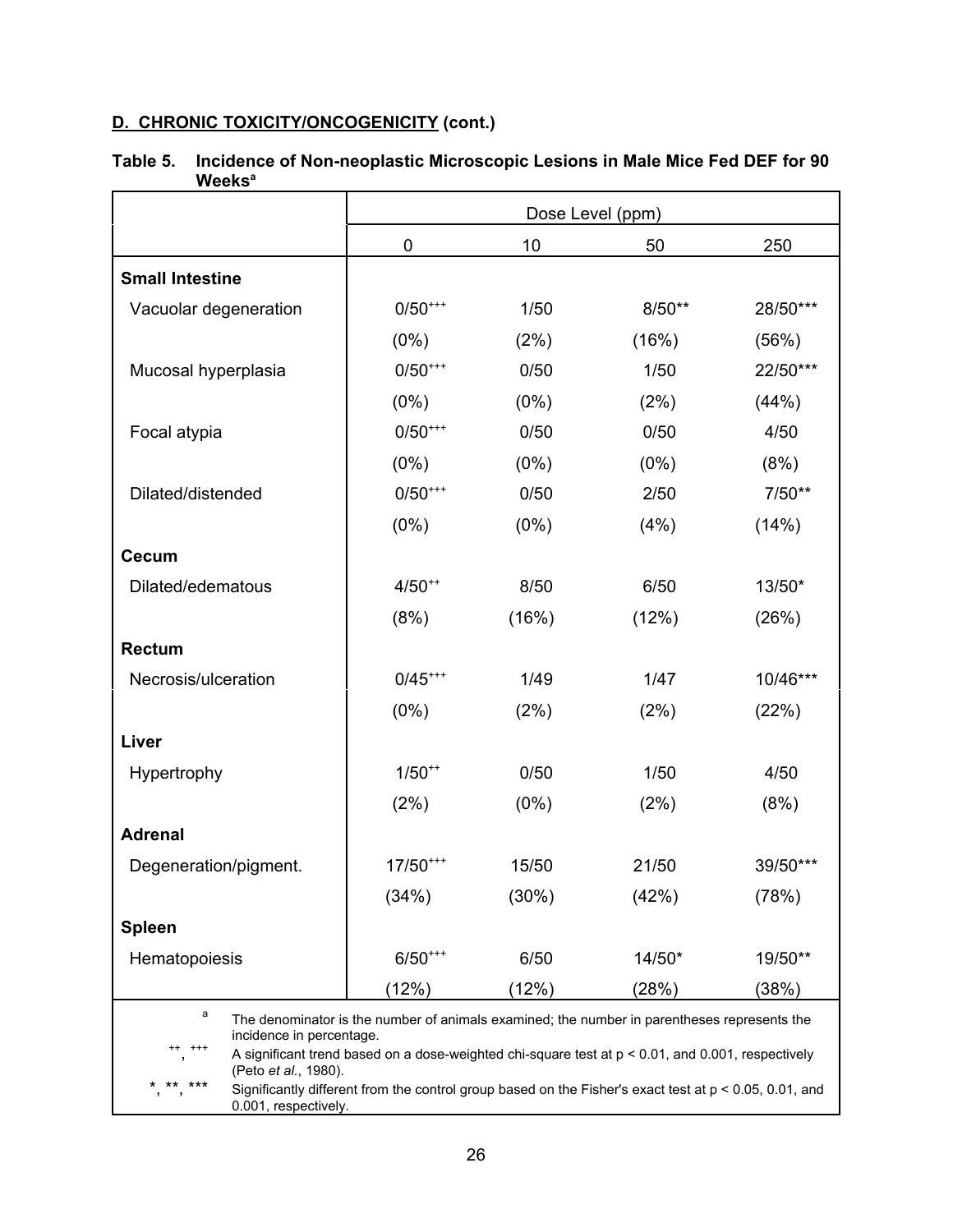|                                                                                                                                                                                                                                                                                                                                                                                            | Dose Level (ppm) |         |          |          |  |
|--------------------------------------------------------------------------------------------------------------------------------------------------------------------------------------------------------------------------------------------------------------------------------------------------------------------------------------------------------------------------------------------|------------------|---------|----------|----------|--|
|                                                                                                                                                                                                                                                                                                                                                                                            | 0                | 10      | 50       | 250      |  |
| <b>Small Intestine</b>                                                                                                                                                                                                                                                                                                                                                                     |                  |         |          |          |  |
| Vacuolar degeneration                                                                                                                                                                                                                                                                                                                                                                      | $0/50^{***}$     | 0/50    | 11/50*** | 28/50*** |  |
|                                                                                                                                                                                                                                                                                                                                                                                            | $(0\%)$          | $(0\%)$ | (22%)    | (56%)    |  |
| Mucosal hyperplasia                                                                                                                                                                                                                                                                                                                                                                        | $1/50^{***}$     | 0/50    | 0/50     | 19/50*** |  |
|                                                                                                                                                                                                                                                                                                                                                                                            | (2%)             | $(0\%)$ | $(0\%)$  | (38%)    |  |
| Focal atypia                                                                                                                                                                                                                                                                                                                                                                               | $0/50^{+}$       | 0/50    | 0/50     | 1/50     |  |
|                                                                                                                                                                                                                                                                                                                                                                                            | $(0\%)$          | $(0\%)$ | $(0\%)$  | (2%)     |  |
| Dilated/distended                                                                                                                                                                                                                                                                                                                                                                          | $2/50^{***}$     | 0/50    | 1/50     | 18/50*** |  |
|                                                                                                                                                                                                                                                                                                                                                                                            | (4%)             | $(0\%)$ | (2%)     | (36%)    |  |
| <b>Cecum</b>                                                                                                                                                                                                                                                                                                                                                                               |                  |         |          |          |  |
| Dilated/edematous                                                                                                                                                                                                                                                                                                                                                                          | $7/50***$        | 3/50    | 4/50     | 20/50**  |  |
|                                                                                                                                                                                                                                                                                                                                                                                            | (14%)            | (6%)    | (8%)     | (40%)    |  |
| <b>Rectum</b>                                                                                                                                                                                                                                                                                                                                                                              |                  |         |          |          |  |
| Necrosis/ulceration                                                                                                                                                                                                                                                                                                                                                                        | $2/50^{***}$     | 0/46    | 1/50     | 14/49**  |  |
|                                                                                                                                                                                                                                                                                                                                                                                            | (4%)             | $(0\%)$ | (2%)     | (29%)    |  |
| Liver                                                                                                                                                                                                                                                                                                                                                                                      |                  |         |          |          |  |
| Hypertrophy                                                                                                                                                                                                                                                                                                                                                                                | $0/50^{***}$     | 2/50    | 0/50     | $6/50*$  |  |
|                                                                                                                                                                                                                                                                                                                                                                                            | $(0\%)$          | (4%)    | $(0\%)$  | (12%)    |  |
| <b>Adrenal</b>                                                                                                                                                                                                                                                                                                                                                                             |                  |         |          |          |  |
| Degeneration/pigment.                                                                                                                                                                                                                                                                                                                                                                      | $18/50^{***}$    | 26/50   | 22/50    | 38/49*** |  |
|                                                                                                                                                                                                                                                                                                                                                                                            | (36%)            | (52%)   | (44%)    | (78%)    |  |
| <b>Spleen</b>                                                                                                                                                                                                                                                                                                                                                                              |                  |         |          |          |  |
| Hematopoiesis                                                                                                                                                                                                                                                                                                                                                                              | 16/50            | 14/50   | 18/50    | 20/50    |  |
|                                                                                                                                                                                                                                                                                                                                                                                            | (32%)            | (28%)   | (36%)    | (40%)    |  |
| а<br>The denominator is the number of animals examined; the number in parentheses represents the<br>incidence in percentage.<br>$^{+++}$<br>A significant trend based on a dose-weighted chi-square test at $p < 0.05$ and 0.001, respectively<br>(Peto et al., 1980).<br>** ***<br>Significantly different from the control group based on the Fisher's exact test at p < 0.05, 0.01, and |                  |         |          |          |  |

# **Table 6. Incidence of Non-neoplastic Microscopic Lesions in Female Mice Fed DEF for 90 Weeks<sup>a</sup>**

0.001, respectively.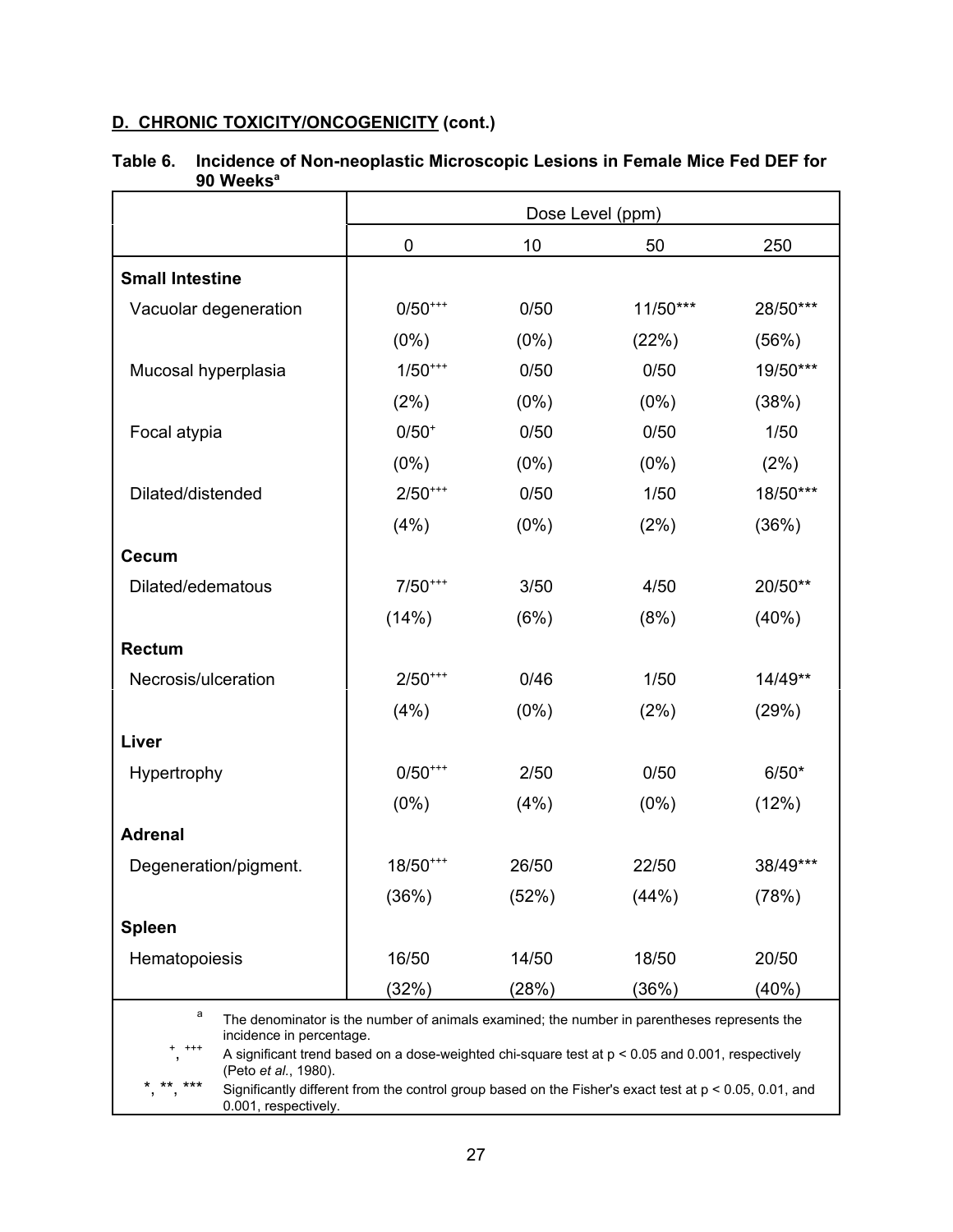anemia and enlarged spleen, but these findings were not usually present in the same animal at the same time. The increase in adrenal degeneration/pigmentation was considered by the study pathologist to be an enhancement of a common age-related lesion that may be due to stress. The incidence of liver hypertrophy exhibited a dose-related trend in both sexes, but was only significant in females at 250 ppm by pairwise statistical comparison to the concurrent controls. There was no correlation of the liver hypertrophy observed histologically with the increased liver weights.

A significant increase in several neoplastic lesions was reported in mice fed DEF in the diet at the high dose (Tables 7 and 8) (Hayes, 1989). There was a significant increase in liver hemangiosarcomas in males at 250 ppm that exhibited a dose-related trend. Among the animals with liver hemangiosarcomas most also had hemorrhage and/or necrosis in the liver (M:  $0/1$ ,  $1/1$ ,  $4/4$ ,  $6/7$ ; F:  $2/2$ ,  $\frac{1}{2}$ ,  $2/2$ ,  $1/1$ ). The incidence of liver hemangiosarcomas in the males at 250 ppm was outside the historical control range for males reported by this laboratory (0-6%). However, the historical control data consisted of only 50 mice/sex/study from three studies.

There was an increase in adenocarcinomas of the small intestine in both sexes which were significant by trend analysis primarily due to the response at the high dose. The increase in these tumors was very highly significant by pairwise comparison with concurrent controls in males ( $p < 0.001$ ), but not in females at 250 ppm ( $p = 0.054$ ). Some of these tumors were associated with inflammatory responses. The reported historical control range for this laboratory was 0% for both sexes. In addition, mice with adenocarcinomas often had focal atypia, mucosal hyperplasia, and/or vacuolar degeneration of the small intestines, too. The investigators suggested that these lesions in the small intestine are interrelated based on their multiplicity and dose relationship.

The incidence of alveolar/bronchiolar adenomas was also significantly higher in females at 250 ppm and was significant by trend analysis essentially due to the response at the high dose. The incidence at the high dose was outside the laboratory's historical control range for these tumors in females (0-14%). There was also a significant positive trend in other potentially pre-neoplastic lesions in the lungs of females including epithelialization (0/50, 1/50, 4/50, 5/50) and focal hyperplasia (3/50, 4/50, 3/50, 8/50). The increase in epithelialization was significant at 250 ppm. The multiplicity of the lung lesions (focal hyperplasia and alveolar/bronchiolar adenomas and carcinomas) was elevated in the females at 250 ppm (0/50, 0/50, 1/50, 9/50).

Small intestine adenocarcinomas and liver hemangiosarcomas were present in several males at 250 ppm that died during the study (M - 1/16, 0/14, 3/21, 12/30; F - 1/19, 1/17, 2/22, 2/31) and may account for some of the early deaths. There was no association with the early deaths and the tumor incidence in females. The liver hemangiosarcomas, small intestine adenocarcinomas and alveolar/bronchiolar adenomas were first seen in females on week 46 (50 ppm), 69 (250 ppm), and 74 (250ppm), respectively.

The NOEL was 10 ppm (M:1.5 mg/kg/day; F: 2.0 mg/kg/day) based on vacuolar degeneration of the small intestine, spleen hematopoiesis, hematological changes, and reduced brain ChE activity (87% of controls) at 50 ppm. Although a statistically significant reduction in the mean brain ChE activity was observed in males at 10 ppm (91% of controls), the reduction was not considered toxicologically significant for several reasons. First, the reduction at 10 ppm was less than 10% of control activity. Second, no cholinergic signs were observed at either 10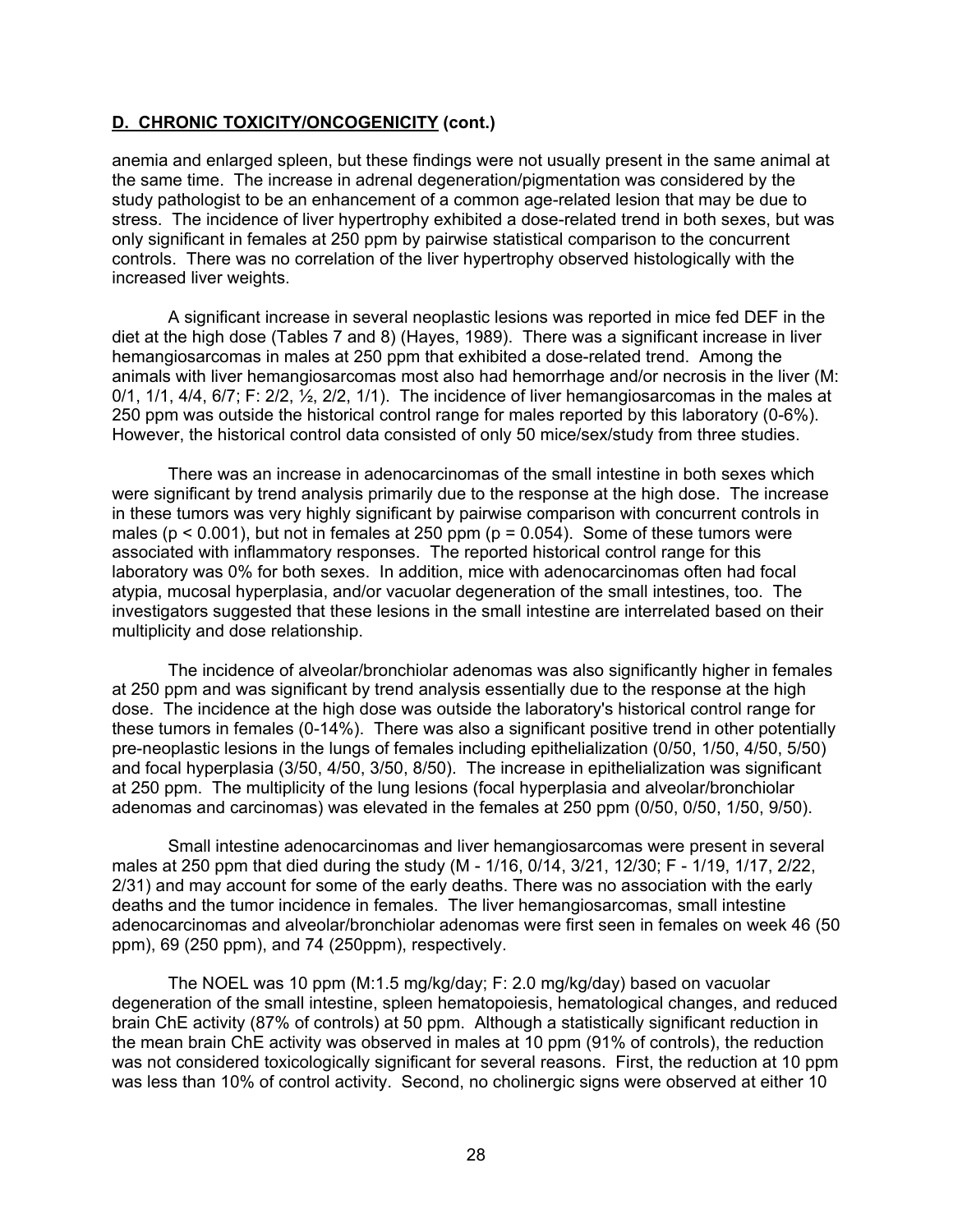|                                                                                                                                                                                                                                                                                                                                                                                                                                                                                                                                                                                                                                                                                                                                                                                               | Dose Level (ppm)                 |         |         |         |  |  |
|-----------------------------------------------------------------------------------------------------------------------------------------------------------------------------------------------------------------------------------------------------------------------------------------------------------------------------------------------------------------------------------------------------------------------------------------------------------------------------------------------------------------------------------------------------------------------------------------------------------------------------------------------------------------------------------------------------------------------------------------------------------------------------------------------|----------------------------------|---------|---------|---------|--|--|
|                                                                                                                                                                                                                                                                                                                                                                                                                                                                                                                                                                                                                                                                                                                                                                                               | 0                                | 10      | 50      | 250     |  |  |
| <b>Small Intestine</b>                                                                                                                                                                                                                                                                                                                                                                                                                                                                                                                                                                                                                                                                                                                                                                        |                                  |         |         |         |  |  |
| Adenocarcinoma <sup>b</sup>                                                                                                                                                                                                                                                                                                                                                                                                                                                                                                                                                                                                                                                                                                                                                                   | $0/47***$                        | 0/48    | 0/47    | 9/46*** |  |  |
|                                                                                                                                                                                                                                                                                                                                                                                                                                                                                                                                                                                                                                                                                                                                                                                               | $(0\%)$                          | $(0\%)$ | $(0\%)$ | (20%)   |  |  |
| Liver                                                                                                                                                                                                                                                                                                                                                                                                                                                                                                                                                                                                                                                                                                                                                                                         |                                  |         |         |         |  |  |
| Hemangiosarcoma <sup>c</sup>                                                                                                                                                                                                                                                                                                                                                                                                                                                                                                                                                                                                                                                                                                                                                                  | $1/47$ <sup>**</sup>             | 1/48    | 4/47    | $7/46*$ |  |  |
|                                                                                                                                                                                                                                                                                                                                                                                                                                                                                                                                                                                                                                                                                                                                                                                               | (2%)                             | (2%)    | (9%)    | (15%)   |  |  |
| Lungs                                                                                                                                                                                                                                                                                                                                                                                                                                                                                                                                                                                                                                                                                                                                                                                         |                                  |         |         |         |  |  |
| Alveolar/bronchiolar                                                                                                                                                                                                                                                                                                                                                                                                                                                                                                                                                                                                                                                                                                                                                                          | 11/47                            | 9/48    | 5/47    | 9/46    |  |  |
| adenoma <sup>d</sup>                                                                                                                                                                                                                                                                                                                                                                                                                                                                                                                                                                                                                                                                                                                                                                          | (23%)<br>(19%)<br>$(11\%)$       |         |         |         |  |  |
| Alveolar/bronchiolar                                                                                                                                                                                                                                                                                                                                                                                                                                                                                                                                                                                                                                                                                                                                                                          | 5/48<br>3/46<br>3/47<br>4/47     |         |         |         |  |  |
| carcinoma <sup>e</sup>                                                                                                                                                                                                                                                                                                                                                                                                                                                                                                                                                                                                                                                                                                                                                                        | (6%)<br>$(10\%)$<br>(9%)<br>(7%) |         |         |         |  |  |
| Alveolar/bronchiolar                                                                                                                                                                                                                                                                                                                                                                                                                                                                                                                                                                                                                                                                                                                                                                          | 11/47<br>11/46<br>13/48<br>9/47  |         |         |         |  |  |
| tumors - combined                                                                                                                                                                                                                                                                                                                                                                                                                                                                                                                                                                                                                                                                                                                                                                             | (23%)                            | (27%)   | (19%)   | (24%)   |  |  |
| a<br>The denominator is the number of animals at risk (excluding those that died before the first tumor was<br>observed or 52 weeks, whichever came first); the number in parentheses represents the incidence in<br>percentage.<br>b<br>First small intestine adenocarcinoma observed on week 75 at 250 ppm.<br>$\mathbf c$<br>First liver hemangiosarcoma observed on week 59 at 50 ppm.<br>d<br>First alveolar/bronchiolar adenoma observed on week 57 at 10 ppm.<br>e<br>First alveolar/bronchiolar carcinoma observed on week 57 at 10 ppm.<br>A significant trend based on a dose-weighted chi-square test at $p < 0.01$ and 0.001, respectively.<br>* ***<br>Significantly different from the control group based on the Fisher's exact test at $p < 0.05$ and 0.001,<br>respectively. |                                  |         |         |         |  |  |

## **Table 7. Incidence of Neoplastic Microscopic Lesions in Male Mice Fed DEF for 90 Weeks<sup>a</sup>**

or 50 ppm. Third, only mild cholinergic signs (loose stools and perineal staining) were observed at 250 ppm despite a reduction in the mean brain ChE activities of 63% and 73% of control activity in males and females, respectively. DPR found this study acceptable based on the FIFRA guidelines.

# Diet-Rat

Groups of 24 Sprague-Dawley rats/sex/group were fed DEF (97.7%) in the diet at 0, 5, 25, 100 or 250 ppm (0, 0.25, 1.25, 5.0 or 12.5 mg/kg/day)<sup>5</sup> for 2 years (Root *et al.*, 1967).

Estimated assuming that for a rat 1 ppm in the diet is equivalent to 0.05 mg/kg/day (FDA, 1959). 5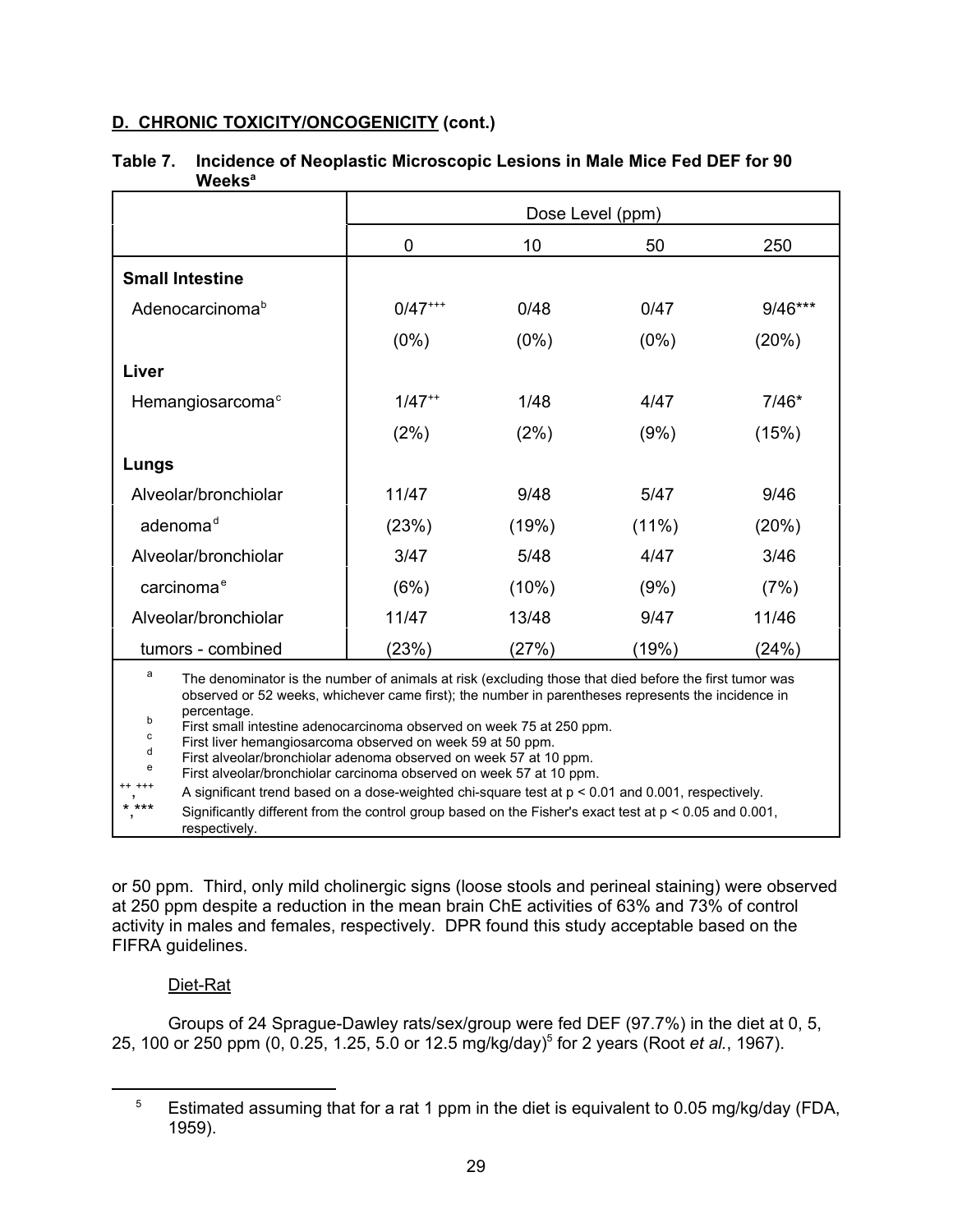| TTGGNJ                                                                                                                                                                                                                                                                                                                                                                                                                                                                                                                                                                                                                                                      |             |                  |         |                |  |
|-------------------------------------------------------------------------------------------------------------------------------------------------------------------------------------------------------------------------------------------------------------------------------------------------------------------------------------------------------------------------------------------------------------------------------------------------------------------------------------------------------------------------------------------------------------------------------------------------------------------------------------------------------------|-------------|------------------|---------|----------------|--|
|                                                                                                                                                                                                                                                                                                                                                                                                                                                                                                                                                                                                                                                             |             | Dose Level (ppm) |         |                |  |
|                                                                                                                                                                                                                                                                                                                                                                                                                                                                                                                                                                                                                                                             | 0           | 10               | 50      | 250            |  |
| <b>Small Intestine</b>                                                                                                                                                                                                                                                                                                                                                                                                                                                                                                                                                                                                                                      |             |                  |         |                |  |
| Adenocarcinomab                                                                                                                                                                                                                                                                                                                                                                                                                                                                                                                                                                                                                                             | $0/49^{++}$ | 1/45             | 0/44    | $4/47^{\circ}$ |  |
|                                                                                                                                                                                                                                                                                                                                                                                                                                                                                                                                                                                                                                                             | $(0\%)$     | (2%)             | (0%)    | (9%)           |  |
| Liver                                                                                                                                                                                                                                                                                                                                                                                                                                                                                                                                                                                                                                                       |             |                  |         |                |  |
| Hemangiosarcomad                                                                                                                                                                                                                                                                                                                                                                                                                                                                                                                                                                                                                                            | 2/49        | 2/47             | 2/47    | 1/48           |  |
|                                                                                                                                                                                                                                                                                                                                                                                                                                                                                                                                                                                                                                                             | (4%)        | (4% )            | (4%)    | (2%)           |  |
| Lungs                                                                                                                                                                                                                                                                                                                                                                                                                                                                                                                                                                                                                                                       |             |                  |         |                |  |
| Alveolar/bronchiolar                                                                                                                                                                                                                                                                                                                                                                                                                                                                                                                                                                                                                                        | $5/49$ ***  | 5/45             | 2/44    | 15/47**        |  |
| adenoma <sup>e</sup>                                                                                                                                                                                                                                                                                                                                                                                                                                                                                                                                                                                                                                        | (10%)       | $(11\%)$         | (5%)    | (32%)          |  |
| Alveolar/bronchiolar                                                                                                                                                                                                                                                                                                                                                                                                                                                                                                                                                                                                                                        | 1/49        | 2/45             | 0/44    | 2/47           |  |
| carcinoma <sup>f</sup>                                                                                                                                                                                                                                                                                                                                                                                                                                                                                                                                                                                                                                      | (2%)        | (4%)             | $(0\%)$ | (4%)           |  |
| Alveolar/bronchiolar                                                                                                                                                                                                                                                                                                                                                                                                                                                                                                                                                                                                                                        | $6/49***$   | 7/45             | 2/44    | 16/47**        |  |
| tumors - combined                                                                                                                                                                                                                                                                                                                                                                                                                                                                                                                                                                                                                                           | (12%)       | (16%)            | (5%)    | (34%)          |  |
| a<br>The denominator is the number of animals at risk (excluding those that died before the first tumor was<br>observed or 52 weeks, whichever came first); the number in parentheses represents the incidence in<br>percentage.<br>b<br>First small intestine adenocarcinoma observed on week 69 at 250 ppm.<br>$\mathbf c$<br>Not significantly different ( $p = 0.054$ ) from the control group based on Fisher's exact test.<br>d<br>First liver hemangiosarcoma observed on week 46 at 50 ppm.<br>e<br>First alveolar/bronchiolar adenoma observed on week 74 at 250 ppm.<br>f<br>First alveolar/bronchiolar carcinoma observed on week 75 at 250 ppm. |             |                  |         |                |  |

# **Table 8. Incidence of Neoplastic Microscopic Lesions in Female Mice Fed DEF for 90 Weeks<sup>a</sup>**

++ +++ A significant trend based on a dose-weighted chi-square test at  $p < 0.01$  and 0.001, respectively.

Significantly different from the control group based on the Fisher's exact test at  $p < 0.01$ .

There was no effect on survival even at the highest dose level. The mean body weight gain in males at 100 ppm was reduced  $\sim$  12% relative to controls) by the end of the study. The females fed DEF at 250 ppm also had significantly reduced (~20% relative to controls) mean body weight gain. The mean plasma ChE activity was significantly reduced at 25 ppm (M:69%; F:65% of controls), 100 ppm (M:31%; F:26% of controls), and 250 ppm (M:22%; F:18% of controls). A reduction in the mean erythrocyte ChE activity was seen at 25 ppm (M:53%; F:42% of controls), 100 ppm (M:27%; F:18% of controls), and 250 ppm (M:15%; F:12% of controls). The mean brain ChE activity was significantly reduced at 100 ppm (F:69% of controls) and 250 ppm (M:57%; F:32% of controls). An increased incidence of liver cytoplasmic vacuolation was found in females at the 100 and 250 ppm dose levels. The NOEL was 25 ppm (1.25 mg/kg/day) based on the liver cytoplasmic vacuolation, reduced weight gain and brain ChE inhibition (F:69% of controls). This study had major deficiencies including incomplete histopathological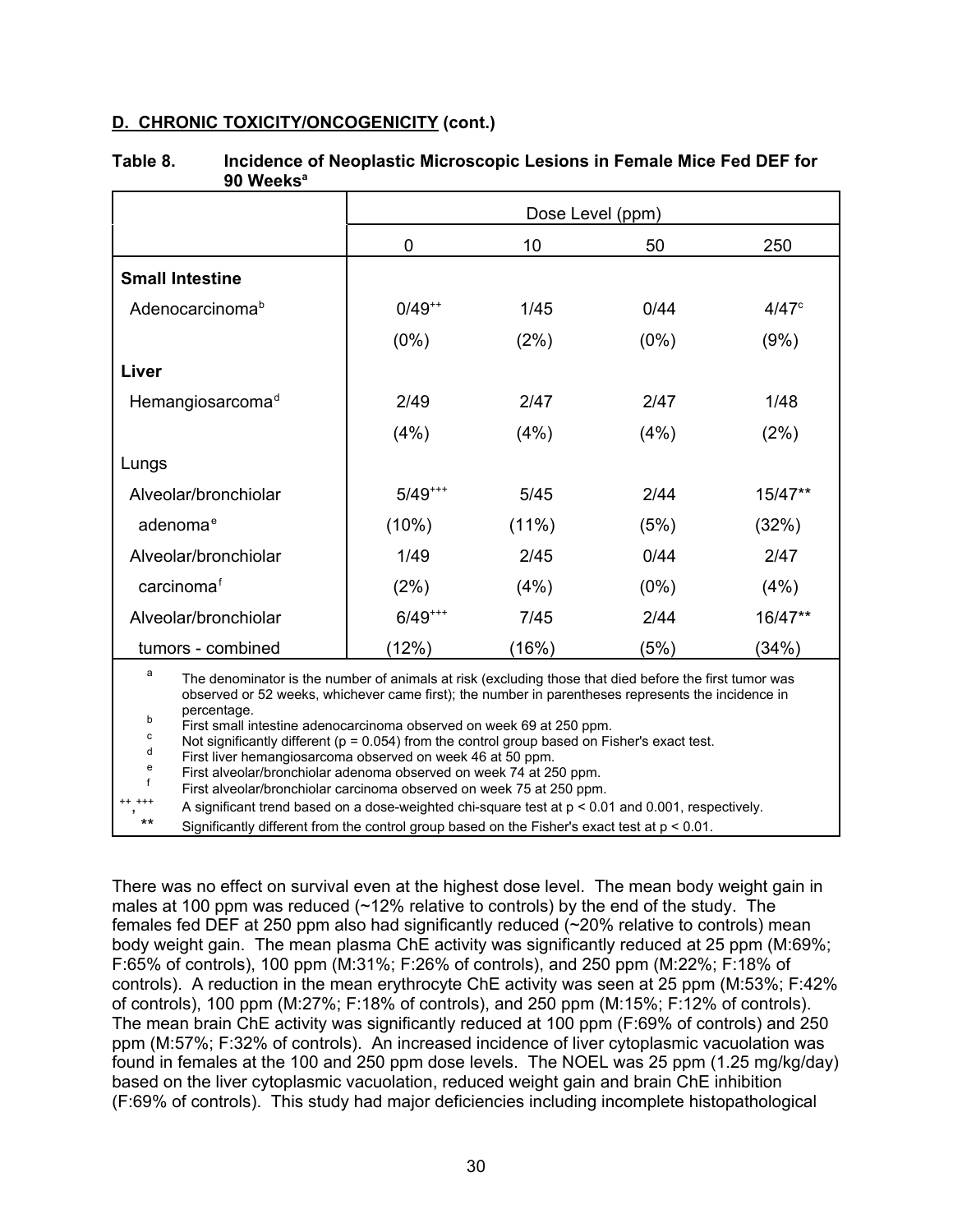examination, no hematology or clinical chemistry data, no analysis of dosing material, no individual data, and intercurrent disease.

#### Diet-Rat

A combined chronic toxicity/oncogenicity/neurotoxicity study was conducted in which Fischer 344 rats were fed DEF (98.5%) in the diet at 0, 4, 40 or 320 ppm (M: 0, 0.2, 1.8 or 16.8 mg/kg/day; F: 0, 0.2, 2.3 or 21.1 mg/kg/day) for 2 years (Christenson, 1992). Fifty rats/sex/ dose were assigned to the oncogenicity study, 20 rats/sex were assigned to the control and 320 ppm groups as interim sacrifice animals for the chronic toxicity study, and 20 rats/sex/dose were assigned to the neurotoxicity study. The incidences of a number of clinical signs were higher in the 320 ppm rats, including pale eyes, ocular opacity, rough coats, rash, raised zones of the skin, urine stains, clear discharge (origin not reported), soft feces, and diarrhea. The mean body weight gains were reduced in both sexes at 320 ppm (~15%) at study termination. Body temperature reductions occurred more frequently in the 40 and 320 ppm rats, although not in a consistent or dose-related manner.

Significant decreases in several hematological values (erythrocyte counts, hemoglobin, and hematocrits) were found in blood drawn from the 40 and 320 ppm rats at 6 and 12 months, but by 18 and 24 months some of these values had returned to normal levels. In fact, these values had actually increased in the 320 ppm rats when compared to controls, possibly from some compensatory mechanism(s). These hematological changes were considered an adverse effect based on the evidence in hens that DEF is hydrolyzed in the gut to nBM which can cause methemoglobinemia and eventual cell lysis (Abou-Donia, 1979: Abou-Donia *et al.*, 1979a&b). The NOEL for the hematological changes was 4 ppm (M & F: 0.2 mg/kg/day). Several clinical chemistry values, including a decrease in plasma glucose, cholesterol, aspartate aminotransferase (AST), alanine aminotransferase (ALT), alkaline phosphatase, total protein, albumin, and globulin and an increase in BUN, triglycerides, and creatine kinase (CK), were also significantly different in the 40 and 320 ppm groups compared to controls at 6 months. A few of these values had also returned to control levels at both dose levels by study termination, including AST, ALT, CK, and triglycerides. Other values had only returned to control levels in the 40 ppm group (total protein, albumin, globulin, and BUN). The toxicological significance of these changes in clinical chemistry values is uncertain, especially in the absence of any histological changes in the liver, kidney or heart. There was a reduction in the mean plasma ChE activity at 4 ppm (M:84%; F:94% of controls), 40 ppm (M:44%; F:40% of controls), and 320 ppm (M:20%; F:17% of controls) at study termination. The mean erythrocyte ChE activity was reduced at 40 ppm (M:73%; F:72% of controls) and 320 ppm (M:52%; F:53% of controls) while the mean brain ChE activity was only reduced in the 320 ppm rats (M:40%; F:32% of controls). The NOEL for brain ChE inhibition was 40 ppm (M: 1.8 mg/kg/day; F: 2.3 mg/kg/day).

Ophthalmologic examination revealed an increased incidence of cataracts, lens opacity, corneal opacity, corneal neovascularization, iritis and/or uveitis in both sexes at 320 ppm at study termination (Tables 9 and 10). These effects were not seen in the 1-year interim sacrifice animals. An increased incidence of bilateral unrecordable (flat) ERG responses was seen in 2 year-old rats of both sexes at 320 ppm. Microscopic examination of the eye also revealed bilateral retinal atrophy (1- and 2-year) and optical nerve atrophy (2-year) in both sexes at 320 ppm. Because the cataracts, lens opacity, corneal opacity, corneal neovascularization, iritis/uveitis, and optical nerve atrophy were not seen in the one-year rats, the study pathologist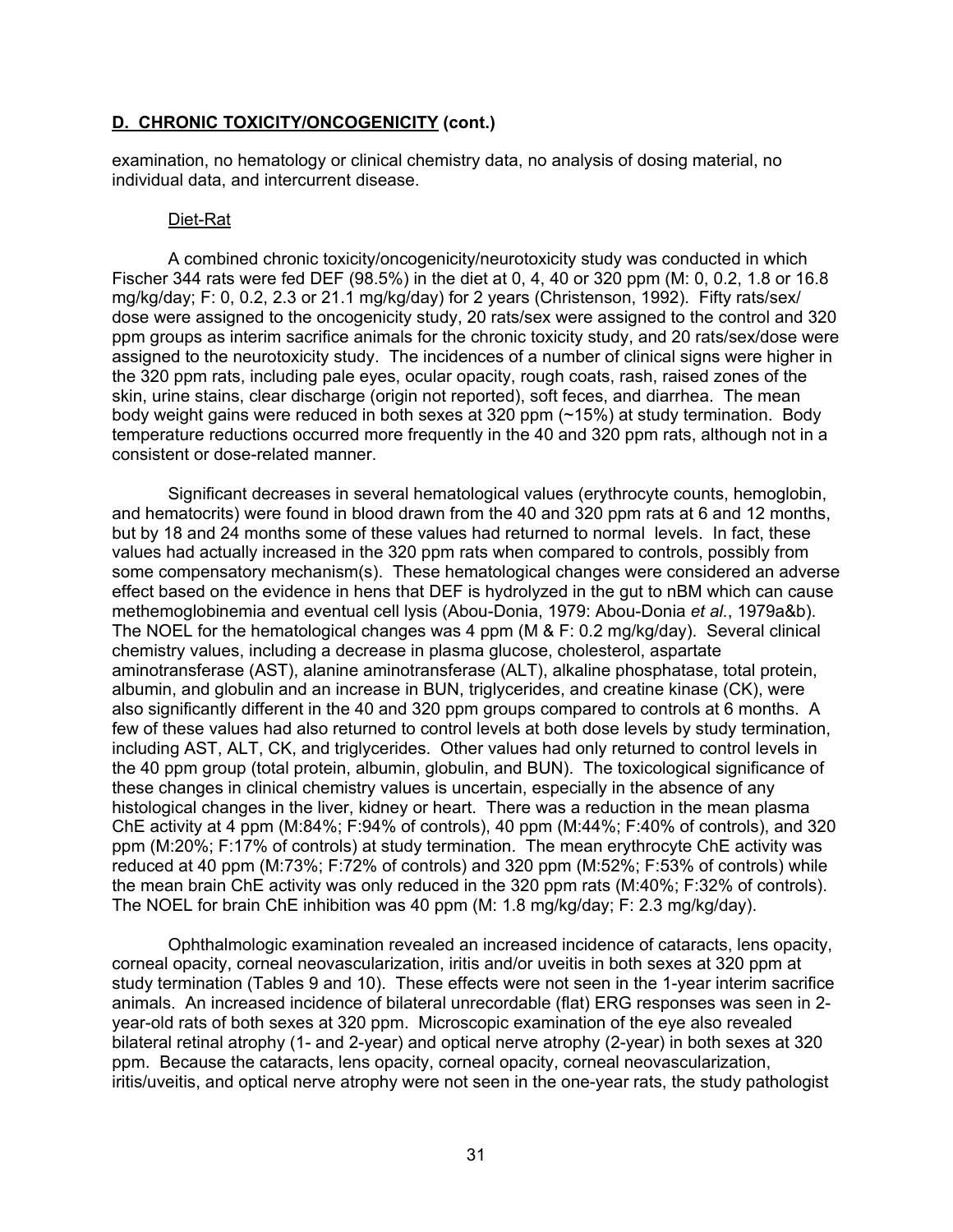|                                                                                                                             | Dose Level (ppm) |         |          |            |
|-----------------------------------------------------------------------------------------------------------------------------|------------------|---------|----------|------------|
|                                                                                                                             | $\mathbf 0$      | 4       | 40       | 320        |
| <b>Ophthalmology Examination</b>                                                                                            |                  |         |          |            |
| Posterior, subcapsular                                                                                                      | $5/36^{***}$     | 4/30    | 5/36     | 27/32***   |
| or complete cataract                                                                                                        | (14%)            | (13%)   | (14%)    | (84%)      |
| Lens Opacity                                                                                                                | 6/36             | 4/30    | 3/36     | 8/32       |
|                                                                                                                             | (17%)            | (13%)   | (8%)     | (25%)      |
| Diffuse or focal                                                                                                            | $21/36^{***}$    | 20/30   | 26/36    | 31/32***   |
| corneal opacity                                                                                                             | (58%)            | (67%)   | (72%)    | (97%)      |
| Corneal neovascularization                                                                                                  | $2/36^{***}$     | 6/30    | 1/36     | 15/32***   |
|                                                                                                                             | (5%)             | (20%)   | (3%)     | (47%)      |
| Iritis and/or uveitis                                                                                                       | $3/36^{***}$     | 5/30    | 7/36     | 31/32***   |
|                                                                                                                             | (8%)             | (17%)   | (19%)    | (97%)      |
| <b>Electroretinographic Examination</b>                                                                                     |                  |         |          |            |
| Bilateral unrecordable responses                                                                                            | $0/15^{***}$     | 2/9     | 0/15     | $11/13***$ |
|                                                                                                                             | $(0\%)$          | (22%)   | $(0\%)$  | (85%)      |
| <b>Microscopic Examination</b>                                                                                              |                  |         |          |            |
| <b>Bilateral retinal atrophy</b>                                                                                            | $1/50^{***}$     | 0/50    | 0/50     | 50/50***   |
|                                                                                                                             | (2%)             | $(0\%)$ | $(0\%)$  | $(100\%)$  |
| Optic nerve atrophy                                                                                                         | $10/50^{***}$    | 6/50    | 6/50     | 32/50***   |
|                                                                                                                             | (20%)            | (12%)   | (12%)    | (64%)      |
| Small intestine                                                                                                             |                  |         |          |            |
| Vacuolar degeneration                                                                                                       | $0/50^{***}$     | 1/50    | 24/50*** | 37/50***   |
|                                                                                                                             | $(0\%)$          | (2%)    | (48%)    | (74%)      |
| Hyperplasia                                                                                                                 | $0/50^{***}$     | 3/50    | 23/50*** | 34/50***   |
|                                                                                                                             | $(0\%)$          | (6%)    | (46%)    | (68%)      |
| Adrenal vacuolar degeneration                                                                                               | $6/50^{***}$     | 6/49    | 9/50     | 35/49***   |
|                                                                                                                             | (12%)            | (12%)   | (18%)    | (71%)      |
| $+ + + +$<br>Significant trend based on a dose-weighted chi-square test at $p < 0.05$ and 0.001, respectively (Peto et al., |                  |         |          |            |

# **Table 9. Incidence of Ophthalmologic and Microscopic Lesions in Male Rats Fed DEF for 2 Years**

1980).

\*,\*\*\* Significantly different from the control group based on the Fisher's exact test at p < 0.05 and 0.001, respectively.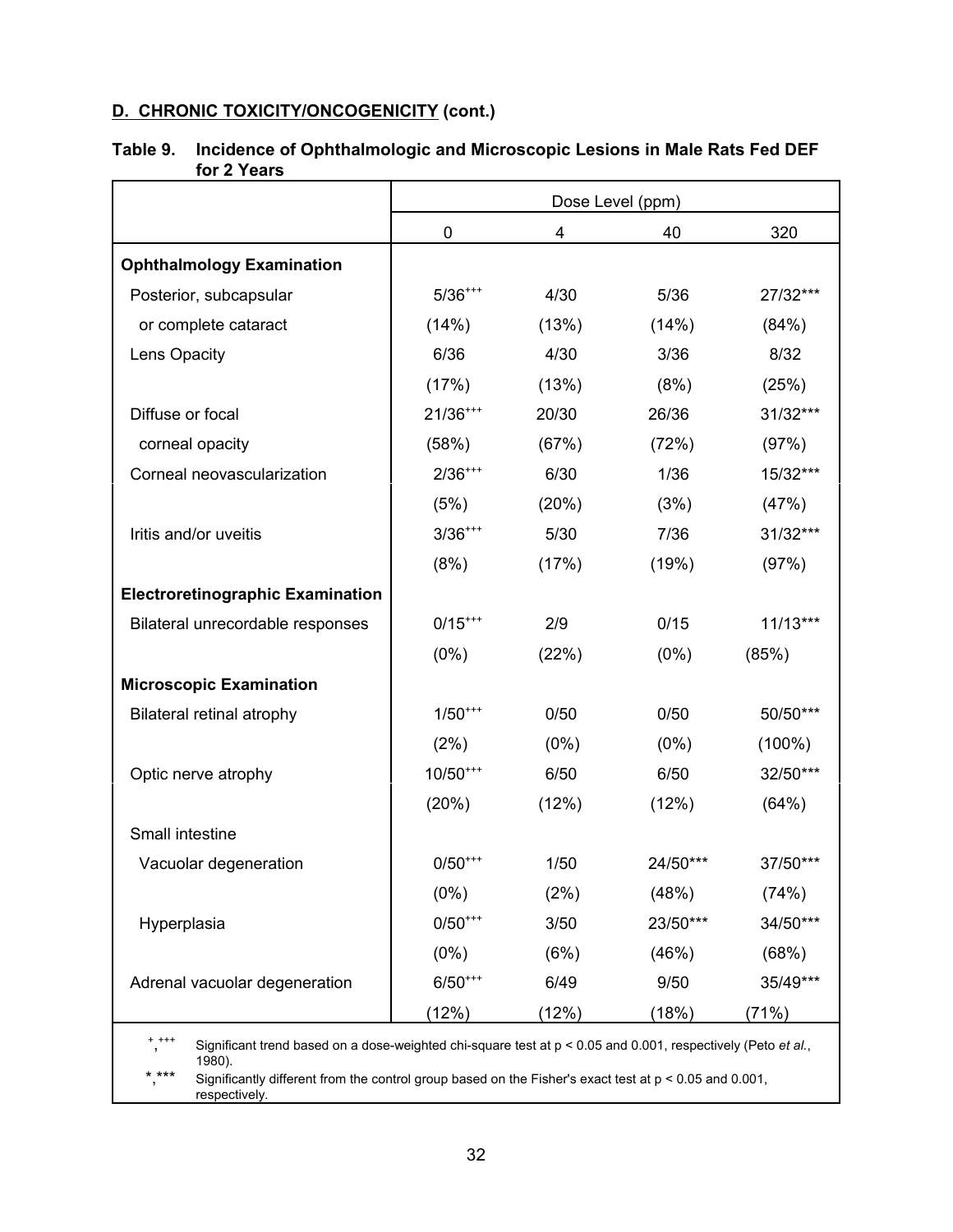|                                                                                                                                                                                                                                                                         | Dose Level (ppm) |         |          |          |  |
|-------------------------------------------------------------------------------------------------------------------------------------------------------------------------------------------------------------------------------------------------------------------------|------------------|---------|----------|----------|--|
|                                                                                                                                                                                                                                                                         | 0                | 4       | 40       | 320      |  |
| <b>Ophthalmology Examination</b>                                                                                                                                                                                                                                        |                  |         |          |          |  |
| Posterior, subcapsular                                                                                                                                                                                                                                                  | $4/41***$        | 6/38    | 6/34     | 15/32*** |  |
| or complete cataract                                                                                                                                                                                                                                                    | (10%)            | (16%)   | (18%)    | (47%)    |  |
| Lens Opacity                                                                                                                                                                                                                                                            | $9/41***$        | 8/38    | 5/34     | 20/32*** |  |
|                                                                                                                                                                                                                                                                         | (22%)            | (21%)   | (15%)    | (62%)    |  |
| Diffuse or focal                                                                                                                                                                                                                                                        | $20/41***$       | 27/38*  | 20/34    | 31/32*** |  |
| corneal opacity                                                                                                                                                                                                                                                         | (49%)            | (71%)   | (59%)    | (97%)    |  |
| Corneal neovascularization                                                                                                                                                                                                                                              | $11/41***$       | 7/38    | 4/34     | 19/32**  |  |
|                                                                                                                                                                                                                                                                         | (27%)            | (18%)   | (12%)    | (59%)    |  |
| Iritis and/or uveitis                                                                                                                                                                                                                                                   | $3/41***$        | 5/38    | 5/34     | 29/32*** |  |
|                                                                                                                                                                                                                                                                         | (7%)             | (13%)   | (15%)    | (91%)    |  |
| <b>Electroretinographic Examination</b>                                                                                                                                                                                                                                 |                  |         |          |          |  |
| Bilateral unrecordable responses                                                                                                                                                                                                                                        | $1/16^{***}$     | 2/16    | 0/13     | $7/8***$ |  |
|                                                                                                                                                                                                                                                                         | (6%)             | (12%)   | $(0\%)$  | (88%)    |  |
| <b>Microscopic Examination</b>                                                                                                                                                                                                                                          |                  |         |          |          |  |
| <b>Bilateral retinal atrophy</b>                                                                                                                                                                                                                                        | $0/50^{***}$     | 2/50    | 0/50     | 40/50*** |  |
|                                                                                                                                                                                                                                                                         | $(0\%)$          | (4%)    | (0%)     | (80%)    |  |
| Optic nerve atrophy                                                                                                                                                                                                                                                     | $15/50***$       | 12/50   | 12/50    | 34/50*** |  |
|                                                                                                                                                                                                                                                                         | (30%)            | (24%)   | (24%)    | (68%)    |  |
| Small intestine                                                                                                                                                                                                                                                         |                  |         |          |          |  |
| Vacuolar degeneration                                                                                                                                                                                                                                                   | $0/50^{***}$     | 0/50    | 19/50*** | 35/50*** |  |
|                                                                                                                                                                                                                                                                         | $(0\%)$          | $(0\%)$ | (38%)    | (70%)    |  |
| Hyperplasia                                                                                                                                                                                                                                                             | $1/50^{***}$     | 0/50    | 11/50**  | 30/50*** |  |
|                                                                                                                                                                                                                                                                         | (2%)             | $(0\%)$ | (22%)    | $(60\%)$ |  |
| Adrenal vacuolar degeneration                                                                                                                                                                                                                                           | $10/50***$       | 6/50    | 16/50    | 41/50*** |  |
|                                                                                                                                                                                                                                                                         | (20%)            | (12%)   | (32%)    | (82%)    |  |
| $+ + + +$                                                                                                                                                                                                                                                               |                  |         |          |          |  |
| Significant trend based on a dose-weighted chi-square test at $p < 0.05$ and 0.001, respectively (Peto et al.,<br>1980).<br>** ***<br>Significantly different from the control group based on the Fisher's exact test at $p < 0.05$ , 0.01, and 0.001,<br>respectively. |                  |         |          |          |  |

# **Table 10. Incidence of Ophthalmologic and Microscopic Lesions in Female Rats Fed DEF for 2 Years**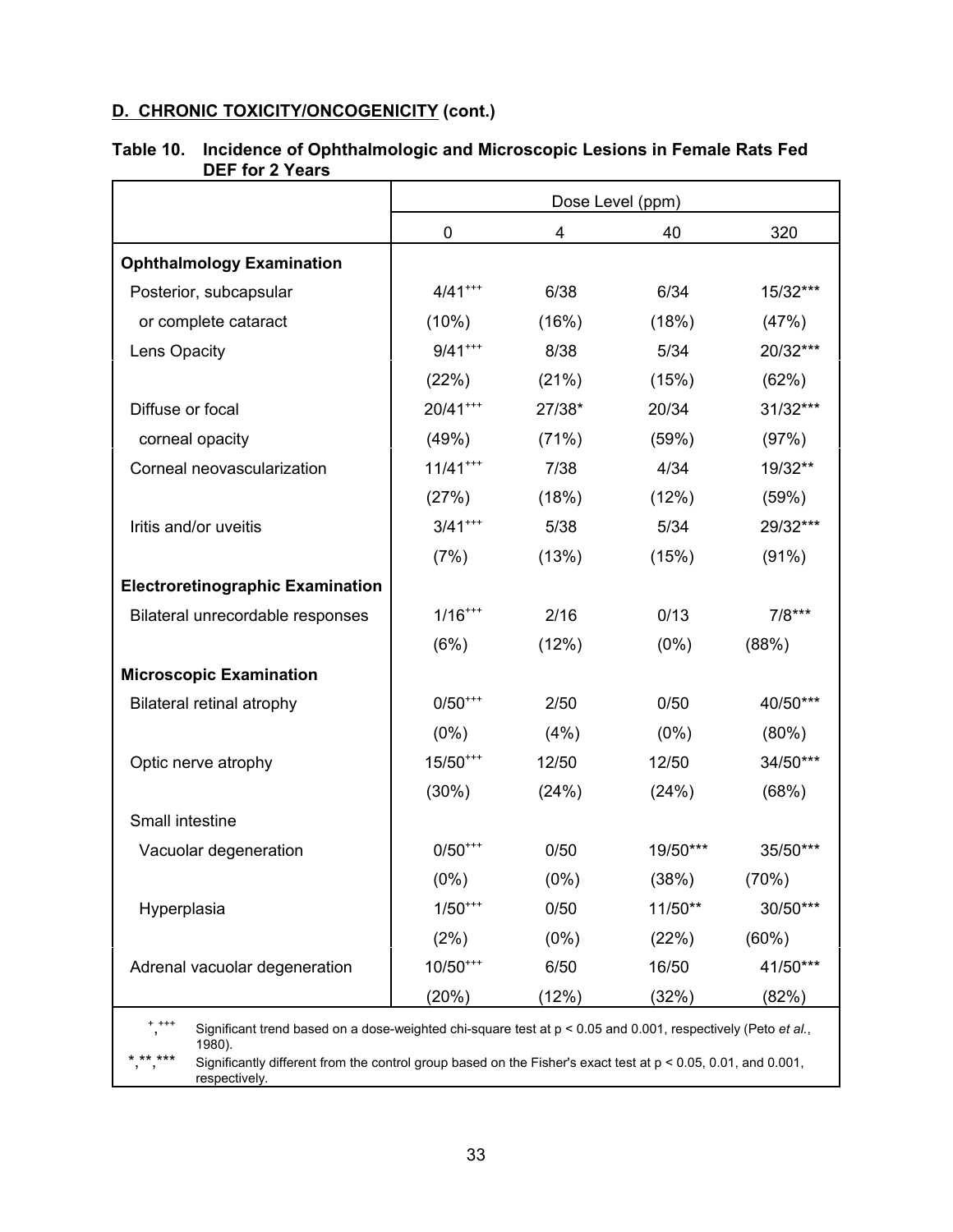concluded that these effects were secondary to the retinal atrophy. The NOEL for ocular lesions was 40 ppm (M: 1.8 mg/kg/day; F: 2.3 mg/kg/day).

No dose-related increases were found in the microscopic lesions of the brain, spinal cord and sciatic nerve of rats assigned to the neurotoxicity study. Some studies suggest that rodents (especially Fischer 344 rats) are less sensitive to OPIDN (Abou-Donia, 1981; Somkuti *et al.*, 1988; De Bleeker *et al.*, 1992). The susceptibility of rodents to OPIDN appears to be variable based on studies by other investigators (Padilla and Veronesi, 1988; Veronesi *et al.*, 1991; Moretto *et al.*, 1992; Inui *et al.*, 1993). Differences in age, regeneration of peripheral nerves, aging and resynthesis of NTE, and metabolism have been suggested as possible explanations for the variable response among rodents (Moretto *et al.*, 1992; Veronesi *et al.*, 1991). Since chemicals that produce OPIDN can affect both sensory and motor nerves (Abou-Donia, 1981), it is possible that the degeneration of the retina and optic nerve observed in this study is another, perhaps more sensitive, sign of OPIDN in rats.

There was an increase in other non-ocular lesions in 2-year-old rats of both sexes at 320 ppm, including vacuolar degeneration of the adrenal glands and small intestine and hyperplasia of the small intestine. The incidence of the vacuolar degeneration and hyperplasia of the small intestine was also increased in 2-year-old rats at 40 ppm. An increase incidence of vacuolar degeneration of the small intestine was also seen in rats of both sexes at the 1-year interim sacrifice. The incidence in 1-year-old males was 0/20, 0/10, 7/10, and 18/20 at 0, 4, 40 and 320 ppm, respectively. The incidence in 1-year-old females was 0/20, 0/10, 8/10, and 16/20 at 0, 4, 40, and 320 ppm, respectively. The lesions in the small intestine correlated with the gross findings of thickened and white discoloration. The adrenal lesions correlated with the gross finding of enlargement and increased adrenal weights. The NOELs for the lesions in the small intestine and adrenal glands were 4 ppm (M & F: 0.2 mg/kg/day) and 40 ppm (M: 1.8 mg/kg/day; F: 2.3 mg/kg/day), respectively. A decrease in the incidence of chronic nephropathy was seen in the 2-year-old rats. The incidence among males was 50/50, 50/50, 46/50, and 34/50 at 0, 4, 40 and 320 ppm, respectively. The incidence among females was 39/50, 45/50, 30/50, and 25/50 at 0, 4, 40, and 320 ppm, respectively. There were no dose-related increases in the incidence of benign or malignant tumors. The overall NOEL for this study was 4 ppm (M & F: 0.2 mg/kg/day) based on the hyperplasia and vacuolar degeneration of the small intestine, and hematological changes. This study was acceptable to DPR.

#### Diet-Dog

In a chronic dog study, 4 beagle dogs/sex/group were administered DEF (98.5%) in the feed at 0, 4, 16 or 64 ppm (M: 0, 0.1, 0.4 or 1.7 mg/kg/day; F: 0, 0,1, 0.4 or 2.0 mg/kg/day) for 1 year (Christenson, 1991). There were no treatment-related differences in body weights, food consumption, clinical signs, clinical chemistry, brain ChE, urinalysis, palpable masses, gross pathologic, histopathologic and ophthalmologic lesions. At study termination, the mean plasma ChE activity was significantly depressed at 16 ppm (M:67% of controls) and 64 ppm (M:38%; F:52% of controls). The mean erythrocyte ChE activity was also reduced (M:87%; F:84% of controls) at 64 ppm. Slight reductions in the mean RBC count (9-14%), hemoglobin value (6- 13%), and hematocrit (8-12%) were observed in females at 64 ppm on days 91, 182, 273 and 364. Although the reductions in the means were greatest on day 364, the differences were only statistically significant on day 273. The NOEL was 16 ppm (0.4 mg/kg/day) based on the hematological changes in females. This study was acceptable to DPR based on the FIFRA guidelines.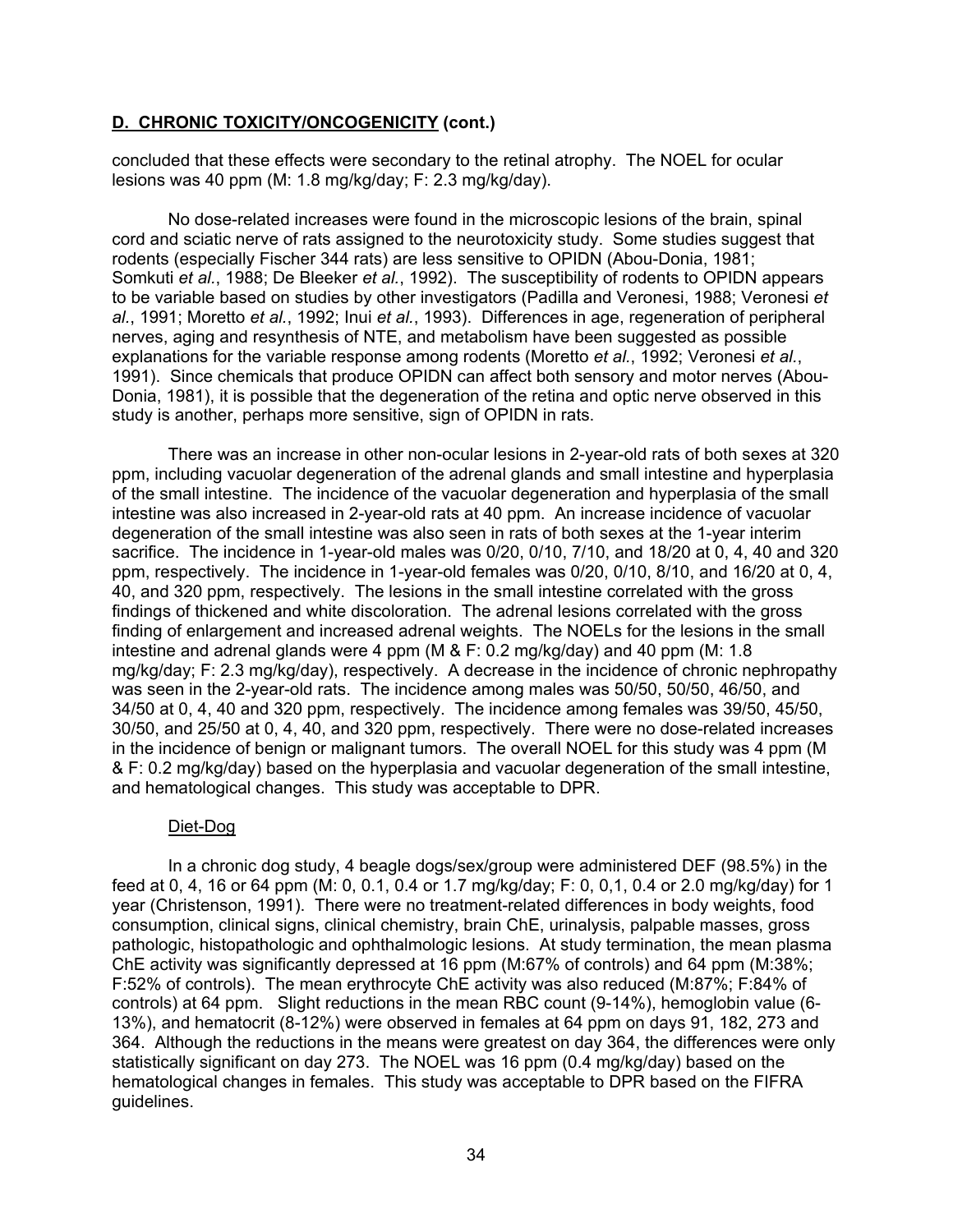# **E. GENOTOXICITY**

**Summary:** Five genotoxicity tests were available for DEF including an Ames assay, an *in vitro* chromosomal aberrations assay with Chinese hamster ovary cells, two *in vitro* sister chromatid exchange assay with Chinese hamster V79 cells, and an unscheduled DNA synthesis assay with rat primary hepatocytes. Three of these tests met FIFRA guidelines (which refer to the Toxic Substances Control Act (TSCA) guidelines for genotoxicity studies). There was no evidence of genotoxicity in any of the five available studies.

#### Gene Mutation

DEF (98.5%) did not produce an increase in the mutation frequency in a mutagenicity assay using *Salmonella typhimurium* strains, TA98, TA100, TA1535, TA1537 and TA1538 at concentrations ranging from 667 to 10,000 µg/plate with and without metabolic activation (Curren and Gentry, 1989). The assay was acceptable to DPR based on the FIFRA guidelines.

#### Chromosome Effects

No increase in chromosomal aberrations was seen in Chinese hamster ovary cells exposed to DEF (98.5%) at concentrations of 0.007 to 0.1 µl/ml with metabolic activation and at 0.004 to 0.05 µl/ml without activation (Putman and Morris, 1989). This study was acceptable to DPR.

#### Other Genotoxic Effects

Chen *et al.* (1982a&b) found no increase in sister chromatid exchanges in Chinese hamster V79 cells exposed to DEF (95.7%) at concentrations from 2.5 to 20 µg/ml with and without metabolic activation. Nicholas and Van Den Berghe (1982) also reported no increase in sister chromatid exchanges in Chinese hamster V79 cells exposed to DEF at concentrations up to 60 µM (18.9 µg/ml) without metabolic activation.

In an unscheduled DNA synthesis assay, no increase in the average grains per nucleus was observed in rat primary hepatocytes exposed to DEF (98.5%) at concentrations between 0.0001 and 0.03 µl/ml (Curren, 1989). DPR found this study acceptable.

# **F. REPRODUCTIVE TOXICITY**

**Summary:** Only one reproductive toxicity study was available for DEF. The test compound was administered to rats by the oral route. The study met FIFRA guidelines. Several reproductive effects were seen in this study. The reproductive effects included reductions in the fertility, birth, and viability indices, increased gestation length, reduced pup weight, clinical signs in pups, and gross pathological lesions in pups. The reproductive NOEL was 32 ppm (2.4 mg/kg/day). Other non-reproductive effects that were observed included brain ChE inhibition and reduced body weight gains. The parental NOEL was 4 ppm (0.3 mg/kg/day) based on the brain ChE inhibition. Based on a cross-fostering study, the reproductive effects in the pups, such as reduced birth and viability indices, reduced neonatal pup weights, clinical signs and gross pathological lesions were probably related to maternal toxicity rather than a direct effect of DEF on the pups.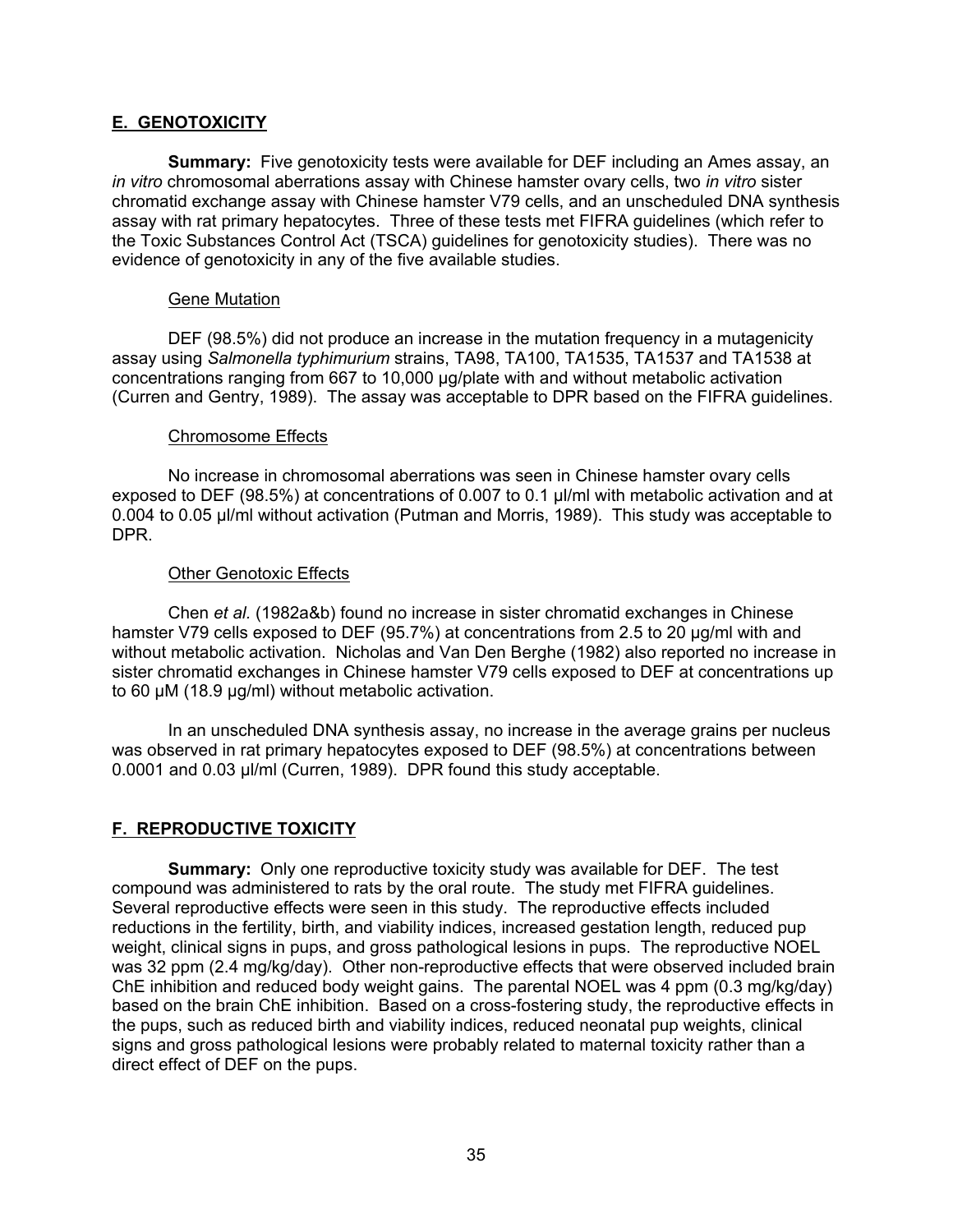## **F. REPRODUCTIVE TOXICITY (cont.)**

#### Diet-Rat

In a two-generation rat reproduction study, 30 Sprague Dawley rats/sex/group/ generation were fed DEF (98.5%) in the diet at 0, 4, 32 or 260 ppm (M: 0, 0.3, 2.2 or 19.1; F: 0, 0.4, 3.0 or 24.1 mg/kg/day) for 10 weeks/generation prior to mating (Eigenberg, 1991a). Body weight gains were significantly lower during all phases of the study in  $F_0$  dams at 260 ppm and during lactation in  $F_1$  dams at 260 ppm. The mean body weights were significantly reduced for the  $F_{1a}$  pups at 260 ppm from birth (11%) through lactation (21-29%) at 260 ppm. The investigators found in a subsequent cross-fostering study that the low birth weights were not due to a compound-related effect on development, but rather a weight loss that occurred between birth and the time the birth weights were taken which was up to 24 hours later (Eigenberg, 1991b). There was no difference in the mean body weights for the  $F_{2a}$  pups at birth, but by day 4 the mean body weight at 260 ppm was reduced by 9%. The mean pup weights were significantly reduced at 260 ppm on days 7, 14, and 21 (14-22%). Maternal food consumption was reduced in both generations at 260 ppm. Tremors were observed in one  $F_0$ dam at 260 ppm and abnormal head tilt was seen in three  $F_1$  dams at 260 ppm. Clinical signs observed in  $F_{1a}$  and  $F_{2a}$  pups at 260 ppm included cannibalization, bite marks, bruised body, diffuse purple discoloration on head, shoulders and abdomen, dehydration, unkempt appearance and moribundity. The investigators attributed the increased cannibalization, bite marks and bruised bodies to some unknown effect of DEF on the dams based on the crossfostering study (Eigenberg, 1991b).

Several reproductive parameters were affected at 260 ppm (Table 11). There was a noticeable reduction in the fertility index in the  $F_1$  generation (76% vs. 97% for controls), although it was not statistically significant. This effect was considered toxicologically significant based on a supplemental study in which a similar reduction (83% vs. 90% for controls) was observed in the  $F_1$  generation at 260 ppm (Eigenberg, 1991c). There was a significant increase in gestation length in the  $F_{2a}$  litters at 260 ppm which was reproduced in the cross-fostering study (Eigenberg, 1991b). There were also significant reductions in the birth index, live birth index, and viability index in both generations at 260 ppm. The reductions in the birth index and live birth index are probably indirectly related to maternal toxicity. Based on the cross-fostering study, the reductions in the neonatal pup weights and the viability index were also probably due to some unknown effect of DEF on the dams (Eigenberg, 1991b).

Cholinesterase activity was measured in adults at week 8 of premating for each generation and in both adults and pups at the terminal sacrifice. At week 8 of premating, there were significant reductions in the mean plasma ChE activity at 32 ppm ( $F_0M:67\%$ ;  $F_0F:32\%$ ;  $F_1F:41\%$  of controls) and 260 ppm ( $F_0M:30\%$ ;  $F_1M:43\%$ ;  $F_0F:9\%$ ;  $F_1F:7\%$  of controls). At the terminal sacrifice, a significant reduction in the mean plasma ChE activity was observed at 4 ppm ( $F_0F:75\%$  of controls), 32 ppm ( $F_0M:82\%$ ;  $F_0F\&F_1F:28\%$  of controls) and 260 ppm (F<sub>0</sub>M:22%; F<sub>1</sub>M:32%; F<sub>0</sub>F:10%; F<sub>1</sub>F:7% of controls). At week 8, there were significant reductions in the mean erythrocyte ChE activity at 4 ppm  $(F<sub>1</sub>M: 91%$  of controls), 32 ppm  $(F_0M:65\%; F_1M:74\%; F_0F:63\%; F_1F:72\% \text{ of controls}), \text{ and } 260 \text{ ppm } (F_0M:50\%; F_1M:57\%;$  $F<sub>0</sub>F:51\%$ ;  $F<sub>1</sub>F:55\%$  of controls). At the terminal sacrifice, the mean erythrocyte ChE activity was also significantly reduced at 4 ppm ( $F_0F:88\%$ ;  $F_1F:93\%$  of controls), 32 ppm ( $F_0M:69\%$ ;  $F_1M:72\%$ ;  $F_0F:54\%$ ;  $F_1F:51\%$  of controls) and 260 ppm ( $F_0M:47\%$ ;  $F_1M:61\%$ ;  $F_0F:48\%$ ;  $F_1F:47\%$ ). The mean brain ChE activity was reduced only at 32 ppm ( $F_0F_2F_1F:71\%$  of controls) and 260 ppm ( $F_0M:63\%$ ;  $F_1M:67\%$ ;  $F_0F\&F_1F:19\%$  of controls). There were sex-related differences in ChE activity which were most pronounced at the terminal sacrifice. One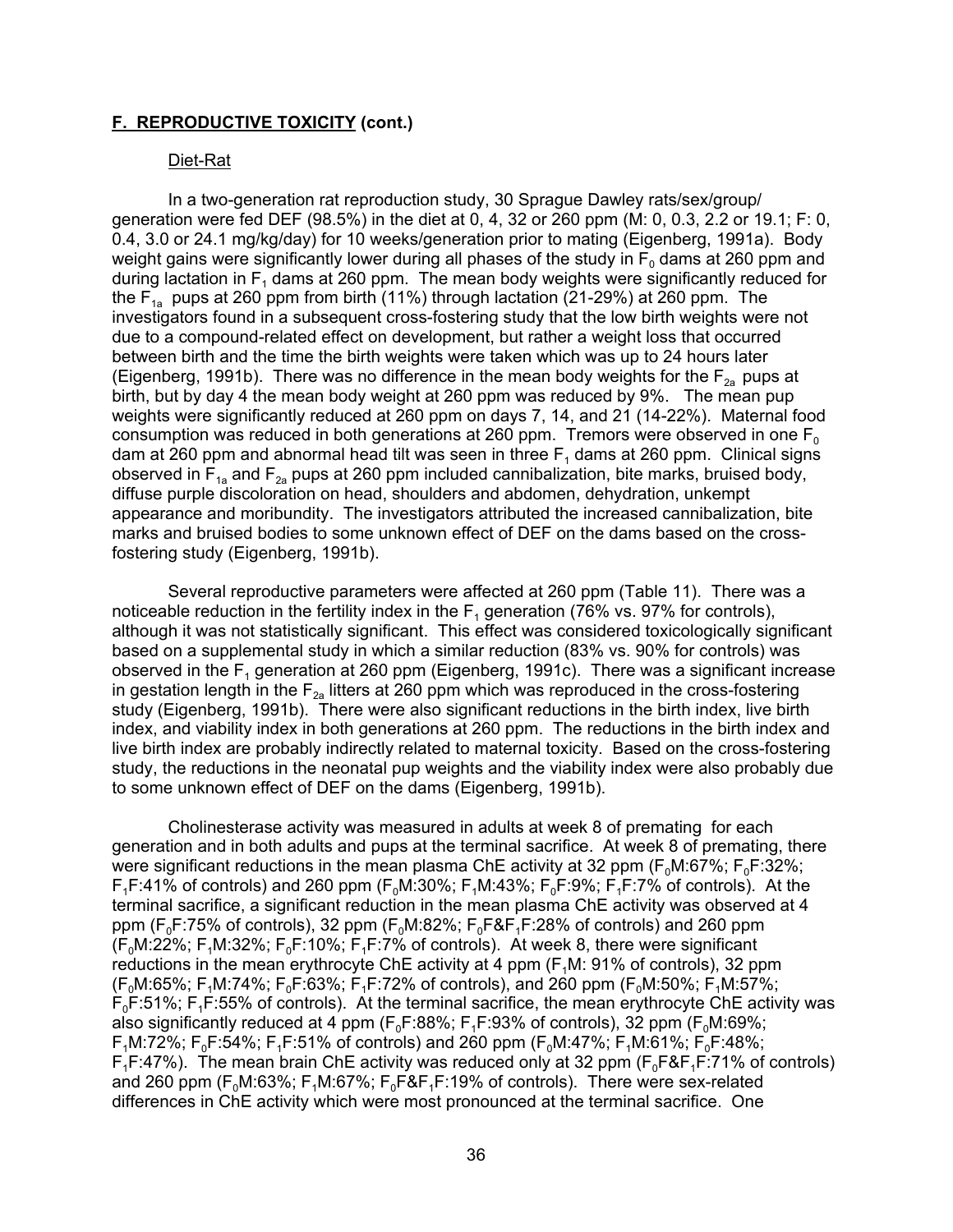# **F. REPRODUCTIVE TOXICITY (cont.)**

|                                                                                                                         | Dose Level (ppm)         |             |        |      |         |
|-------------------------------------------------------------------------------------------------------------------------|--------------------------|-------------|--------|------|---------|
| <b>Reproductive Effect</b>                                                                                              | Generation               | $\mathbf 0$ | 4      | 32   | 260     |
| <b>Fertility Index</b>                                                                                                  | F <sub>0</sub>           | 90          | 97     | 90   | 90      |
| (%)                                                                                                                     | $F_{1}$                  | 97          | 93     | 90   | 76      |
| <b>Mean Gestation Length</b>                                                                                            | $F_{1a}$                 | 21.8        | 22.0   | 21.9 | 22.2    |
| (days)                                                                                                                  | $F_{2a}$                 | 21.9        | 22.0   | 22.0 | $22.4*$ |
| <b>Birth Index</b>                                                                                                      | $F_{1a}$                 | 91          | 89     | 90   | $77*$   |
| (% )                                                                                                                    | $F_{2a}$                 | 92          | 91     | 92   | $87*$   |
| Live Birth Index                                                                                                        | $F_{1a}$                 | 100         | 97     | 100  | $80*$   |
| (% )                                                                                                                    | $F_{2a}$                 | 99          | 95     | 100  | $87*$   |
| <b>Viability Index</b><br>$(\text{day } 4)$                                                                             | $F_{1a}$                 | 96          | 96     | 100  | $90*$   |
| (%)                                                                                                                     | $F_{2a}$                 | 97          | 100    | 97   | $81*$   |
| (day 21)                                                                                                                | $F_{1a}$                 | 100         | 99     | 99   | $83*$   |
|                                                                                                                         | $F_{2a}$                 | 100         | 99     | 100  | $90*$   |
| Mean Pup Weight (day 4)                                                                                                 | $F_{1a}$                 | 7.1         | 7.1    | 7.2  | $6.3*$  |
| (g)                                                                                                                     | $F_{2a}$                 | 6.8         | $7.2*$ | 7.0  | 6.7     |
| $(\text{day } 21)$                                                                                                      | $\mathsf{F}_{\text{1a}}$ | 49.5        | 50.2   | 50.1 | $35.2*$ |
|                                                                                                                         | $F_{2a}$                 | 49.1        | 49.5   | 50.2 | $38.3*$ |
| $\star$<br>Significantly different from the control group by the Kruskal-Wallis and Mann-Whitney U test ( $p < 0.05$ ). |                          |             |        |      |         |

# **Table 11. The Reproductive Effects of DEF in a Two-Generation Rat Study**

explanation for these differences was the higher compound consumption in females during lactation. During lactation, the average compound consumption for females in both generations was approximately twice as high as their consumption during premating and gestation (0.7, 5.5, and 39.2 mg/kg/day at 4, 32, and 260 ppm, respectively). Significant reductions in the mean plasma ChE activity were observed in 21-day-old pups at 260 ppm ( $F_{1a}M:64\%$ ;  $F_{2a}M:49\%$ ;  $F_{1a}F:62\%$ ;  $F_{2a}F:36\%$  of controls). The mean erythrocyte ChE activity was also significantly reduced ( $F_{2a}$ M:75%;  $F_{1a}F:77\%$ ;  $F_{2a}F:62\%$  of controls). There was also a significant reduction in the mean brain ChE activity in 21-day-old  $F_{2a}$  pups at 260 ppm (M&F:85% of controls).

There were no apparent compound-related increases in gross pathological findings in the adults. Sporadic gross ocular lesions (discoloration, opacity, reduced size, abnormal texture and enlargement) were observed in all groups of  $F_0$  and  $F_1$  adults which were attributed to the orbital bleeding technique by the investigator. Possible compound-related retinal degeneration was observed microscopically in two females (one at 4 ppm and the other at 260 ppm) with gross ocular lesions (corneal opacity and enlargement, respectively). The eyes were examined in only a few rats with gross ocular lesions, probably because the effect of DEF on the retina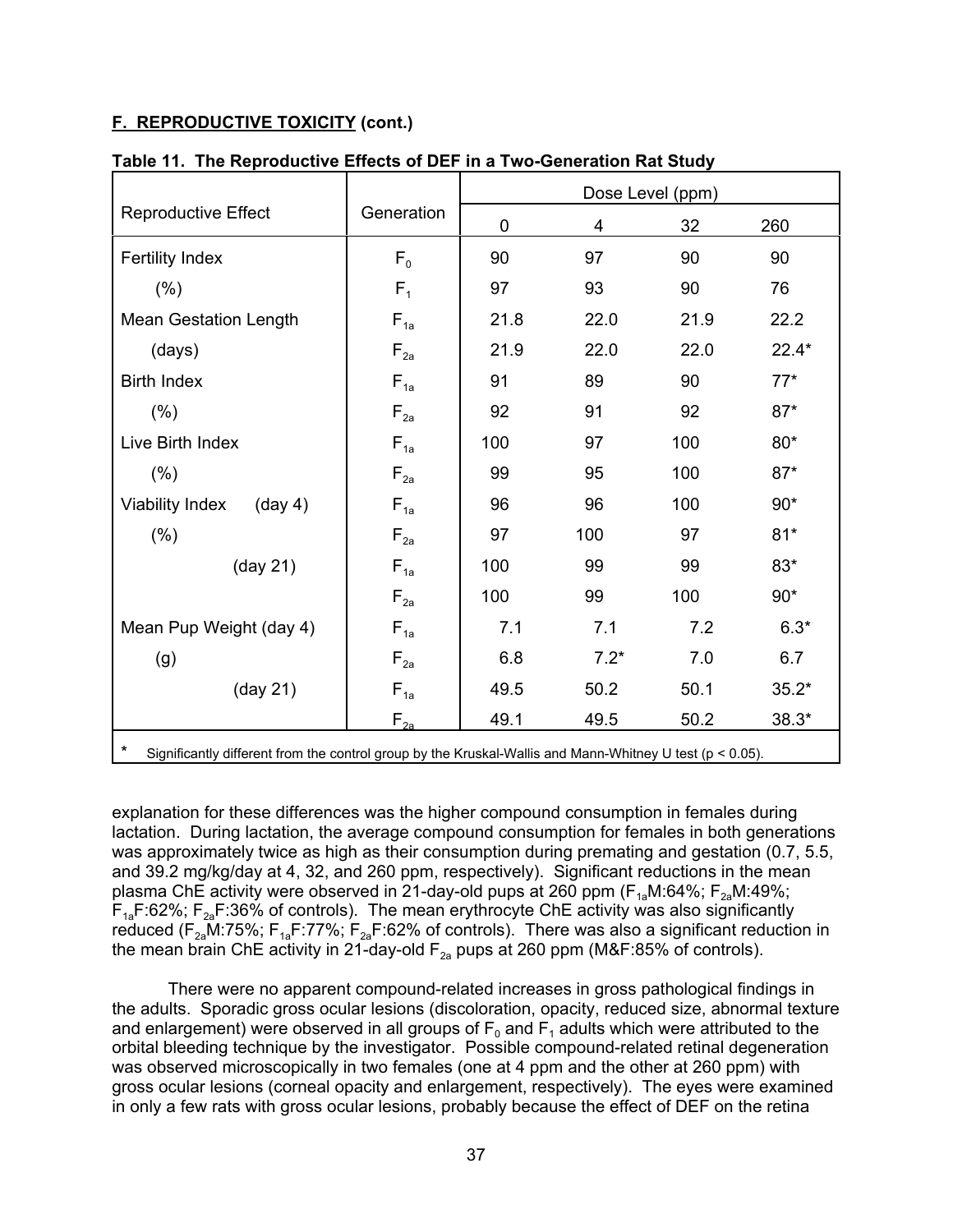# **F. REPRODUCTIVE TOXICITY (cont.)**

was not known when this study was conducted. Consequently, a dose-response was not apparent. In the pups, possible compound related effects observed at 260 ppm included cannibalism, discolored livers, uninflated lungs (stillbirths) and empty stomachs (non-suckling).

The reproductive NOEL was 32 ppm (3.0 mg/kg/day) based on the reduction in the fertility, birth, live birth and viability indices, increased gestation length, reduced pup weight, clinical signs in pups, and gross pathological lesions in pups. The parental NOEL was 4 ppm (0.4 mg/kg/day) based on the reduced brain ChE activity (71% of control activity) in  $F_0$  and  $F_1$ females at 32 ppm (3.0 mg/kg/day). This study was considered acceptable by DPR.

# **G. DEVELOPMENTAL TOXICITY**

**Summary:** Two teratology studies were conducted with DEF, one in rats and the other in rabbits. Both studies administered DEF by oral gavage. These studies met FIFRA guidelines. No treatment-related increases in embryotoxicity, fetal malformations or variations were observed in rats and rabbits exposed to DEF by the oral route. Maternal effects included brain ChE inhibition and reduced body weight gain. The maternal NOELs were 7 and 3 mg/kg/day for rats and rabbits, respectively.

In addition, an inhalation teratology study was conducted in which mice and rats were exposed to vapors of nBM. This study did not meet FIFRA guidelines. An increased postimplantation loss was observed in mice exposed to vapors of nBM. The total number of malformations was also higher, although not on a litter basis. The developmental NOEL for nBM was 10 ppm (17 mg/kg/day). The maternal effects included increased mortalities, reduced body weight gain, and clinical signs. The maternal NOEL for nBM in mice was also 10 ppm. There were no treatment-related increases in developmental or maternal effects in rats exposed to vapors of nBM.

# Gavage-Rat

In a teratology study, DEF (98%) was administered to 33 mated female Sprague-Dawley rats/group by oral gavage in 0.5% carboxymethylcellulose at 0, 1, 7 or 28 mg/kg/day on gestation days 6 to 15 (Kowalski *et al.*, 1986). Excessive salivation was observed in two dams at 28 mg/kg/day on treatment days 3 and 6 (gestation days 9 and 12). There was a significant reduction in the mean body weight gain of the 28 mg/kg/day group. The mean plasma and erythrocyte ChE activity in the dams was significantly reduced at 7 mg/kg/day (42 and 29% of controls, respectively) and 28 mg/kg/day (25 and 13% of controls, respectively) on day 16. Although the mean maternal brain ChE activity remained significantly reduced (54% of control) on day 20 at 28 mg/kg/day, fetal brain ChE activity was unaffected. No treatment-related teratogenic or other developmental effects were seen. The maternal NOEL was 7 mg/kg/day based on the brain ChE inhibition and reduced body weight gain. The developmental NOEL was greater than or equal to 28 mg/kg/day, the highest dose tested. This was an acceptable study to DPR.

# Gavage-Rabbit

Groups of 17 mated female American Dutch rabbits were given DEF (98%) by oral gavage in carboxymethylcellulose at 0, 1, 3, or 9 mg/kg/day on days 7 to 19 of gestation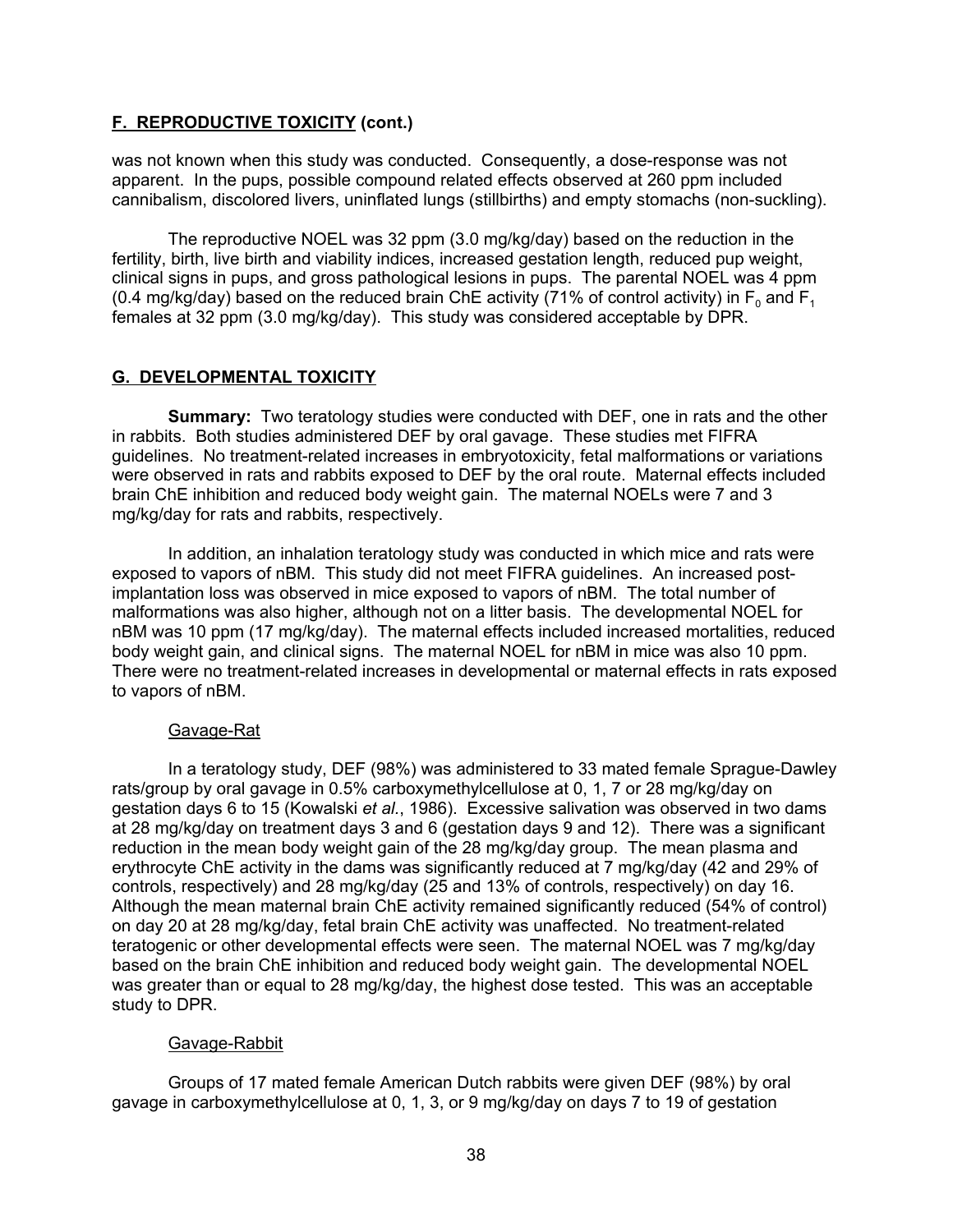# **G. DEVELOPMENTAL TOXICITY (cont.)**

(Clemens *et al.*, 1987). Although control animals gained 150 g on average from gestation days 7 to 21, animals at 9 mg/kg/day gained no weight on average during this time. The animals at 9 mg/kg/day also tended to consume less food during the treatment period, although the difference was not statistically significant. The mean plasma ChE activity was significantly reduced at 1 mg/kg/day (60% of controls), 3 mg/kg/day (46% of controls), and 9 mg/kg/day (33% of controls) on day 20. There was also a significant reduction in erythrocyte ChE activity at 1 mg/kg/day (30% of controls), 3 mg/kg/day (15% of controls), and 9 mg/kg/day (7% of controls) on day 20. The slight reduction in the mean brain ChE activity (95% of controls) at 9 mg/kg/day was not statistically significant. There was no treatment-related increase in embryotoxicity, fetal malformations or variations. The maternal NOEL was 3 mg/kg/day based on no body weight gain during exposure. The developmental NOEL was greater than or equal to 9 mg/kg/day, the highest dose tested. DPR found this study acceptable.

# N-Butyl Mercaptan

# Inhalation-Mouse

In an inhalation teratology study, 25 pregnant female mice/dose were exposed to vapors of nBM (97.5%) for 6 hrs/day at 0, 10, 68 or 152 ppm (actual; 0, 17, 113 or 252 mg/kg/day)<sup>6</sup> during gestation days 6-16 (Thomas *et al.*, 1987). Seventeen mice at 68 and 152 ppm died. One dam at 152 ppm had limb paralysis and spasmodic respiratory appearance. Emaciation, unkempt appearance, lethargy and red/brown perianal staining were seen in dams at 68 and 152 ppm. There was a reduction in the terminal maternal body weights (>10%) and an increase in postimplantation losses at 68 and 152 ppm. The total number of fetuses with malformations (which included cleft palate, open eye, exencephaly, hydrocephaly, vertebral anomalies and bent bones) was also significantly higher at 68 ppm, although there was no significant difference in the number of malformations/group on a litter basis. Four of the 5 fetuses with cleft palate at 68 ppm occurred in two litters in which there was evidence of both maternal and fetal toxicity based on maternal weight loss and lower fetal weights. The maternal NOEL for nBM was 10 ppm (17 mg/kg/day) based on the mortality, reduced weight gain and clinical signs. The developmental NOEL was also 10 ppm based on the increased postimplantation losses and malformations. This study was only available as a published report and, therefore, it is not known if it met FIFRA guidelines.

# Inhalation-Rat

Thomas *et al.* (1987) also exposed 25 pregnant female rats/dose to vapors of nBM (97.5%) at 0, 10, 68 or 152 ppm (actual; 0, 9, 60 or 135 mg/kg/day)<sup>7</sup> for 6 hr/day during gestation days 6-19 (Thomas *et al.*, 1987). There were no mortalities or significant treatmentrelated clinical signs. There was no evidence of developmental toxicity. The maternal and developmental NOELs in rats were greater than 152 ppm (135 mg/kg/day), the highest dose tested.

 $6$  Dose was estimated from air concentration in ppm using Equation 2 in Appendix A. The respiratory rate for a mouse was assumed to be 0.45 m $^3$ /kg/6 hrs (Zielhuis and van der Kreek, 1979).

 $7$  Dose was estimated from air concentration in ppm using Equation 2 in Appendix A. The respiratory rate for a rat was assumed to be 0.24 m $^3\!$ kg/6 hrs (Zielhuis and van der Kreek, 1979).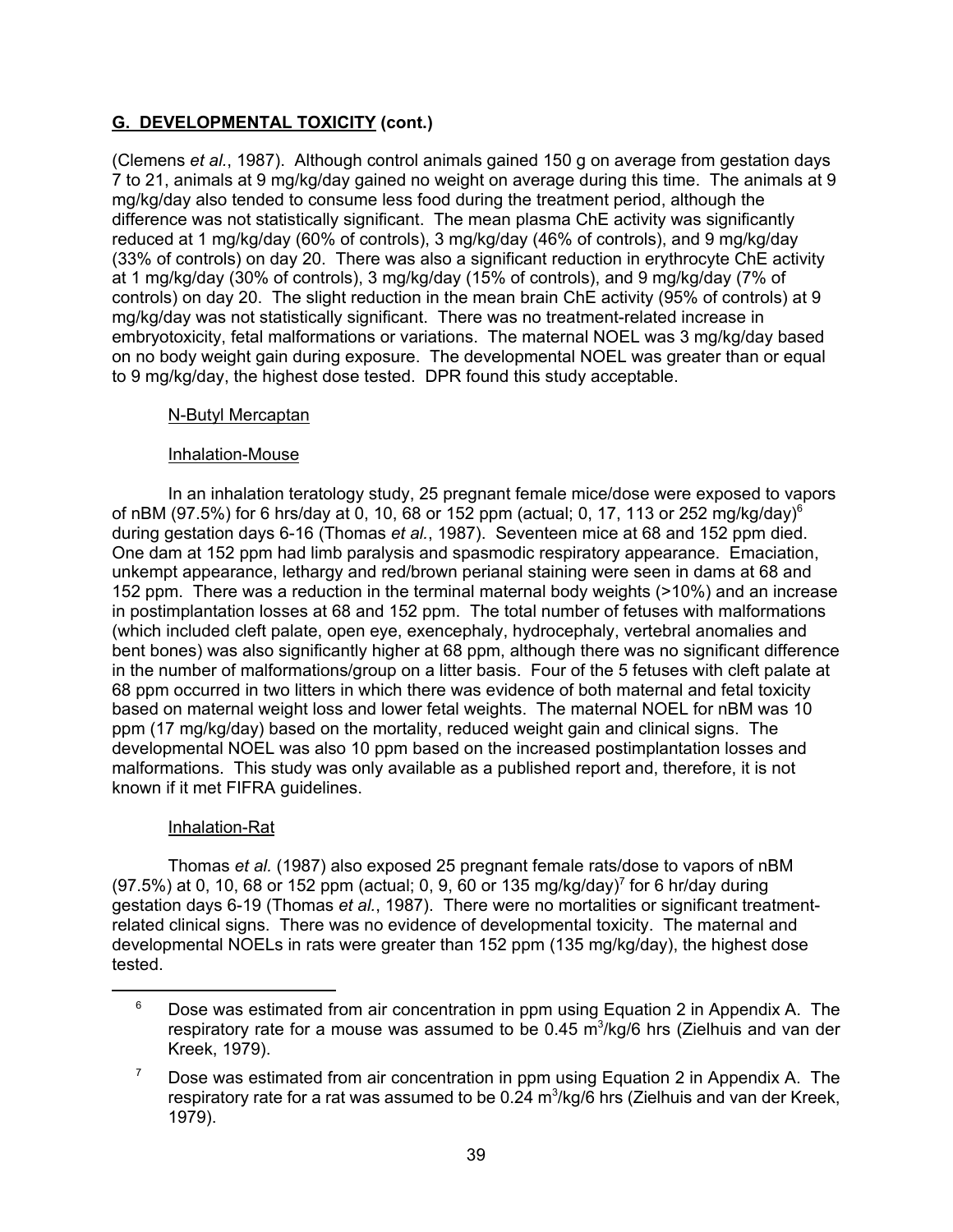#### **H. NEUROTOXICITY**

**Summary:** Numerous neurotoxicity studies have been conducted in which hens were exposed to DEF by the intraperitoneal, subcutaneous, inhalation, oral, or dermal routes (Tables 12 and 13). Due to the large number of studies, most of these studies will only be discussed briefly. Most of these studies were available as published reports and did not follow the standard protocol recommended in the FIFRA guidelines. One subchronic dermal neurotoxicity study did meet FIFRA guidelines. Delayed neuropathy was observed in acute and subchronic studies in which hens were exposed by the inhalation, oral, and dermal routes. In addition, cholinergic signs and other effects described as "late acute" effects were seen; however, the late acute effects were only observed with oral exposure in hens. The late acute effects were attributed to the hydrolysis of DEF to nBM which was found in the excreta of hens administered DEF orally. In subsequent studies, it was shown in hens that nBM causes erythrocyte deformation and lysis through the inhibition of glucose-6-phosphate dehydrogenase. With acute oral exposure in hens, the OPIDN occurred at approximately the same dose levels or higher than the cholinergic and late acute effects. However, the distinction between the cholinergic, late acute, and delayed neurotoxic effects was blurred in some studies because some effects such as leg weakness and unsteadiness were common to all syndromes and could only be separated based on their time of onset. There is also some uncertainty about the dose levels at which cholinergic signs occurred because many of the studies provided insufficient information about the incidence of cholinergic effects to accurately determine a NOEL. The lowest NOEL with acute inhalation exposure to DEF was less than 43 mg/kg based on mild cholinergic signs (Thyssen and Schilde, 1976a). With acute oral exposure, the lowest NOEL was 50 mg/kg based on death, unspecified toxic signs, late acute effects, and OPIDN (Thyssen, 1976; Abou-Donia *et al.*, 1979a). The lowest acute dermal NOEL was 100 mg/kg based on mild cholinergic signs and OPIDN (Abou-Donia *et al.*, 1984; Abdo *et al.*, 1983a). In the subchronic studies in hens, the OPIDN generally occurred at lower doses than the cholinergic or late acute effects. The lowest NOEL with subchronic inhalation exposure to DEF was 3.6 mg/kg/day based on mild cholinergic signs and OPIDN (Thyssen and Schilde, 1978a). The lowest subchronic oral NOEL was 0.1 mg/kg/day based on OPIDN (Abou-Donia *et al.*, 1979b). With subchronic dermal exposure to DEF, the lowest NOEL was 2.6 mg/kg/day based on OPIDN (Sheets, 1991b).

#### Animal Studies

#### Parenteral Studies

Casida and coworkers (1963) first reported evidence of OPIDN when chickens developed ataxia 10-14 days after 7-10 daily intraperitoneal injections of DEF at 100 mg/kg/day with and without atropine protection. A similar study conducted by Baron and Johnson (1964) reported muscle weakness, ataxia, paralysis, and degenerative lesions in the sciatic nerve and spinal cord in hens after 3-15 intraperitoneal injections of DEF at 50 and 100 mg/kg/day. Johnson (1970 a&b) also reported evidence of OPIDN in hens after a single subcutaneous injection of DEF at approximately 1,000 mg/kg with an onset around day 8. NTE activity, measured in the brain of two hens 17 and 24 hours after dosing, was reduced to 23% of the control activity.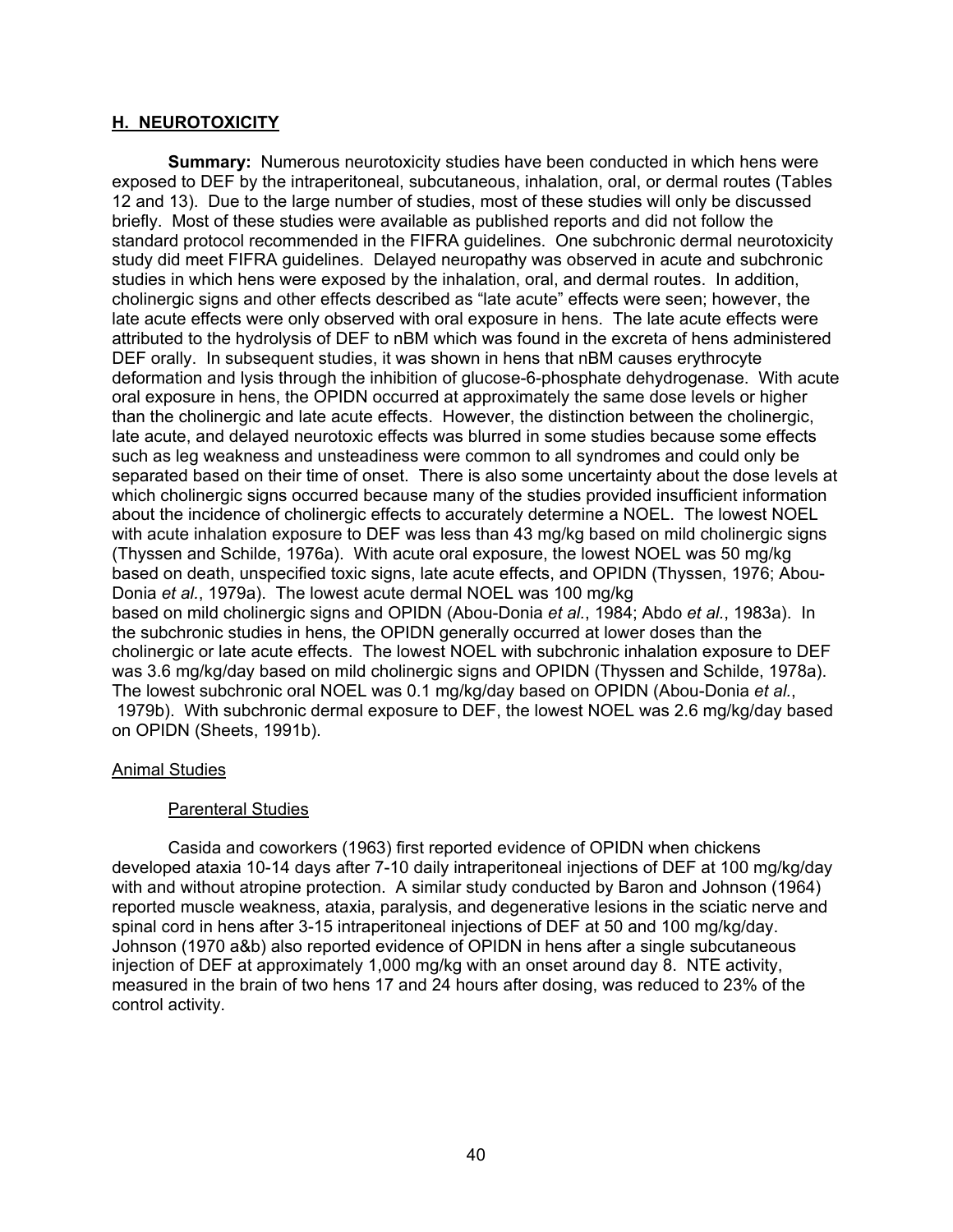| Dosage                                                     | Hens/Dose      | Effect                                                                                                                                                                                                                                                                                                                                               | <b>NOEL</b><br>(mg/kg) | LOEL Ref. <sup>a</sup> |                |
|------------------------------------------------------------|----------------|------------------------------------------------------------------------------------------------------------------------------------------------------------------------------------------------------------------------------------------------------------------------------------------------------------------------------------------------------|------------------------|------------------------|----------------|
|                                                            |                | Inhalation <sup>b</sup>                                                                                                                                                                                                                                                                                                                              |                        |                        |                |
| 391, 878 or 1,585 mg/m <sup>3</sup> ,                      | 5              | Leg weakness, drowsiness,                                                                                                                                                                                                                                                                                                                            |                        | 43                     | 1              |
| single 4-hr exposure                                       |                | inactivity, breathing disorders<br>Ataxia, paralysis (onset day 15),<br>degeneration of sciatic nerve                                                                                                                                                                                                                                                | 97                     | 174                    |                |
| 62, 145 or 246 mg/m <sup>3</sup> ,<br>4-hrs/day for 5 days | 10             | Ataxia (onset day 16-18)<br>(paralysis, nerve degeneration at<br>$27 \text{ mg/kg}$                                                                                                                                                                                                                                                                  | 6.8                    | 16                     | 1              |
|                                                            |                | Leg weakness, drowsiness,<br>inactivity, breathing disorders                                                                                                                                                                                                                                                                                         | 16                     | 27                     |                |
|                                                            |                | <b>Subcutaneous</b>                                                                                                                                                                                                                                                                                                                                  |                        |                        |                |
| 200 or 1,060 mg/kg                                         | $2 - 3$        | Ataxia, paralysis (onset day 8)                                                                                                                                                                                                                                                                                                                      | 200                    | 1060                   | $\overline{2}$ |
| 220 or 1,100 mg/kg                                         | $\overline{2}$ | Ataxia (onset not reported)                                                                                                                                                                                                                                                                                                                          | 220                    | 1010                   | 3              |
|                                                            |                | Oral                                                                                                                                                                                                                                                                                                                                                 |                        |                        |                |
| 0, 50 - 500 mg/kg,<br>gavage                               | 10             | Death and unspecified toxic<br>effects                                                                                                                                                                                                                                                                                                               | 50                     | 100                    | 4              |
| 0, 50 - 1,000 mg/kg,<br>one capsule                        | 3              | Late acute effects (onset day 2-<br>14), ataxia (onset day 4-17)                                                                                                                                                                                                                                                                                     | 50                     | 100                    | 5              |
| 0, 100 - 1,000 mg/kg,<br>one capsule                       | 5              | Ataxia (onset not reported),<br>peripheral demyelination (1 hen)                                                                                                                                                                                                                                                                                     |                        | 100                    | 6              |
|                                                            |                | <b>Dermal</b>                                                                                                                                                                                                                                                                                                                                        |                        |                        |                |
| 0.5, 1 or 2 ml/kg,<br>dorsal skin                          | 5              | Impaired general health, ataxia,<br>paralysis (onset week 2-3)                                                                                                                                                                                                                                                                                       | ~100                   | ~1000                  | 7              |
| 0, 400 or 1,000 mg/kg,<br>comb                             | 3              | Brain ChE inhibition (74% of<br>control), ataxia (onset day 6-11)<br>(nerve degeneration at 1,000 mg/kg)                                                                                                                                                                                                                                             |                        | 400                    | 5              |
| 100 - 1,000 mg/kg,<br>neck                                 | 5              | Ataxia, paralysis (onset day 9-10)<br>Unspecified mild cholinergic signs                                                                                                                                                                                                                                                                             | 100<br>250             | 250<br>500             | 8              |
| 0, 100 - 1,000 mg/kg,<br>back of neck                      | 5              | Unspecified mild cholinergic<br>signs, ataxia, paralysis (onset<br>not reported)                                                                                                                                                                                                                                                                     | 100                    | 250                    | 6              |
| a<br>b                                                     |                | References: 1. Thyssen and Schilde, 1976a; 2. Johnson, 1970a; 3. Johnson, 1970b; 4. Thyssen, 1976; 5. Abou-<br>Donia et al., 1979a; 6. Abou-Donia et al., 1984; 7. Thyssen and Schilde, 1976b; 8. Abdo et al., 1983a.<br>Air concentrations were converted to mg/kg by assuming a respiratory rate of 0.11 m <sup>3</sup> /kg/4 hrs (Dejours et al., |                        |                        |                |

٦

1970).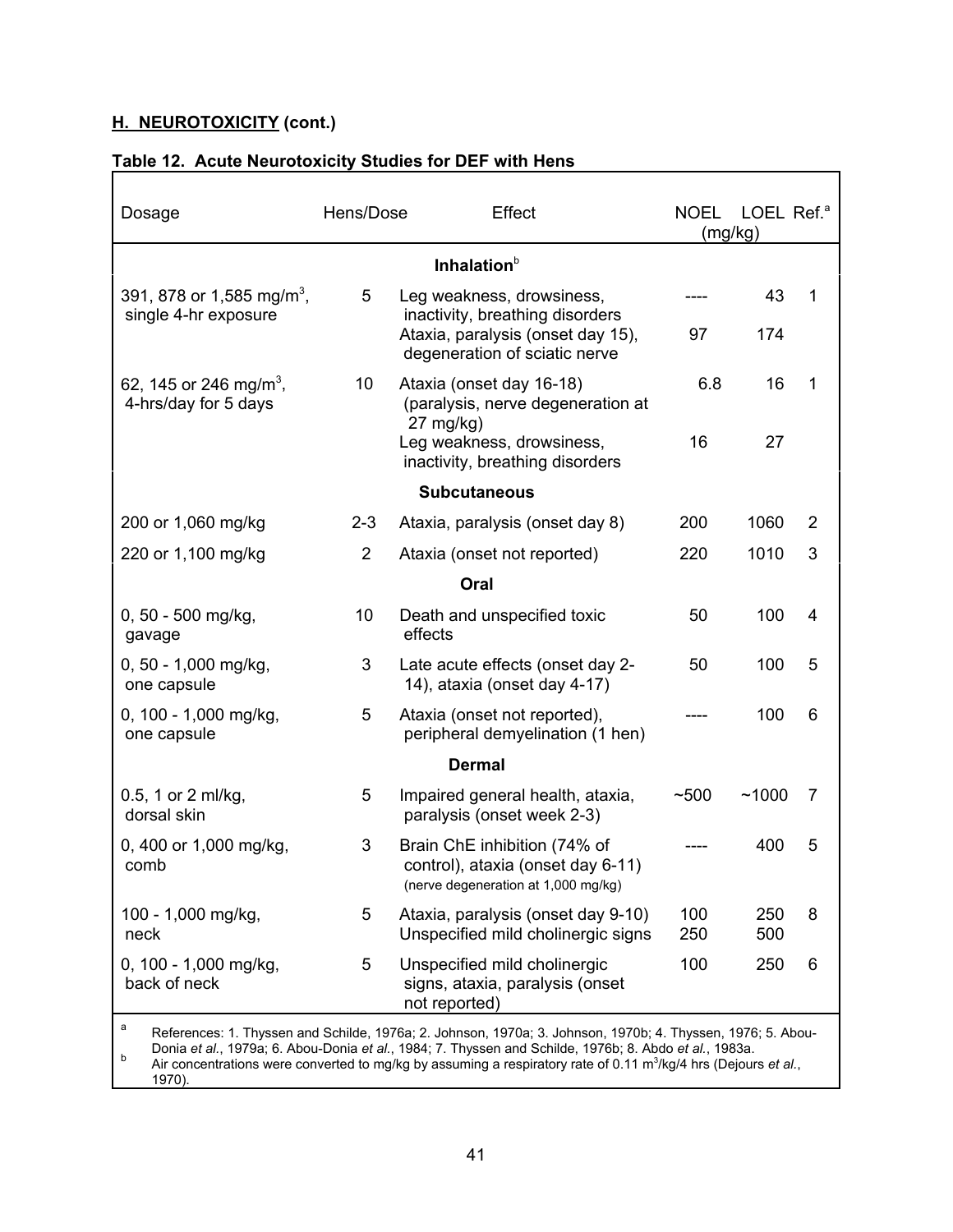| Dosage                                                          | Hens/Dose | Effect                                                                                                                                    | <b>NOEL</b><br>(mg/kg/day) | LOEL Ref. <sup>a</sup> |                |
|-----------------------------------------------------------------|-----------|-------------------------------------------------------------------------------------------------------------------------------------------|----------------------------|------------------------|----------------|
|                                                                 |           | Inhalation $b$                                                                                                                            |                            |                        |                |
| 8, 21 or 84 mg/m <sup>3</sup> ,<br>6 hr/day, 5 day/wk,<br>3 wks | 10        | Decreased preening, lethargy,<br>ataxia, paralysis (onset week 4),<br>degeneration of sciatic nerve (1 hen)                               | 3.6                        | 14.3                   | 1              |
|                                                                 |           | Intraperitoneal                                                                                                                           |                            |                        |                |
| 100 mg/kg/day,<br>7 or 10 days                                  | <b>NR</b> | Ataxia (onset day 10-14)                                                                                                                  |                            | 100                    | $\overline{2}$ |
| 50 or 100 mg/kg/day,<br>3 to 15 days                            | $5 - 28$  | Muscle weakness, ataxia, paralysis,<br>nerve degeneration                                                                                 |                            | 50                     | 3              |
|                                                                 |           | Oral                                                                                                                                      |                            |                        |                |
| 50, 100 or 150<br>mg/kg/day, 4-15 days                          | $1 - 7$   | Unspecified degenerative lesions in<br>spinal cord and sciatic nerve (1 hen)                                                              | 100                        | 150                    | 3              |
| 0, 100, 250 or 500 ppm,<br>30 days, diet                        | 6         | Focal liquefication of brain                                                                                                              | $34^\circ$                 | 87                     | 4              |
| $0, 25 - 400$ ppm,<br>30 days, diet                             | 10        | Reduced food consumption,<br>perivascular CNS <sup>d</sup> & PNS<br>inflammation                                                          | 6.1                        | 10.9                   | 5              |
| 0, 0.1 - 80 mg/kg/day,<br>capsule, 90 days                      | 5         | Ataxia (onset day 30)<br>Late acute effects (onset day 2-5),<br>paralysis (onset day 19-30), nerve<br>degeneration                        | 0.1<br>10                  | 0.5<br>20              | 6              |
| 3 - 40 mg/kg/day,<br>capsule, 91-97 days                        | $3 - 4$   | Death, ataxia, paralysis<br>(onset day 10-26)                                                                                             | $5-6$                      | 38-40                  | 7              |
|                                                                 |           | <b>Dermal</b>                                                                                                                             |                            |                        |                |
| 0, 0.01 - 1 ml/kg/day,<br>6 hr/day, 5 days/wk,<br>3 wks, axilla | 8         | Ataxia, paralysis (onset week 3)<br>Unspecified cholinergic signs                                                                         | $~1$ – 30<br>~100          | ~100<br>$~1$ - 300     | 8              |
| 0, 20 or 40 mg/kg/day,<br>90 days, comb                         | 3         | Ataxia (onset day 8-22)                                                                                                                   |                            | 20                     | 6              |
| 6 - 16 mg/kg/day,<br>91-101 days, comb                          | 3         | Ataxia (onset day 76-100); skin:<br>thickening of keratin and epidermis,<br>collagen deposition, inflammation                             |                            | $6 - 8$                | 7              |
| 0, 2.6, 11, 42 mg/kg/day,<br>5 day/wk, 13 wks, comb<br>a        | 12        | Axonal degeneration<br>References: 1. Thyssen and Schilde, 1978a; 2. Casida et al., 1963; 3. Baron and Johnson, 1964; 4. Harris, 1965; 5. | 2.6                        | 11                     | $9*$           |

# **Table 13. Subchronic Neurotoxicity Studies for DEF in Hens**

Thyssen *et al.*, 1977; 6. Abou-Donia *et al.*, 1979b; 7. Hansen *et al.*, 1982; 8. Thyssen and Schilde, 1978b; 9. Sheets, 1991b.

b Air concentrations were converted to mg/kg by assuming a respiratory rate of 0.17 m<sup>3</sup>/kg/6 hrs (Dejours *et al.*, 1970).

Hr concernrations were converted to may by assuming a respiratory rate of our management of 2 kg.<br>Using the mean food consumption for each group from the study and assuming a body weight of 2 kg.<br>CNS = central nervous syst

Acceptable study based on FIFRA guidelines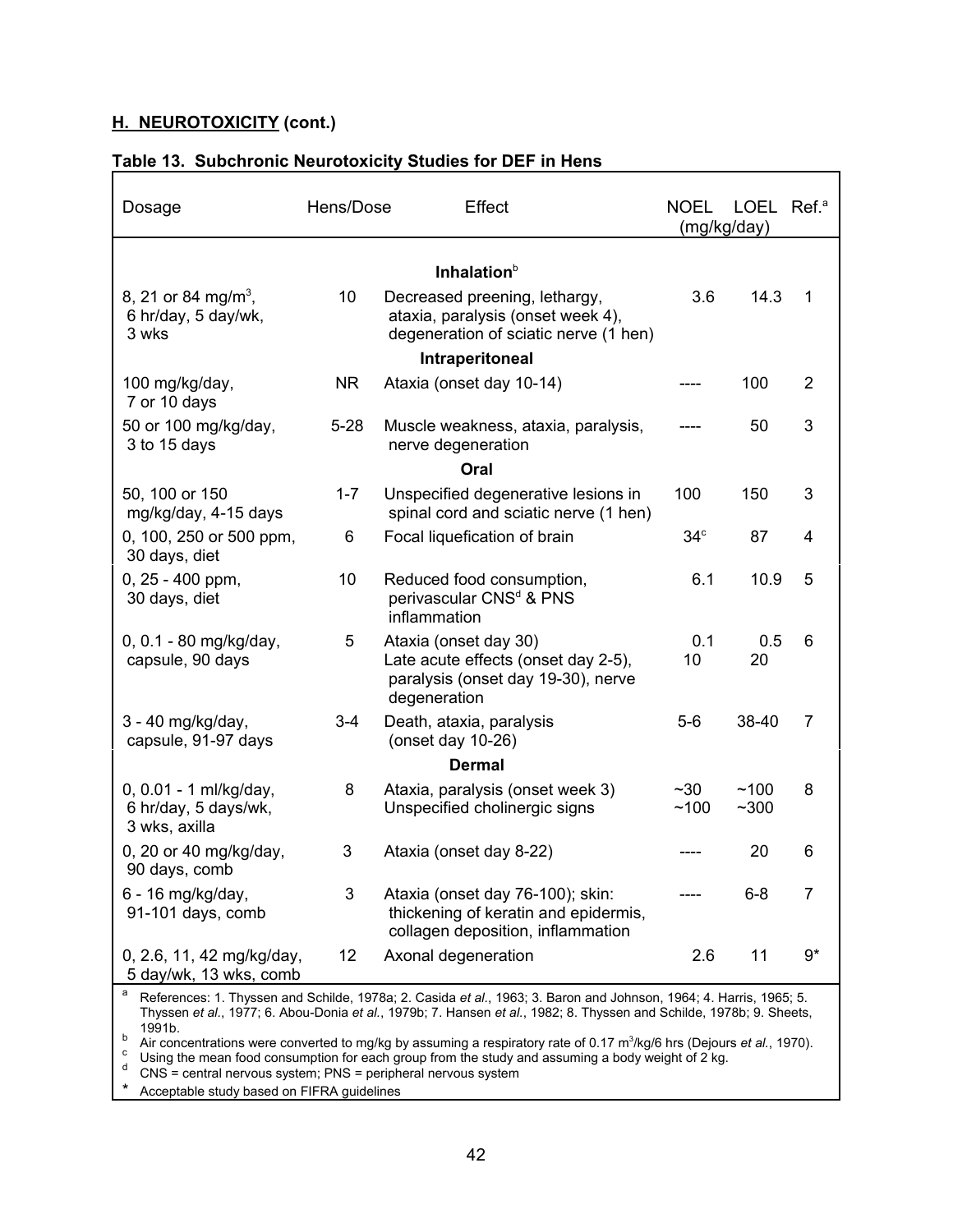## **Inhalation Studies**

Three inhalation studies were conducted in hens with the exposure ranging from a single 4-hr exposure to daily 6-hr exposures, 5 days/week for 3 weeks (Thyssen and Schilde, 1976a; Thyssen and Schilde, 1978a). Evidence of OPIDN (ataxia, paralysis and nerve degeneration) was observed in all 3 studies. Compared to cholinergic signs, the development of OPIDN appeared to be especially sensitive to repeated inhalation exposure. With a single inhalation exposure, the acute LOEL for OPIDN was 4-fold higher (878 mg/m $^3$  or 174 mg/kg $^8)$ than for cholinergic signs (391 mg/m $^3$  or 43 mg/kg). However, with 5 consecutive inhalation exposures, the LOEL for OPIDN was nearly 2-fold lower (145 mg/m $^3$  or 16 mg/kg/day) than for cholinergic signs (246 mg/m $^3$  or 27 mg/kg/day). The subchronic NOEL for OPIDN was 21  $\,$ mg/m $^3$  (3.6 mg/kg/day) $^9$ . None of these studies met FIFRA guidelines.

### Oral Studies

Several of the initial oral studies for DEF suggested that OPIDN was not easily produced by this route. Baron and Johnson (1964) did not observe any evidence of OPIDN in hens when DEF was administered by oral gavage at 50-150 mg/kg for 4-15 days with the possible exception of one hen. In a 30-day feeding study, there was equivocal histological evidence of OPIDN (demyelination of the spinal cord at 100 and 250 ppm only; focal liquefication of the brain at 250 and 500 ppm) in 1 of 6 hens per dose when fed DEF at 100, 250 or 500 ppm (Harris, 1965). Thyssen (1976) found no clinical or histological evidence of OPIDN when hens were administered DEF by oral gavage at 300 mg/kg twice with a 21-day interval between each dose. Equivocal histological evidence of OPIDN (perivascular CNS and PNS inflammation) was also seen in another 30-day feeding study in which hens were fed DEF at 0, 25, 50, 100, 200 or 400 ppm (Thyssen *et al.*, 1977).

Evidence of OPIDN was observed in four other oral neurotoxicity studies with hens (Abou-Donia *et al.*, 1979a&b; Abou-Donia *et al.*, 1984; Hansen *et al.*, 1982). An acute NOEL of 50 mg/kg/day was established for OPIDN in one study (Abou-Donia *et al.*, 1979a). A significantly lower NOEL of 0.1 mg/kg/day was observed in an oral subchronic study with hens based on mild ataxia (Abou-Donia *et al.*, 1979b). However, there was limited histological evidence of delayed neuropathy with oral exposure even at high doses (Table 14). Unequivocal histological lesions in the spinal cord or peripheral nerve were not observed in this study until the dose was increased to 20 mg/kg. At 80 mg/kg/day, 1 out of 5 hens had unequivocal lesions and 2 out of 5 hens had equivocal lesions in the spinal cord indicative of OPIDN. The equivocal lesions were ones Abou-Donia *et al*. (1979b) suggested could be early signs of delayed neuropathy, but because they were occasionally observed in controls he could not be certain. However, there was no dose-response relationship in the incidence of the equivocal lesions with oral exposure. More likely these lesions were age-related because the birds were relatively old (19 months). Abou-Donia *et al*. (1979b) did not report the incidence of the histological lesions at 0.1 mg/kg/day or in the controls, making interpretation of the equivocal lesions difficult. Hens receiving 20-80 mg/kg/day orally, developed severe ataxia, some became paralyzed and nearly

<sup>&</sup>lt;sup>8</sup> Dose was estimated from air concentration in ppm using Equation 2 in Appendix A. The respiratory rate for a chicken was assumed to be 0.11 m<sup>3</sup>/kg/4 hrs (Dejours *et al.*, 1970).

 $9$  Dose was estimated from air concentration in ppm using Equation 2 in Appendix A. The respiratory rate for a chicken was assumed to be 0.17 m<sup>3</sup>/kg/6 hrs (Dejours *et al.*, 1970).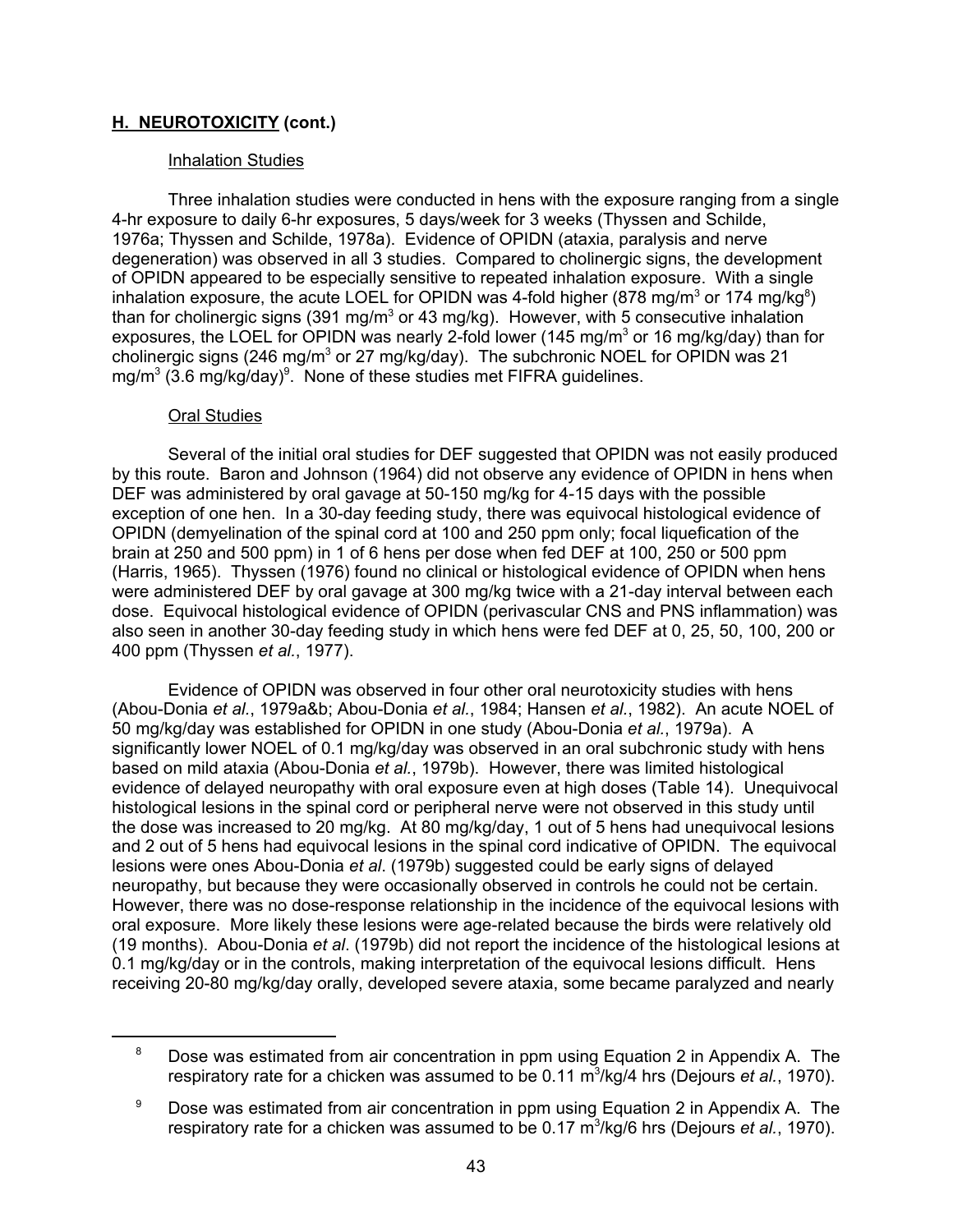| Dose                                                                                                                                                   |          | Oral <sup>b</sup> |          |          | Dermal <sup>c</sup> |                |
|--------------------------------------------------------------------------------------------------------------------------------------------------------|----------|-------------------|----------|----------|---------------------|----------------|
| mg/kg/day                                                                                                                                              | Positive | Equivocal         | Negative | Positive | Equivocal           | Negative       |
| 80                                                                                                                                                     |          | 2                 | 2        |          |                     |                |
| 40                                                                                                                                                     |          |                   | 4        | 3        |                     | O              |
| 20                                                                                                                                                     |          | n                 | 4        | 0        |                     | $\overline{2}$ |
| 10                                                                                                                                                     | ი        |                   | 4        |          |                     |                |
| 5                                                                                                                                                      | ი        |                   | 4        |          |                     |                |
| 2.5                                                                                                                                                    | O        |                   | 5        |          |                     |                |
|                                                                                                                                                        | O        | 2                 | 3        |          |                     |                |
| 0.5                                                                                                                                                    | O        | 2                 | 3        |          |                     |                |
| a<br>Abou-Donia et al., 1979b<br>b<br>Five hens exposed by the oral route per dose level<br>с<br>Three hens exposed by the dermal route per dose level |          |                   |          |          |                     |                |

**Table 14. Incidence of Histological Lesions in Spinal Cord or Peripheral Nervea**

all died from late acute effects within the first few weeks of exposure. Abou-Donia *et al*. (1979b) suggested that more histological lesions would have been seen with oral exposure if the hens had lived longer. However, if there was enough nBM to kill these hens, there probably was significantly less DEF available to produce delayed neuropathy. Moreover, the nBM is probably responsible for the ataxia and paralysis with oral exposure because of the limited evidence of delayed neuropathy even at lethal doses. Abou-Donia *et al*. (1979b) and Fairchild and Stokinger (1958) reported that nBM caused muscle weakness, incoordination, paralysis, CNS depression and cyanosis all of which could affect gait. NTE activity was not measured in the Abou-Donia *et al.* (1979b) study which would have helped in the interpretation of the clinical and histopathological findings. A LOEL of 20 mg/kg/day for OPIDN would be more consistent with the LOEL reported for a similar oral subchronic neurotoxicity study in which death, paralysis, and nerve degeneration were observed in hens at approximately 40 mg/kg/day (Hansen *et al.*, 1982). None of the oral neurotoxicity studies for DEF met FIFRA guidelines because of inadequate exposure duration, inadequate number of hens per group, age of hens, no analysis of test article or dosing material, inadequate or no histopathology data or no positive controls.

One explanation for the reduced incidence of OPIDN in hens administered DEF by the oral route may be the hydrolysis of DEF to nBM in the gastrointestinal tract. Abou-Donia *et al.* (1979a) first reported "late acute" effects in hens administered a single capsule containing DEF at 100 mg/kg or higher. The hens exhibited leg weakness, unsteadiness and a yellowish watery liquid around the mouth by the second day after dosing. Their condition progressively worsened with malaise, general muscle weakness, loss of balance, diarrhea, loss of appetite, disorientation, tremors and loss of breath which were not responsive to atropine therapy. Just prior to death, their combs became dark and droopy. These late acute effects were distinguished from those associated with OPIDN in that the onset of death was earlier (2-14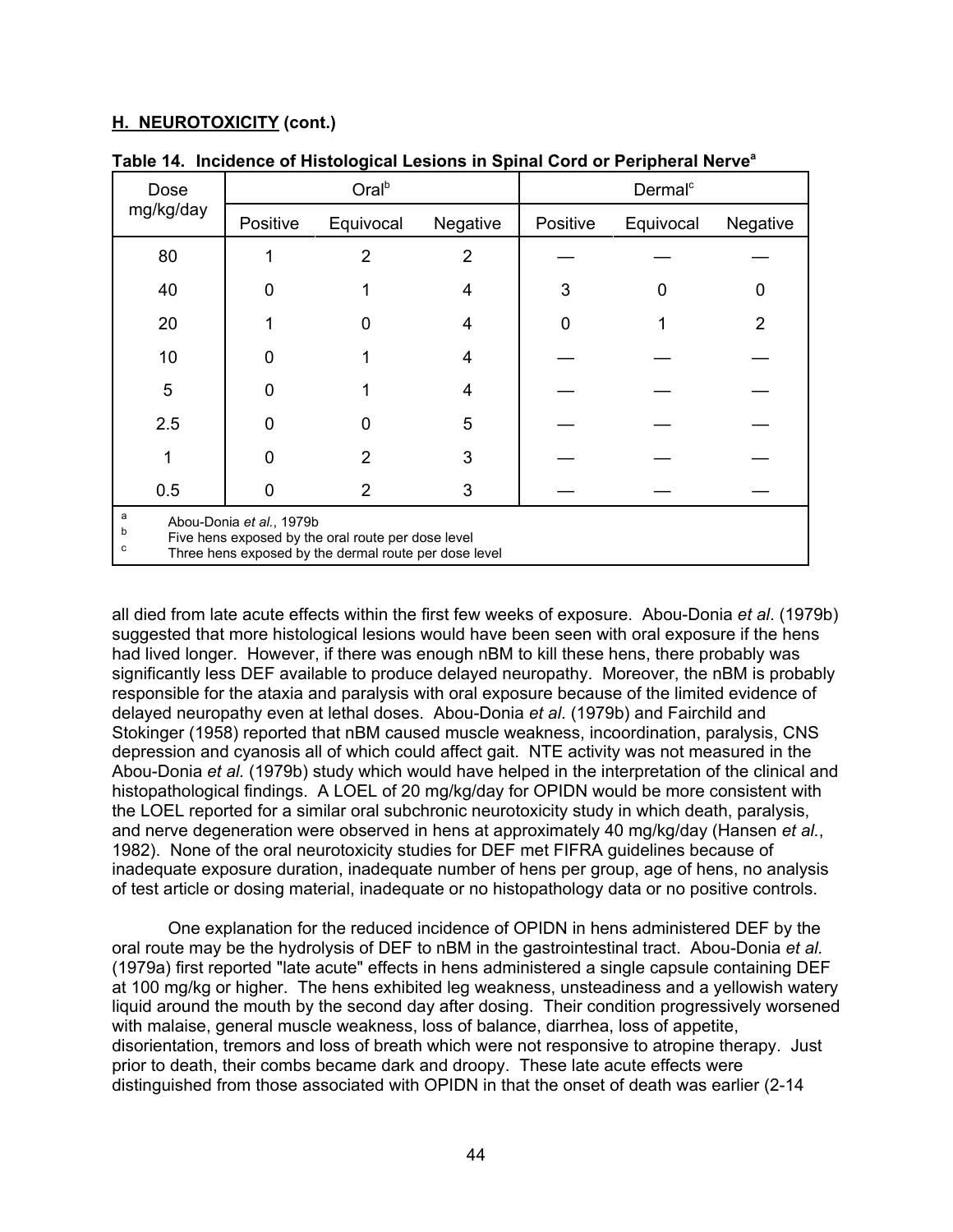days after dosing) and no histological lesions were found in the sciatic nerve. nBM was identified by mass spectrometry in the excreta of hens administered DEF orally. These investigators tested the possibility that these effects were due to nBM by administering hens a single capsule containing nBM (98%) at 100, 400 or 1,000 mg/kg. The hens at 400 and 1,000 mg/kg developed clinical signs similar to the late acute effects observed when DEF was administered orally; however, the onset of signs was earlier (6-12 hrs after administration). No degenerative changes in the sciatic nerve were present in any of the hens treated with nBM. Furthermore, there was a slight increase or no change in brain and plasma ChE activity of hens exposed to nBM. The half-life of nBM was estimated to be 8 days based on the plasma levels.

A mechanism of action for nBM toxicity was proposed by Abdo *et al.* (1983b) who found an increase in Heinz bodies and extensive erythrocyte deformation and lysis 24 to 48 hrs after hens were given nBM in capsules at 500 mg/kg. Methemoglobin levels were significantly higher in the treated birds while the hemoglobin concentration, packed cell volume, erythrocytes and glucose-6-phosphate dehydrogenase (G-6-PD) activity were significantly lower. The time course for disappearance of hematological changes and late acute effects was similar and the investigators suggested that the inhibition of G-6-PD by nBM led to the hematological changes. This enzyme is required to regenerate nicotinamide adenine dinucleotide phosphate (NADPH) which is needed for the reduction of glutathione. Decreased levels of reduced glutathione resulted in the denaturation of hemoglobin (i.e., formation of methemoglobin and Heinz bodies), coagulation of surface proteins on erythrocytes leading to deformation, and eventual cell lysis. The investigators concluded the late acute effects observed after oral administration of DEF were directly related to the hematological changes.

#### Dermal Studies

Evidence of OPIDN was observed in nearly all of the acute dermal neurotoxicity studies in hens (Thyssen and Schilde, 1976b; Abou-Donia *et al.*, 1979a; Abou-Donia *et al.*, 1984; Abdo *et al.*, 1983a; Thyssen and Schilde, 1978b; Abou-Donia *et al.*, 1979b; Hansen *et al.*, 1982; Sheets, 1991b). The lowest acute NOEL for OPIDN by the dermal route was 100 mg/kg (Abdo *et al.*, 1983a; Abou-Donia *et al.*, 1984). None of the acute dermal neurotoxicity studies met FIFRA guidelines.

There was evidence of OPIDN was found in a number of subchronic dermal neurotoxicity studies in hens (Thyssen and Schilde, 1978b; Abou-Donia *et al*, 1979b; Hansen *et al.*, 1982; Sheets, 1991b). It is interesting to compare the findings with oral and dermal exposure from the Abou-Donia *et al.* (1979b) study at 40 mg/kg/day (Table 14). With oral exposure, 4 out of 5 hens had no lesions and 1 out of 5 hens had an equivocal lesion in the spinal cord suggestive of OPIDN. By contrast, with dermal exposure unequivocal lesions of OPIDN were observed in the spinal cord of all 3 hens. While all the hens administered DEF at 40 mg/kg/day by the oral route died within the first few weeks of exposure, none of the hens administered DEF at this same dose level by the dermal route died despite developing clear evidence of delayed neuropathy. A NOEL could not be established for delayed neuropathy with dermal exposure because animals at the lowest dose developed ataxia which, unlike with oral exposure, was probably related to OPIDN since significantly less nBM would likely be formed with this route of exposure.

Only one subchronic dermal study conducted by Sheets (1991b) was acceptable to DPR based on the FIFRA guidelines. In this study, 12 white leghorn hens/group were administered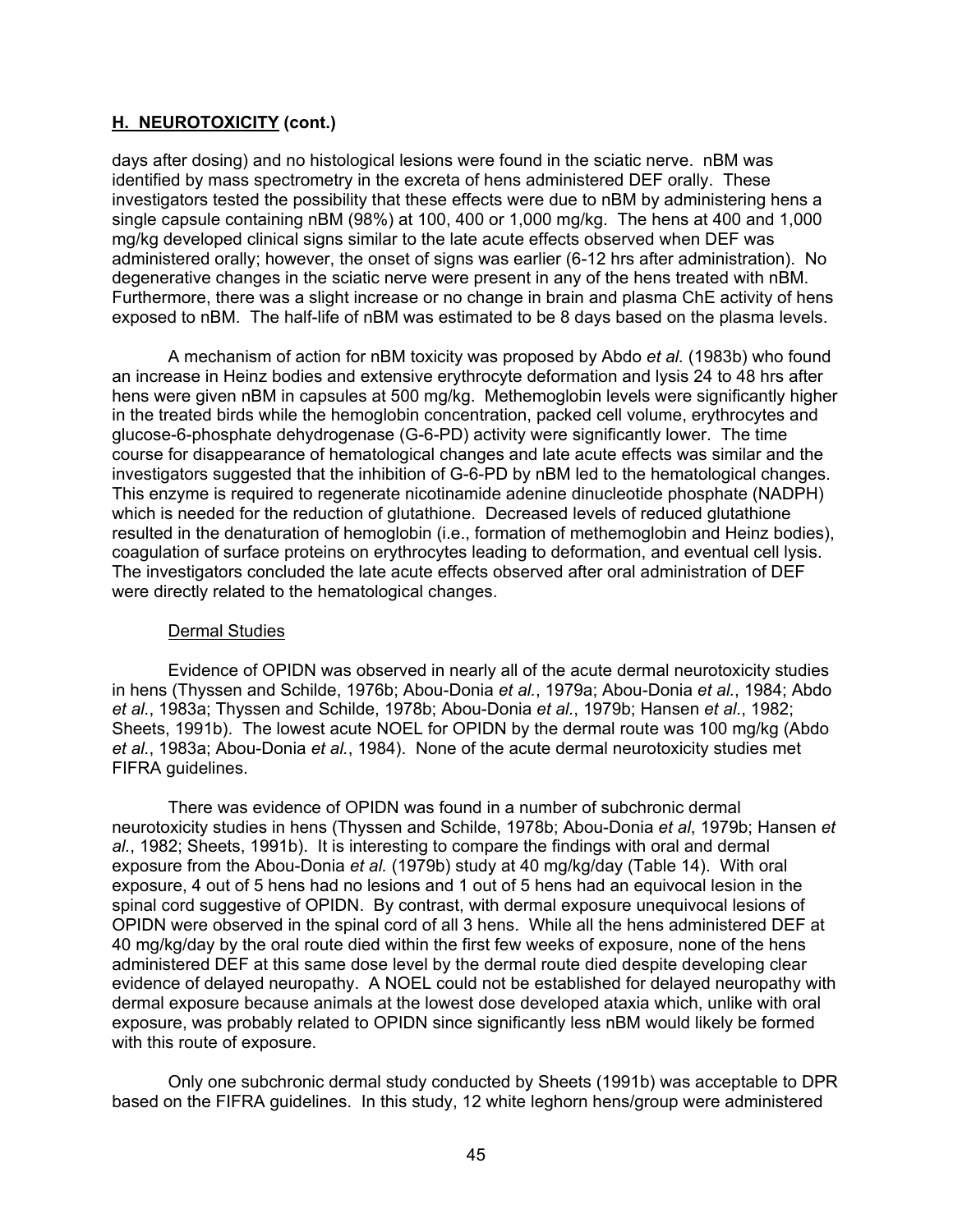DEF (97.7%) topically to the comb at 0, 2.6, 11, and 42 mg/kg/day for 5 days/week for 13 weeks. Whole blood cholinesterase activity was significantly reduced at 2.6 mg/kg/day (53% of controls), 11 mg/kg/day (43% of controls), and 42 mg/kg/day (43% of controls). Decreased motor activity and ataxia were observed in all hens at 42 mg/kg/day with an onset between days 12 and 39. There was a high background rate for axonal degeneration probably due to the age of the birds which were older (17 months) than recommended by FIFRA guidelines (8-14 months), thus making interpretation of the histological findings difficult. The axonal degeneration was identical to that encountered in older hens that have had contact with vaccines or other exogenous viral exposure, such as Marek's disease. There was a statistically significant increase in the severity of the axonal degeneration at 42 mg/kg/day. Although not statistically significant, there was a slight increase in the severity and incidence of axonal degeneration at 11 mg/kg/day. There were only two instances of mild ataxia on days 71 and 80 in 1 of 12 hens at 11 mg/kg/day, suggesting that most of axonal degeneration was age-related. DPR made the health protective assumption that the axonal degeneration was treatment-related and set the NOEL at 2.6 mg/kg/day. The LOEL in this study is consistent with the LOELs established in two other subchronic dermal neurotoxicity studies (Abou-Donia *et al.*, 1979b; Hansen *et al.*, 1982); however, the NOEL was the lowest subchronic NOEL observed for OPIDN by the dermal route.

A study was conducted to evaluate the neurotoxic effects of DEF in hens from normal field use. Scaleless hens were exposed to varying levels of DEF over a 7-hour period based on their proximity to a cotton field that was sprayed with DEF by a rig (Wilson *et al.*, 1980). Dermal exposure was estimated by measuring residues on mylar sheets placed next to the hens. The estimated dermal exposure ranged from 0.0092  $\mu$ g/cm $^2$  in unsprayed rows of cotton to 47.8  $\mu$ g/cm $^2$  on the rig near the hens exposed for one day. The dermal exposure for hens exposed daily in treated rows for a week was estimated to be 108  $\mu$ g/cm $^2$ . Air concentrations of DEF were also measured and ranged from 0.111 mg/m $^3$  in untreated rows to 13.8 mg/m $^3$  near the rig. None of the hens exhibited ataxia or other signs of OPIDN.

#### Human Studies

Kilgore *et al.* (1984) conducted a study with pesticide workers before and after a 7-week exposure period to DEF in which medical examinations and neuro-psychological tests were performed. No significant effects were found including cholinesterase inhibition. Another worker exposure study was conducted by Lotti *et al.* (1983) in which pesticide workers were monitored before and after the normal use season. No differences were detected between preand post-exposure electromyographs and nerve conduction tests. The whole blood and plasma ChE levels were all within 25% of pre-exposure levels. However, the lymphocyte NTE activity was reduced to between 40 and 60% of pre-exposure levels between days 25 and 30 of exposure. Neither of these studies provided sufficient information to accurately estimate total DEF exposure.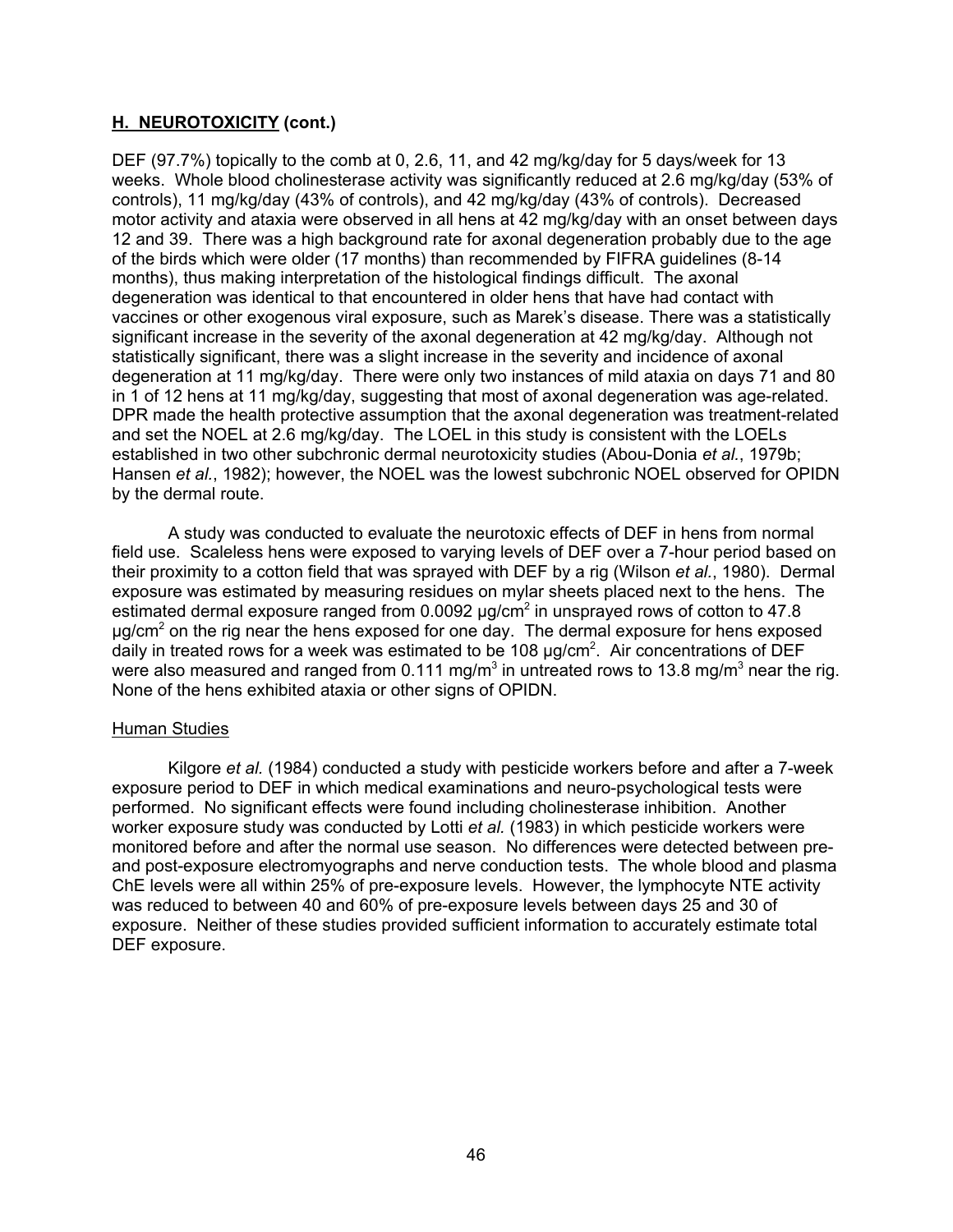### **IV. RISK ASSESSMENT**

### **A. HAZARD IDENTIFICATION**

#### Acute Toxicity

The effects observed in experimental animals after acute exposure to DEF are summarized in Table 15. In addition to the effects observed in the  $LD_{50}/LC_{50}$  studies and the acute neurotoxicity studies, some findings observed in the 90-day inhalation, 21-day dermal and developmental toxicity studies were also considered as acute effects. These include signs observed within the first few days of exposure and any fetal effects assuming they were the result of a single exposure. The clinical signs observed after acute exposure to DEF were primarily neurological. Cholinergic signs were seen in most laboratory animals after acute exposure to DEF by various routes. Hypothermia was observed in rats, mice and guinea pigs when DEF was administered by the oral, intraperitoneal and intravenous route (Ray, 1980; Ray and Cunningham, 1985). The investigators suggested a selective action on a central thermogenic control process may be involved. Other research indicates that the hypothermia associated with organophosphates is due to central AChE inhibition because hypothermia is antagonized by centrally active antiChE drugs, such as atropine, but not by peripherally active antiChE drugs, such as 2-PAM (Kenley *et al.*, 1982). Organophosphate-induced delayed neuropathy (OPIDN) was observed in hens in the form of ataxia, paralysis, and nerve degeneration approximately 2-3 weeks after acute exposure to DEF by inhalation, oral or dermal routes. There was no evidence of DEF-induced delayed neuropathy in other species tested; however, rodents generally are less susceptible to OPIDN (Abou-Donia, 1981; Somkuti *et al.*, 1988; De Bleeker *et al.*, 1992). Sensitivity in rodents appears to vary depending on strain and age (Padilla and Veronesi, 1988; Veronesi *et al.*, 1991; Moretto *et al.*, 1992; Inui *et al.*, 1993).

Other effects described as "late acute" effects were also seen in hens; however, the late acute effects were only observed with oral exposure (Abou-Donia *et al.*, 1979a; Abou-Donia *et al.*, 1984). Abou-Donia and coworkers attributed these late acute effects to nBM which was found in the excreta of hens after oral exposure, presumably from the hydrolysis of DEF in the gut. In subsequent studies, it was shown that in hens nBM causes erythrocyte deformation and lysis through the inhibition of glucose-6-phosphate dehydrogenase (Abdo *et al*, 1983b). Clinical signs similar to the late acute effects in hens have not been described in other species administered DEF, but changes in erythrocyte morphology were seen in rabbits administered DEF (route not indicated) at 242 mg/kg (Mirakhmedov *et al.*, 1989). In addition, mice, rats, and dogs had reductions in erythrocyte counts, hematocrits and hemoglobin after long-term exposure to DEF in the diet (Hayes, 1989; Christenson, 1991; Christenson, 1992). Similar hematological changes were also seen at the termination of a 90-day inhalation study in rats, presumably from either degradation of DEF in the chamber or normal tissue metabolism of DEF (Pauluhn, 1992).

After acute oral exposure in hens, OPIDN occurred at approximately the same dose levels or higher than the cholinergic and late acute effects. However, the distinction between the cholinergic, late acute, and delayed neurotoxic effects was blurred in some hen studies because some effects such as leg weakness and unsteadiness were common to all syndromes and could only be separated based on their time of onset. There is also some uncertainty about the dose levels at which cholinergic signs occurred because many of the hen studies provided insufficient information about the incidence of cholinergic effects to accurately determine a NOEL. In mammals, cholinergic signs were the primary effects observed after acute exposure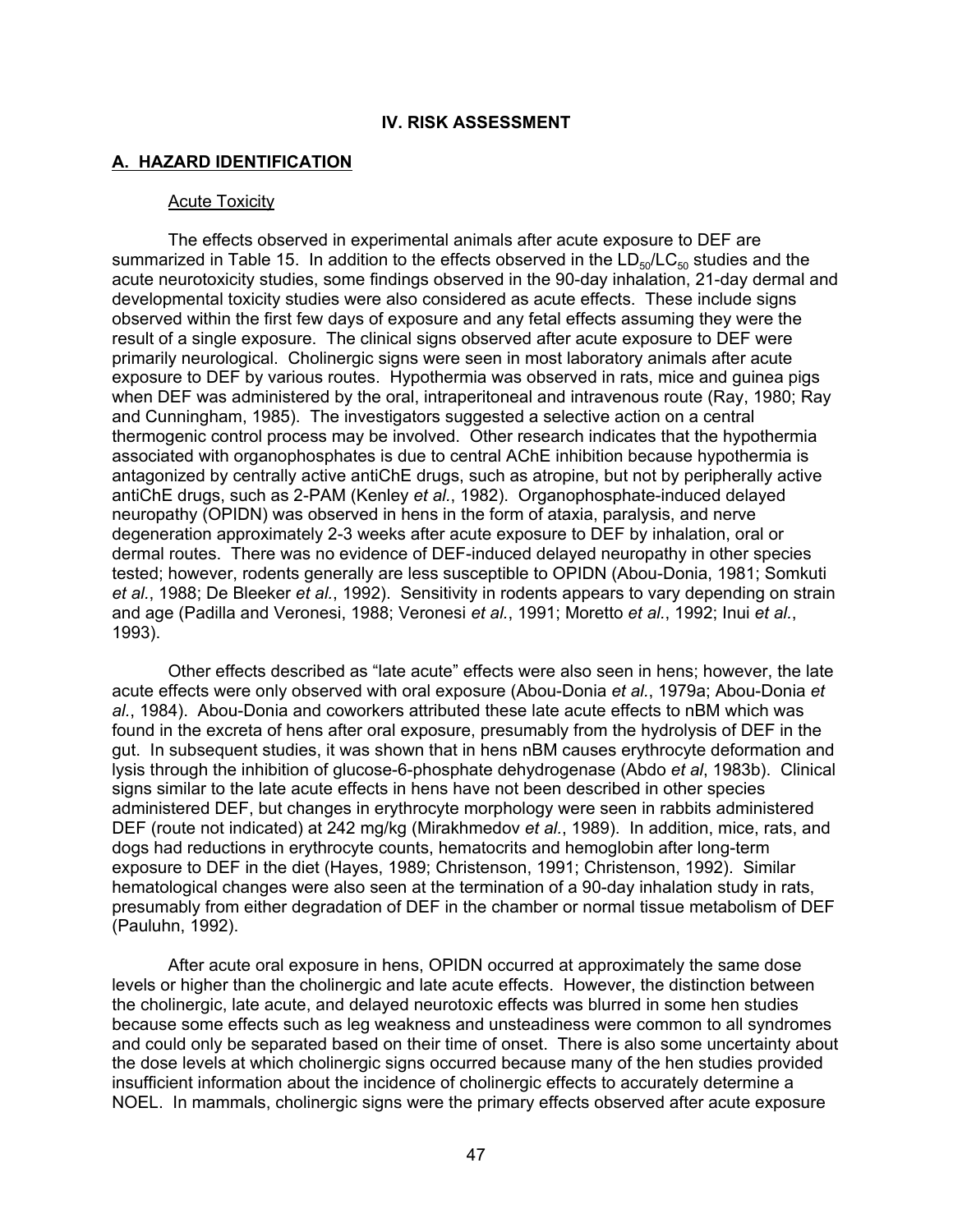| Species          | Exposure                           | Effect                                                                                                                                                | <b>NOEL</b><br>mg/kg | <b>LOEL</b><br>mg/kg | Ref. <sup>a</sup> |  |  |  |
|------------------|------------------------------------|-------------------------------------------------------------------------------------------------------------------------------------------------------|----------------------|----------------------|-------------------|--|--|--|
|                  |                                    | Inhalation <sup>b</sup>                                                                                                                               |                      |                      |                   |  |  |  |
| Rat              | Single, 4-hr,<br>nose only         | Death, cholinergic signs, red<br>turbinates, firm zones in lungs                                                                                      |                      | 254                  | $1*$              |  |  |  |
| Rat              | Single, 4-hr,<br>nose only         | Decreased preening, lethargy                                                                                                                          | 12.3                 | 20.8                 | $\overline{2}$    |  |  |  |
| Rat              | 13 weeks,<br>6 hr/day,<br>5 day/wk | Reduced motility, bradypnea,<br>piloerection, ungroomed coat,<br>vocalization, irregular breathing,<br>increased startle response<br>(onset days 1-3) | 2.9                  | 14.3                 | $3*$              |  |  |  |
| Hen              | Single, 4-hr                       | Leg weakness, drowsiness,<br>inactivity, breathing disorders                                                                                          |                      | 43                   | 4                 |  |  |  |
|                  | 5 Days, 4-hr                       | Ataxia                                                                                                                                                | 6.8                  | 16                   |                   |  |  |  |
|                  |                                    | Intraperitoneal                                                                                                                                       |                      |                      |                   |  |  |  |
| Rat              | Single, injection                  | Hypothermia                                                                                                                                           |                      | 20                   | 5                 |  |  |  |
|                  |                                    | Oral                                                                                                                                                  |                      |                      |                   |  |  |  |
| Rat              | Single, gavage                     | Cholinergic signs                                                                                                                                     |                      | 192                  | $6*$              |  |  |  |
| Rat <sup>c</sup> | 9 Days, gavage                     | <b>Excessive salivation (onset day 3)</b>                                                                                                             | $\overline{7}$       | 28                   | $7^*$             |  |  |  |
| Hen              | Single, gavage                     | Death, unspecified toxic effects                                                                                                                      | 50                   | 100                  | 8                 |  |  |  |
| Hen              | Single, capsule                    | "Late acute" effects, ataxia                                                                                                                          | 50                   | 100                  | 9                 |  |  |  |
| Hen              | Single, capsule                    | Ataxia, peripheral demyelination                                                                                                                      |                      | 100                  | 10                |  |  |  |
|                  |                                    | <b>Subcutaneous</b>                                                                                                                                   |                      |                      |                   |  |  |  |
| Hen              | Single, injection                  | Ataxia, paralysis                                                                                                                                     | 200                  | 1060                 | 11                |  |  |  |
| Hen              | Single, injection                  | Ataxia                                                                                                                                                | 220                  | 1010                 | 12                |  |  |  |
| <b>Dermal</b>    |                                    |                                                                                                                                                       |                      |                      |                   |  |  |  |
| Rabbit           | Single, 24-hr                      | Cholinergic signs, erythema                                                                                                                           |                      | 500                  | $13*$             |  |  |  |
| Rabbit           | $6$ hr/day, $5$<br>day/wk, 3 weeks | Muscle fasciculations<br>(onset day 2)                                                                                                                | 11                   | 29                   | $14*$             |  |  |  |
| Hen              | Single, 24-hr                      | Impaired general health, ataxia,<br>paralysis                                                                                                         | 500                  | 1000                 | 15                |  |  |  |
| Hen              | Single                             | Brain ChE inhibition, ataxia<br>(nerve degeneration at 1,000 mg/kg)                                                                                   |                      | 400                  | 9                 |  |  |  |
| Hen              | Single                             | Ataxia, paralysis                                                                                                                                     | 100                  | 250                  | 16                |  |  |  |
| Hen              | Single                             | Ataxia, paralysis, cholinergic signs                                                                                                                  | 100                  | 250                  | 10                |  |  |  |

#### **Table 15. Acute Adverse Effects of DEF and Their Respective NOELs and LOELs**

<sup>a</sup> References: 1. Warren, 1990; 2. Thyssen, 1978a; 3. Pauluhn, 1992, 4. Thyssen and Schilde, 1976a; 5. Ray, 1980; 6. Sheets, 1991a; 7. Kowalski *et al.*, 1986; 8. Thyssen, 1976; 9. Abou-Donia *et al.*, 1979a; 10. Abou-Donia *et al.*, 1984; 11. Johnson, 1970a; 12. Johnson, 1970b; 13. Sheets and Phillips, 1991; 14. Sheets *et al.*, 1991; 15. Thyssen and Schilde, 1976b; 16.

Abdo *et al.*, 1983a.<br><sup>b</sup> Estimated assuming a respiratory rate of 0.16 and 0.11 m<sup>3</sup>

 $^\nu$  Estimated assuming a respiratory rate of 0.16 and 0.11 m<sup>3</sup>/kg/4 hrs for a rat and hen, respectively.<br><sup>c</sup> Developmental toxicity study: All fetal effects were considered acute effects; however, only maternal effects o the first few days of exposure were considered acute effects.

Acceptable study based on FIFRA guidelines.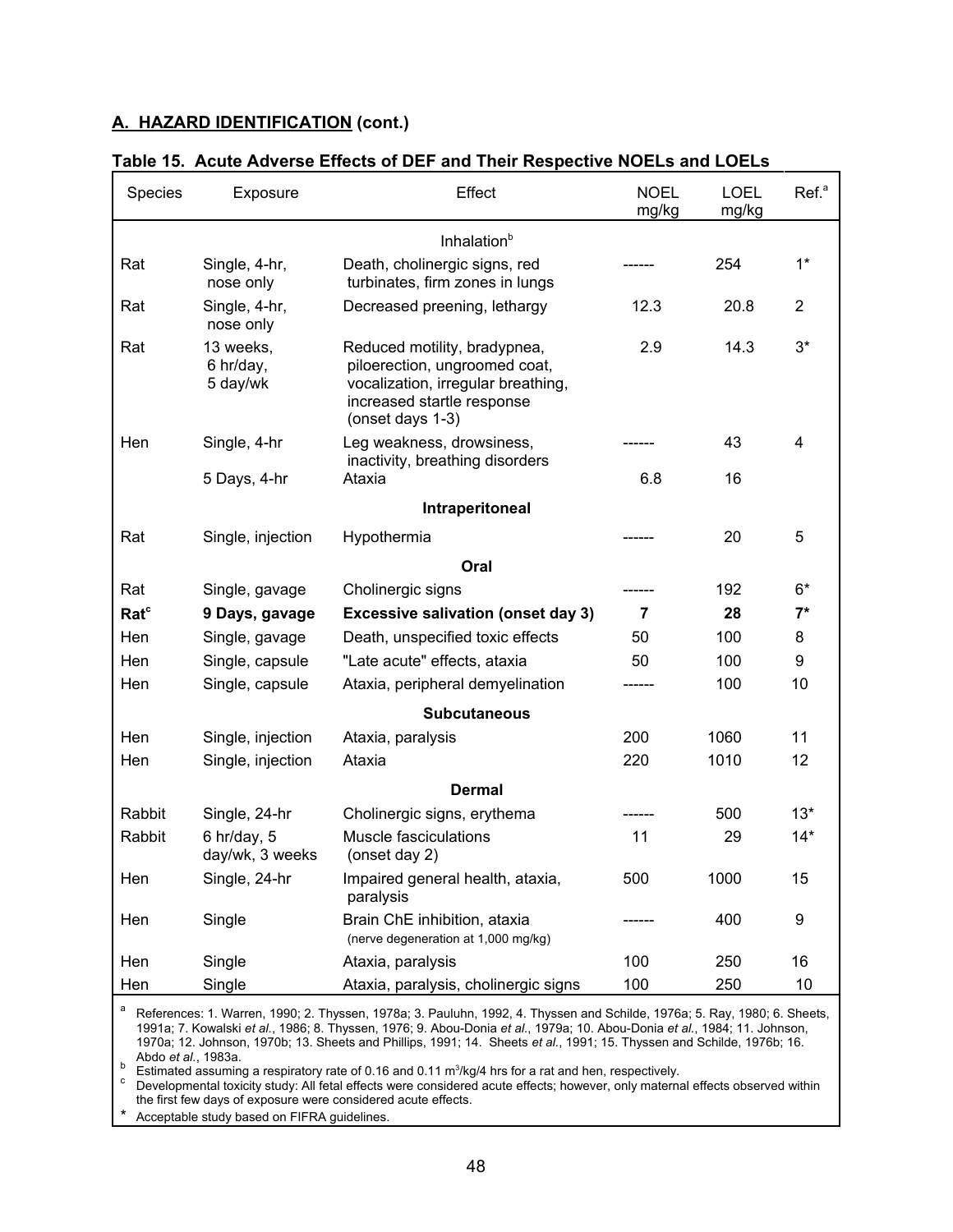to DEF; however, the dose levels were too high in the standard  $LD_{50}/LC_{50}$  tests to establish a NOEL. Acute NOELs were established for DEF in three studies that met FIFRA guidelines. A NOEL of 2.9 mg/kg was observed for acute effects in a 90-day inhalation study (Pauluhn, 1992). The respiratory uptake and absorption was assumed to be 100%. An acute NOEL of 7 mg/kg/day was established in a rat developmental toxicity study in which excessive salivation was observed in the dams at 28 mg/kg on treatment day 3 (Kowalski *et al.*, 1986). After correcting for oral absorption (70%), the adjusted NOEL was 4.9 mg/kg. An acute NOEL of 11 mg/kg was also established in a 21-day dermal toxicity study in which muscle fasciculations were observed in 9 of 10 rabbits at 29 mg/kg/day on day 2 (Sheets *et al.*, 1991). After correcting for dermal absorption (47.5%), the adjusted NOEL was 5.2 mg/kg. Despite evidence in hens that the metabolism of DEF may be different with oral exposure, the NOELs were relatively similar in these three mammalian studies after adjusting for absorption. Greater importance was placed on the oral and dermal studies because these were the main routes of exposure with dietary and occupational exposure, respectively. Consequently, the developmental toxicity study was selected for characterizing the risk for adverse health effects from acute occupational and dietary exposure to DEF based on excessive salivation in pregnant rats. The critical NOEL was 4.9 mg/kg, after adjusting for oral absorption.

Mild dermal and ocular irritation were observed with exposure to technical grade DEF. However, the formulation caused severe eye irritation and was corrosive to the skin (Crawford and Anderson, 1972a; Sheets and Fuss, 1991; Sheets and Phillips, 1992a). A NOEL for the dermal irritation was estimated to be 8.3 mg formulation/cm $^{\rm 2}$  by dividing the amount of DEF applied to the site (0.5 ml per 6 cm $^2$ ) by an uncertainty factor of 10 to extrapolate from a LOEL to a NOEL. This critical NOEL was selected for characterizing the risk for local effects from acute dermal exposure to DEF formulations.

# Subchronic Toxicity

The effects of subchronic exposure to DEF in experimental animals are summarized in Table 16. Included in this summary are some maternal effects observed in developmental toxicity studies after the first few days of exposure and all effects observed in reproductive toxicity studies. Not included in this table were two neurotoxicity studies in which hens were given daily intraperitoneal injections at 50 and 100 mg/kg for 5 to 15 days (Casida *et al.*, 1963; Baron and Johnson, 1964). Baron and Johnson (1964) also observed OPIDN in hens administered DEF by oral gavage at 50-150 mg/kg/day for 5 to 15 days. These two studies were not used because NOELs were not established, and they had major deficiencies including inadequate number of animals and inconsistent exposure periods within and between dose levels. Also, not included was a 3-month feeding study in rats and dogs (Root and Doull, 1966). A NOEL of 5 ppm (0.25 and 0.125 mg/kg/day for rats and dogs, respectively) was reported for both species, but the effects seen at the LOEL were not reported. This study had other major deficiencies such as no summary of body weights, food consumption, hematology, clinical chemistry or pathological lesions.

Signs of OPIDN were the most frequent effects seen in hens and usually occurred at lower doses than the cholinergic signs, regardless of the route of exposure. In mammals, brain ChE inhibition and cholinergic signs were some of the more sensitive endpoints. Other effects observed in rodents with subchronic exposure include reduced weight gain, reduced food consumption, hematological changes, impaired retinal function, pale retinal fundus, fatty droplets in the adrenal cortex, and increased adrenal weights. Several reproductive effects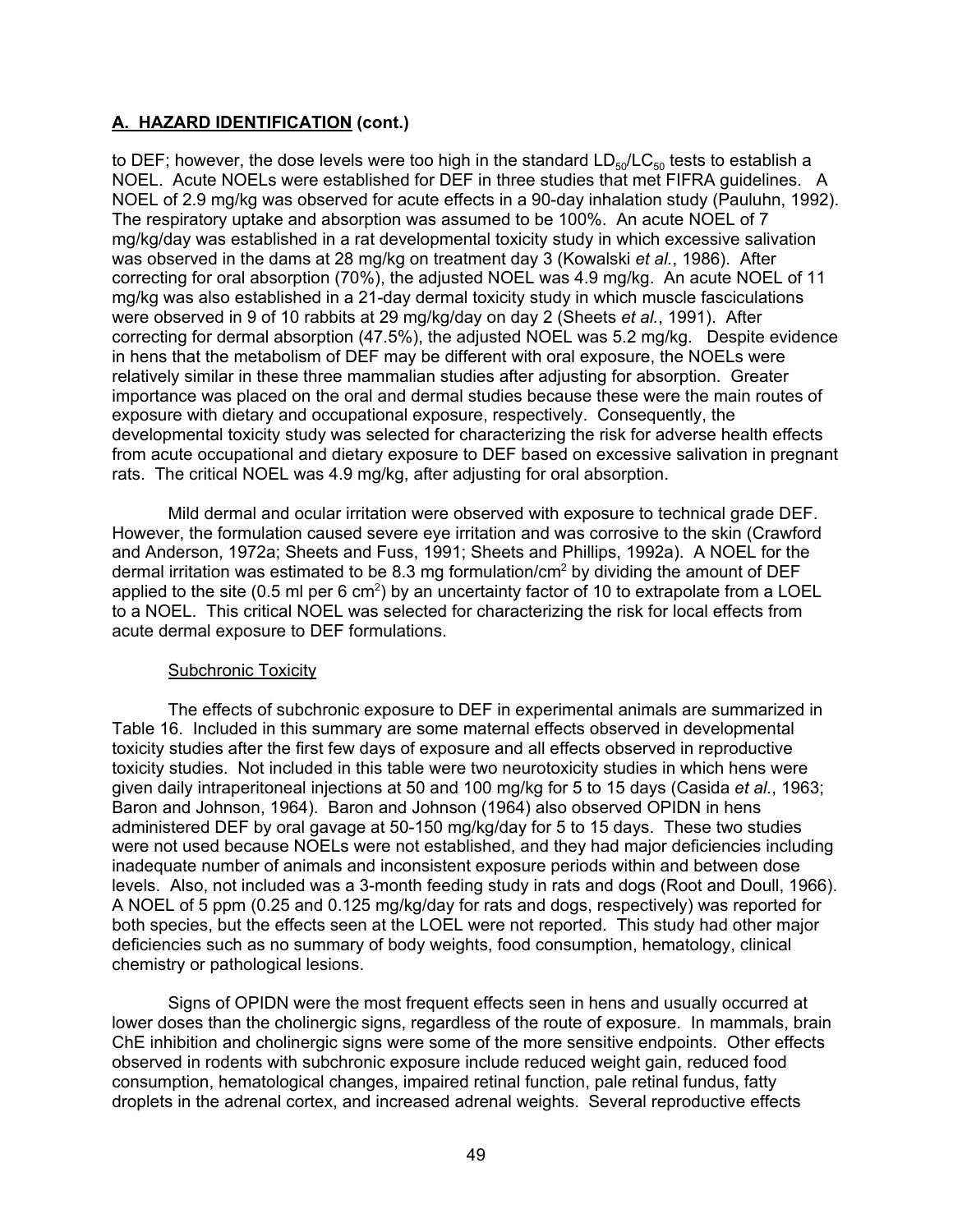| Specie<br>s       | Exposure                                   | Effect                                                                                                                                                                                                          | <b>NOEL</b>    | <b>LOEL</b><br>mg/kg/day mg/kg/day | Ref. <sup>a</sup> |  |  |
|-------------------|--------------------------------------------|-----------------------------------------------------------------------------------------------------------------------------------------------------------------------------------------------------------------|----------------|------------------------------------|-------------------|--|--|
|                   |                                            | Inhalation <sup>b</sup>                                                                                                                                                                                         |                |                                    |                   |  |  |
| Rat               | 6 hr/day, 5 day/wk,<br>3 weeks, nose only  | Brain ChE <sup>c</sup> inhibition (73%),<br>decreased preening, lethargy,<br>inflammation in lung                                                                                                               | 1.7            | 7.7                                | 1                 |  |  |
| Rat               | 6 hr/day, 5 day/wk,<br>2 weeks, nose only  | Cholinergic signs, brain ChE<br>inhibition (61%)                                                                                                                                                                | 3.2            | 15                                 | $\overline{2}$    |  |  |
| Rat               | 6 hr/day, 5 day/wk,<br>13 weeks, nose only | Cholinergic signs, hematological<br>changes, brain ChE inhibition<br>(60%), impaired retinal function,<br>pale retinal fundus, fatty droplets in<br>adrenals, inc. adrenal wts.                                 | 2.9            | 14.3                               | $3^*$             |  |  |
| Hen               | 6 hr/day, 5 day/wk,<br>3 weeks             | Dec. preening, lethargy, ataxia,<br>paralysis, nerve degeneration                                                                                                                                               | 3.6            | 14.3                               | 4                 |  |  |
|                   |                                            | Oral                                                                                                                                                                                                            |                |                                    |                   |  |  |
|                   | Mouse 8 weeks, feed                        | Brain ChE inhibition (74%)                                                                                                                                                                                      | 40             | 140                                | 5                 |  |  |
| $Rat^d$           | 9 days, gavage                             | Reduced maternal weight gain and<br>maternal brain ChE inhibition (54%)                                                                                                                                         | $\overline{7}$ | 28                                 | $6*$              |  |  |
| Rate <sup>e</sup> | Diet, 2-gen.,<br>10 wk/gen.                | Parental: Brain ChE inhibition (F:71%)<br>Reproductive: Reduced fertility, birth<br>and viability indices, increased<br>gestation length, reduced pup<br>weights, cannibalism of pups,<br>discolored pup livers | 0.4<br>3.0     | 3.0<br>24.7                        | $7^*$             |  |  |
|                   | Rabbit <sup>d</sup> 12 days, gavage        | Reduced maternal weight gain                                                                                                                                                                                    | 3              | 9                                  | $8*$              |  |  |
| Hen               | 30 days, feed                              | Focal liquefication of brain                                                                                                                                                                                    | 34             | 87                                 | 9                 |  |  |
| Hen               | 30 days, feed                              | Reduced food consumption,<br>neurohistological lesions                                                                                                                                                          | 6.1            | 10.9                               | 10                |  |  |
| Hen               | 90 days, capsule                           | Ataxia                                                                                                                                                                                                          | 0.1            | 0.5                                | 11                |  |  |
| Hen               | 91-97 days, capsule                        | Death, ataxia, paralysis                                                                                                                                                                                        | $5-6$          | 38-40                              | 12                |  |  |
| <b>Dermal</b>     |                                            |                                                                                                                                                                                                                 |                |                                    |                   |  |  |
|                   | Rabbit 6 hr/day, 5 day/wk,<br>3 weeks      | Muscle fasciculations, brain ChE<br>inhibition (85-86%), skin lesions                                                                                                                                           | $\mathbf{2}$   | 11                                 | $13*$             |  |  |
| Hen               | 6 hr/day, 5 day/wk,<br>3 weeks             | Ataxia, paralysis                                                                                                                                                                                               | ~10            | ~100                               | 14                |  |  |
| Hen               | 90 days                                    | Ataxia                                                                                                                                                                                                          |                | 20                                 | 11                |  |  |
| Hen               | 91-101 days                                | Ataxia, dermal irritation                                                                                                                                                                                       |                | $6 - 8$                            | 12                |  |  |
| Hen               | 13 weeks, 5 day/wk                         | Axonal degeneration                                                                                                                                                                                             | 2.6            | 11                                 | $15*$             |  |  |

|--|

 $^{\text{\tiny{\text{b}}} \,$  Estimated assuming a respiratory rate of 0.24 and 0.17  $\text{m}^3$ Kowalski *et al.*, 1986; 7. Eigenberg, 1991a; 8. Clemens *et al.*, 1987; 9. Harris, 1965; 10. Thyssen *et al.*, 1977; 11. Abou-Donia *et al.*, 1979b; 12. Hansen *et al.*, 1982; 13. Sheets *et al.*, 1991; 14. Thyssen and Schilde, 1978b; 15. Sheets, 1991b.

Estimated assuming a respiratory rate of 0.24 and 0.17 m<sup>3</sup>/kg/6 hrs for a rat and hen, respectively.<br><sup>c</sup>held Chellinesterase. Inhibition is expressed as percent of control activity.<br>Developmental toxicity study: Only mate

Exercispinental colony dealy: Only material of<br>Reproductive toxicity study<br>Acceptable study based on FIFRA guidelines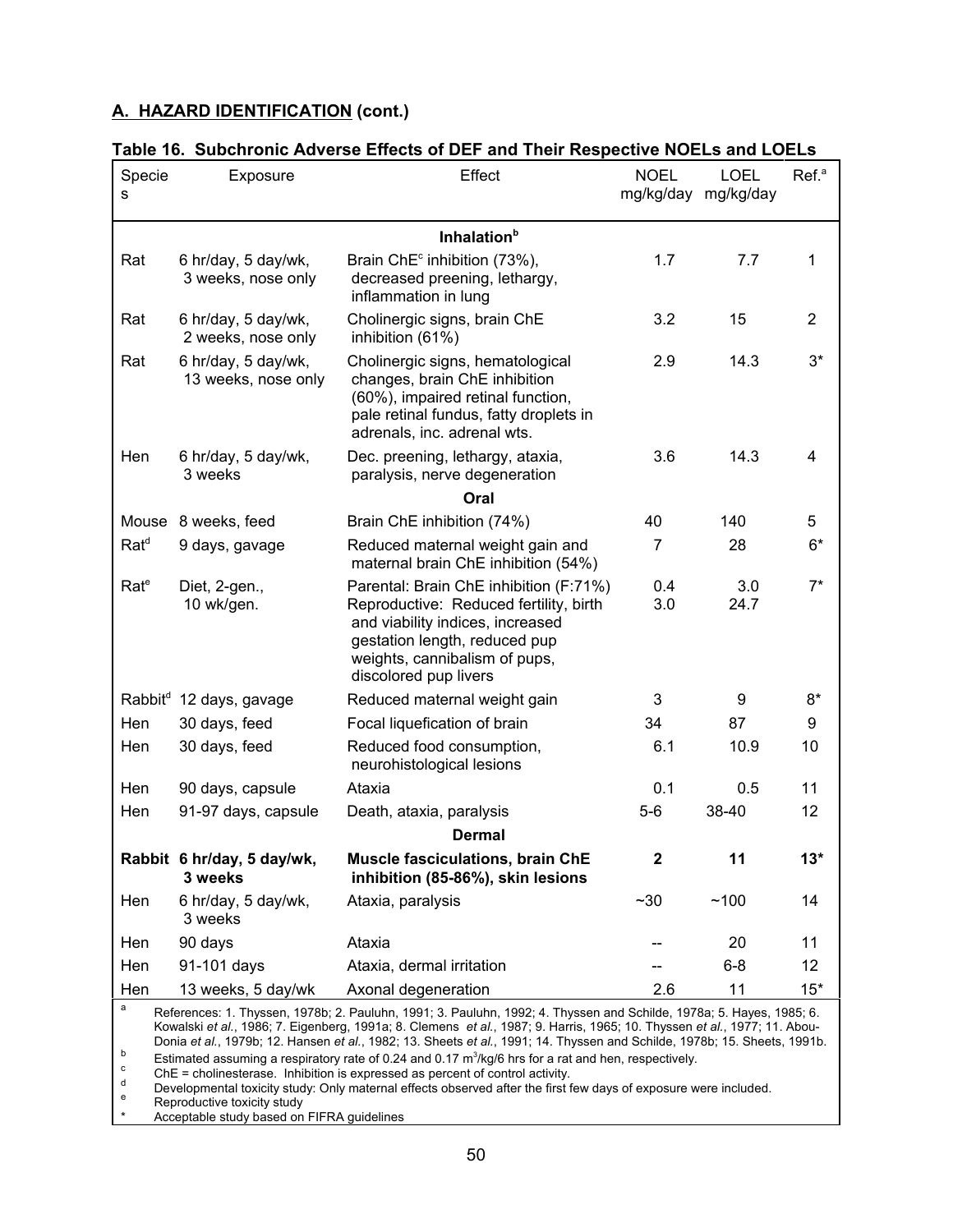were observed in a 2-generation rat reproductive toxicity study including a reduction in fertility, birth and viability indices, an increase in gestation length, reduced pup weights, cannibalism of pups, and discolored pup livers. Although the reproductive toxicity of DEF was only examined with oral exposure, it was assumed that these effects would occur with exposure by any route. Dermal irritation was also observed with dermal exposure.

Significantly lower NOELs for DEF were observed with two oral subchronic studies. In an acceptable reproductive toxicity study, a NOEL of 4 ppm (0.4 mg/kg/day) was established based on brain ChE inhibition (71% of control activity) in adult female rats at 32 ppm (2.4 mg/kg/day) (Eigenberg, 1991a). There were gender-related differences in ChE activity in this study which were most pronounced at the terminal sacrifice. However, gender-related differences in brain ChE activity were not observed in the 2-year feeding study in rats where the reduction in brain ChE inhibition at the LOEL, 320 ppm (19 mg/kg/day), was similar in both sexes (M:40%; F:32% of controls) (Christenson, 1992). In fact, the NOEL for brain ChE inhibition in the 2-year feeding study (M:1.8 mg/kg/day; F: 2.3 mg/kg/day) was comparable to the NOEL for brain ChE inhibition in males in a rat reproductive toxicity study (2.2 mg/kg/day). An increased sensitivity in pregnant females also does not appear to be a likely explanation because the maternal NOEL for brain ChE inhibition in the rat developmental toxicity study was 7 mg/kg/day (Kowalski *et al.*, 1986). A more likely explanation for these gender-related differences in the reproduction study was the higher compound consumption in females during lactation. During lactation, the average compound consumption for females in both generations was approximately twice as high as their consumption during premating and gestation (0.7, 5.5, and 39.2 mg/kg/day at 4, 32, and 260 ppm, respectively). Because of the route of exposure and the uncertainty regarding the impact of the increased compound consumption in the females during lactation on the brain ChE activity, this study was not selected as the definitive study for evaluating seasonal occupational exposure to DEF.

A NOEL of 0.1 mg/kg/day was reported in a neurotoxicity study in hens in which mild ataxia was observed at 0.5 mg/kg/day when DEF was administered in capsules for 90 days (Abou-Donia *et al.*, 1979b). It is unclear if the ataxia with oral exposure was due to DEF or nBM which can be formed in the gastrointestinal tract of hens from the hydrolysis of DEF (Abou-Donia, 1979; Abou-Donia *et al.*, 1979a&b). There was limited histological evidence of OPIDN with oral exposure even at high doses. By contrast, similar doses of DEF administered by the dermal route produced clear evidence of OPIDN. Hens as 20 mg/kg/day and higher had severe ataxia and paralysis and died within the first few weeks from late effects attributed to nBM. The limited histological evidence of OPIDN with oral exposure, suggests that the ataxia and paralysis is due to nBM rather than DEF. Abou-Donia and others have reported that nBM causes incoordination, muscle weakness, paralysis, CNS depression and cyanosis in rats and/or hens (Fairchild and Stokinger, 1958; Abou-Donia *et al.*, 1979a). If sufficient amounts of DEF are degrading to nBM with oral exposure to kill hens at 20 mg/kg/day and higher, then less DEF should be available to produce OPIDN. Less weight was also given to the Abou-Donia *et al.* (1979b) study because of the lack of detail in the published report regarding the incidence and duration of clinical signs, body weight changes, and histopathological lesions. The study also did not meet FIFRA guidelines with respect to the number and age of animals and analysis of the test article. It is difficult to interpret the findings of this study without more information, especially considering the NOEL is an order of magnitude lower than the NOELs for any other subchronic neurotoxicity study in hens, including one which met FIFRA guidelines (Sheets, 1991b).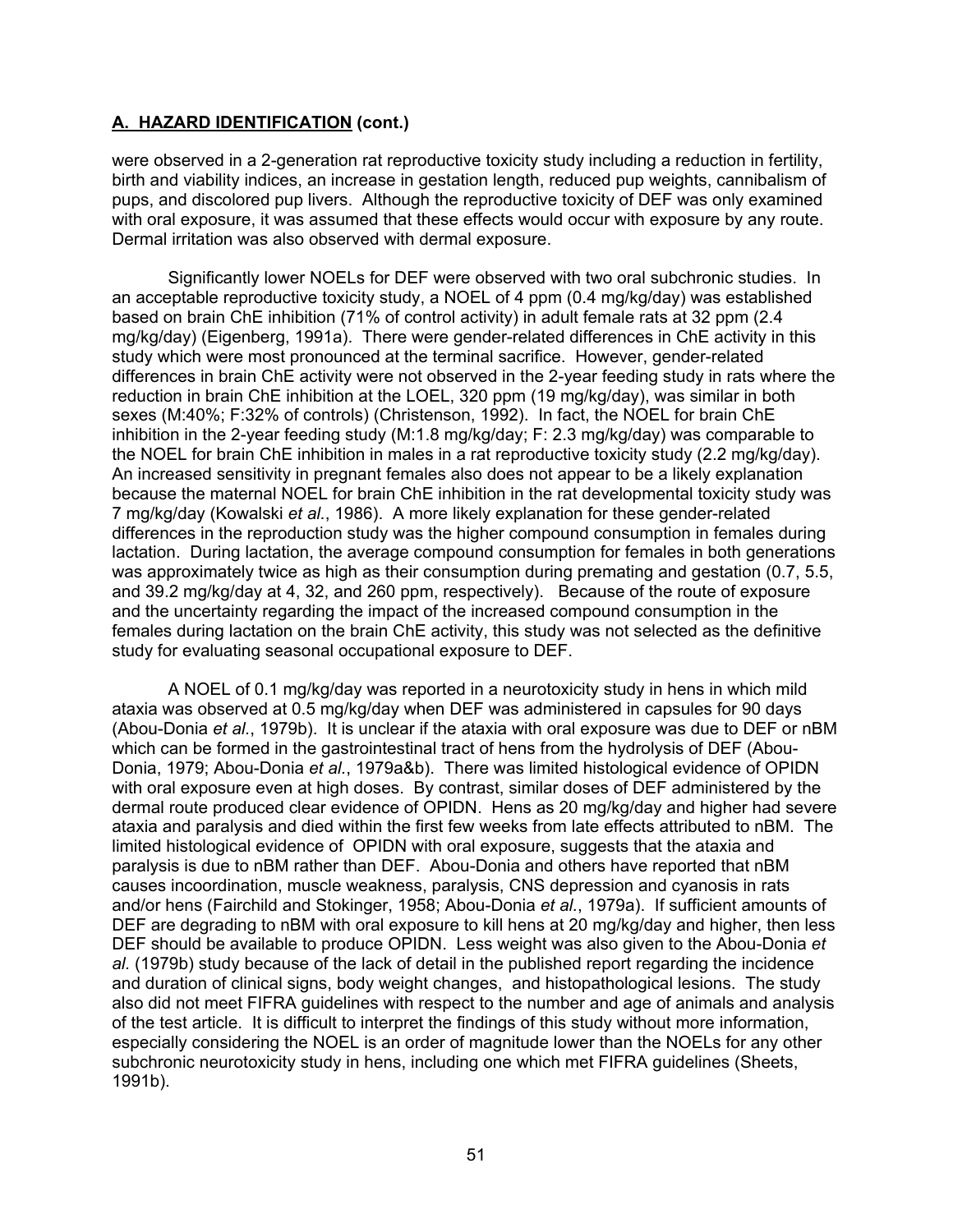In selecting a definitive study for evaluating occupational exposure to DEF, preference was given to subchronic dermal studies. The lowest dermal LOELs were observed in a 3-week study in rabbits and a 13-week study in hens. Both of these studies were acceptable based on FIFRA guidelines. In rabbits, muscle fasciculations, reduced brain ChE activity (85-86% of controls), and microscopic lesions in the skin (acanthosis and hyperkeratosis) were observed in both sexes at 11 mg/kg/day (Sheets *et al.*, 1991). In the neurotoxicity study, axonal degeneration was observed in hens at 11 mg/kg/day (Sheets, 1991b). Although both of these studies were acceptable, there was a high background rate for axonal degeneration in the hen study due to the age of the birds which confounded the interpretation of the histological findings. Therefore, the subchronic dermal toxicity study in rabbits was selected as the definitive study for evaluating the seasonal occupational exposure with a critical NOEL of 2.0 mg/kg/day based on muscle fasciculations, brain ChE inhibition (85-86% of controls) and microscopic skin lesions. After correcting for dermal absorption (47.5%), the adjusted NOEL was 0.95 mg/kg/day.

#### Pre- and Post-natal Sensitivity

Developmental toxicity studies in rats and rabbits and reproductive toxicity studies in rats were considered in assessing the potential for higher sensitivity in infants and children than adults. Two developmental toxicity studies were conducted in which DEF was administered by oral gavage, one in rats and the other in rabbits (Kowalski *et al.*, 1986; Clemens *et al.*, 1987). Both studies met FIFRA guidelines. No treatment-related increases in embryotoxicity, fetal malformations or variations were observed in rats and rabbits. Maternal effects included brain ChE inhibition and reduced body weight gain. In rats, the maternal brain ChE activity was reduced (54% of controls) at 28 mg/kg/day on day 20 of gestation; however, fetal brain ChE activity was unaffected. Reductions in the average maternal body weight gain were observed in rats and rabbits at 28 and 9 mg/kg/day, respectively, without corresponding reductions in fetal body weights. These findings in rats and rabbits suggest there is no increased prenatal sensitivity to DEF.

One reproductive toxicity study was available in which DEF was administered in the feed to rats (Eigenberg, 1991a). The study met FIFRA guidelines. Several reproductive effects were seen in this study. The reproductive effects included reductions in the fertility, birth, and viability indices, increased gestation length, reduced pup weight, clinical signs in pups, brain ChE inhibition and gross pathological lesions in pups. The reproductive NOEL was 32 ppm (3.0 mg/kg/day). Other non-reproductive effects in the adults included brain ChE inhibition and body weight reductions. A reduction in mean brain ChE activity was observed in females (71% of controls) at 32 ppm on day 21 of lactation. No reduction in brain ChE activity was observed in the 21-day-old pups at 32 ppm. At 260 ppm, the reduction in the mean brain ChE activity was significantly greater in adult females ( $F_0$ &F<sub>1</sub>:19% of controls) than the 21-day-old pups ( $F_{2a}$ :85% of controls). The mean body weight reductions in the adult females (24%) was similar to the reductions in the 21-day-old pups (25%) at 260 ppm. Based on these findings in rats, there does not appear to be any increased postnatal sensitivity to DEF.

# Chronic Toxicity

In all of the available chronic toxicity/oncogenicity studies, DEF was administered to animals in their feed. Several adverse effects were seen in these chronic toxicity/ oncogenicity studies (Table 17). Reduced weight gain was observed in two rat chronic toxicity studies at 100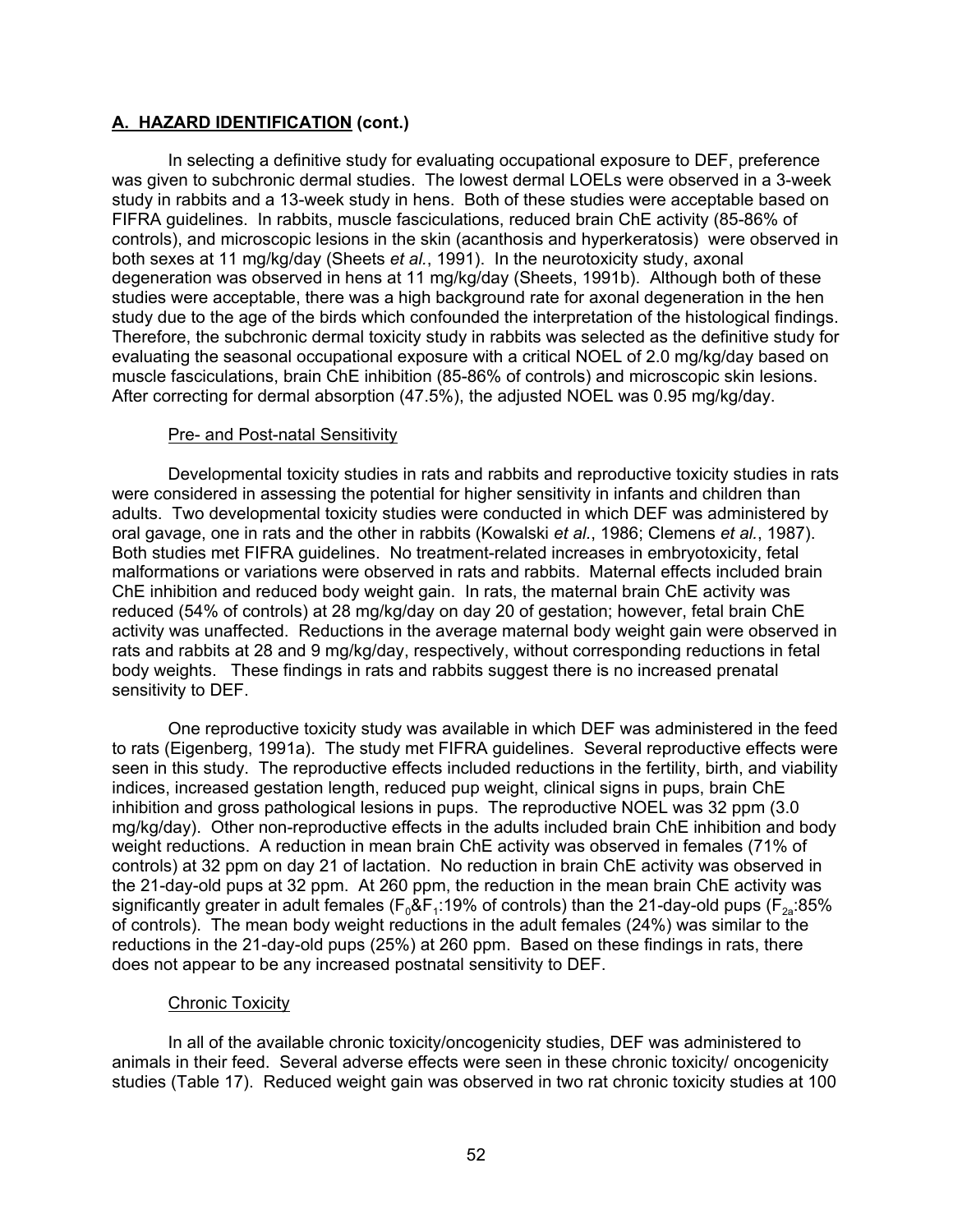| <b>Species</b>                                                                                                                                                                                                                                 | Exposure       | Effect                                                                                                                                           | <b>NOEL</b><br>mg/kg/day | LOEL.<br>mg/kg/day | Ref. <sup>a</sup> |
|------------------------------------------------------------------------------------------------------------------------------------------------------------------------------------------------------------------------------------------------|----------------|--------------------------------------------------------------------------------------------------------------------------------------------------|--------------------------|--------------------|-------------------|
| Mouse                                                                                                                                                                                                                                          | Diet, 90 weeks | Vacuolar degeneration in small<br>intestine, hematopoiesis in<br>spleen, hematological changes<br>(F), brain ChE <sup>b</sup> inhibition (M:87%) | $1.5^{\circ}$            | 8.4                | $1^*$             |
| Rat                                                                                                                                                                                                                                            | Diet, 2 years  | Liver cytoplasmic vacuolation,<br>reduced weight gain, brain ChE<br>inhibition (F:69%)                                                           | 1.25                     | 5.0                | 2                 |
| Rat                                                                                                                                                                                                                                            | Diet, 2 years  | <b>Hyperplasia and vacuolar</b><br>degeneration in small<br>intestine, hematological<br>changes                                                  | 0.2                      | 1.8                | $3^{\star}$       |
| Dog                                                                                                                                                                                                                                            | Diet, 1 year   | Hematological changes (F)                                                                                                                        | 0.4                      | 2.0                | $4^*$             |
| a<br>References: 1. Hayes, 1989; 2. Root et al., 1967; 3. Christenson, 1992; 4. Christenson, 1991.<br>b<br>ChE = cholinesterase. Inhibition expressed as percent of control activity.<br>$\star$<br>Acceptable study based on FIFRA guidelines |                |                                                                                                                                                  |                          |                    |                   |

# **Table 17. Chronic Adverse Effects of DEF and Their Respective NOELs and LOELs**

ppm (5 mg/kg/day) and 320 ppm (M: 16.8 mg/kg/day; F: 21.1 mg/kg/day) (Root *et al.*, 1967;Christenson, 1992). The mean brain ChE activity was significantly reduced in males of the mouse oncogenicity study at 50 ppm (8.4 mg/kg/day - 87% of controls), and in two rat chronic feeding study at 100 ppm (F: 5 mg/kg/day - 69% of controls) and 320 ppm (M: 16.8 mg/kg/day - 40% of controls; F: 21.1 mg/kg/day - 32% of controls) (Hayes, 1989; Root *et al.*, 1967; Christenson, 1992). The mean brain ChE activity was also significantly reduced (91% of controls) in male mice at 10 ppm (1.5 mg/kg/day); however, it was not considered toxicologically significant because no cholinergic signs were observed at 50 ppm and only mild signs (loose stools and perianal stains) were observed at 250 ppm. Hematological changes (reduced RBCs, hemoglobin and hematocrits) were seen in female mice at 50 ppm (11.3 mg/kg/day), in rats of both sexes at 40 and 320 ppm (M: 1.8 and 16.8 mg/kg/day; F: 2.3 and 21.1 mg/kg/day, respectively), and in female dogs at 64 ppm (2.0 mg/kg/day) (Hayes, 1989; Christenson, 1991; Christenson, 1992). Transient hypothermia was also observed in one rat chronic toxicity study at 40 and 320 ppm (M: 1.8 and 16.8 mg/kg/day; F: 2.3 and 21.1 mg/kg/day, respectively) (Christenson, 1992).

There were dose-related increases in microscopic lesions in several studies. In a mouse oncogenicity study, an increase in non-neoplastic lesions in the gastrointestinal tract (small intestine vacuolar degeneration, dilated/distended small intestine and cecum, and rectal necrosis/ulceration), liver (hypertrophy), adrenal glands (degeneration/ pigmentation), and spleen (hematopoiesis) was observed at 250 ppm (M: 48.1 mg/kg/day; F: 63.1 mg/kg/day) (Hayes, 1989). The incidence of small intestine vacuolar degeneration and spleen hematopoiesis was also significantly higher in mice at 50 ppm (M: 8.4 mg/kg/day; F: 11.3 mg/kg/day). Increases in several pre-neoplastic lesions in the small intestine of both sexes (mucosal hyperplasia and focal atypia) and the lungs of females (epithelialization and focal hyperplasia) were also observed at 250 ppm (M: 48.1 mg/kg/day; F: 63.1 mg/kg/day). Liver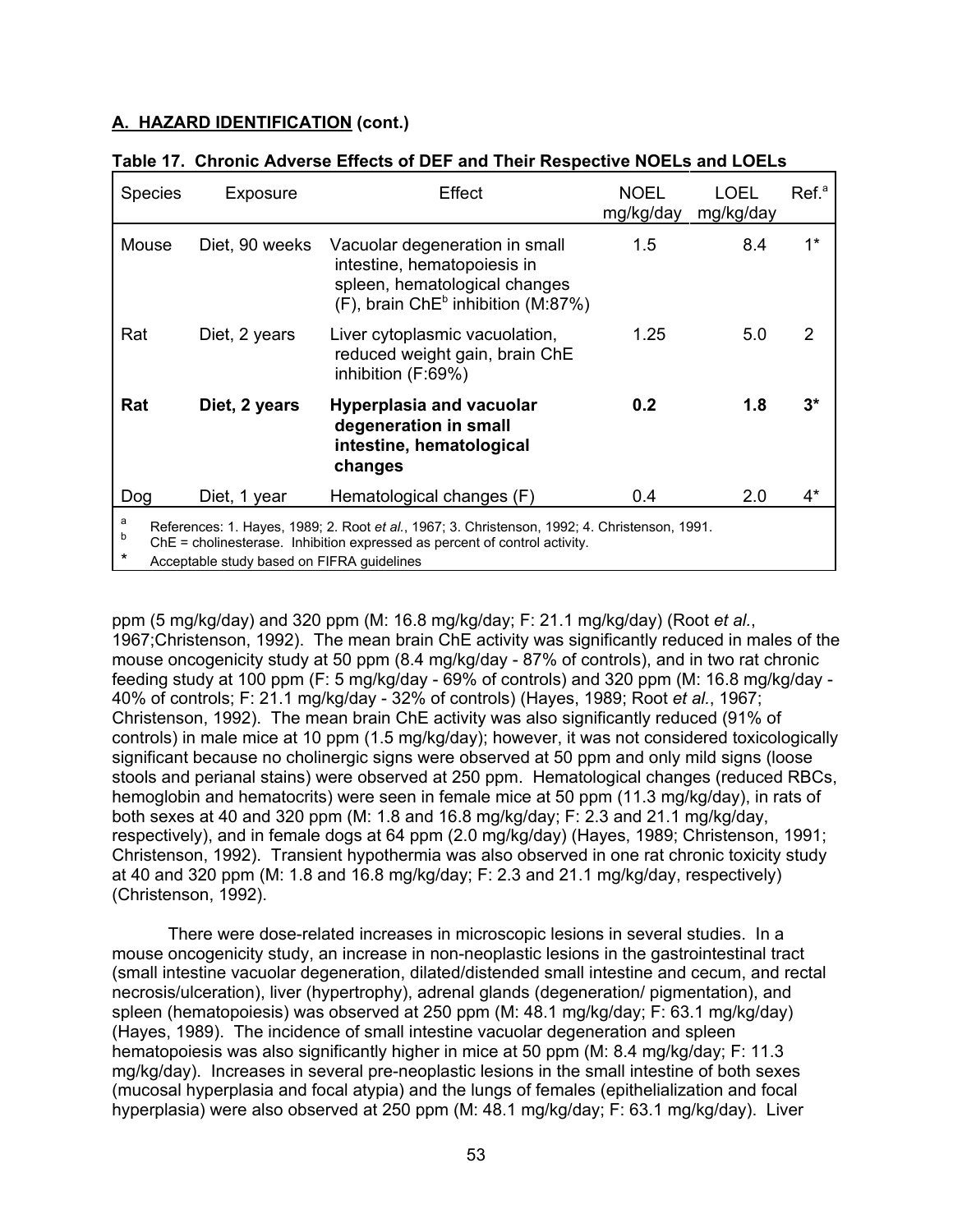cytoplasmic vacuolation was observed in a rat chronic feeding study at 100 ppm (5 mg/kg/day) (Root *et al.*, 1967). Numerous ocular effects were seen in another rat chronic feeding at 320 ppm (M: 16.8 mg/kg/day; F: 21.1 mg/kg/day) including corneal opacity, lens opacity, cataracts, corneal neovascularization, iritis, uveitis, bilateral flat ERG responses, bilateral retinal atrophy, and optical nerve atrophy (Christenson, 1992). In addition, increased adrenal weights and adrenal vacuolar degeneration were observed at 320 ppm. Vacuolar degeneration of the small intestine was seen in animals exposed for one or two years at both 40 and 320 ppm (M: 1.8 and 16.8 mg/kg/day; F: 2.3 and 21.1 mg/kg/day, respectively). Mucosal hyperplasia was also observed at 40 and 320 ppm, but only in animals exposed for two years.

The most sensitive endpoint with chronic oral exposure to DEF appears to be the hematological effects. There is evidence in hens that these hematological effects may be due to nBM which inhibits glucose-6-phosphate dehydrogenase (Abdo *et al.*, 1983b). In previous experiments, these investigators isolated nBM in the plasma and excreta of hens and proposed that it is the product of hydrolysis of DEF in the gut (Abou-Donia, 1979; Abou-Donia *et al.*, 1979a&b). These investigators also found nBM in the plasma of hens administered DEF dermally, although the concentration was an order of magnitude lower than when the same dose was given orally (Abou-Donia *et al.*, 1979a). Although the hematological changes may be more prevalent with the oral route of exposure, they do not appear to be unique to this route of exposure. nBM is an anticipated metabolite of DEF through its normal metabolism in the liver of animals. Also, DEF readily degrades to nBM in the environment. Slight reductions in erythrocyte counts, hematocrits, and hemoglobin values were also seen in a 90-day inhalation study in rats (Pauluhn, 1992). The significance of these hematological effects in assessing the long-term human health risks from occupational exposure to DEF is uncertain because exposure is clearly seasonal and these hematological effects appear to be reversible. In the chronic feeding study in rats, some of the hematological values began to return to normal even with continued exposure (Christenson, 1992). In fact, the RBC count, hemoglobin and hematocrit values were higher in the high-dose animals than controls by the end of the 2-year exposure period.

The relevance of the histological lesions in the adrenal gland, small intestine, liver and spleen of animals after chronic oral exposure to DEF is also uncertain because similar histological changes were not observed in a 3-week dermal toxicity study in rabbits where these tissues were also examined microscopically (Sheets *et al.*, 1991). ERG's were not taken in the rabbit study, so it is uncertain if these lesions were absent or simply not detected. However, the LOEL of 11 mg/kg/day in the 3-week rabbit study was similar to the LOEL of 14.3 mg/kg/day in a 13-week inhalation study in rats at which lesions in the adrenal gland and eyes were observed (Pauluhn, 1992). The lack of concordance in the histological findings between the subchronic and chronic studies could be due to the difference in either the duration or the route of exposure or possibly species differences. Some of these histological lesions, like the vacuolar degeneration and mucosal hyperplasia in the small intestine, could be due to local irritation, from DEF or nBM, and may only be relevant for the oral route of exposure. Consequently, these lesions were not considered relevant to occupational exposure because of the route of exposure. Other effects in the chronic studies, which also appeared to be reversible, such as the hematological changes and brain ChE inhibition, were not of a concern for long term exposure because occupational exposure is limited to a few months of the year.

Chronic dietary exposure to DEF may be expected due to year-round consumption of cottonseed oil, meal or milk and meat containing secondary residues from livestock consuming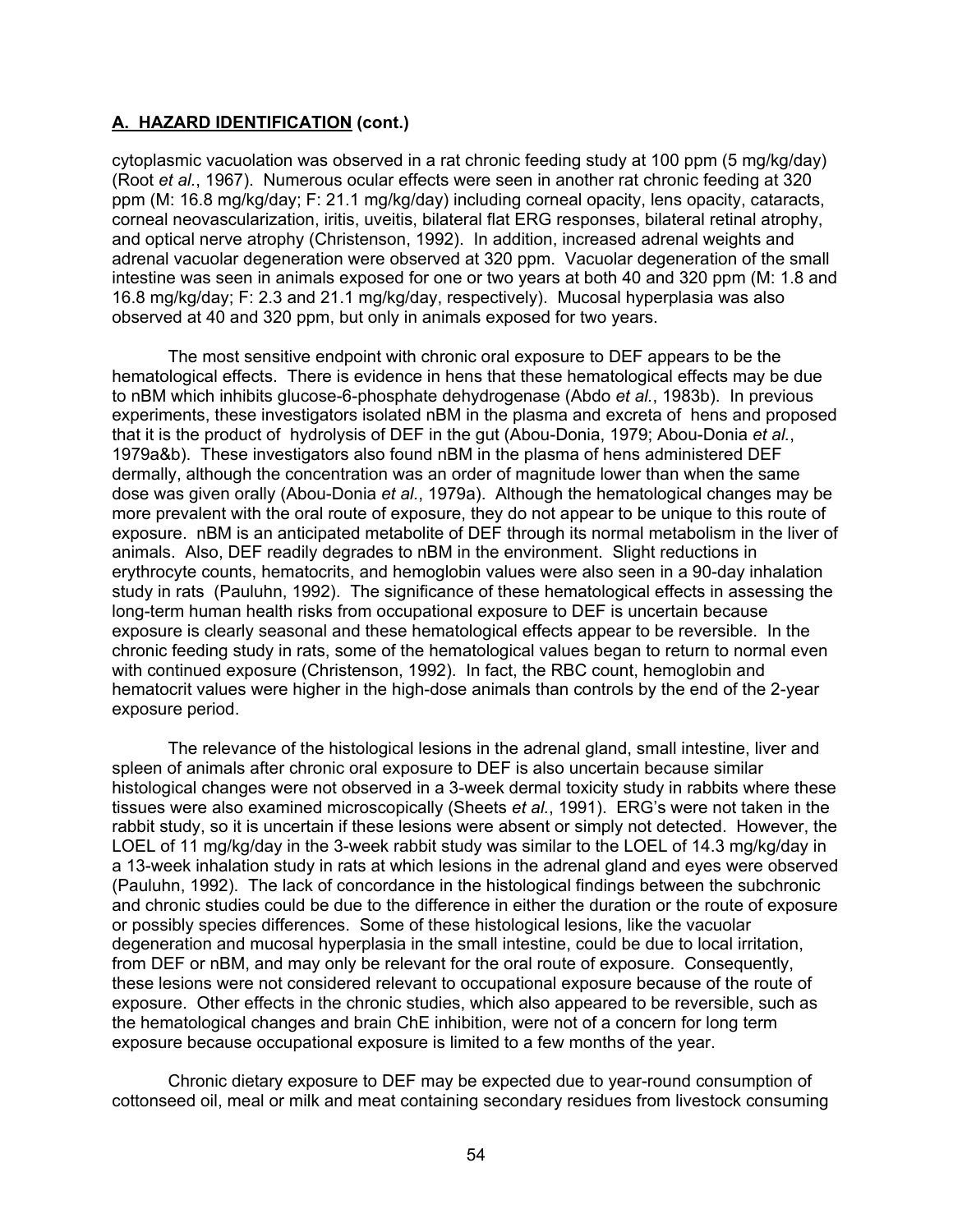cottonseed products. The lowest chronic NOEL was observed in an acceptable 2-year rat study based on the histological changes in the small intestine and hematological changes (Christenson, 1992). The NOEL of 0.2 mg/kg/day from the 2-year rat study was similar to the lowest subchronic oral NOEL of 0.1 mg/kg/day (Abou-Donia *et al.*, 1979b) based on mild ataxia in hens. However, this subchronic study had several deficiencies including inadequate number of animals, no analysis of test article, inadequate summary of clinical signs, body weights and histopathological findings, and the age of animals. The 2-year rat study was selected as the definitive study for evaluating the chronic dietary exposure to DEF. After correcting for oral absorption (70%), the adjusted critical NOEL was 0.14 mg/kg/day.

### Weight of Evidence for Oncogenicity

There was no evidence of oncogenicity in a rat study where DEF was administered in the feed for 2 years (Christenson, 1992). However, an increase in adenocarcinomas of the small intestine (both sexes), liver hemangiosarcomas (males only), and alveolar/bronchiolar adenomas (females only) was seen in mice fed DEF for 90 weeks (Tables 9 and 10) (Hayes, 1989). The adenocarcinomas were often associated with vacuolar degeneration, mucosal hyperplasia and/or focal atypia of the small intestine. The liver hemangiosarcomas were often associated with hemorrhage and necrosis. The increase in alveolar/bronchiolar adenomas was often associated with epithelization and focal hyperplasia. Both oncogenicity studies met FIFRA guidelines.

In the mouse oncogenicity study, there was a high incidence of marked anemia, fluidfilled or dilated intestines, degenerative lesions in the adrenal gland and gastrointestinal tract, and increased non-oncogenic mortality (females) at 250 ppm suggesting that the maximum tolerated dose (MTD) was exceeded. This excessive toxicity might be due to saturation of metabolic pathways which could lead to an increase in a tumor incidence through the accumulation of or formation of more reactive metabolites (Carr and Kolbye, 1991). Increased cell proliferation due to cytotoxicity can result in the promotion of endogenous DNA damage by decreasing the time available to repair DNA damage (Swenberg, 1995). Other non-genotoxic mechanisms could be responsible for the increase in tumor incidences including immunosuppression or an alteration in hormone levels (MacDonald *et al.*, 1994). Theoretically, a biological threshold could exist for the oncogenic response if there is evidence that the metabolic pathways are saturated or the endocrine or immune systems are dysfunctional at doses where there is an increased tumor incidence.

There was no evidence of genotoxicity in the four available studies for DEF (an Ames assay, an *in vitro* chromosomal aberrations assay, an *in vitro* sister chromatid exchange assay, and an unscheduled DNA synthesis assay). All of these genotoxicity studies met FIFRA guidelines, except the sister chromatid exchange assay which was a published report.

# Quantitative Assessment of Oncogenic Effects

 Although the increase in small intestine adenocarcinomas and alveolar/ bronchiolar adenomas only occurred on at the highest dose level where there was evidence of excessive toxicity, there was insufficient data for DEF to indicate whether any threshold mechanisms might be responsible for the oncogenic response. Moreover, multiple tumor sites were involved, one of which is a rare tumor type (small intestine adenocarcinoma) with a reported historical control range for this laboratory of 0% in both sexes. Consequently, it was assumed there was no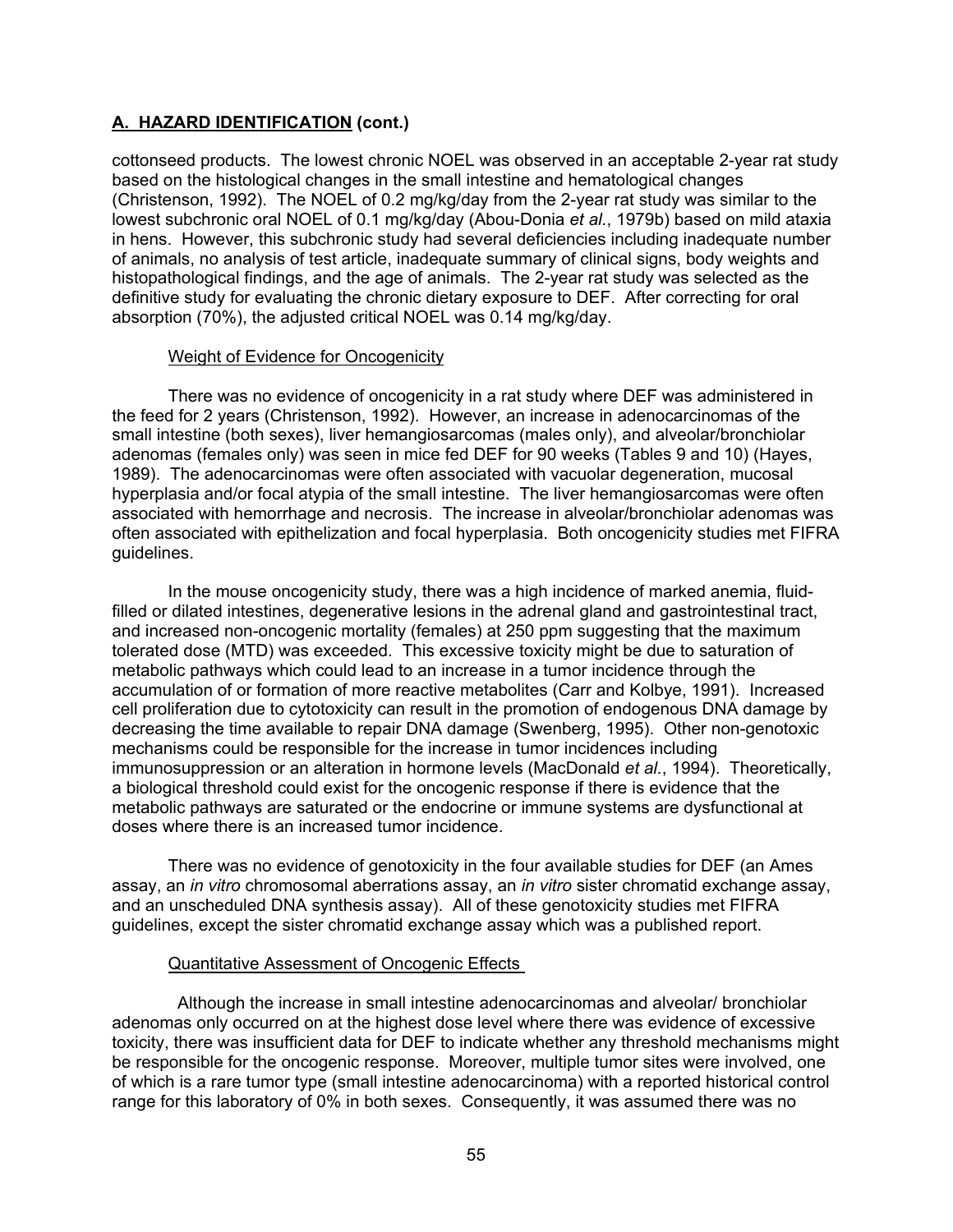threshold and the potential oncogenic risk to humans was evaluated using a linear, low dose extrapolation model to estimate potency.

It was not possible to accurately estimate the oncogenic potency  $(Q_1)$  or upper bound  $(Q_1^*)$  on the slope for small intestine adenocarcinomas and alveolar/bronchiolar adenomas because the slope estimate  $(Q_1)$  is zero when the tumor incidence is only increased at the high dose. Therefore, the incidence of liver hemangiosarcomas in male mice was used to calculate the oncogenic potency of DEF. Due to the reduced survival of mice at the highest dose tested, 250 ppm, the oncogenic potency of DEF was estimated using the multistage-Weibull time-totumor model, MULTI-WEIB. The dosages for male mice (0, 1.5, 8.4 or 48.1 mg/kg/day) were converted to human equivalent dosages multiplying by an interspecies scaling factor of body weight to the 3/4 power [(BWt<sub>A</sub>/BWt<sub>H</sub>)<sup>0.25</sup> = (0.030 kg/70 kg)<sup>0.25</sup> = 0.144]. The estimated oncogenic potency ranged from 3.3 x 10 $^{\text{2}}$  (maximum likelihood estimate or MLE) to 5.9 x 10 $^{\text{2}}$ (95% upper bound or 95% UB)  $(mq/kg/day)^{-1}$ .

#### n-Butyl Mercaptan

Only limited animal toxicity data were available for nBM. Effects observed in a battery of acute toxicity tests (intraperitoneal LD50, oral LD50, inhalation LD50, ocular irritation) were indicative of CNS depression including incoordination, muscular weakness, paralysis, lethargy, sedation, respiratory depression, cyanosis, and coma (Fairchild and Stokinger, 1958). Other effects included restlessness, increased respiration, diarrhea (oral exposure), sneezing (inhalation exposure), and ocular irritation. Liver damage (lymphatic infiltration and necrotic foci with small hemorrhages) and kidney damage (cloudy swelling of the tubules and hyaline casts in the lumina) were observed with all routes of exposure. With inhalation exposure, hyperemia of the trachea and lungs, capillary engorgement, edema and occasional hemorrhage were seen. There was insufficient information available in the published report by Fairchild and Stokinger (1958) to establish a NOEL by any of the routes tested. An inhalation developmental toxicity study was available in which mice and rats were exposed to vapors of nBM for 6 hrs/day on gestation days 6-16 and 6-19, respectively (Thomas *et al.*, 1987). No maternal or developmental effects were seen in rats. The NOEL for the maternal and developmental effects in mice was 10 ppm (17 mg/kg/day) based on increased mortalities, reduced body weight gain, unkempt appearance, lethargy, red/brown perianal stains, increased post-implantation losses, and fetal malformations.

As mentioned earlier, the "late acute" effects seen in hens with oral exposure were attributed to nBM which is probably formed in the gut from the hydrolysis of DEF (Abou-Donia *et al.*, 1979a; Abou-Donia *et al.*, 1984). These investigators tested this theory by administering nBM to hens and found they developed signs similar to those described as late acute effects (malaise, leg or general weakness, loss of balance, diarrhea, loss of appetite, disorientation, tremors, loss of breath, and dark and droopy comb just prior to death), except the onset of signs was earlier (6-12 hrs after administration). Hens administered nBM did not respond to atropine therapy, did not have any inhibition of brain or plasma ChE activity, and did not develop degenerative changes in peripheral nerves. A NOEL of 100 mg/kg was observed based on clinical signs in hens administered nBM. Abdo *et al*. (1983b) observed erythrocyte deformation and lysis in hens 24-48 hrs after administering nBM at 500 mg/kg. Methemoglobin levels were elevated while erythrocyte counts, hematocrit, hemoglobin levels and G-6-PD activity were reduced. Because the time course of the hematological changes and the late acute effects were similar, the investigators proposed that the inhibition of G-6-PD was responsible for the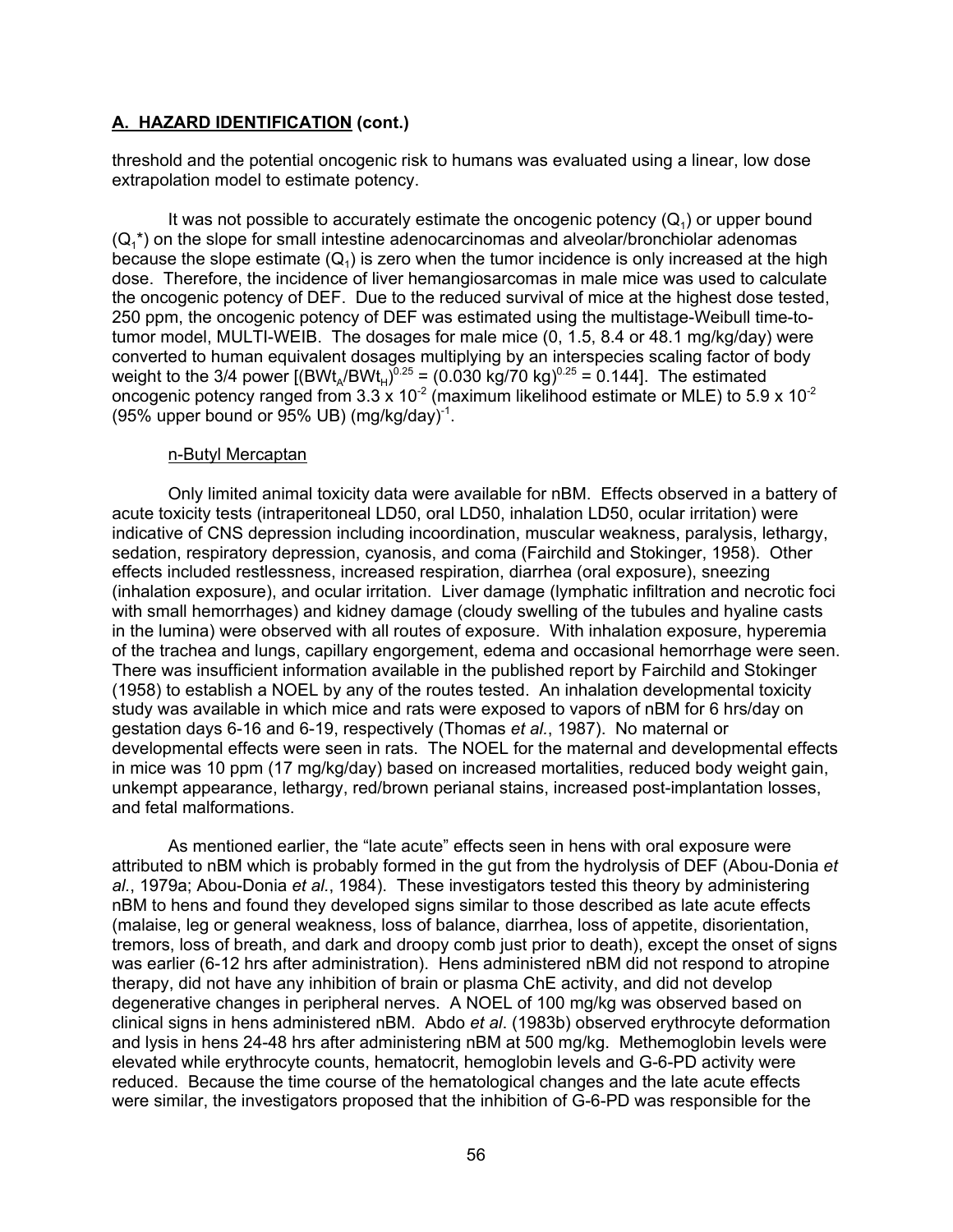hematological changes. G-6-PD is involved in the regeneration of NADPH which in turn is needed for the reduction of glutathione. A reduction in glutathione levels could lead to the formation of methemoglobin and Heinz bodies, coagulation of surface proteins on erythrocytes, leading to deformation and eventual cell lysis. Since only one dose was administered in this study, a NOEL was not established for the hematological changes.

Residents of agricultural communities in cotton-growing regions have complained of eye and throat irritation, rhinitis, wheezing, coughing, shortness of breath, nausea and diarrhea during the time of cotton defoliation with DEF (Maddy and Peoples, 1977; Scarborough, 1989). Based on the acute effects seen in animals exposed to nBM, it appears that nBM may be responsible for the ocular and respiratory irritation. Some of these complaints may also be due to the strong skunk-like odor. The an odor threshold of nBM in humans between 0.01 and 1.0 ppb (Santodonato *et al.*, 1985). Offensive odors may trigger symptoms in humans, such as nausea and headache, by indirect physiologic mechanisms including exacerbating an underlying medical condition, innate odor aversion, odor-related aversive conditioning, stressinduced illness, and possible innate pheromonal reaction (Shusterman, 1992). Ames and Stratton (1991) analyzed health effects reported by residents living near a potato field that had been treated with ethoprop which breaks down to n-propyl mercaptan. They found that symptoms more closely correlated with odor perception than with distance from the potato field.

# **B. EXPOSURE ASSESSMENT**

#### Occupational Exposure

Exposure estimates for handlers involved in the aerial or ground application of DEF to cotton are summarized in Table 18. The total daily exposure by the dermal and inhalation routes are the geometric means from the data presented in Tables 2 and 3 of the Exposure Assessment Document for DEF which comes primarily from a study conducted by Eberhart (1993), except for flaggers (Formoli and Wang, 1995). A weighted average of the exposure data from both the Eberhart (1993) and Peoples *et al.* (1981) studies were used for flaggers. The exposure data for mixer/loaders and pilots from the Peoples *et al.* (1981) study was not used because of the inconsistent use of protective clothing. The dermal exposure represented more than 95% of the total daily exposure for handlers. To address the risk for severe dermal irritation from the DEF formulation, the average hand exposure (µg/person/day) was divided by the concentration of DEF in the formulation (70%) and the surface area of the hand (990 cm<sup>2</sup>). The hand exposure ranged from 0.20 µg formulation/cm<sup>2</sup> for ground applicators to 5.48 µg formulation/cm $^2$  for pilots. The Absorbed Daily Dosage (ADD) was the geometric mean of the total daily exposure by the dermal and inhalation routes assuming an average worker weighs 75.9 kg, dermal absorption is 47.5%, and respiratory uptake is 50% with DEF as a vapor during occupational exposure. The ADD was greatest for mixer/loaders involved in ground application of DEF (54.3 µg/kg/day). The ground applicators had the lowest exposure (4.4 µg/kg/day). The Seasonal Average Daily Dosage (SADD) was calculated from the ADD assuming 21 days of exposure in a 45-day use season for cotton. The SADDs ranged from 2.1 to 25.3 µg/kg/day. Because occupational exposure was limited to a 45-day use season per year, a chronic exposure dosage (i.e., Annual Average Daily Dosage) was not calculated. The Lifetime Average Daily Dosage (LADD) is used to calculate the oncogenic risk for workers. The LADDs for pesticide workers ranged from 0.2 to 1.8 µg/kg/day for handlers.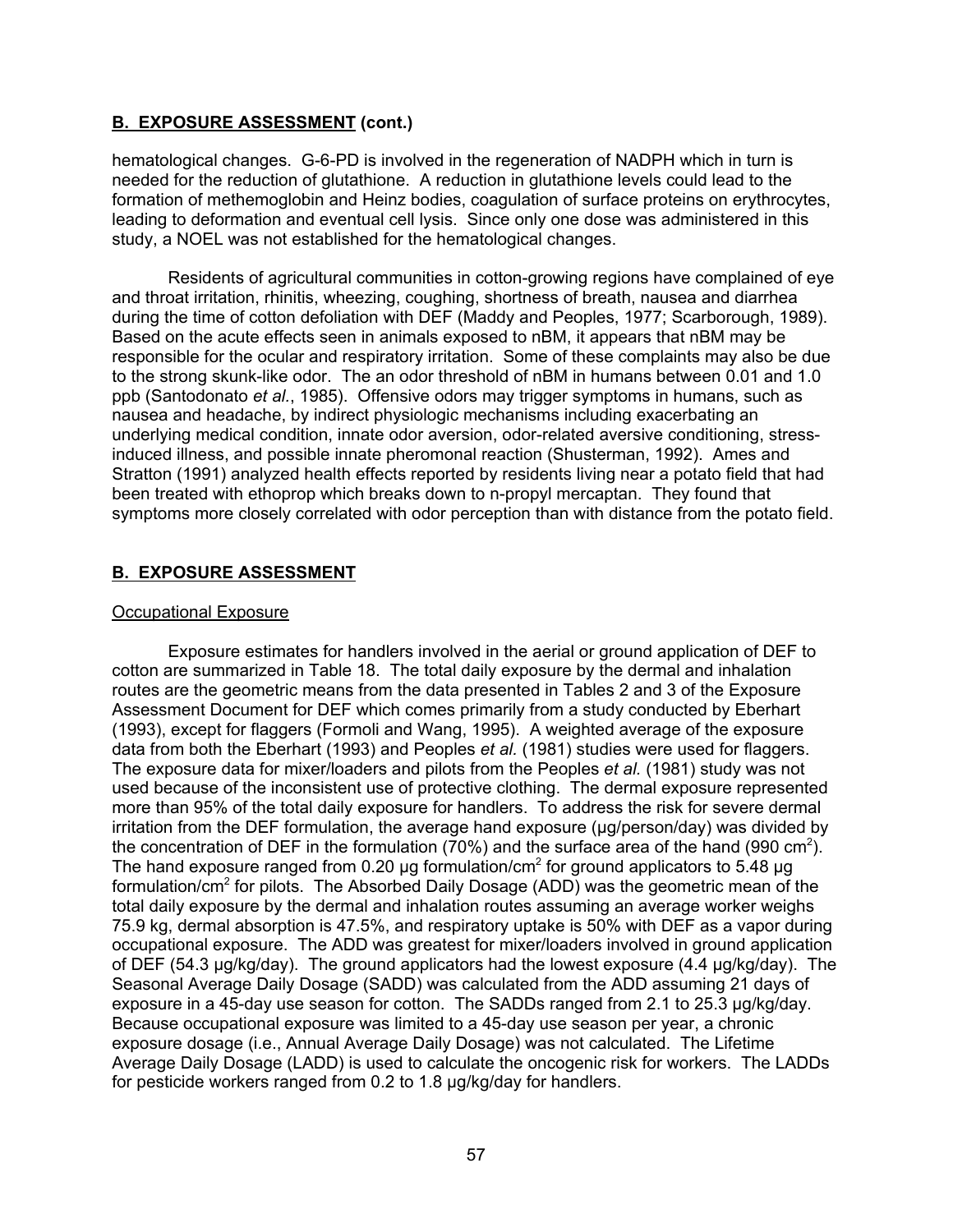|                                                                                                                                                                                                                                                                                                                                                                                                                                                                                                                                                                                                     | Hand                                                           | ADD <sup>c</sup> | SADD <sup>d</sup> | LADD <sup>e</sup> |
|-----------------------------------------------------------------------------------------------------------------------------------------------------------------------------------------------------------------------------------------------------------------------------------------------------------------------------------------------------------------------------------------------------------------------------------------------------------------------------------------------------------------------------------------------------------------------------------------------------|----------------------------------------------------------------|------------------|-------------------|-------------------|
| <b>Job Categories</b>                                                                                                                                                                                                                                                                                                                                                                                                                                                                                                                                                                               | <b>Exposure</b> <sup>b</sup><br>$\mu$ g DEF EC/cm <sup>2</sup> |                  | µg/kg/day         |                   |
| <b>Aerial Application</b>                                                                                                                                                                                                                                                                                                                                                                                                                                                                                                                                                                           |                                                                |                  |                   |                   |
| Mixer/Loader                                                                                                                                                                                                                                                                                                                                                                                                                                                                                                                                                                                        | 1.84                                                           | 28.1             | 13.1              | 0.9               |
| Pilot                                                                                                                                                                                                                                                                                                                                                                                                                                                                                                                                                                                               | 5.48                                                           | 33.2             | 15.5              | 1.1               |
| Flagger                                                                                                                                                                                                                                                                                                                                                                                                                                                                                                                                                                                             | 0.57                                                           | 23.7             | 11.1              | 0.8               |
| <b>Ground Application</b>                                                                                                                                                                                                                                                                                                                                                                                                                                                                                                                                                                           |                                                                |                  |                   |                   |
| Mixer/Loader                                                                                                                                                                                                                                                                                                                                                                                                                                                                                                                                                                                        | 5.01                                                           | 54.3             | 25.3              | 1.8               |
| Applicator                                                                                                                                                                                                                                                                                                                                                                                                                                                                                                                                                                                          | 0.23                                                           | 4.4              | 2.1               | 0.1               |
| <b>Harvesters</b>                                                                                                                                                                                                                                                                                                                                                                                                                                                                                                                                                                                   |                                                                |                  |                   |                   |
| <b>Picker Operator</b>                                                                                                                                                                                                                                                                                                                                                                                                                                                                                                                                                                              |                                                                | 94.3             | 44.0              | 3.1               |
| <b>Module Builder Operator</b>                                                                                                                                                                                                                                                                                                                                                                                                                                                                                                                                                                      |                                                                | 29.8             | 13.9              | 1.0               |
| Raker                                                                                                                                                                                                                                                                                                                                                                                                                                                                                                                                                                                               |                                                                | 56.0             | 26.1              | 1.8               |
| Tramper                                                                                                                                                                                                                                                                                                                                                                                                                                                                                                                                                                                             |                                                                | 121.8            | 56.8              | 4.0               |
| a<br>Exposure estimates for handlers are from Eberhart (1993), except for flaggers which is the weighted average of<br>exposure estimates from both Peoples et al. (1981) and Eberhart (1993). A 7-hour workday was assumed for<br>aerial application and 8-hour workday for ground application. Exposure estimates for harvesters were calculated<br>using dermal transfer factors and the average residue level on cotton bolls at 7 days after application derived<br>from a study conducted by Eberhart and Ellisor (1993). Inhalation exposure was assumed to be negligible for<br>harvesters. |                                                                |                  |                   |                   |

#### **Table 18. Estimated Exposure Dosages in Pesticide Workers for DEF Use on Cottona**

cm<sup>2</sup> by dividing by the concentration of DEF in the formulation (70%) and the surface area of the hand (990 cm $^2$ The hand exposure (µg/person/day) for handlers was converted to µg of DEF emulsifiable concentrated (EC) per cm by alviaing by the concentration of DEF in the formulation (70%) and the surface area of the hand (990 cm<br>ADD = Absorbed Daily Dosage assuming 47.5% dermal absorption, 50% respiratory uptake of DEF as a vapor

with occupational exposure, and 75.9 kg body weight. The value represents the geometric mean for handlers and the arithmetic mean for harvesters based on the distribution of the data.

d SADD = Seasonal Average Daily Dosage assuming workers are exposed 21 days in a 45-day season<br>
E LADD = Lifetime Average Daily Dosage assuming an exposure over 40 years of a 70-year lifespan.

The exposure estimates for workers harvesting cotton treated with DEF are also summarized in Table 18. The exposure estimates were derived using dermal transfer factors derived from a study conducted by Eberhart and Ellisor (1993) in which cotton treated with DEF was harvested 15 to 20 days after application. The arithmetic mean of the dermal exposure was used in calculating the dermal transfer factors. The estimated dermal transfer factors ranged from 2832 g/hr for rakers to 6157 g/hr for trampers. The dermal transfer factors were then used to estimate exposure if the cotton had been harvested at the minimum pre-harvest interval of 7 days after application using residue data that was also collected in this same study. Predicted residue levels were estimated from observed levels using log-linear regression analysis. The predicted residues for day 7 with aerial and ground application were 0.47 and 0.32 µg/g cotton boll, respectively. The average of these two residue levels, 0.395 µg/g, was multiplied by the dermal transfer factor to estimate dermal exposure for the specific job category. Hand exposure to the DEF formulation was not calculated for cotton harvesters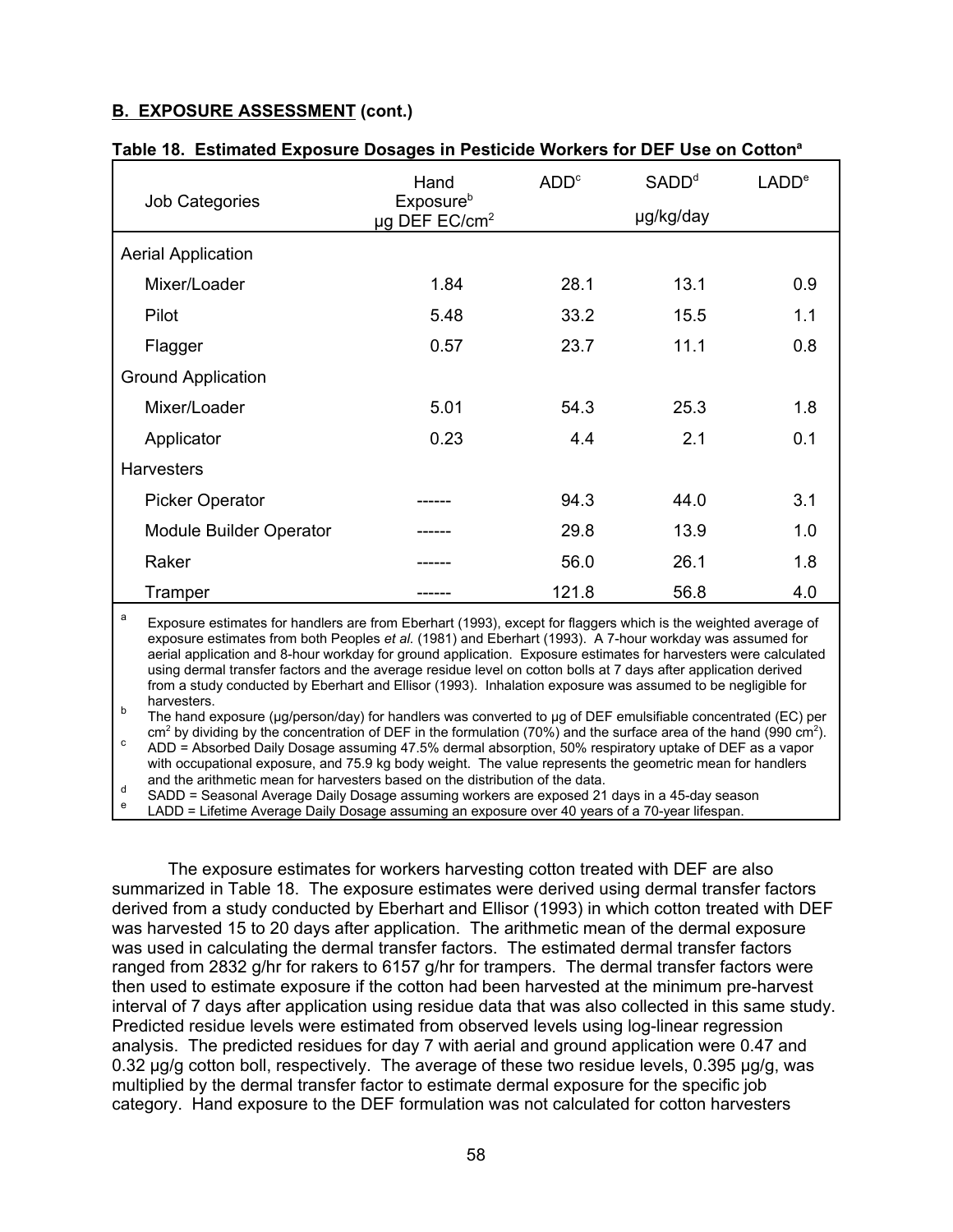because it was assumed that the inert ingredients were volatile and had dissipated by the time of harvesting. Consequently, these workers were exposed primarily to technical grade DEF which only caused mild dermal irritation. The same assumptions made for handlers regarding dermal absorption, body weight, and days worked per season were used for cotton harvesters. The ADDs ranged from 29.8 µg/kg/day for module builder operators to 121.8 µg/kg/day for trampers. The SADDs ranged from 13.9 to 56.8 µg/kg/day. The LADDs for harvesters ranged from 1.0 to 4.0 µg/kg/day.

#### Dietary Exposure

DPR evaluates the risk of exposure to an active ingredient in the diet using two processes: (1) use of residue levels detected in foods to evaluate the risk from total exposure, and (2) use of tolerance levels to evaluate the risk from exposure to individual commodities (see Tolerance Assessment section). For the evaluation of risk to detected residue levels, the total exposure in the diet is determined for all label-approved raw agricultural commodities, processed forms, and animal products (meat and milk) that have established U.S. EPA tolerances. Tolerances may be established for the parent compound and associated metabolites. DPR considers these metabolites and other degradation products that may be of toxicological concern in the dietary assessment.

#### Residue Data

The sources of residue data for dietary exposure assessment include DPR and federal monitoring programs, field trials, and survey studies. Residue data obtained from the monitoring programs are preferred because they represent a realistic estimate of potential exposure. In the absence of data, surrogate data from the same crop group as defined by U.S. EPA or theoretical residues equal to U.S. EPA tolerances. Residue levels that exceed established tolerances (over-tolerance) are not utilized in the dietary exposure assessment because over-tolerance incidents are investigated by the DPR Pesticide Enforcement Branch and are relatively infrequent. DPR evaluates the potential risk from consuming commodities with residues over tolerance levels using an expedited acute risk assessment.

DPR has two major sampling programs: priority pesticide and marketplace surveillance. The priority pesticide program focuses on pesticides of health concern as determined by DPR Enforcement and Medical Toxicology Branches. Samples are collected from fields known to have been treated with the specific pesticides. For the marketplace surveillance program, samples are collected at the wholesale and retail outlets, and at the point of entry for imported foods. The sampling strategies for both priority pesticide and marketplace surveillance are similar and are weighted toward such factors as pattern of pesticide use; relative number and volume of pesticides typically used to produce a commodity; relative dietary importance of the commodity; past monitoring results; and extent of local pesticide use.

The U.S. Food and Drug Administration (FDA) has three programs for determining examining residues in food: (1) regulatory monitoring, (2) total diet study, and (3) incidence/level monitoring. For the surveillance monitoring, surveillance samples are collected from individual lots of domestic and imported foods at the source of production or at the wholesale level. In contrast to the regulatory monitoring program, the total diet study monitors residue levels in the form that a commodity is commonly eaten or found in a prepared meal. The incidence /level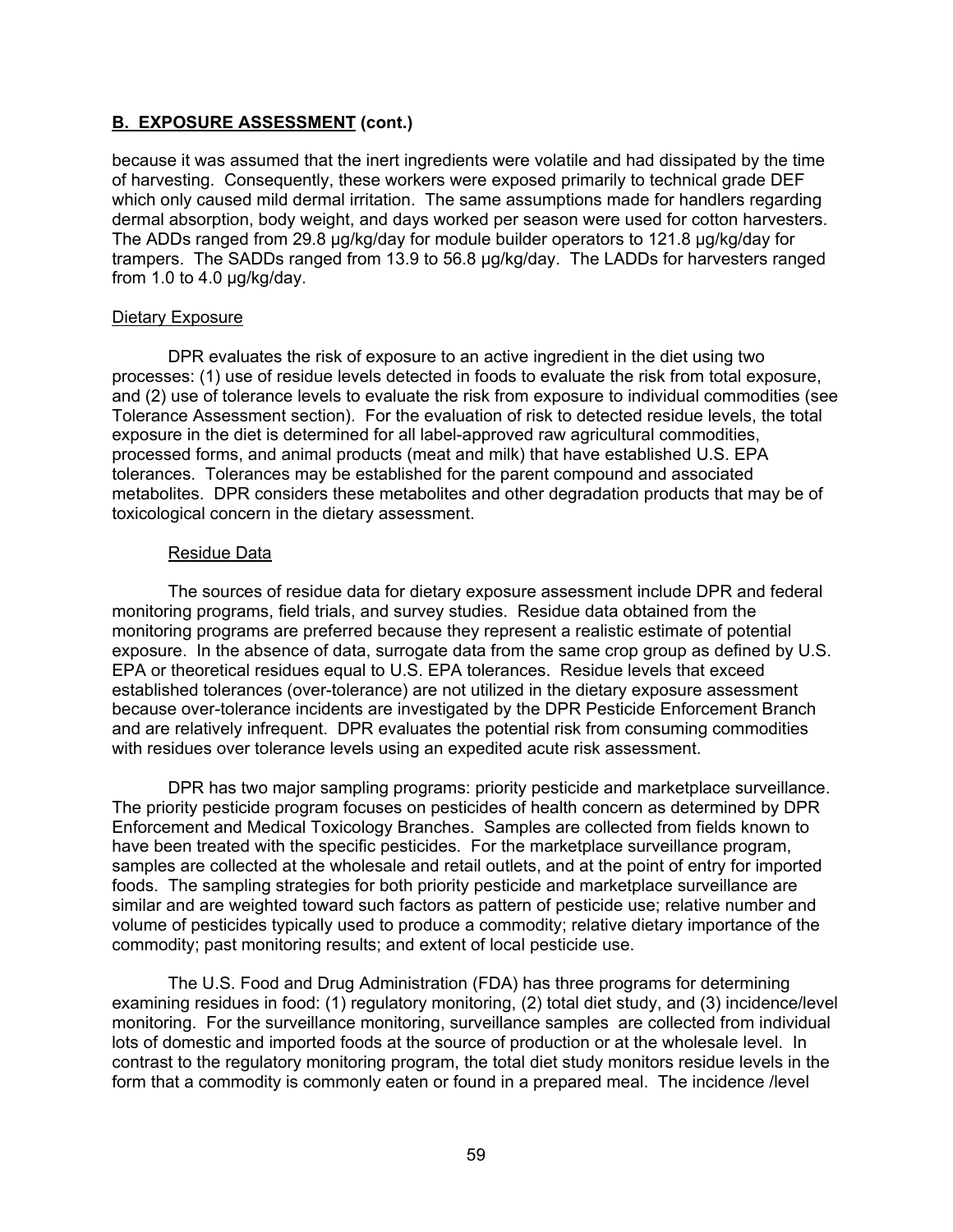monitoring program is designed to address specific concerns about pesticide residues in particular foods.

The U.S. Department of Agriculture (USDA) is responsible for the Pesticide Data Program (PDP), a nationwide cooperative monitoring program. The PDP is designed to collect objective, comprehensive pesticide residue data for risk assessments. Several states, including California, collect samples at produce markets and chain store distribution centers close to the consumer level. The pesticide and produce combinations are selected based on the toxicity of the pesticide as well as the need for residue data to determine exposure. In addition, USDA is responsible for the National Residue Program which provides data on potential pesticide residues in meat and poultry. These residues in farm animals can occur from direct application or consumption of commodities or by-products in their feed.

#### Primary Residues

DPR added DEF to the multi-residue screen in its marketplace surveillance and priority pesticide programs for 1991. No DEF residues in cottonseed products have been detected since its inclusion in the multi-residue screen, but this is not surprising since neither cottonseed meal nor oil products are sampled by DPR (DPR, 1992-1993). The FDA has routinely analyzed cottonseed, refined cottonseed oil, milk, and meat for DEF residues since 1985. However, the minimum detection limits (MDLs) are unknown due to insufficient residue/matrix combination information. The MDL for DEF will likely be in the same range as the other related organophosphate pesticides monitored by the FDA. The FDA MDL range for related organophosphate pesticides varies from 0.01 to 0.1 ppm for the assorted raw agricultural commodities and their derivatives (FDA, 1995). There were no detected residues of DEF found in the 8 cottonseed product samples tested during the fiscal years 1990-1995 surveillance period in the FDA monitoring programs. The USDA National Residue Program and the Pesticide Data Program do not monitor for DEF residues.

There were 36 field studies of cottonseed samples submitted to DPR by the registrants (Chemagro Corp, 1965a & 1969). Fifty percent of these studies were not suitable for consideration in the dietary exposure analysis because the field study application rates and/or the pre-harvest intervals did not approximate those on the current labels for DEF. The residue values for cottonseed were generated from 18 registrant studies where DEF was applied at 30- 42 oz/acre and samples were collected at 7 days post application (Chemagro, 1965a&b, 1969). The maximum and mean residue level of these 18 samples was 2.60 and 0.87 ppm, respectively. The MDL for all of these studies was 0.1 ppm.

Anticipated residue levels of DEF in processed cottonseed products were derived by multiplying the level in whole cottonseed by various processing factors (Table 19). The processing factors for refined cottonseed hulls, meal, oil, and gin trash were 1.24, 0.04, 0.29, and 6.76, respectively, based on some limited residue data submitted by the registrant for DEF in processed cottonseed (Chemagro Corp., 1965b & 1969). All cottonseed oil prepared for human consumption undergoes an additional processing step (deodorization) to remove aromatics and low boiling point constituents. Approximately 99% of the DEF was removed from cottonseed oil in a simulation of this process in which the oil was steam stripped (Thornton, 1968). However, no residue data were submitted for deodorized cottonseed oil after going through the normal deodorization process; therefore, the residue levels in cottonseed oil were not adjusted for this additional processing step.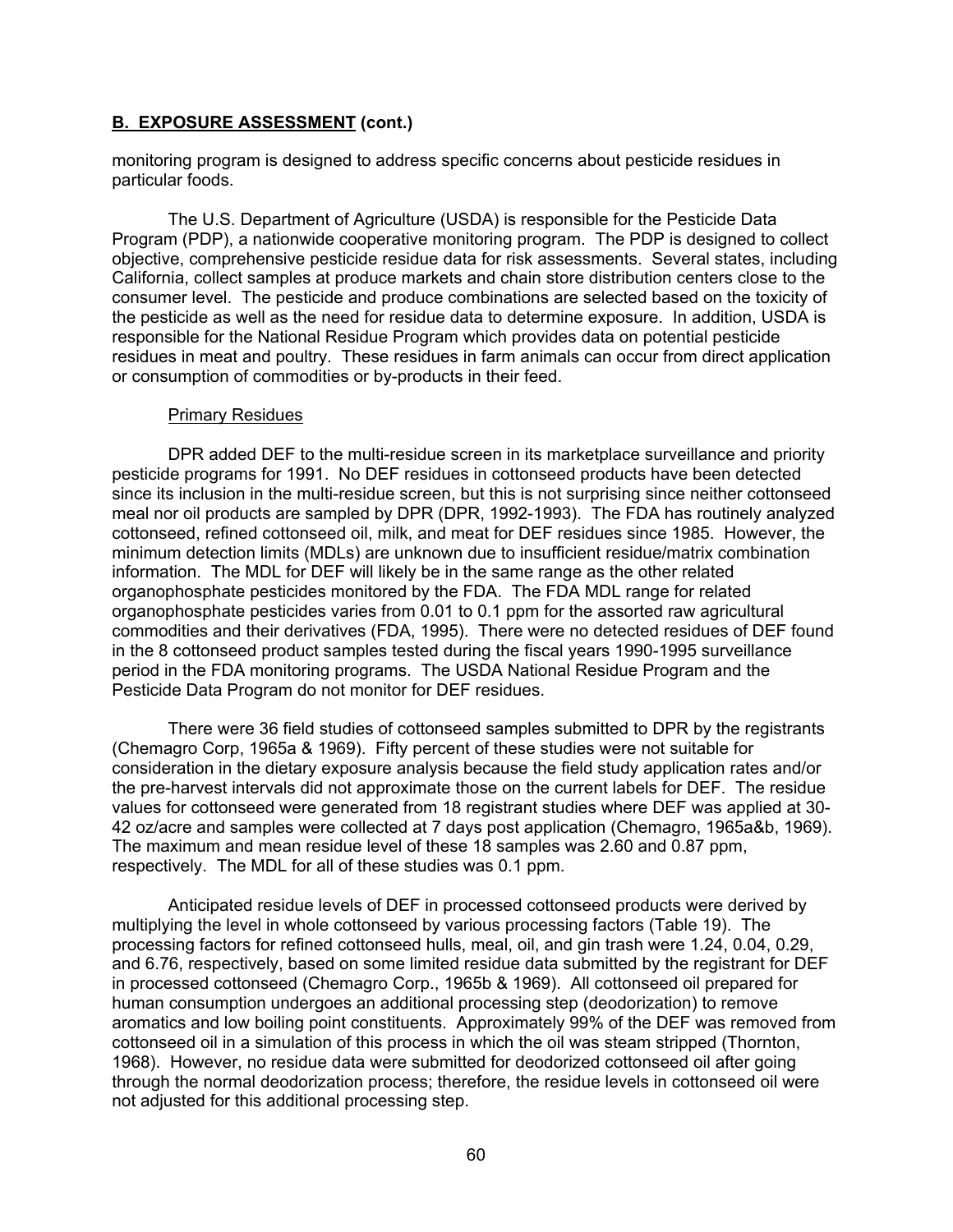|                                   | <b>Anticipated DEF Residues</b> |               |  |
|-----------------------------------|---------------------------------|---------------|--|
| Processing<br>Factor <sup>a</sup> | Maximum<br>(ppm)                | Mean<br>(ppm) |  |
|                                   | 2.60                            | 0.87          |  |
| 1.24                              | 3.22                            | 1.08          |  |
| 0.04                              | 0.10                            | 0.03          |  |
| 0.29                              | 0.75                            | 0.25          |  |
| 6.76                              | 17.58                           | 5.88          |  |
|                                   |                                 |               |  |

### **Table 19. Processing Factors and Anticipated Residue Levels of DEF in Processed Cottonseed**

The processing factors were based on DEF residues in a few samples of processed cottonseed (Chemagro Corp., 1965b & 1969). <sup>b</sup> The DEF residue levels in whole cottonseed were based on field studies conducted by registrant (Chemagro

Corp., 1965a).

# Secondary Residues

The registrant provided residue studies for cattle, goats and poultry (Chemagro Corp., 1968a&b; Sahali, 1991; Hall, 1991). DEF was administered to cattle at 84.5 mg/1000 lb/day (0.19 mg/kg/day) in capsules for 28 days (Chemagro Corp., 1968a&b). This dose level was theoretically equivalent to that which the animal would receive if it consumed 3% of its body weight in feed that was 50% cottonseed hulls containing DEF at 12.4 ppm. The theoretical residue level of the hulls in the animal feed was based on the highest residue level detected in whole cottonseed, 9.06 ppm, in the field studies submitted by the registrant and adjusting for the higher concentration of DEF in the hull. However, the highest residue level in the whole cottonseed occurred when DEF was applied at twice the maximum application rate. To obtain more realistic DEF residue levels in cattle tissues and milk, the relationship between the administered dose and the tissue level was assumed to be proportional and the tissue levels were adjusted by a distribution factor (Table 20). The distribution factor is simply the ratio of the residue level in the tissue to the level in the diet. The amount of processed cottonseed products in feed was assumed to be 10, 25, 20, and 30% for meal, seeds, hulls, and gin trash, respectively, based on the U.S. EPA guidelines for residue studies (U.S. EPA, 1994). The maximum theoretical residue in animal feed from the various cottonseed products was estimated to be 6.58 ppm. The mean theoretical residue in animal feed was 2.20 ppm.

Two lactating goats were administered DEF in capsules at 0.82 and 0.85 mg/kg/day on 3 consecutive days (Sahali, 1991). These dosages were theoretically equivalent to residue levels of 109 and 113 ppm, respectively, for whole cottonseed if 25% of the feed is from cottonseed products and goats consume 3% of their bodyweight in feed daily. These theoretical residue levels are approximately 25 times the tolerance level for whole cottonseed. As with cattle, more realistic DEF residue levels in goat tissues and milk were derived by assuming the tissue levels were proportional to dose and adjusting by a distribution factor (Table 21). Although the total radioactivity in tissues was measured, only the residues of the parent compound were used in the estimation of dietary exposure. DEF represented 36, 5, and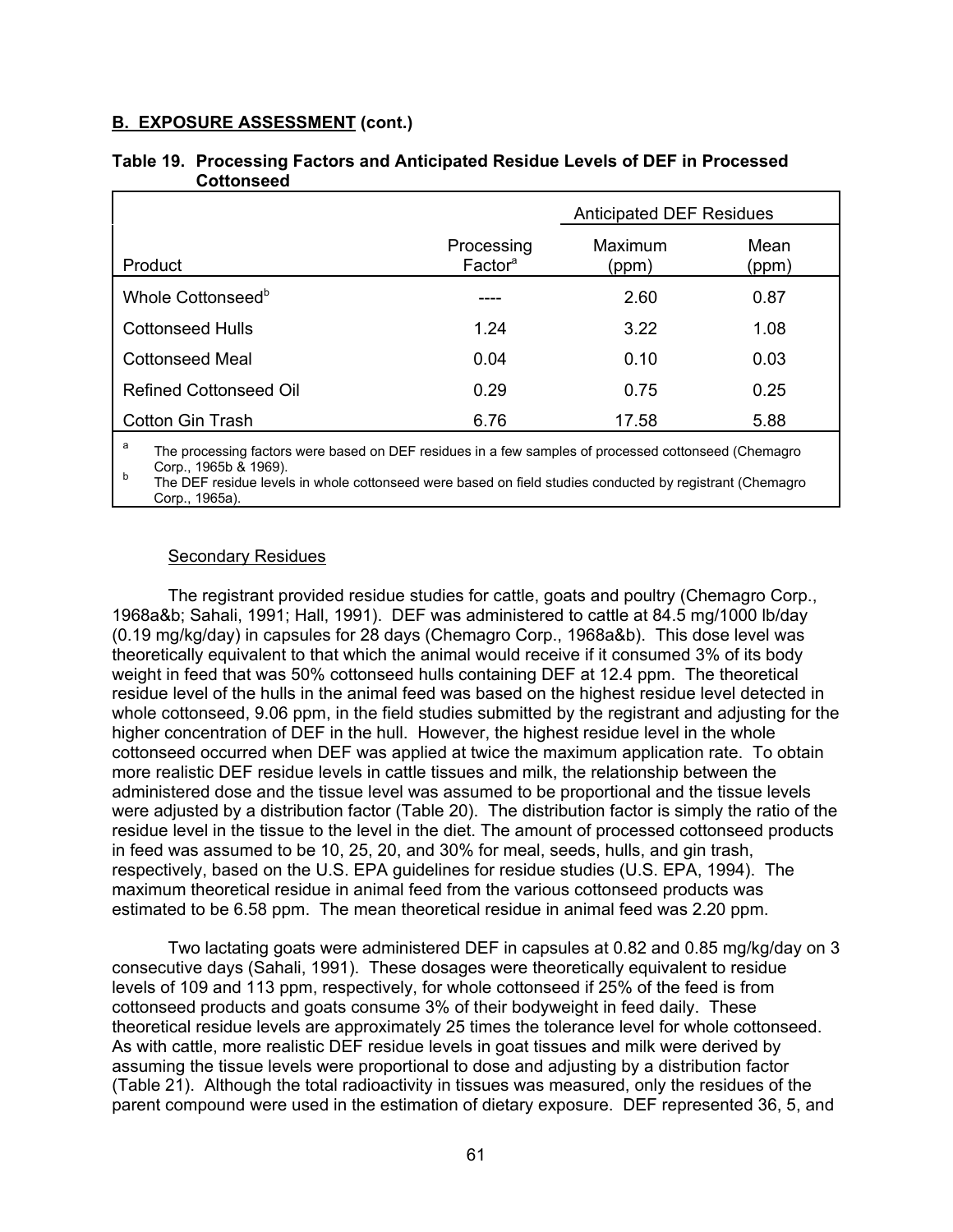|               |                                                       | Anticipated DEF Residues <sup>b</sup> |                     |  |
|---------------|-------------------------------------------------------|---------------------------------------|---------------------|--|
| <b>Tissue</b> | <b>Distribution</b><br>Factor <sup>a</sup><br>$(\% )$ | Maximum<br>(ppm)                      | Mean<br>(ppm)       |  |
| <b>Brain</b>  | 0.37                                                  | 0.02 <sup>c</sup>                     | 0.008               |  |
| Heart         | 0.51                                                  | 0.02 <sup>c</sup>                     | 0.011               |  |
| Liver         | 0.44                                                  | 0.02 <sup>c</sup>                     | 0.010               |  |
| Kidney        | 0.55                                                  | 0.02 <sup>c</sup>                     | 0.012               |  |
| <b>Muscle</b> | 0.25                                                  | 0.016                                 | 0.006               |  |
| Fat           | 0.32                                                  | 0.02 <sup>c</sup>                     | 0.007               |  |
| <b>Milk</b>   | 0.05                                                  | $0.002^{c,d}$                         | 0.0008 <sup>d</sup> |  |

### **Table 20. Distribution Factors and Anticipated DEF Residues in Cattle Tissues and Milk**

The distribution factors were based on the residue levels found in cattle tissues after administering DEF at 84.5 mg/1000 lb/day (0.19 mg/kg/day) for 28 days (Chemagro Corp., 1968a&b). The distribution factor is the ratio of the residue level in the tissue to the level in the diet.

b The maximum and mean theoretical residue level in feed for beef cattle was estimated to be 6.59 and 2.20 ppm, respectively, assuming the feed contained meal, seeds, hulls, and gin trash at 10, 25, 20 and 30%, respectively (U.S. EPA, 1994). The maximum or mean theoretical residue levels in tissues were estimated by multiplying the distribution factor by the maximum or mean theoretical residue level in the feed (e.g., the mean residue in cattle brain =  $0.37\%$  x 2.20 ppm =  $0.008$  ppm).

 $\epsilon$  Based on the maximum theoretical residue in feed of 6.59 ppm, the maximum anticipated residue in brain, heart, liver, kidney, fat, and milk exceeded the tolerance; therefore, the residue levels were set at the tolerance.

d The maximum and mean theoretical residue level in feed for dairy cattle was estimated to be 4.66 and 1.56 ppm, respectively, assuming the feed contained meal, seeds, hulls, and gin trash at 15, 25, 15 and 20%, respectively (U.S. EPA, 1994).

<1% of the total radioactive residues in fat, milk, and other tissues, respectively. The other radioactive components in the tissues did not match the reference standards for various known degradation products of DEF including nBM, S,S-dibutyl phosphorodithioate, and S-butyl phosphorothioate. The majority of the radioactivity was found in the protein and fatty acid fraction of the tissues. The percentage of cottonseed products in the feed of goats was assumed to be identical to cattle (i.e., 10% meal, 25% seeds, 20% hulls, and 30% gin trash).

The distribution factors for goat tissue and milk were significantly lower than those for cattle. Most likely this is due to the shorter exposure period (3 days vs. 28 days) in the goat study; however, differences in methodology and metabolism may also be involved. Since species differences in metabolism are likely and could not be eliminated as a possible cause, different distribution factors were used for goat and cattle tissues. No residue studies were available for sheep tissues; therefore, the distribution factors for goat were used for sheep.

Currently, there are no tolerances for poultry or eggs, so the residue levels from the metabolism study with laying hens was not incorporated into the dietary exposure (Hall, 1991).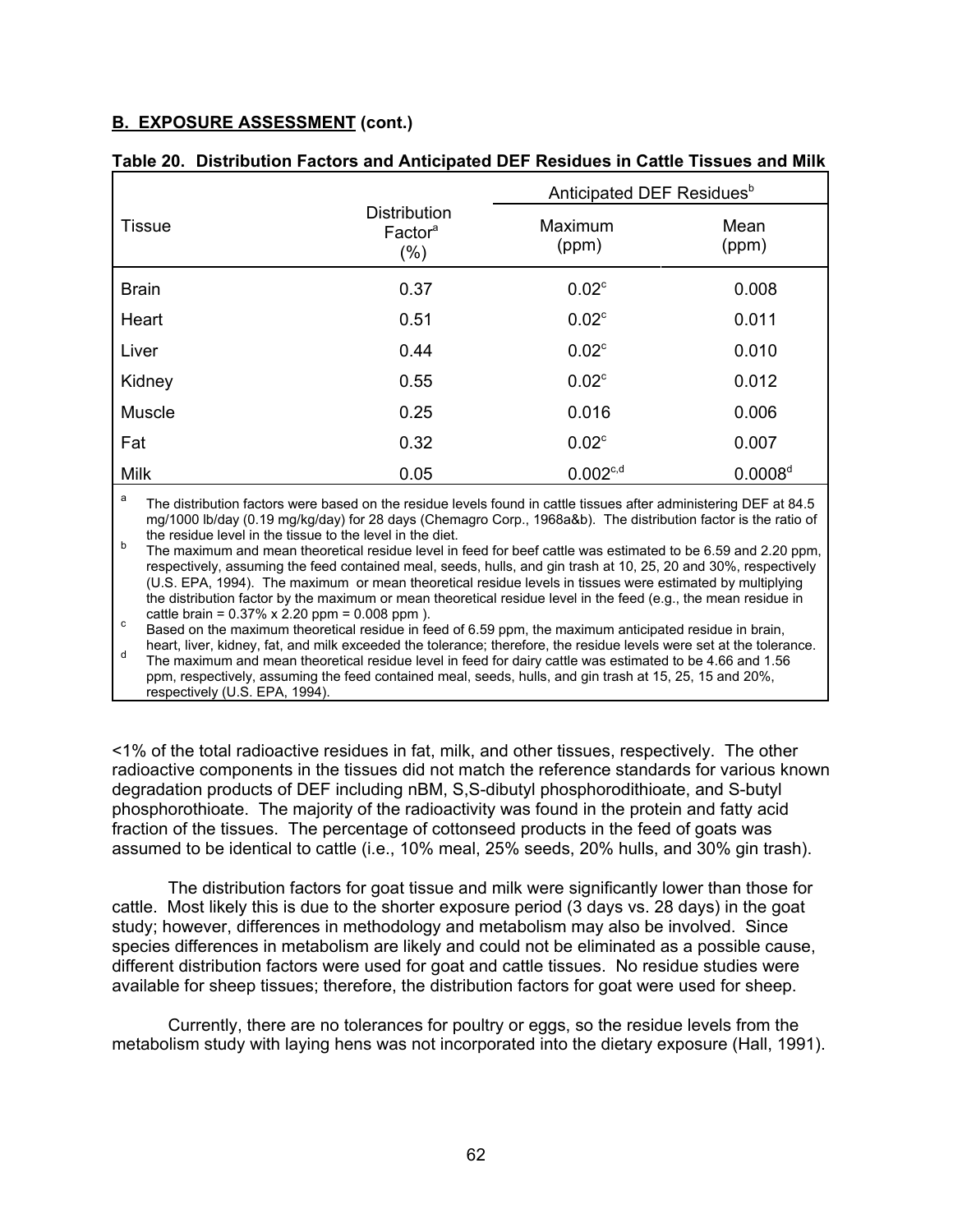|               |                                                   | Anticipated DEF Residues <sup>b</sup> |                       |  |
|---------------|---------------------------------------------------|---------------------------------------|-----------------------|--|
| <b>Tissue</b> | <b>Distribution</b><br>Factor <sup>a</sup><br>(%) | Maximum<br>(ppm)                      | Mean<br>(ppm)         |  |
| Liver         | 0.126                                             | 0.0083                                | 0.0028                |  |
| Kidney        | 0.014                                             | 0.0009                                | 0.0003                |  |
| Fat           | 0.245                                             | 0.0161                                | 0.0054                |  |
| <b>Muscle</b> | 0.002                                             | 0.00013                               | 0.00004               |  |
| <b>Milk</b>   | 0.022                                             | $0.0010^{\circ}$                      | $0.0003$ <sup>c</sup> |  |

|  | Table 21. Distribution Factors and Anticipated DEF Residues in Goat Tissues and Milk |  |  |  |
|--|--------------------------------------------------------------------------------------|--|--|--|
|--|--------------------------------------------------------------------------------------|--|--|--|

The distribution factors were based on the residue levels found in goat tissues after administering DEF at 0.82-0.85 mg/kg/day for 3 days (Sahali, 1991). The distribution factor is the ratio of the residue level in the tissue to the level in the diet.

b The maximum and mean theoretical residue in feed for goat was estimated to be 6.58 and 2.20 ppm, respectively, assuming the feed is similar to beef cattle which contained meal, seeds, hulls, and gin trash at 10, 25, 20, and 30%, respectively. The maximum or mean theoretical residue levels in tissues were estimated by multiplying the distribution factor by the maximum or mean theoretical residue level in the feed (e.g., the mean residue in goat liver = 0.126% x 2.20 ppm = 0.0028 ppm).

The maximum and mean theoretical residue in feed for lactating goats was estimated to be 4.66 and 1.56 ppm, respectively, assuming the feed is similar to dairy cattle which contained meal, seeds, hulls, and gin trash at 15, 25, 15, and 20%, respectively.

# Acute Dietary Exposure

Estimates of potential acute dietary exposure used the highest measured residue values at or below the tolerance for each commodity. The processing and distribution factors described in Tables 18-20 were used to derive the anticipated maximum residue levels for processed cottonseed products, animal tissues, and milk from the maximum residue level for whole cottonseed. The following assumptions were used to estimate potential acute dietary exposure from measured residue values: a) the residue level does not change over time and b) all foods that are consumed will contain the highest residue anticipated.

The acute dietary exposure analyses were conducted using the Exposure- $4^{\text{TM}}$  software program developed by Technical Assessment Systems (TAS), Inc. The Exposure-4™ software program estimates the distribution of user-day (consumer-day) exposure for the overall U.S. population and specific population subgroups (TAS, 1996a). A user-day is any day in which at least one food from the specific commodity list is consumed. The consumption analysis uses individual food consumption data from the 1989-91 Continuing Survey of Food Intakes by Individuals (CSFII). Exposure estimates were adjusted for oral absorption (70%).

Based on the 95th percentile of user-days exposures for all specific population subgroups, the potential acute dietary exposures to DEF from all labeled uses (i.e., cotton defoliation) ranged from 249 to 985 ng/kg/day (Table 22). Children, 1 to 6 years old, had the highest potential acute dietary exposure to DEF.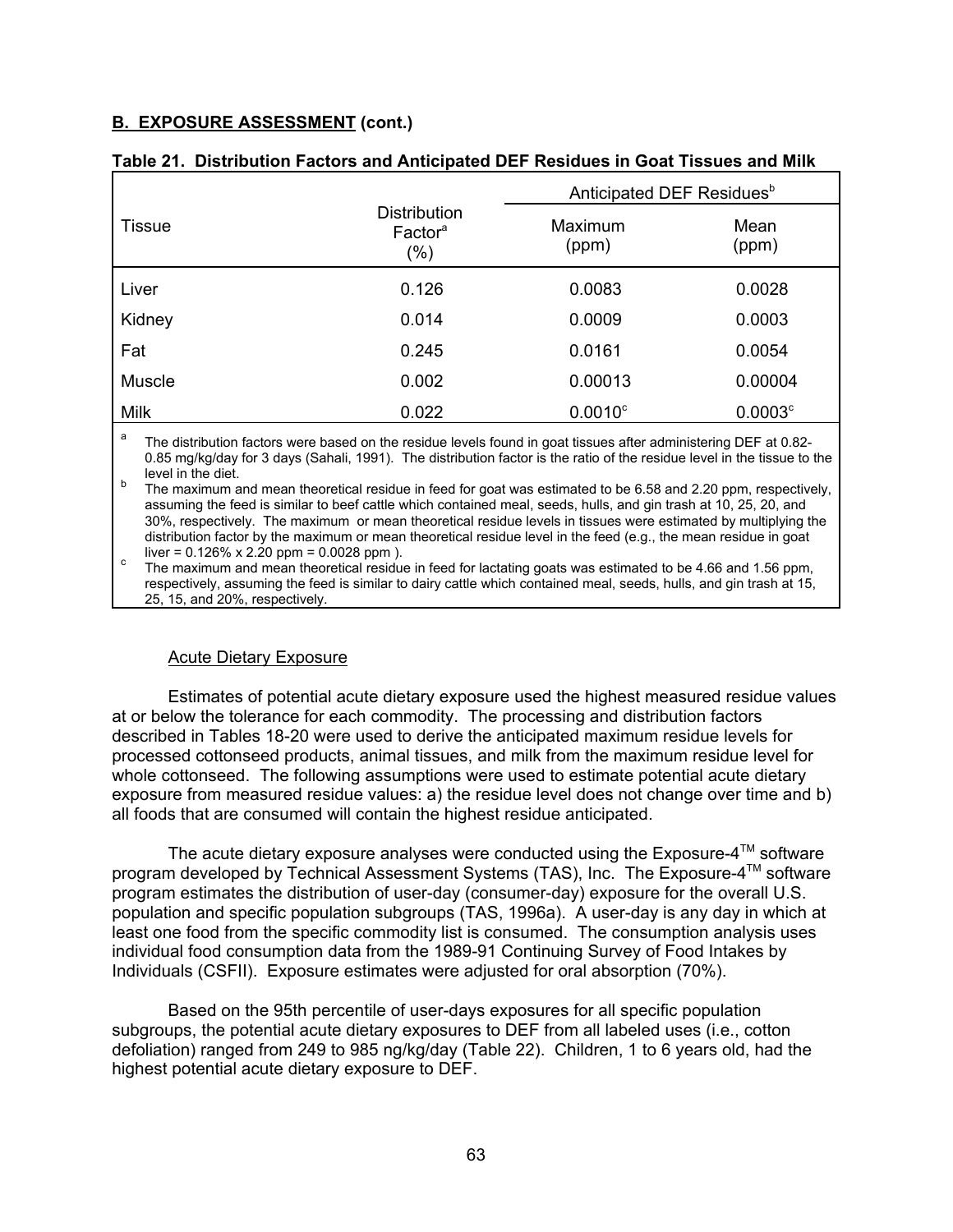#### **Table 22. Estimated Exposure Dosages for Selected Population Subgroups Potentially Exposed to DEF in the Diet Alone or in Combination with Ambient Aira**

|                                             | ADD <sup>b</sup><br>(ng/kg) |                       | AADD <sup>c</sup><br>(ng/kg/day) |                       |
|---------------------------------------------|-----------------------------|-----------------------|----------------------------------|-----------------------|
| <b>Population Subgroup</b>                  | Diet <sup>d</sup>           | Diet+Air <sup>e</sup> | Diet <sup>f</sup>                | Diet+Air <sup>g</sup> |
| U.S. Population - All Seasons               | 489                         | 599                   | 48                               | 55                    |
| <b>Western Region</b>                       | 414                         | 524                   | 42                               | 49                    |
| Pacific Region                              | 392                         | 502                   | 41                               | 48                    |
| All Infants                                 | 309                         | 613                   | 18                               | 38                    |
| Nursing Infants $(< 1 yr)$                  | 555                         | 859                   | 13                               | 34                    |
| Non-nursing Infants $(< 1$ yr)              | 249                         | 552                   | 19                               | 39                    |
| Children (1-6 yrs)                          | 985                         | 1,288                 | 103                              | 123                   |
| Children (7-12 yrs)                         | 825                         | 1,128                 | 84                               | 104                   |
| Females (13+ yrs/pregnant/not nursing)      | 384                         | 478                   | 36                               | 43                    |
| Females (13+ yrs/nursing)                   | 510                         | 605                   | 43                               | 50                    |
| Females (13-19 yrs/not pregnant or nursing) | 498                         | 592                   | 47                               | 53                    |
| Females (20+ yrs/not pregnant or nursing)   | 330                         | 424                   | 32                               | 38                    |
| Females (13-50 yrs)                         | 390                         | 484                   | 37                               | 43                    |
| Males (13-19 yrs)                           | 554                         | 680                   | 61                               | 69                    |
| Males $(20+yrs)$                            | 403                         | 529                   | 39                               | 47                    |
| Seniors (55+ yrs)                           | 287                         | 397                   | 27                               | 35                    |
| Workers (M $&$ F, 16+ yrs)                  | 376                         | 486                   |                                  |                       |

a Potential dietary sources of DEF include cottonseed oil, meal, and secondary residues in meat and milk.

ADD = Absorbed Daily Dosage assuming 70% oral absorption and 100% respiratory uptake and absorption of DEF as a particulate in ambient air.

c BEF as a particulate in ambient air.<br>AADD = Annual Average Daily Dosage, assuming 70% oral absorption and 100% respiratory uptake and<br>absorption of DEF as a particulate in ambient air.

absorption of DEP as a particulate in ambient an:<br>Based on 95th exposure percentile for all user-day population subgroups.<br>Based on the upper 95% of ambient air concentration just offsite in the community with the highest concentrations of DEF. The estimated exposure for children (303.5 ng/kg) was used for all infants and children subgroups. The estimated exposure for adult male (125.8 ng/kg) and adult female (94.2 ng/kg) were used for the respective adult male and female subgroups. The exposure dosage for adult males and females (110 ng/kg) was averaged for the U.S. population, western region, Pacific region, seniors, and workers subgroup.<br>
Based on the annual average daily dosage for all population subgroups.<br>
Based on the moon embiont air concentration duri

 $^{\circ}$  Based on the mean ambient air concentration during use, assuming 60 days of exposure per year. The estimated exposure for children (20.2 ng/kg/day) was used for all infant and children subgroups. The estimated exposure for adult males (8.4 ng/kg/day) and adult females (6.3 ng/kg/day) were used for the respective adult male and female subgroups. The exposure dosages for adult males and females were averaged (7.4 ng/kg/day) for the U.S. population, western region, Pacific region, seniors, and workers subgroup.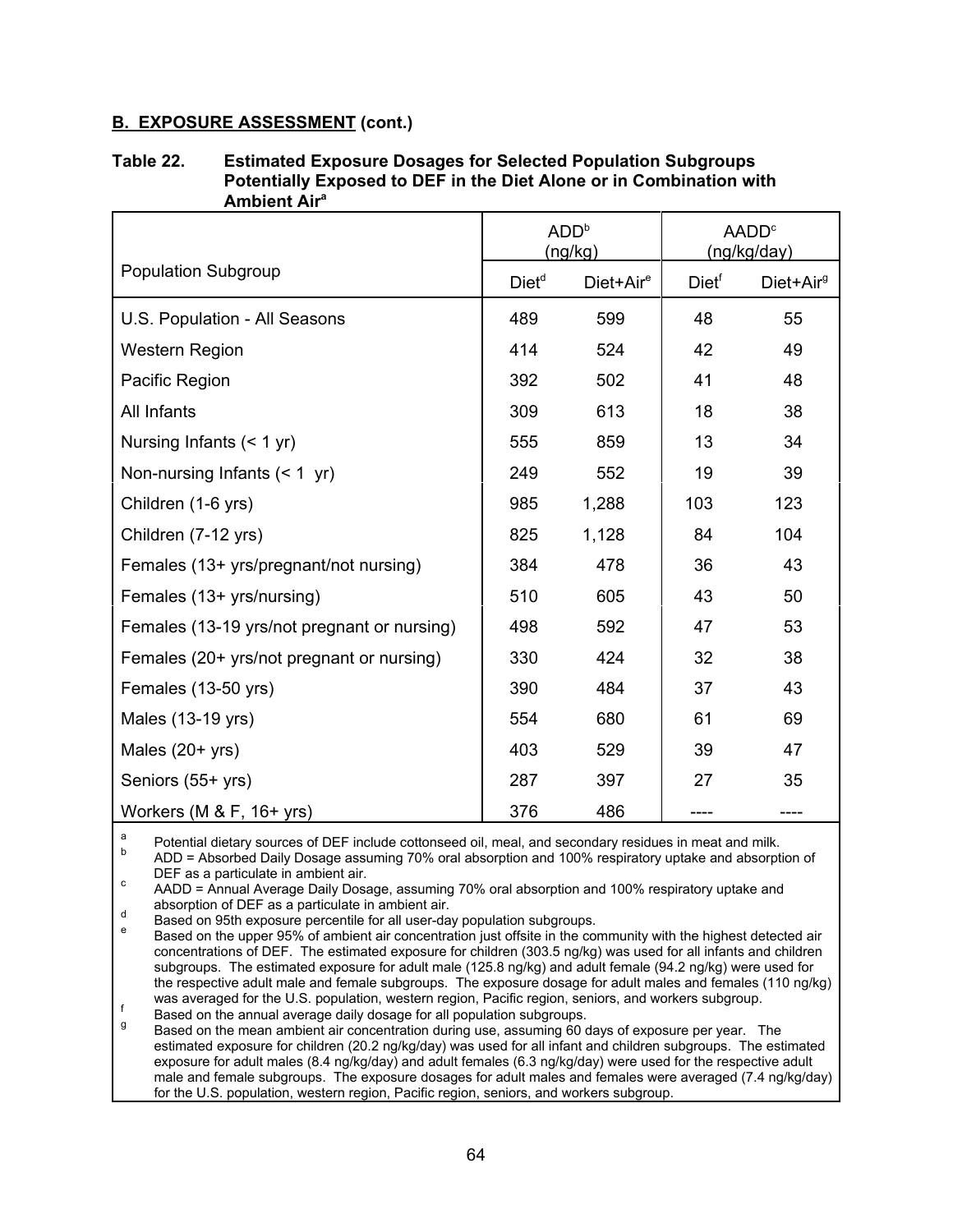#### Chronic Dietary Exposure

The anticipated mean DEF residue levels in processed cottonseed products, animal tissues, and milk are given in Tables 18-20. The following assumptions were used to estimate potential chronic dietary exposure from measured residue values: a) the residue level does not change over time, b) individuals will consume foods that contain the average reported residue, and c) exposures to a commodity at all reported residue levels do occur (i.e., a commodity with the average calculated residue is consumed every day at an annual average level). No adjustment was made for percent crop treated because the dietary residues were theoretical and further refinement did not seem warranted without additional direct measurement of these residues in cottonseed products or their secondary residues in cattle tissue or milk.

The potential chronic dietary exposure was calculated using the Exposure-1<sup>TM</sup> software developed by TAS (TAS, 1996b). The food consumption data for the chronic analysis were also calculated from the 1989-91 CSFII data. The program estimates the average exposure for all members of a designated population subgroup. Exposure estimates were adjusted for oral absorption (70%).

The mean potential chronic dietary exposure for all population subgroups ranged from 13 to 103 ng/kg/day (Table 22). The population subgroup with the highest potential exposure was children, 1 to 6 years old.

#### Combined Exposure

The combined exposure to DEF from occupational, dietary and ambient air exposure was also evaluated. The estimated exposure dosages to DEF in ambient air were based on the document prepared to evaluate DEF as a potential toxic air contaminant (Lewis, 1998). The highest estimated exposure in ambient air was just offsite. For workers, the estimated acute, seasonal, and chronic ambient air exposure were 110, 44.5, and 7.4 ng/kg/day, respectively, based on the average offsite exposure for adult males and females in the rural community with the highest air concentrations of DEF. It was assumed DEF was in particulate form in ambient air; therefore, 100% respiratory uptake and absorption was used. The dietary and ambient air contribution to the total exposure for most pesticide workers was minor when compared to their occupational exposure (0.4 to 2.0% for acute exposure, 0.2 to 0.8% for seasonal exposure, and 1.3 to 6.4% for chronic exposure). The dietary and ambient air contribution was greatest among the ground applicators whose occupational exposure was lowest (9.9, 4.2 and 15.5% for acute, seasonal and chronic exposure, respectively). Due to the minor contribution to the total exposure in workers with the highest exposure, no further evaluation of the combined occupational, dietary and ambient air exposure was conducted.

The combined exposure to DEF from diet and ambient air was evaluated for the general population using the estimated exposure for adults and children from the document prepared to evaluate DEF as a potential toxic air contaminant (Lewis, 1998). The highest estimated acute ambient air exposure dosages for children, adult males and adult females were 303.5, 125.8, and 94.2 ng/kg, respectively. The combined acute exposure to DEF from diet and ambient air ranged from 397 ng/kg/day for seniors (male and female) 55 years and older to 1,289 ng/kg/day for children ages 1 to 6 years old. The highest estimated chronic ambient air exposure dosages for children, adult males and adult females were 20.2, 8.4, and 6.3 ng/kg/day, respectively. The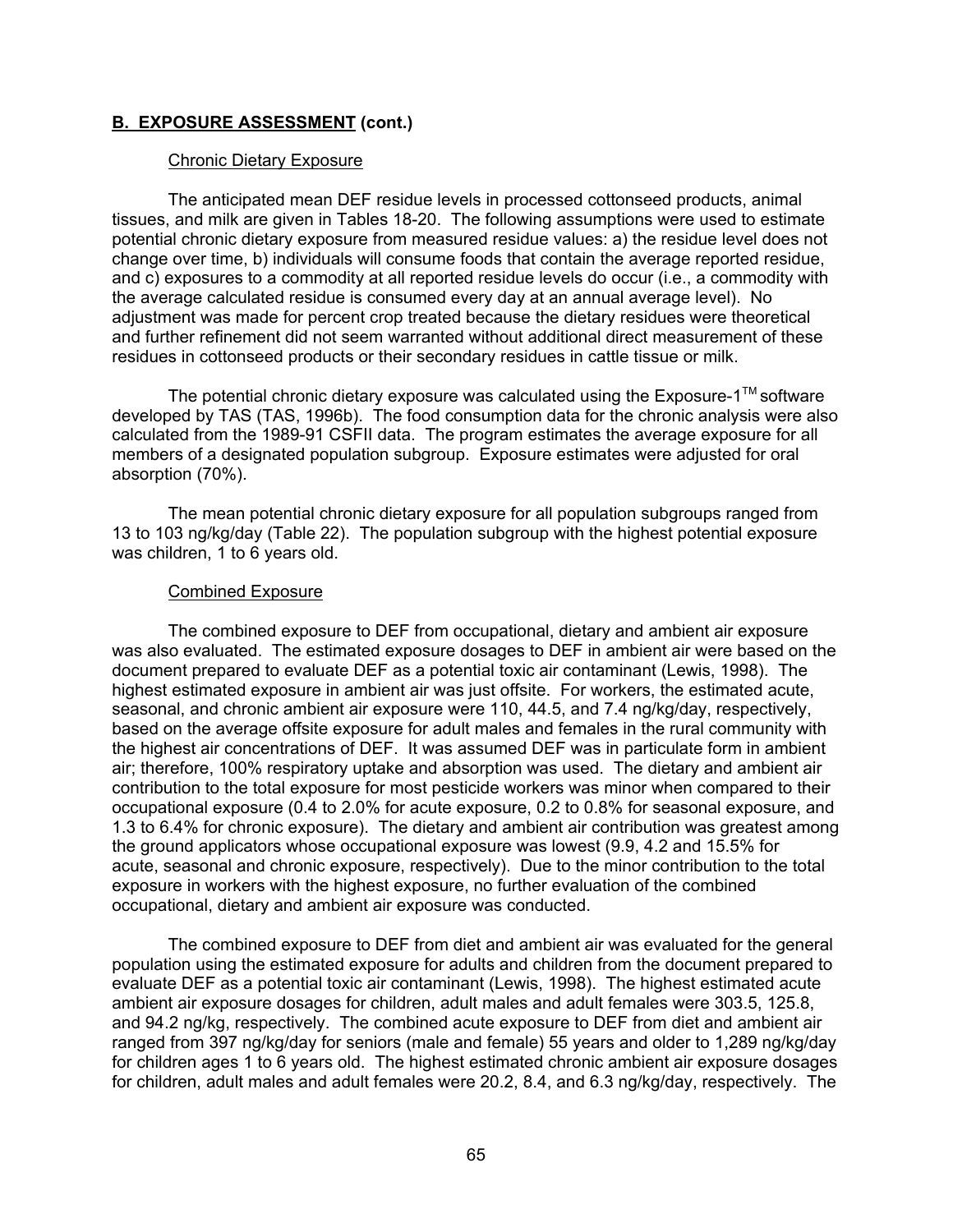## **B. EXPOSURE ASSESSMENT (cont.)**

combined chronic exposure to DEF from diet and ambient air ranged from 34 ng/kg/day for nursing infants less than one year old to 123 ng/kg/day for children 1 to 6 years old.

## **C. RISK CHARACTERIZATION**

The risk for non-oncogenic health effects in humans is expressed as a margin of exposure (MOE). The MOE is the ratio of the NOEL from experimental animal studies to the human exposure dosage.

> *Margin of Exposure* = *NOEL Exposure Dosage*

### **Acute Toxicity**

The MOEs for dermal irritation were calculated for handlers using the NOEL for dermal irritation for the formulation (8.3 mg formulation/cm $^2$ ) and the estimated hand exposure to the formulation in Table 18. The MOEs for dermal irritation ranged from 1,500 for pilots to 37,000 for ground applicators (Table 23).

Since dietary exposure to DEF was minor when compared to the occupational exposure, the MOEs for systemic effects in pesticide workers were calculated only using the ADDs in Table 18 for occupational exposure and the adjusted acute NOEL (4.9 mg/kg). The MOEs ranged from 40 for trampers to 1,114 for ground applicators (Table 23).

For dietary exposure, the MOEs were calculated for the various population subgroups using the adjusted acute NOEL and the acute dietary exposure dosages in Table 22. The MOEs ranged from 5,000 for children, 1 to 6 years old, to 20,000 for non-nursing infants less than 1 year old (Table 24).

For combined dietary and ambient air exposure, the adjusted acute oral NOEL (4.9 mg/kg/day) and combined acute exposure dosages in Table 22 were used to calculate the MOEs. The acute MOEs for combined exposure ranged from 3,800 for children 1 to 6 years old to 12,000 for seniors (male and female) 55 years and older.

## **Subchronic Toxicity**

The MOEs for seasonal occupational exposure for pesticide workers were calculated using the SADD (Table 18) and the adjusted subchronic NOEL (0.95 mg/kg/day). The MOEs ranged from 17 for trampers to 463 for ground applicators (Table 23).

Since exposure to DEF does not appear to vary significantly from season to season, the seasonal dietary exposure in the general population was assumed to be the same as the chronic dietary exposure.

## **Chronic Toxicity**

The MOEs for chronic dietary exposure to DEF were calculated for the various population subgroups using the adjusted chronic NOEL (0.14 mg/kg/day) and the chronic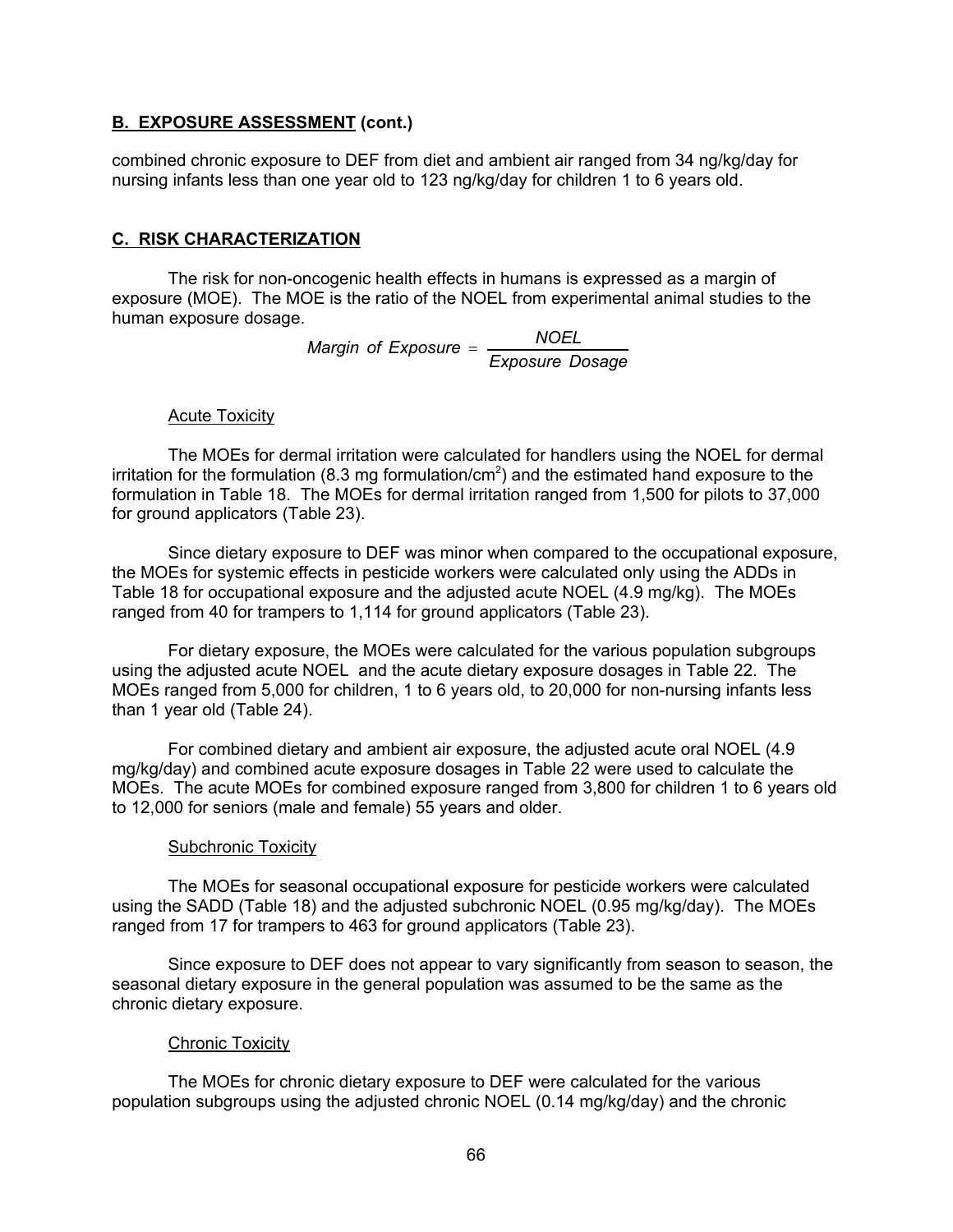## **C. RISK CHARACTERIZATION (cont.)**

|                                | Acute               |                       |                       |  |
|--------------------------------|---------------------|-----------------------|-----------------------|--|
| Workers                        | Dermal <sup>b</sup> | Systemic <sup>c</sup> | Seasonal <sup>d</sup> |  |
| <b>Aerial Application</b>      |                     |                       |                       |  |
| Mixer/Loader                   | 4,500               | 174                   | 72                    |  |
| Pilot                          | 1,500               | 148                   | 61                    |  |
| Flagger                        | 15,000              | 206                   | 86                    |  |
| <b>Ground Application</b>      |                     |                       |                       |  |
| Mixer/Loader                   | 1,700               | 90                    | 37                    |  |
| Applicator                     | 37,000              | 1,114                 | 463                   |  |
| <b>Harvesters</b>              |                     |                       |                       |  |
| <b>Picker Operator</b>         |                     | 52                    | 22                    |  |
| <b>Module Builder Operator</b> |                     | 164                   | 68                    |  |
| Raker                          |                     | 88                    | 36                    |  |
| Tramper                        |                     | 40                    | 17                    |  |

#### **Table 23. Estimated Margins of Exposure for Pesticide Workers for Potential Acute and Seasonal Exposure to DEF<sup>a</sup>**

<sup>a</sup> Margin of Exposure = NOEL / Exposure Dosage. See Table 18 for exposure dosages for pesticide workers.<br><sup>b</sup> The NOEL for dermal irritation was 8.4 mg formulation/cm<sup>2</sup> (rabbits).<br><sup>c</sup> The adjusted acute NOEL for systemic skin lesions).

dietary exposure dosages in Table 22. The MOEs ranged from 1,400 for children, 1 to 6 years old, to 10,000 for nursing infants less than 1 year old (Table 24).

For combined dietary and ambient air exposure, the adjusted chronic oral NOEL (0.14 mg/kg/day) and combined chronic exposure dosages in Table 22 were used to calculate the MOEs. The chronic MOEs from combined exposure ranged from 1,100 for children 1 to 6 years old to 4,200 for nursing infants less than 1 year old.

#### **Oncogenicity**

The risk for oncogenic effects was calculated by multiplying the oncogenic potency by the exposure dosage.

## *Oncogenic Risk* = *Oncogenic Potency x Exposure Dosage*

The oncogenic risk for pesticide workers was calculated using the LADDs in Table 18. The estimated oncogenic potency of DEF based on the incidence of liver hemangiosarcomas in male mice ranged from 3.3 x 10 $^2$  (MLE) to 5.9 x 10 $^2$  (95% UB) (mg/kg/day) $^{\text{-1}}$ . To correct for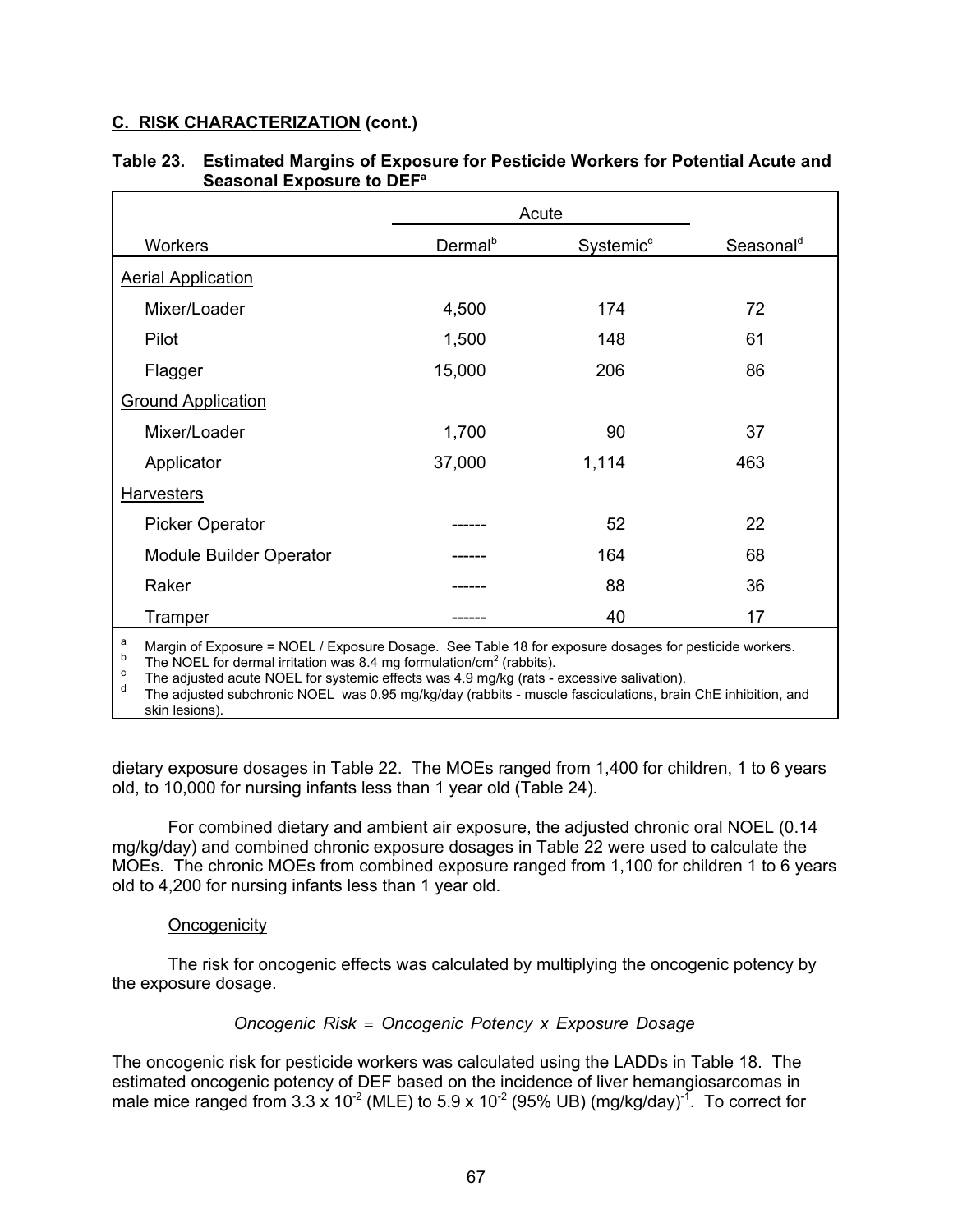## **C. RISK CHARACTERIZATION (cont.)**

| Table 24. | <b>Estimated Margins of Exposure for Selected Population Subgroups for</b> |
|-----------|----------------------------------------------------------------------------|
|           | Potential Acute and Chronic Exposure to DEF in the Diet Alone or in        |
|           | <b>Combination with Ambient Air<sup>a</sup></b>                            |

|                                              | Acute <sup>b</sup> |            | Chronic <sup>c</sup> |            |
|----------------------------------------------|--------------------|------------|----------------------|------------|
| <b>Population Subgroup</b>                   | <b>Diet</b>        | Diet + Air | Diet                 | Diet + Air |
| U.S. Population                              | 10,000             | 8,200      | 3,000                | 2,500      |
| <b>Western Region</b>                        | 12,000             | 9,300      | 3,300                | 2,834      |
| Pacific Region                               | 13,000             | 9,800      | 3,500                | 2,900      |
| All Infants                                  | 16,000             | 8,000      | 8,200                | 3,700      |
| Nursing Infants (<1 yr old)                  | 8,800              | 5,700      | 10,000               | 4,200      |
| Non-Nursing Infants (<1 yr old)              | 20,000             | 8,900      | 7,500                | 3,600      |
| Children (1-6 yrs)                           | 5,000              | 3,800      | 1,400                | 1,100      |
| Children (7-12)                              | 5,900              | 4,300      | 1,700                | 1,300      |
| Females (13+ yrs/pregnant/not nursing)       | 13,000             | 10,000     | 3,900                | 3,300      |
| Females (13+ yrs/nursing)                    | 9,600              | 8,100      | 3,200                | 2,800      |
| Females (13-19 yrs/not pregnant/not nursing) | 9,800              | 8,300      | 3,000                | 2,600      |
| Females (20+ yrs/not pregnant/not nursing)   | 15,000             | 12,000     | 4,400                | 3,700      |
| Females (13-50 yrs)                          | 13,000             | 10,000     | 3,800                | 3,200      |
| Males (13-19 yrs)                            | 8,800              | 7,200      | 2,300                | 2,000      |
| Males $(20+ yrs)$                            | 12,000             | 9,300      | 3,600                | 3,000      |
| Seniors (55+ yrs)                            | 17,000             | 12,000     | 5,100                | 4,000      |
| Workers (M $&$ F, 16+ yrs)                   | 13,000             | 10,000     |                      |            |

<sup>a</sup> Margin of Exposure = Adjusted NOEL / Exposure Dosage. Values are rounded to two significant figures. Potential dietary sources of DEF include cottonseed oil, meal, and secondary residues in meat and milk. See<br>Table 22 for exposure dosages.

Table 22 for exposure dosages.<br>
The adjusted acute NOEL was 4.9 mg/kg (rats - excessive salivation).<br>
The adjusted chronic NOEL was 0.14 mg/kg (rats - microscopic lesions to the small intestine).

oral absorption, the oncogenic potency was divided by 70%. The resultant adjusted oncogenic potency ranged from 4.7  $\times$  10<sup>-2</sup> (MLE) to 8.4 x 10<sup>-2</sup> (95% UB) (mg/kg/day)<sup>-1</sup>. The estimated oncogenic risk for pesticide workers ranged 6.8 x  $10^{-6}$  to 1.9 x 10<sup>-4</sup> using the MLE for oncogenic potency (Table 25). When the 95% UB for oncogenic potency was used, the estimated oncogenic risk for workers ranged from 1.2 x 10 $\frac{5}{6}$  to 3.4 x 10<sup>-4</sup>.

The estimated oncogenic risk from dietary exposure alone was calculated using the chronic exposure for the U.S. population (48 ng/kg/day) and the adjusted oncogenic potency. The estimated oncogenic risk from dietary exposure to DEF ranged from 2.2 x  $10^{-6}$  (MLE) to 4.0  $x 10^{-6}$  (95% UB).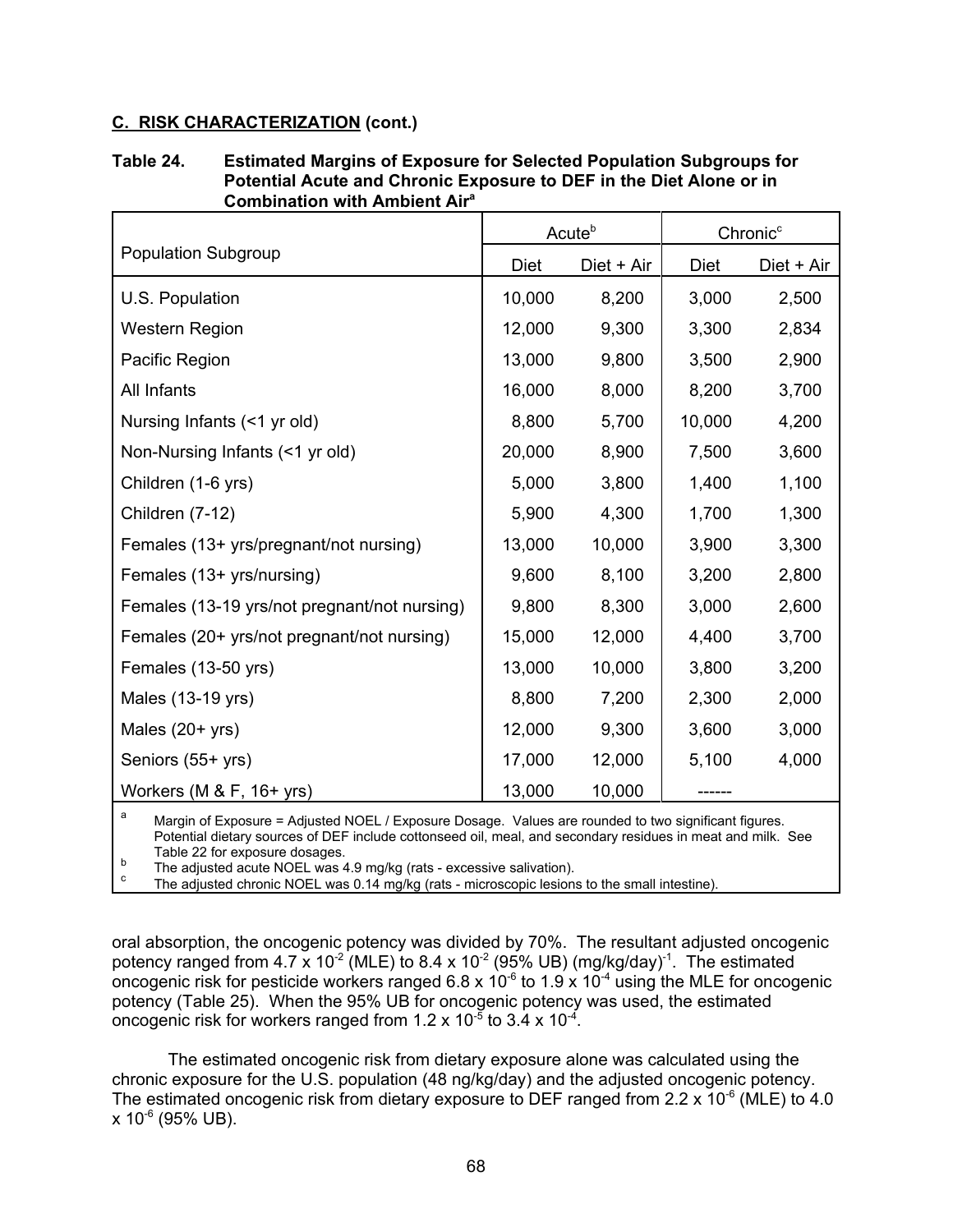# **C. RISK CHARACTERIZATION (cont.)**

| <b>Workers</b>                                                                                                                                                                                                                                                                                                             | Maximum Likelihood<br><b>Estimate</b> | 95% Upper Bound      |  |  |
|----------------------------------------------------------------------------------------------------------------------------------------------------------------------------------------------------------------------------------------------------------------------------------------------------------------------------|---------------------------------------|----------------------|--|--|
| <b>Aerial Application</b>                                                                                                                                                                                                                                                                                                  |                                       |                      |  |  |
| Mixer/Loader                                                                                                                                                                                                                                                                                                               | $4.3 \times 10^{-5}$                  | $7.8 \times 10^{-5}$ |  |  |
| Pilot                                                                                                                                                                                                                                                                                                                      | 5.1 x $10^{-5}$                       | $9.2 \times 10^{-5}$ |  |  |
| Flagger                                                                                                                                                                                                                                                                                                                    | $3.7 \times 10^{-5}$                  | $6.6 \times 10^{-5}$ |  |  |
| <b>Ground Application</b>                                                                                                                                                                                                                                                                                                  |                                       |                      |  |  |
| Mixer/Loader                                                                                                                                                                                                                                                                                                               | $8.4 \times 10^{-5}$                  | $1.5 \times 10^{-4}$ |  |  |
| Applicator                                                                                                                                                                                                                                                                                                                 | $6.8 \times 10^{-6}$                  | $1.2 \times 10^{-5}$ |  |  |
| <b>Harvesters</b>                                                                                                                                                                                                                                                                                                          |                                       |                      |  |  |
| <b>Picker Operator</b>                                                                                                                                                                                                                                                                                                     | $1.5 \times 10^{-4}$                  | $2.6 \times 10^{-4}$ |  |  |
| <b>Module Builder Operator</b>                                                                                                                                                                                                                                                                                             | 4.6 x $10^{-5}$                       | $8.2 \times 10^{-5}$ |  |  |
| Raker                                                                                                                                                                                                                                                                                                                      | $8.7 \times 10^{-5}$                  | $1.6 \times 10^{-4}$ |  |  |
| Tramper                                                                                                                                                                                                                                                                                                                    | $1.9 \times 10^{-4}$                  | $3.4 \times 10^{-4}$ |  |  |
| a<br>Oncogenic Risk = Oncogenic Potency x Exposure Dosage. The exposure dosage was the LADD in Table 18. The<br>maximum likelihood estimate for oncogenic potency after adjusting for oral adsorption was 4.7 x 10 <sup>-2</sup> The 95%<br>upper bound estimate for oncogenic potency was 8.4 $\times$ 10 <sup>-2</sup> . |                                       |                      |  |  |

### **Table 25. The Estimated Oncogenic Risk for Pesticide Workers for Potential Lifetime Exposure to DEF<sup>a</sup>**

The oncogenic risk from combined dietary and ambient air exposure was estimated using the adjusted chronic dietary exposure for the U.S. population (48 ng/kg/day) and the average chronic offsite air exposure for adult males and females (7.4 ng/kg/day). The estimated oncogenic risk from combined exposure to DEF in the diet and ambient air ranged from 2.6 x  $10^{-6}$  (MLE) to 4.6 x 10<sup>-6</sup> (95% UB).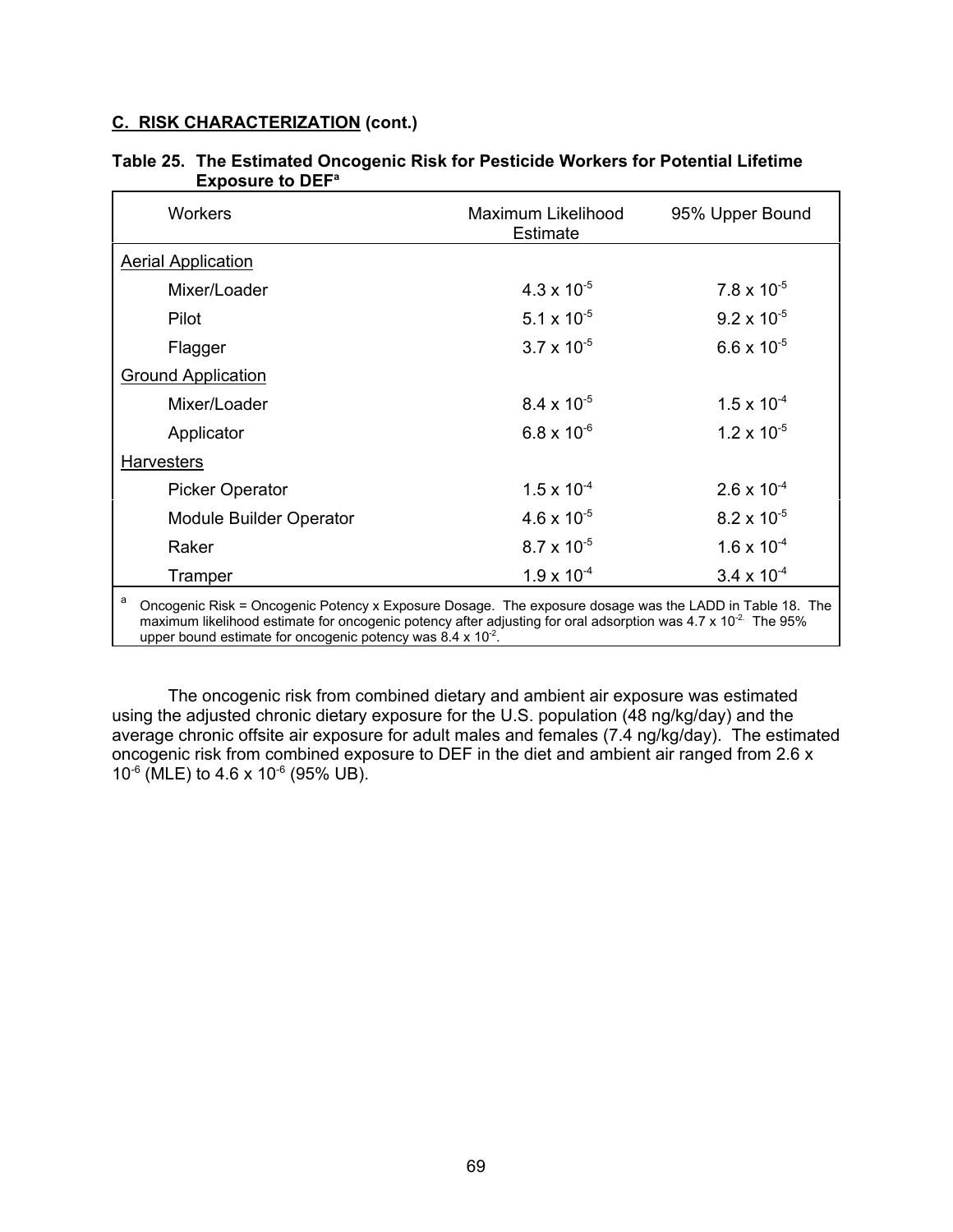### **V. RISK APPRAISAL**

#### Introduction

Risk assessment is the process used to evaluate the potential for human exposure and the likelihood that the adverse effects observed in toxicity studies with laboratory animals will occur in humans under the specific exposure conditions. Every risk assessment has inherent limitations on the application of existing data to estimate the potential risk to human health. Therefore, certain assumptions and extrapolations are incorporated into the hazard identification, dose-response assessment, and exposure assessment processes. These, in turn, result in uncertainty in the risk characterization which integrates all the information from the previous three processes. Qualitatively, risk assessments for all chemicals have similar uncertainties. However, the degree or magnitude of the uncertainty can vary depending on the availability and quality of the data, and the types of exposure scenarios being assessed. Specific areas of uncertainty associated with this risk assessment for DEF are delineated in the following discussion.

#### Hazard Identification

The metabolism of DEF by the various routes of exposure is uncertain since only a few metabolites have been identified. DEF sulfoxide and S,S-dibutyl-S-1-hydroxybutyl phosphorotrithioate were identified in rat urine after intraperitoneal injection of DEF (Hur *et al.*, 1992). A number of metabolites were detected in the urine and feces of several species (rat, goat, chicken) after oral administration of DEF; however, only one metabolite, butyl-gammaglutamylcysteinylglycine, was identified in rat urine (Kao *et al.*, 1991; Hall, 1991; Sahali, 1991). These investigators suggested that most of the parent compound had been extensively metabolized into natural constituents, such as fatty acids and proteins. nBM was also identified in the excreta of hens administered DEF orally (Abou-Donia, 1979; Abou-Donia *et al.*, 1979a&b). These investigators proposed that DEF was hydrolyzed to nBM in the gut causing the late acute effects which were only observed with oral administration of DEF. The hydrolysis of DEF in the gut could be due to either simple degradation or microbial metabolism. Due to the differences in the gastrointestinal tract between birds and mammals, it is unknown if DEF is also easily hydrolyzed to nBM in the gut of mammals. Clinical signs similar to late acute effects in hens have not been observed in mammals; however, similar hematological effects have been observed in a subchronic inhalation study in rats and in chronic feeding studies in mice, rats, and dogs. These hematological changes and the gastrointestinal lesions observed in the chronic feeding studies may be route-specific effects due to nBM rather than DEF. Consequently, these endpoints may not be relevant for occupational exposure in humans which occurs primarily by the dermal route. Although metabolic pathways were proposed based on these few metabolites, the metabolism of DEF by the various routes is still highly speculative.

The physiological role of AChE in the nervous system is well known; however, there is some uncertainty regarding the toxicological significance of brain ChE inhibition because of the poor correlation between the severity of cholinergic signs and the level of ChE inhibition in the brain (U.S. EPA, 1988b). Several factors probably contribute to the poor correlation. One of these factors is that ChE inhibitors produce different degrees of inhibition in the various regions of the brain (Nieminen *et al.*, 1990). Another factor is that some cholinergic signs may be due to peripheral rather than central inhibition of AChE (Murphy, 1986). In addition, brain ChE activity is usually measured at the end of the study whereas the cholinergic signs may be observed at various time points during the study. Often cholinergic signs are observed only at the beginning of the study and then the animals appear to develop a "tolerance" to the ChE inhibitor. This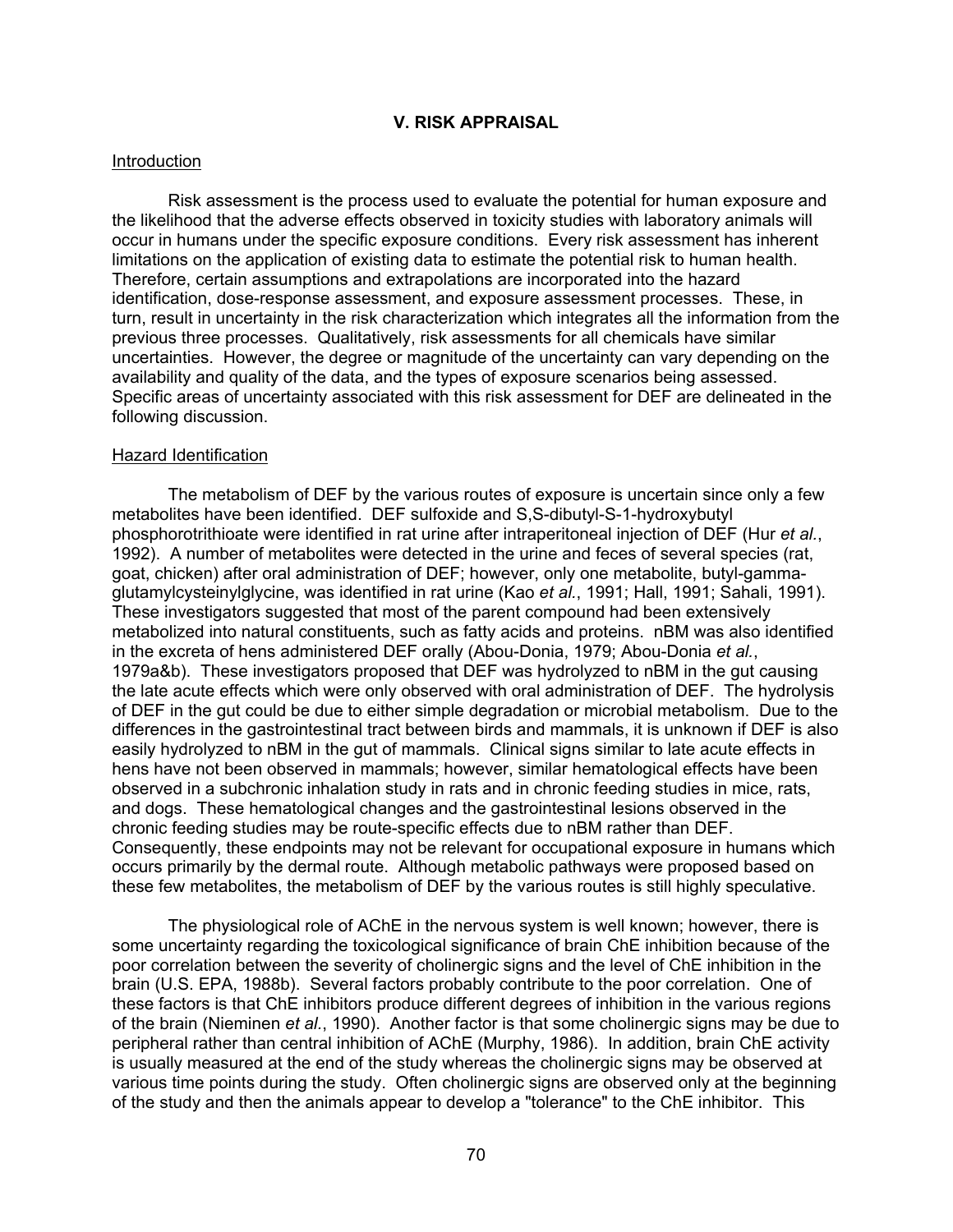adaptation or "tolerance" may be due to several possible mechanisms including a "downregulation" or reduction in the number of post-synaptic receptors (Costa *et al.*, 1982). Finally, clinical observation in animal studies can be a very crude and subjective measurement. Some mild cholinergic signs, such as headaches and anxiety, cannot readily be detected in animals. There may also be other subtle changes in neurological function that will only be detected if the animal is stressed or required to perform certain tasks (Nagymajtényi *et al.*, 1988; Raffaele and Rees, 1990). It is possible that some level of brain ChE inhibition can occur without any untoward effect on neurological function, overt or subtle. However, in the absence of rigorous behavioral and neurophysiological testing, the assumption is made that if there is statistically significant inhibition of brain ChE inhibition, there is probably some deleterious effect to the nervous system. With chronic exposure to DEF, the toxicological significance of brain ChE inhibition was not a major concern because other effects which were clearly adverse (e.g., histological lesions) were seen at the same or lower doses.

A critical NOEL of 7 mg/kg was selected for evaluating the acute occupational, and dietary exposure to DEF was estimated from a developmental toxicity study in rats in which dams receiving DEF at 28 mg/kg/day exhibited excessive salivation on day 3 of dosing (Kowalski *et al.*, 1986). After correcting for oral absorption (70%), the adjusted NOEL was 4.9 mg/kg. This adjusted NOEL was similar to an adjusted acute NOEL that was observed in a 21 day dermal toxicity study based on muscle fasciculations observed in rabbits on day 2 at 29 mg/kg/day (Sheets *et al.*, 1991). After correcting for dermal absorption, the NOEL was reduced from 11 mg/kg to 5.2 mg/kg. Since these adjusted NOELs were so similar, only one was selected to calculate the MOEs for both occupational and dietary exposure. However, both of these NOELs are based on effects that were seen after more than one dose was administered. An acute NOEL could have been estimated from either an acute oral or dermal  $LD_{50}$  study by dividing the LOEL by an uncertainty factor of 10. In an oral  $LD_{50}$  study, cholinergic signs (decreased activity, lacrimation, salivation, and facial and urogenital stains) were observed in rats after a single oral dose of DEF at 192 mg/kg/day, the lowest dose tested (Sheets, 1991a). In a dermal  $LD_{50}$  study, cholinergic signs (ataxia, muscle fasciculations, lacrimation, facial and urogenital stains) were observed in rabbits that received a single application at 500 mg/kg, the lowest dose tested (Sheets and Phillips, 1991). The estimated NOELs (19.2 and 50 mg/kg) were significantly higher than the NOELs for acute effects in the developmental toxicity study or the 21-day dermal toxicity study, suggesting that the second or third dose may have been a significant factor in the development of effects at a lower dose level. However, workers are more likely to be exposed to DEF over several days, rather than on a single isolated day. Therefore, DPR considered it preferable to use the established NOEL for maternal toxicity (excessive salivation) that was observed after 3 days of exposure in the developmental toxicity study versus using an estimated NOEL from an  $LD_{50}$  study. However, if an estimated NOEL from one of the  $LD_{50}$  studies had been used, the acute MOEs for occupational and dietary exposure would be approximately 2.5 to 5 times higher.

The 21-day dermal toxicity study was also selected as the definitive study for evaluating seasonal occupational exposure to DEF based on muscle fasciculations, brain ChE inhibition (85-86% of controls) and microscopic lesions in the skin at 11 mg/kg/day (Sheets *et al.*, 1991). Several clinical signs (red conjunctiva, lacrimation, and anal stains) and hyperkeratosis were also observed in a few rabbits at the lowest dose level, 2 mg/kg/day. The hyperkeratosis was not considered toxicologically significant because it was of minimal severity and appeared to be reversible after treatment stopped. The other clinical signs were not clearly treatment-related because of their occurrence in control animals. The investigators attributed the red conjunctiva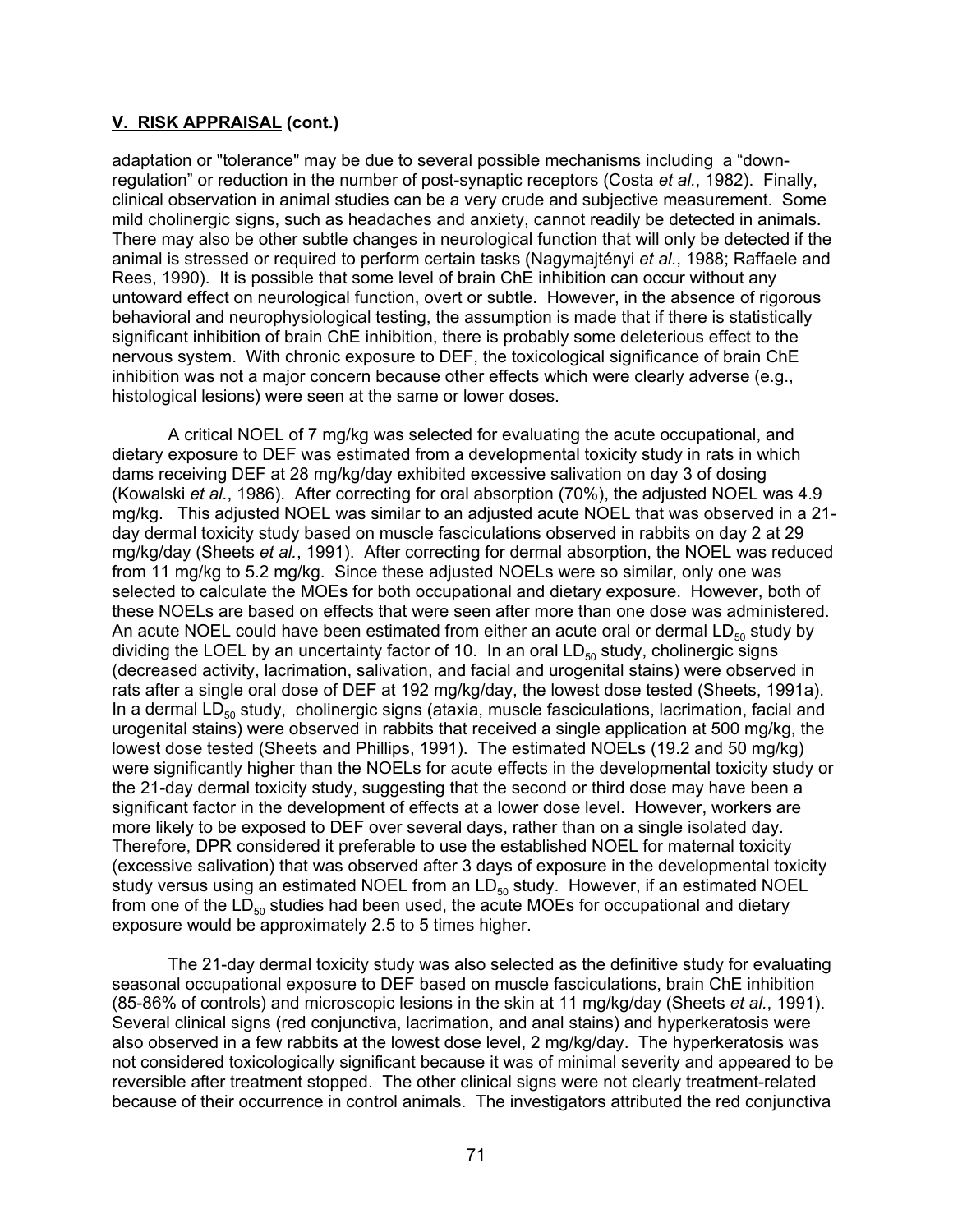and lacrimation to the use of plastic collars since these effects were resolved one day after the collars were removed in the recovery groups. Consequently, the lowest dose level was selected as the NOEL rather than the LOEL. If these effects were considered treatment-related, the seasonal MOEs for occupational exposure would be 10-fold lower.

Slightly lower NOELs were observed in two oral studies. In a rat reproductive toxicity study, a NOEL of 0.4 mg/kg/day was observed based on brain ChE inhibition (71% of controls) in adult females (Eigenberg, 1991a). This study was not used for evaluating occupational exposure because of the route of exposure and the uncertainty regarding the impact of the increased DEF intake in the females during lactation on the reduced brain ChE activity at terminal sacrifice. However, if it had been used for evaluating seasonal occupational exposure, the MOEs would be approximately 3-fold lower using the time-weighted average of 0.4 mg/kg/day for the NOEL. Since the DEF intake in females was higher during lactation just prior to their terminal sacrifice, it may be more appropriate to use the average compound consumption during lactation (0.7 mg/kg/day) as the NOEL for females rather than the timeweighted average (0.4 mg/kg/day). If the DEF intake during lactation was used as the critical NOEL, the seasonal MOEs would be only 2-fold lower.

A NOEL of 0.1 mg/kg/day was observed in a 90-day oral neurotoxicity study in hens (Abou-Donia *et al.*, 1979b). This study was not used for a variety of reasons as previously discussed under the Hazard Identification section, the most significant being the uncertainty about the relevance of the mild ataxia observed at the LOEL because of the route of exposure. It is very possible that the mild ataxia is due to nBM (which also causes incoordination) rather than DEF since unequivocal evidence of OPIDN (paralysis and nerve degeneration) were not observed in the hens until 20 mg/kg/day. These same investigators had proposed that DEF is hydrolyzed in the gastrointestinal tract to nBM. If the ataxia is caused by nBM, then this effect is not necessarily relevant to occupational exposure to DEF in humans. However, if this study had been used for seasonal occupational exposure, the MOEs would be approximately 14 times lower than estimated based on 21-day dermal toxicity study in rabbits (Sheets *et al.*, 1991). If this study had been used for evaluating chronic dietary exposure, the MOEs would be approximately 50% lower than estimated based on the 2-year feeding study in rats (Christenson, 1992).

In a 90-week mouse oncogenicity study, brain ChE activity was significantly reduced (91% of control activity) at the lowest dose level, 10 ppm (Hayes, 1989). This reduction was not considered toxicologically significant because no cholinergic signs were seen at 50 ppm and only mild cholinergic signs (loose stools and perianal staining) were observed at 250 ppm. Therefore, the NOEL selected for this study was 10 ppm (M: 1.5 mg/kg/day; F: 2.0 mg/kg/day) based on vacuolar degeneration in the small intestine, hematopoiesis of the spleen, hematological changes, and reduction of ChE activity (87% of controls) at 50 ppm (M: 8.4 mg/kg/day or F: 11.3 mg/kg/day). However, even if the brain ChE inhibition at the 1.5 mg/kg/day had been considered adverse, it would not significantly alter the chronic MOEs because the estimated NOEL, 0.15 mg/kg/day, for this study would be similar to the lowest observed chronic NOEL of 0.2 mg/kg/day from the 2-year rat study (Christenson, 1992).

MOEs were not calculated for chronic occupational exposure because potential longterm health effects (brain ChE inhibition) were either already addressed under subchronic toxicity or they were not considered relevant to occupational exposure to DEF due to differences in duration or route of exposure (hematological changes, lesions in the small intestine, liver and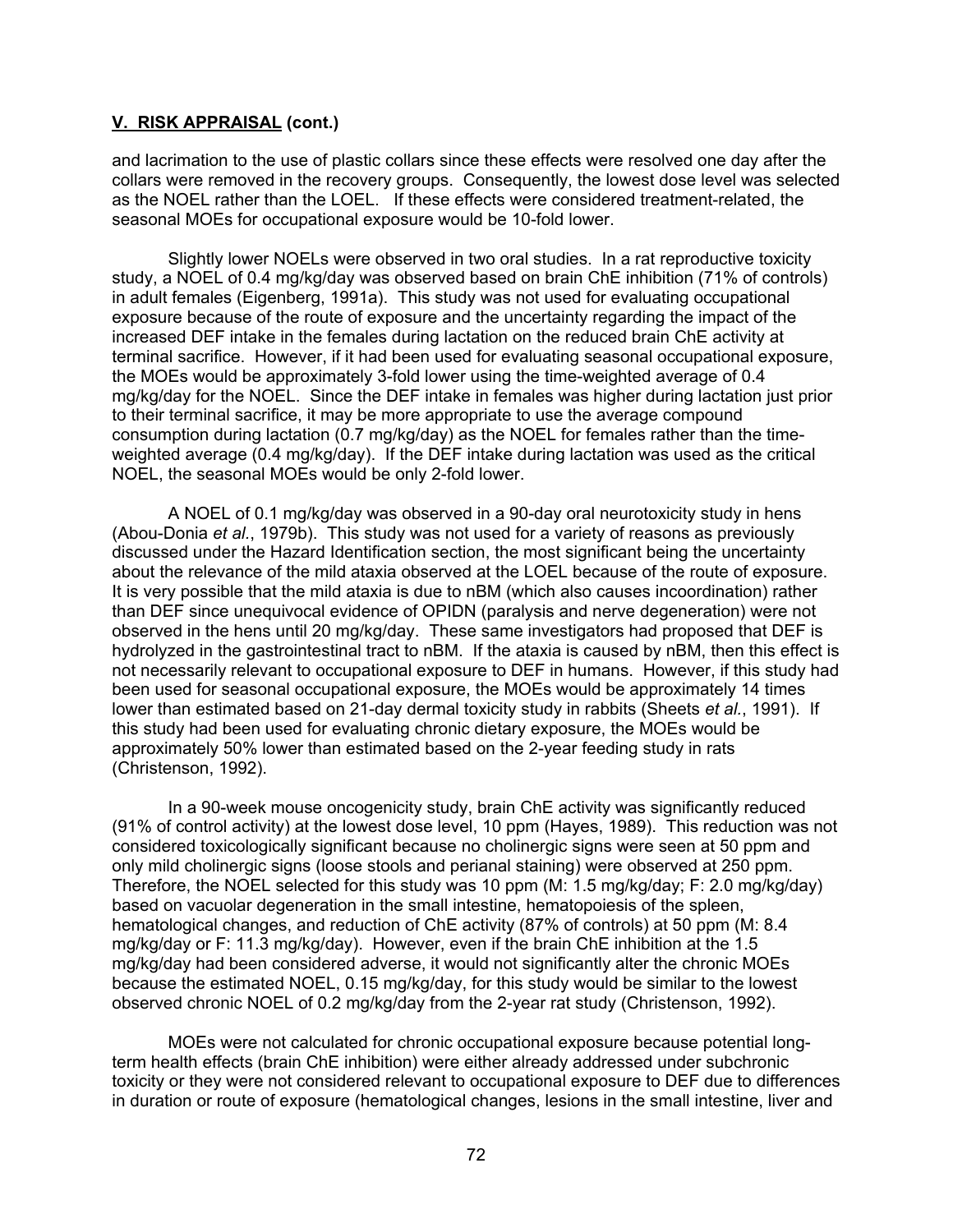spleen). Lesions in the eyes and adrenal glands that were observed in rats after subchronic inhalation exposure or chronic oral exposure were not observed in the subchronic dermal study in rabbits. Various factors may have been responsible for the difference in response including a shorter exposure period in the dermal study, lower peak blood levels with dermal exposure and species differences in metabolism or sensitivity. However, even if chronic MOEs had been calculated for occupational exposure using the adjusted chronic NOEL, 0.14 mg/kg/day, they would still be larger than the seasonal MOEs. Although the chronic NOEL was 6.5 times lower than the subchronic NOEL, the chronic exposure was 8 times lower than the seasonal exposure.

There was a significant increase in the incidence of adenocarcinomas in the small intestine of both sexes, in liver hemangiosarcomas in males, and alveolar/bronchiolar adenomas in females in a mouse study; however, there was no evidence of an oncogenic effect in a rat oncogenicity study and the genotoxicity data was negative. Among the tumors seen in mice only the liver hemangiosarcomas in males had an increase in the incidence at doses below the highest dose tested. There was a significant increase in non-neoplastic lesions especially in the small intestine at the high dose suggesting the MTD had been exceeded. At or above the MTD, normal physiology, metabolism and/or repair mechanisms may be overwhelmed, resulting in the initiation or promotion of tumors (Carr and Kolbye, 1991; Swenberg, 1995). Increased cell proliferation due to cytotoxicity can result in the promotion of tumors by decreasing the time available to repair DNA damage. Other nongenotoxic mechanisms, such as immunosuppression or endocrine disruption, could also be responsible for the increase in tumors (MacDonald *et al.*, 1994). If a threshold mechanism, such as increased cell proliferation was involved, the use of a linearized multistage model to estimate oncogenic risk would exaggerate the risk since it assumes there is no biological threshold.

Very little is known about the toxicity of nBM. Only a few studies were available describing the effects in laboratory animals after acute exposure. Some effects observed in animals were indicative of CNS depression including incoordination, muscular weakness, paralysis, lethargy, sedation, respiratory depression, cyanosis, and coma (Fairchild and Stokinger, 1958). Other effects included restlessness, increased respiration, diarrhea, ocular irritation, liver and kidney damage. Evidence of respiratory irritation was seen with inhalation exposure, including sneezing, hyperemia of the trachea and lungs, capillary engorgement, edema and occasional hemorrhage in the lungs. There was insufficient information available in the published report by Fairchild and Stokinger (1958) to establish a NOEL by any of the routes tested.

Abou-Donia and coworkers (1979a & 1984) administered single doses of nBM to hens and observed various clinical including malaise, leg or general weakness, loss of balance, diarrhea, loss of appetite, disorientation, tremors, loss of breath, and just prior to death, a dark and droopy comb. The NOEL was 100 mg/kg based on these clinical signs. Abdo *et al*. (1983b) found that hens administered nBM had elevated methemoglobin levels and reduced erythrocyte counts, hematocrit, hemoglobin levels and G-6-PD activity. Because the time course of the hematological changes and the clinical signs were similar, the investigators proposed that the inhibition of G-6-PD was responsible for the hematological changes. A NOEL was not established for the hematological effects in any of the toxicity studies for nBM.

An acute NOEL of 10 ppm (17 mg/kg/day) was established in a developmental toxicity study based on increased mortalities, reduced body weight gain, unkempt appearance, lethargy,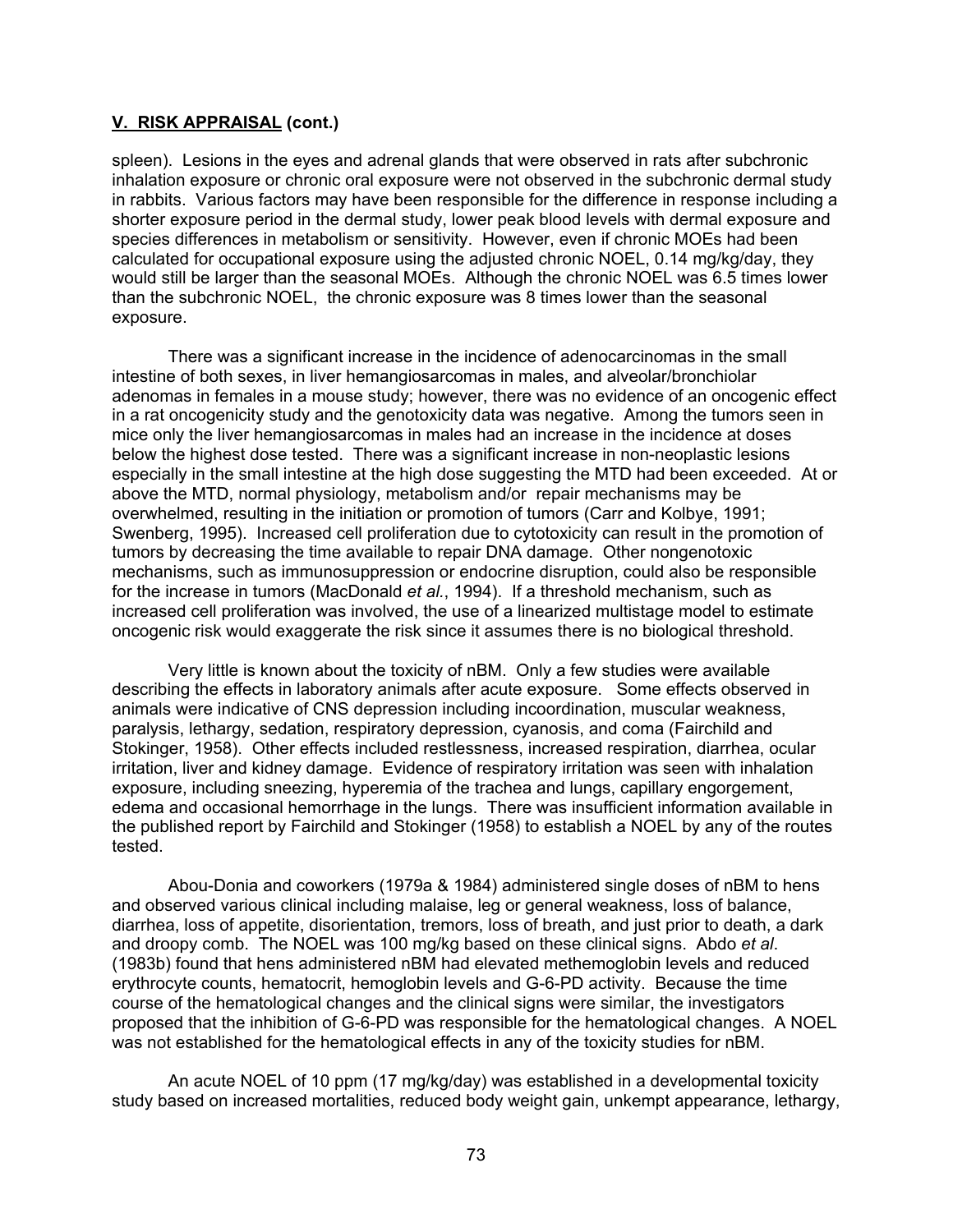red/brown stains, increased post-implantation losses and fetal malformations in mice. Complaints of nausea, eye and respiratory irritation among residents of communities in cottongrowing regions have been attributed to nBM, which has a strong skunk-like odor (Maddy and Peoples, 1977; Scarborough, 1989). It is not clear if ocular and respiratory irritation were evaluated in the developmental toxicity study in mice. It also does not appear that the mice were evaluated for hematological changes. Therefore, it is possible the acute NOEL for nBM would be lower based on these endpoints.

There were no studies available in which animals were exposed to nBM on a subchronic or chronic basis. Consequently, the potential long-term health effects in humans from seasonal or chronic exposure to nBM are unknown. The long-term health effects from nBM are of particular concern since there is evidence of oncogenicity in mice administered DEF orally. If DEF is significantly hydrolyzed to nBM in the gut of mice as it is in chickens, it is possible that the oncogenicity may be due to the nBM rather than DEF. Additionally, no genotoxicity data were available for nBM either.

#### Exposure Assessment

### Occupational Exposure

With acute exposure, it is preferable to use a high-end estimate such as the 95th percentile. Insufficient information was available in the study selected for harvesters to calculate the 95th percentile. Consequently, the geometric mean or arithmetic mean were used for estimating a single day exposure. Therefore, the estimated MOEs for acute occupational exposure would not cover those people at the upper end of the exposure distribution curve. The exposure for the harvesters may have also been underestimated slightly because it was calculated from predicted cotton boll residues on day 7 and dermal transfer factors estimated from the study conducted by Eberhart and Ellisor (1993) and did not take into consideration inhalation exposure. However, based on the dermal and inhalation exposures on day 15 and 20 of this study, the inhalation exposure represented approximately 5% of the absorbed dose for harvesters.

Several other factors may have resulted in an overestimation of the occupational exposure. The occupational exposure for handlers and harvesters was estimated by extrapolating from a 4-hour monitoring period to a 7-hour or 8-hour work day, respectively. It has been demonstrated that the accumulation of residues on clothing and hands reaches a plateau after the first few hours, so that extrapolating an 8-hour exposure from a 4-hour monitoring period may overestimate exposure by 20-40% (Spencer *et al.*, 1995). Residues on hands, in particular, remained virtually constant over the work day. In addition, the dermal absorption used to estimate the absorbed dosage in workers was based on a dermal absorption study conducted in rats. There is some evidence that the rat can overestimate human dermal absorption by two to ten-fold depending on the chemical (Wester and Maibach, 1977 & 1993; Feldmann and Maibach, 1974; Shah and Guthrie, 1983; Sanborn, 1994; Thongsinthusak, 1993).

#### Dietary Exposure

The dietary exposure was based entirely on anticipated residues that were estimated from whole cottonseed by using processing and distribution factors derived from limited data on the residues in processed cottonseed products, cattle tissues and milk. The anticipated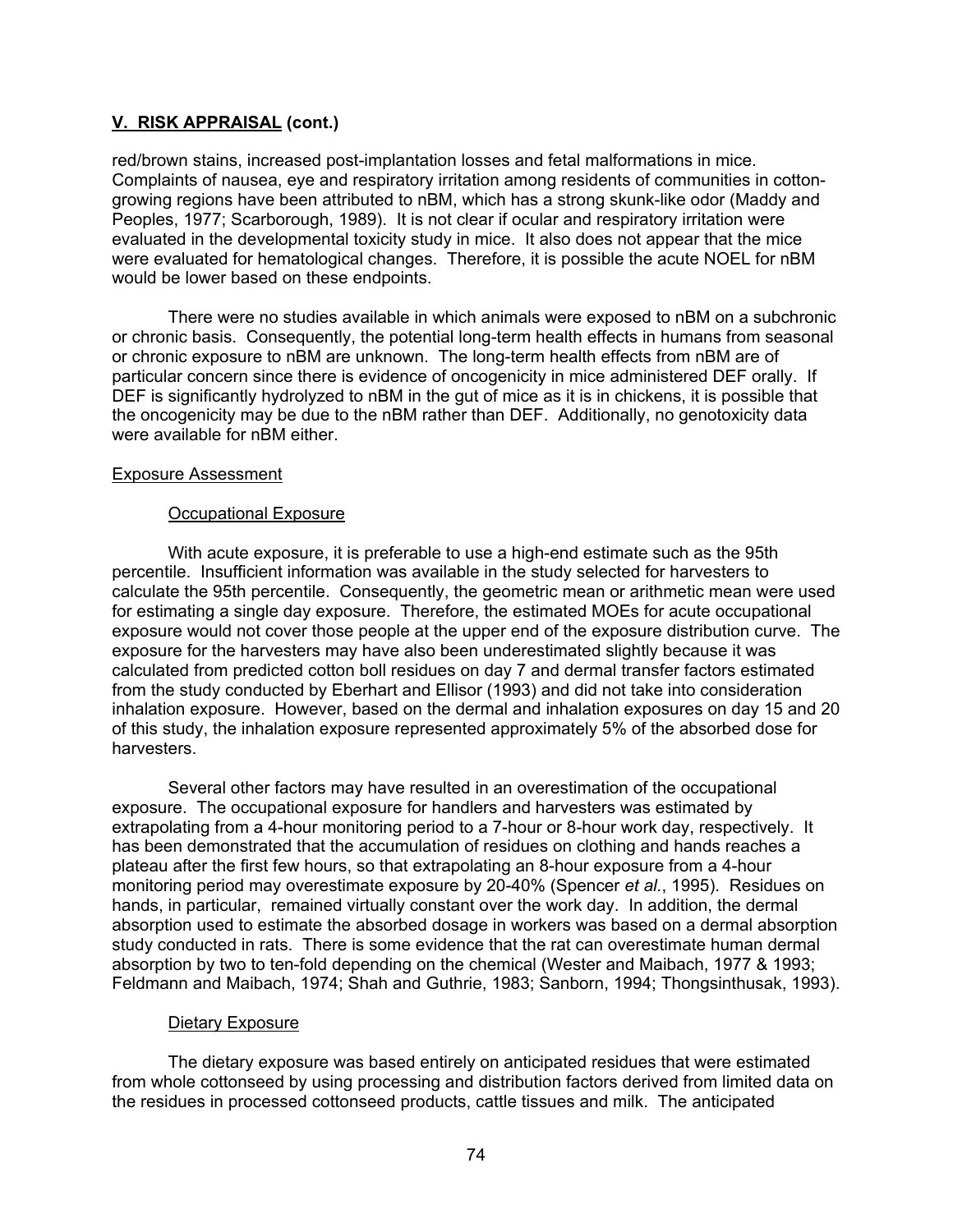residues in cottonseed oil are the least certain since the registrant provided evidence which suggests that most of the DEF residues are removed in a deodorization process. However, no data was provided from samples that had undergone the normal deodorization process; therefore, the anticipated residues in undeodorized oil were used. Elimination of the exposure from cottonseed oil would result in a reduction of the chronic dietary exposure by approximately 75%. Several other assumptions, probably overestimated the chronic dietary exposure for DEF. It was assumed that cattle ate cotton by-products at the maximum level allowed by U.S. EPA (85%) on a long-term basis. Furthermore, only residue levels where DEF was applied at or near the maximum application rate and collected at the shortest allowable preharvest interval were used, although DEF may be applied at a lower rate to cotton and can be harvested from 7 to 21 days post application. Finally, the percent of crop treated was also not factored into the chronic exposure, although there is data indicating that about 65% of the crop is treated (CDFA, 1993; DPR, 1994b &1995; USDA, 1992, 1993, 1994 & 1995). These factors were not included in the calculations because the dietary residues were theoretical and further refinement did not seem warranted without additional direct measurement of these residues in cottonseed products or their secondary residues in cattle tissue or milk.

The 1989-92 CSFII data was used to estimate the dietary consumption of cottonseed byproducts, cattle meat and milk products. The estimate of the 95th percentile exposure in nursing infants less than 1 year old is questionable because the estimate is higher than the estimate for non-nursing infants less than 1 year old who should be consuming more of the products that contain primary or secondary residues of DEF. The chronic exposure estimate (which represents the mean) for the nursing infants appears more reasonable. The chronic exposure estimate for this population subgroup was not only less than the non-nursing infants, it was lower than any other population subgroups. The questionable acute exposure estimate may be a result of the small number of user-days in this population subgroup. There were only 52 user-days out of 153 total person-days (days that participants respond to the survey) in this population subgroup. While this number of user-days appears to be adequate to estimate a mean exposure, it does appear sufficient to estimate exposure at the extremes. The potential acute exposure estimate for non-nursing infants is probably more accurate because of the larger number of person-days (453) and user-days (405).

## Combined Exposure

The ambient air exposure dosages were based on air monitoring data from one rural site near Fresno that was less than ½ mile from a cotton field. This site was selected for evaluating ambient air exposure just offsite because it had the highest air concentrations of four sites monitored in the Fresno area. Therefore, these exposure estimates represent a worst case scenario. If the ambient air exposure had been based on air monitoring data from six rural locations in Kern County that were further from the application sites, the exposure dosages would be approximately 80% lower than estimated.

#### Risk Characterization

Generally, an MOE of at least 100 is considered sufficiently protective of human health when the NOEL for an adverse systemic effect is derived from an animal study. The MOE of 100 allows for humans being 10 times more sensitive than animals and for the most sensitive human being 10 times more sensitive than the average human. The MOEs for acute dermal effects were greater than 1,000 for all pesticide workers. The MOEs for acute systemic effects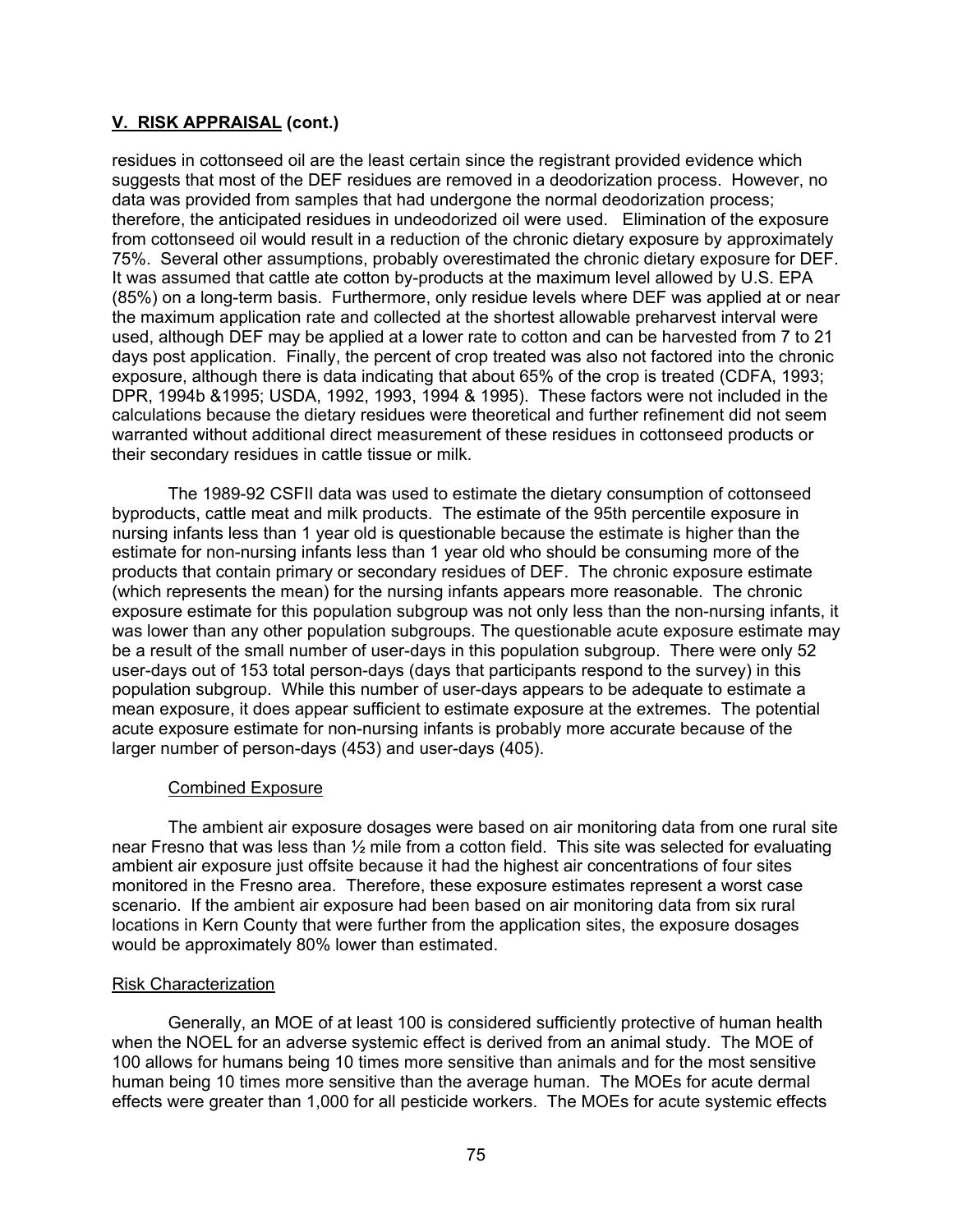were greater than 100 for all workers involved in aerial application, and for ground applicators. However, the acute MOE for mixer/loaders in ground application was less than 100. The acute MOEs were also less than 100 for most cotton harvesters, except module builder operators. The MOEs for seasonal occupational exposure were less than 100 for all pesticide workers, except ground applicators. The acute and chronic MOEs for dietary exposure are all greater than 1,000. The acute and chronic MOEs for combined dietary and ambient air exposure were also all greater than 1,000.

The oncogenic risk estimates for most pesticide workers were between  $10^{-4}$  and  $10^{-5}$ . Estimated dietary oncogenic risk for the U.S. population was between  $10^{-5}$  and  $10^{-6}$ . However, the oncogenic risk has probably been overestimated for chronic dietary exposure because of the conservative assumptions made regarding the residue levels in cottonseed oil, the amount of cotton by-products consumed by cattle and the percent crop treated. The estimated oncogenic risk from combined dietary and ambient air exposure were also between 10<sup>-5</sup> and  $10^{-6}$ . The oncogenic risk from combined exposure has also been overestimated not only because of conservative assumptions made in the dietary exposure, but also because the ambient air exposure was based on the air monitoring data from one location with the highest air concentrations of DEF.

MOEs were not calculated for nBM because of lack of reliable toxicity data for nBM and no air monitoring data for nBM in workers. The American Conference of Government Industrial Hygienists (ACGIH) threshold limit value (TLV) for nBM is 0.5 ppm (ACGIH, 1986). The TLV is based on a study with ethyl mercaptan in which human volunteers were exposed for 3 hours daily. No complaints were recorded at 1 mg/m $^3$  (0.4 ppm). A reference exposure level for nBM could also be estimated by dividing the NOEL of 10 ppm (17 mg/kg/day) from the inhalation developmental toxicity study in mice by an uncertainty factor of 100 for interspecies and intraspecies variation in susceptibility. The estimated reference exposure level for nBM is 250  $\mu$ g/m $^3$  or 67.8 ppb, assuming a 24-hr respiratory rate of 0.68 m $^3$ /kg/day for a 6-year-old child. The highest daily average air concentration for nBM in ambient air (28.6  $\mu$ g/m $^3$  or 7.75 ppb) was reported in the CDFA (1981) study. Therefore, the ambient air concentration is more than 8-fold below the estimated reference exposure level for nBM. However, this ambient air concentration is above the reported odor threshold (0.01 to 1.0 ppb) for nBM (Santodonato *et al.*, 1985). Offensive odors may trigger symptoms in humans, such as nausea and headache, by indirect physiologic mechanisms including exacerbating an underlying medical condition, innate odor aversion, odor-related aversive conditioning, stress-induced illness, and possible innate pheromonal reaction (Shusterman, 1992). Ames and Stratton (1991) found that symptoms more closely correlated with odor perception than distance from a potato field treated with ethoprop which breaks down to n-propyl mercaptan. Theoretically, workers could be exposed to higher air concentrations of nBM during application due to their close proximity to the source. However, it is unclear if the degradation of nBM would be sufficiently rapid that the amounts generated during application would be a health concern for workers.

## U.S. EPA's Reregistration Eligibility Document for DEF

U.S. EPA made available in September 1998 a draft of the Health Effects Division (HED) chapter of the Reregistration Eligibility Document (RED) for tribuphos (DEF) on the Internet for public comment (U.S. EPA, 1998) . U.S. EPA evaluated both occupational and dietary exposure to DEF using route-specific NOELs. They evaluated inhalation exposure in workers using the 90-day inhalation study conducted by Pauluhn (1992) with a short-term and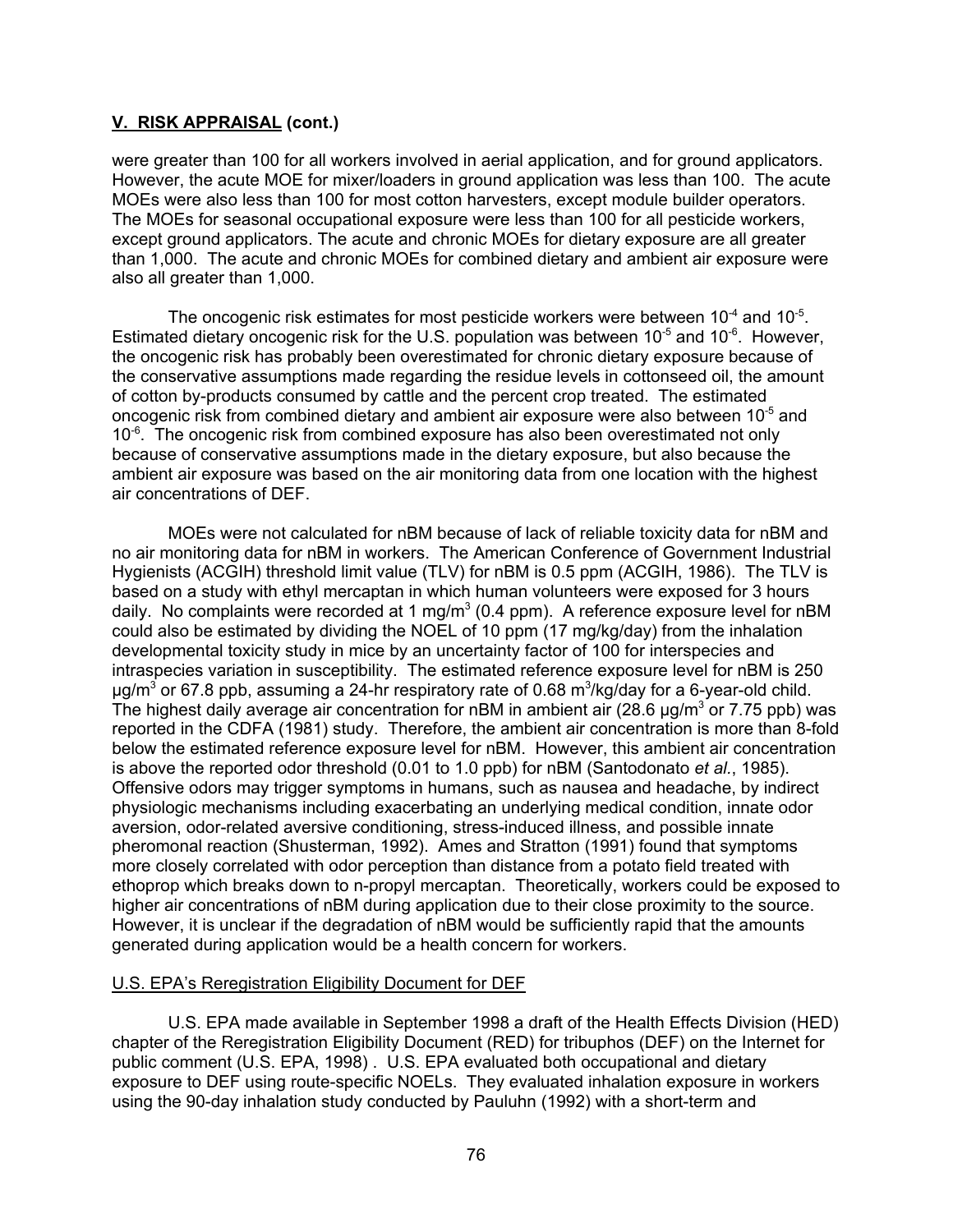intermediate term NOEL of 0.9 mg/kg/day. DPR did not used this study to evaluate acute or seasonal occupational exposure to DEF since greater than 95% of occupational exposure was dermal even for handlers. U.S. EPA selected the 21-day dermal toxicity study in rabbits for evaluating short-term and intermediate-term exposure to DEF in workers with an estimated NOEL of 0.2 mg/kg/day based on plasma and erythrocyte ChE inhibition (Sheets *et al*, 1991). DPR also selected this study to evaluate seasonal occupational exposure to DEF; however, a different NOEL was identified for this study because of a different science policy regarding the use of blood ChE as a regulatory endpoint. Both agencies do not considered blood ChE inhibition to be an adverse effect in itself; however, U.S. EPA uses it as a surrogate for peripheral ChE inhibition data when peripheral ChE inhibition data is not available. If DPR had used U.S. EPA's dermal NOEL in evaluating the acute occupational exposure, the MOEs would be 25-fold lower than estimated. If this NOEL had been used in evaluating seasonal occupational exposure to DEF, the MOEs would be approximately 5-fold lower than calculated.

U.S. EPA selected a NOEL of 1 mg/kg/day from the developmental toxicity study in rats to evaluate acute dietary exposure to DEF based on plasma and erythrocyte ChE inhibition (Kowalski *et al.*, 1986). DPR used this same study to evaluate acute dietary and occupational exposure to DEF, but identified a higher NOEL of 7 mg/kg/day based on excessive salivation. If DPR has used U.S. EPA's NOEL in evaluating acute dietary and occupational exposure, the MOEs would be 5-fold lower after adjusting for oral absorption (70%). For evaluating chronic dietary exposure, U.S. EPA selected a NOEL of 0.1 mg/kg/day based on plasma ChE inhibition in the 1-year dog study (Christenson, 1991). DPR used a NOEL of 0.2 mg/kg/day based on hyperplasia, and vacuolar degeneration in the small intestine and hematological changes observed in a 2-year rat feeding study (Christenson, 1992). If DPR had used U.S. EPA's NOEL in evaluating chronic dietary exposure to DEF, the MOEs would have been 3-fold lower than estimated.

U.S. EPA had previously used the Abou-Donia *et al.* (1979b) study to calculate an RfD for DEF when many of the acceptable registrant studies were not available. In this draft RED document, the RfD is no longer estimated using the Abou-Donia *et al.* (1979b) study. U.S. EPA identified a NOEL of 11 mg/kg/day for delayed neurotoxicity study in the 90-day neurotoxicity study in hens submitted by the registrant (Sheets, 1991b). This NOEL is higher than the NOEL of 2.6 mg/kg/day that DPR identified for this study based on delayed neuropathy. DPR made the health protective assumption that the slight increase in equivocal lesions at 11 mg/kg/day was treatment-related, even though it was not statistically significant.

As part of the Food Quality Protection Act (FQPA), U.S. EPA evaluated the developmental and reproductive toxicity studies for DEF and concluded, as did DPR, that there was no evidence for increased pre- or post-natal sensitivity. However, they recommended that the 10X uncertainty factor for children be retained because of data gaps. The registrant had not submitted acute and subchronic neurotoxicity studies in rats. U.S. EPA was also requesting a developmental neurotoxicity study in rats based on the delayed neurotoxicity and ocular toxicity caused by DEF and a special 90-day study to further evaluate the ocular toxicity. None of these studies are required under the Birth Defect Prevention Act (SB 950) to register pesticides in California.

U.S. EPA classified DEF as a Likely High Dose/Not Likely Low Dose carcinogen under its new carcinogenicity classification system. Their justification for this classification was that tumors were only increased at the highest dose level where severe toxicity occurred. Although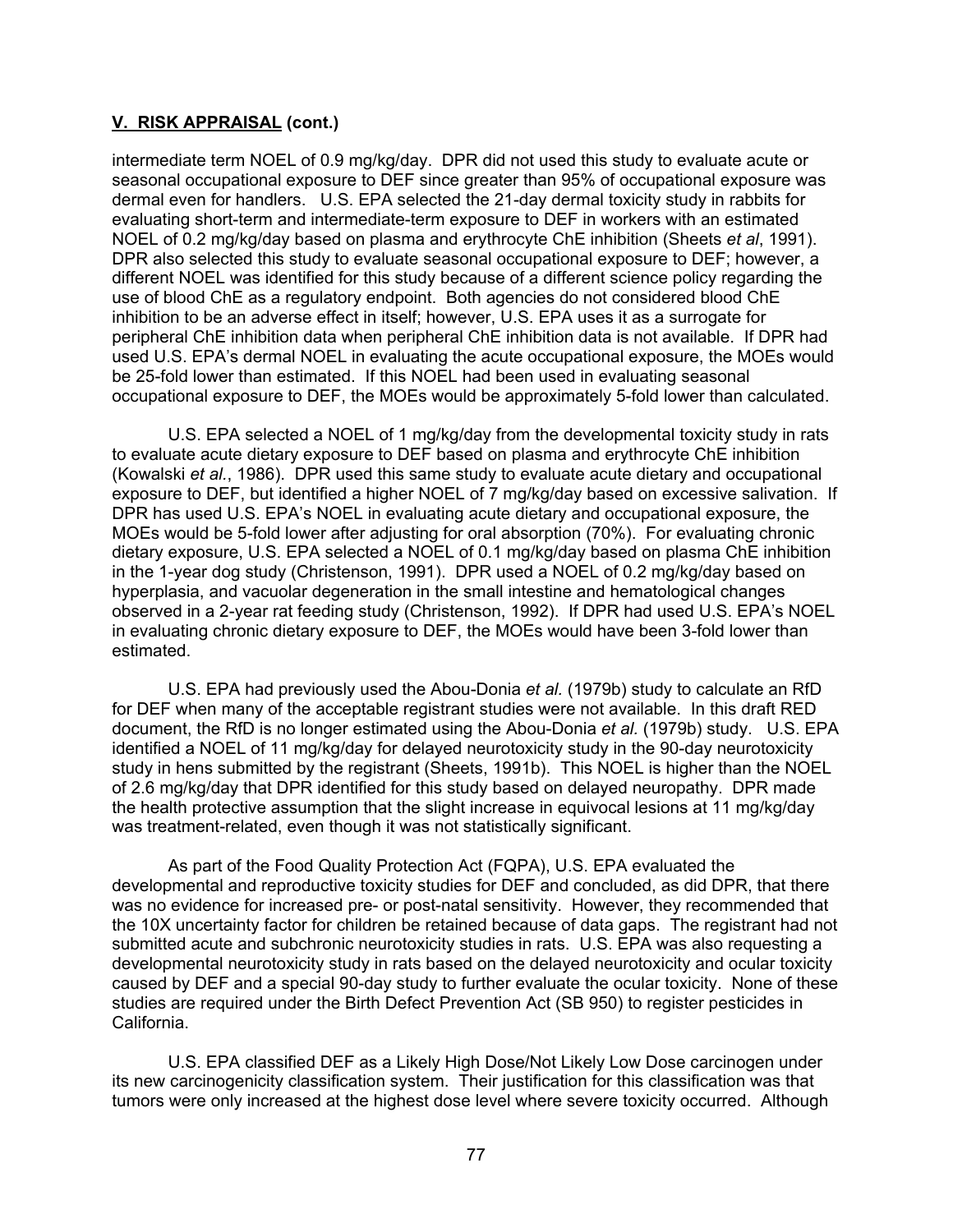not explicitly stated, this classification treats DEF is a threshold carcinogen because they use an MOE approach to protect for oncogenicity, rather than calculate an oncogenic potency factor. The NOEL they selected to calculate the MOEs for oncogenicity was 0.1 mg/kg/day based on plasma ChE inhibition in dogs, the most sensitive endpoint for chronic exposure (i.e, the same NOEL used for evaluating the chronic dietary exposure). If DPR had used this approach in evaluating oncogenic risk from occupational exposure to DEF in ambient air, the MOEs for oncogenicity would have ranged from 18 to 700. The MOEs for oncogenicity from dietary exposure to DEF would range from 570 to 2,000.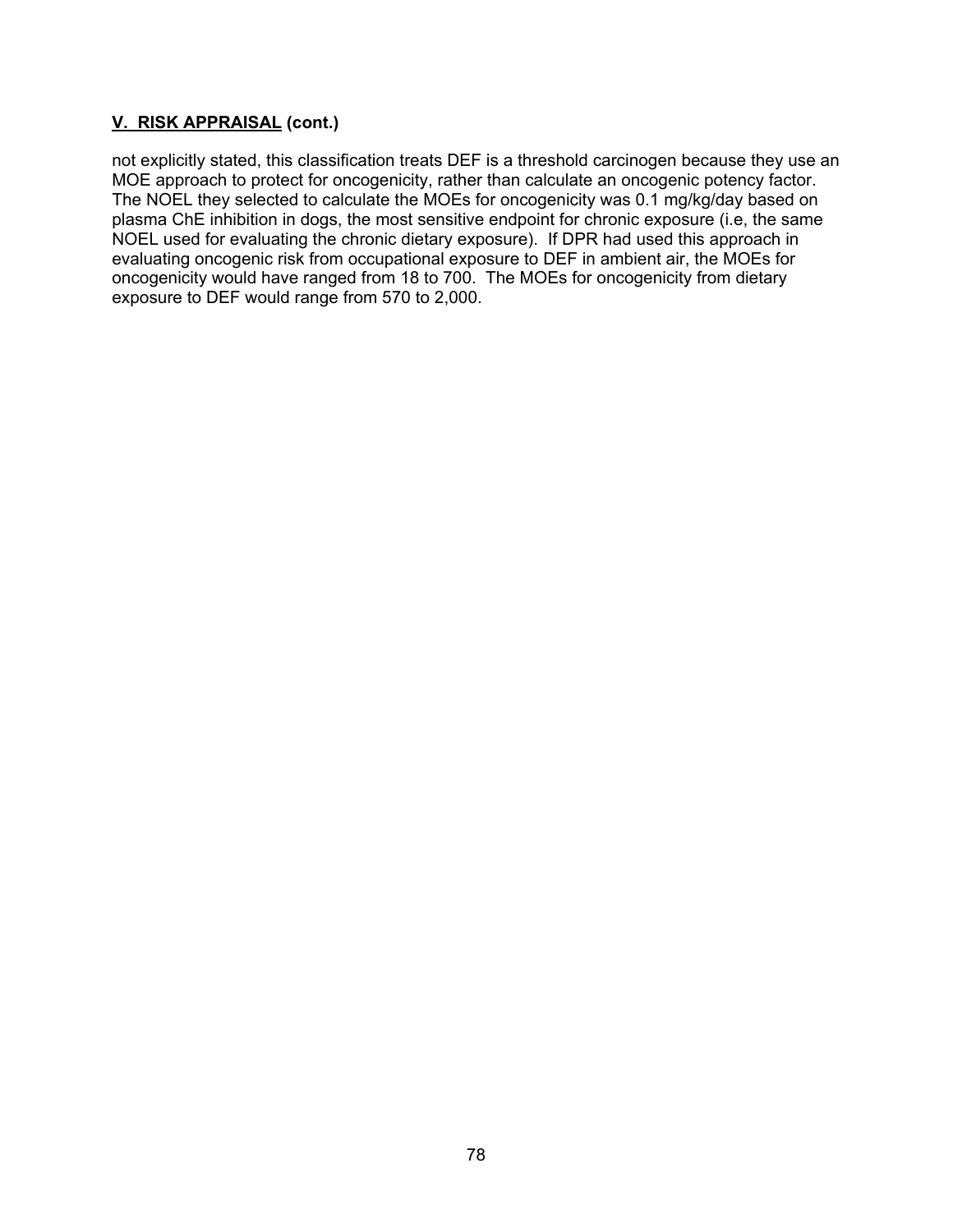### **VI. TOLERANCE ASSESSMENT**

#### **A. BACKGROUND**

A tolerance is the maximum, legal amount of a pesticide residue that is allowed on a raw or processed agricultural commodity, or in an animal tissue used for human consumption. The U.S. EPA tolerance program was developed as an enforcement mechanism to identify illegal residue concentrations resulting from potential noncompliance with the product label requirements (e.g. improper application rates or methods, inadequate preharvest intervals, direct or indirect application to unapproved commodities). Tolerances are enforced by the FDA, USDA, and state enforcement agencies (e.g., Pesticide Enforcement Branch of DPR).

Current pesticide tolerances are generally set at levels that are not expected to produce deleterious health effects in humans from chronic dietary exposure. The data requirements for establishing a specific tolerance include: 1) toxicology data for the parent compound, major metabolites, degradation products and impurities, 2) product chemistry, 3) analytical method(s) that are readily available, accurate and precise, 4) measured residues in crops used for animals feeds, 5) measured residues in animal tissues (e.g., meat, milk, eggs) from direct or indirect (feed) applications, and 6) measured residue levels from field studies. The minimum requirements for the field study include: 1) an application rate at or above the highest rate on the product label, 2) the greatest number of allowable repeat applications, and 3) the shortest pre-harvest interval listed on the product label. Generally, the registrant of the pesticide requests a commodity-specific tolerance, which is equal to the highest measured residue, or some multiple of that value, from the field trial using the specific pesticide.

Assembly Bill 2161 (Bronzan and Jones, 1989) requires the DPR to "conduct an assessment of dietary risks associated with the consumption of produce and processed food treated with pesticides." In the situation where "any pesticide use represents a dietary risk that is deleterious to the health of humans, the DPR shall prohibit or take action to modify that use or modify the tolerance . . . " As part of the tolerance assessment, a theoretical dietary exposure for a specific commodity and specific population subgroups can be calculated from the product of the tolerance and the daily consumption rate.

EPA has established tolerances for DEF on cottonseed and cottonseed hulls at 4 and 6 ppm, respectively. Because secondary residues of DEF can occur from feeding cottonseed products to ruminants as roughage, a tolerance level of 0.02 ppm was set for DEF in the meat, meat by-products and fat of cattle, goats and sheep. The tolerance level for milk was set at 0.002 ppm.

#### **B. ACUTE EXPOSURE**

An acute exposure assessment using the residue level equal to the tolerance was conducted for each individual label-approved commodity. The TAS Exposure-4 software program and the 1989-91 Continuing Survey of Food Intakes by Individuals (CSFII) were used in this assessment. Tolerances were not established for DEF on cottonseed oil and meal; therefore, the tolerance for whole cottonseed, 4.0 ppm, was used for these two commodities. Initially, the tolerance assessment was conducted considering only the primary residues in cottonseed oil and meal. If the MOEs were larger than 1,000 based on the tolerances for the primary residues, no further analysis of the tolerances for secondary residues was conducted since the amount they would contribute to the total dietary exposure would be negligible compared to the tolerances for primary residues. Using the 95th percentile for acute exposure,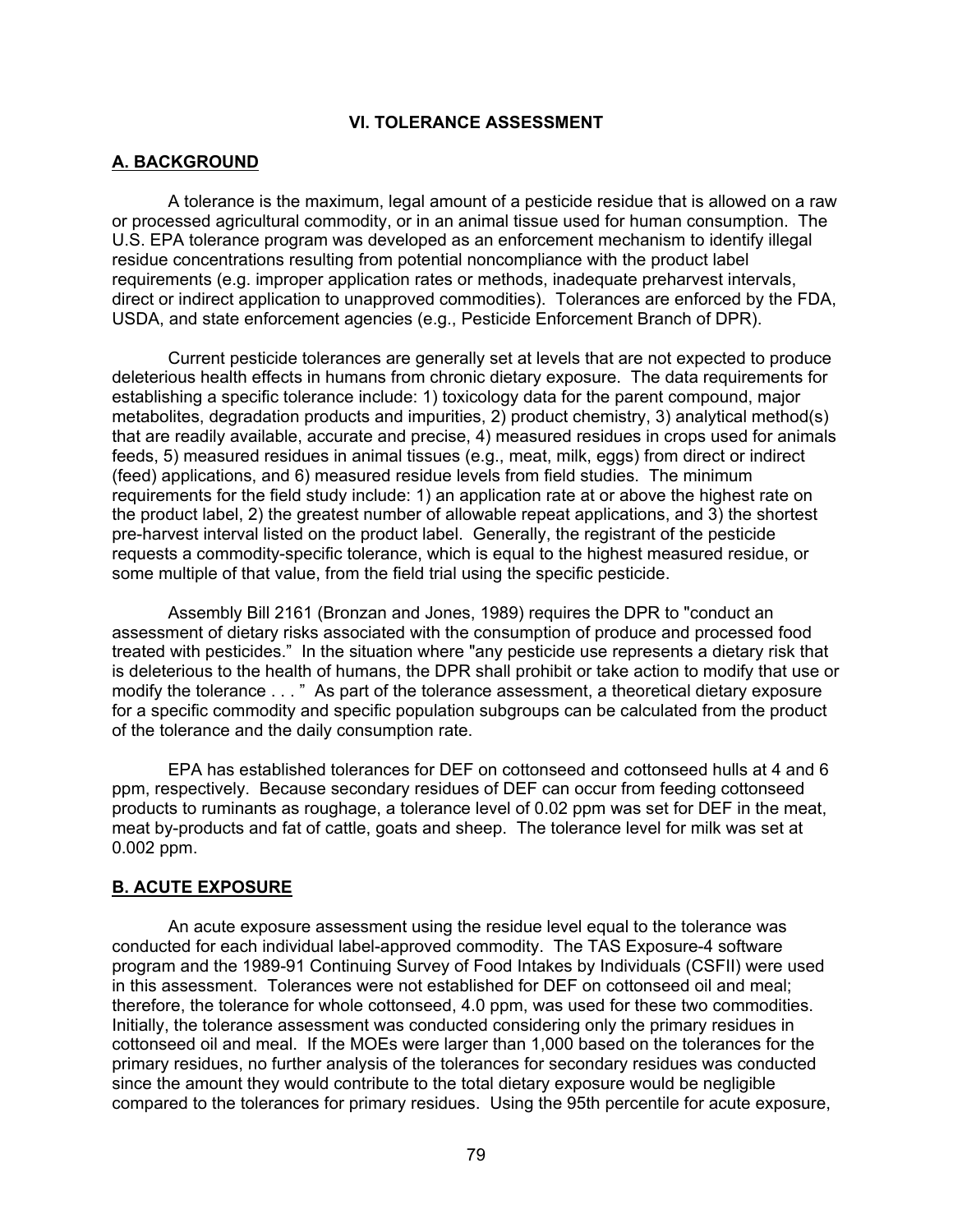# **VI. TOLERANCE ASSESSMENT (cont.)**

the theoretical maximum residue contribution (TMRC) for DEF ranged from 432 ng/kg/day for seniors, 55 years and older, to 1,486 ng/kg/day for children, 1 to 6 years old (Table 26). The resultant MOEs ranged from 3,300 for children, ages 1 to 6 years old, to 11,000 for seniors, 55 years and older. Since the MOEs were greater than 1,000 for all population groups, no further analysis of secondary residues was warranted. Based on these MOEs, the tolerances for DEF appear to be adequately protective for all population subgroups with regards to acute toxicity.

| <b>Population Subgroup</b>                                                                                            | Exposure Dosage <sup>a</sup> | Margin of<br>Exposure <sup>b</sup> |  |  |
|-----------------------------------------------------------------------------------------------------------------------|------------------------------|------------------------------------|--|--|
| U.S. Population                                                                                                       | 737                          | 6,600                              |  |  |
| <b>Western Region</b>                                                                                                 | 638                          | 7,700                              |  |  |
| Pacific Region                                                                                                        | 600                          | 8,200                              |  |  |
| All Infants                                                                                                           | 993                          | 4,900                              |  |  |
| Nursing Infants (<1 yr old)                                                                                           | 898                          | 5,500                              |  |  |
| Non-Nursing Infants (<1 yr old)                                                                                       | 950                          | 5,200                              |  |  |
| Children (1-6 yrs)                                                                                                    | 1,486                        | 3,300                              |  |  |
| Children (7-12)                                                                                                       | 1,226                        | 4,000                              |  |  |
| Females (13+ yrs/pregnant/not nursing)                                                                                | 573                          | 8,600                              |  |  |
| Females (13+ yrs/nursing)                                                                                             | 834                          | 5,900                              |  |  |
| Females (13-19 yrs/not pregnant/not nursing)                                                                          | 722                          | 6,800                              |  |  |
| Females (20+ yrs/not pregnant/not nursing)                                                                            | 510                          | 9,600                              |  |  |
| Females (13-15 yrs)                                                                                                   | 587                          | 8,400                              |  |  |
| Males (13-19 yrs)                                                                                                     | 813                          | 6,000                              |  |  |
| Males (20+ yrs)                                                                                                       | 608                          | 8,100                              |  |  |
| Seniors (55+ yrs)                                                                                                     | 432                          | 11,000                             |  |  |
| Workers (M $&$ F, 16+ yrs)                                                                                            | 574                          | 8,500                              |  |  |
| a<br>Based on the 95th exposure percentile for all user-day population subgroups, after adjusting for oral absorption |                              |                                    |  |  |

| Table 26. Margins of Exposure from Acute Dietary Exposure to DEF Based on |  |
|---------------------------------------------------------------------------|--|
| Tolerances                                                                |  |

<sup>a</sup> Based on the 95th exposure percentile for all user-day population subgroups, after adjusting for oral absorption

<sup>b</sup> (70%).<br><sup>b</sup> Margin of Exposure = Adjusted Acute NOEL (4.9 mg/kg) / Dietary Exposure. Values are rounded to two significant figures.

## **C. CHRONIC EXPOSURE**

A chronic exposure assessment using residues equal to the established tolerances for individual or combinations of commodities has not been conducted because it is highly improbable that an individual would chronically consume single or multiple commodities with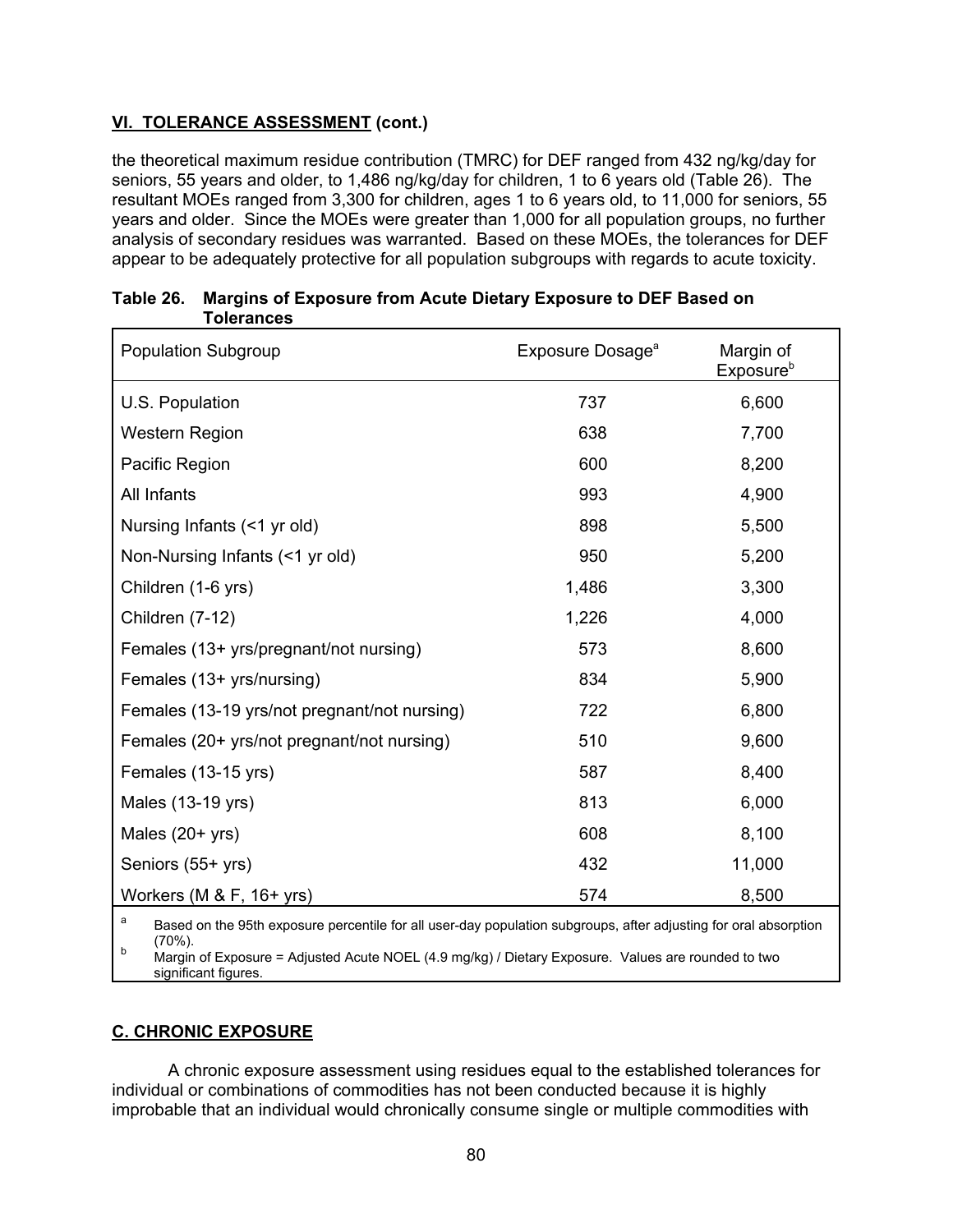## **VI. TOLERANCE ASSESSMENT (cont.)**

pesticide residues at the tolerance levels. Support for this conclusion comes from the DPR pesticide monitoring programs which indicate that less than one percent of all sampled commodities have residue levels at or above the established tolerance (DPR, 1996b).

Using the tolerance levels for meat, milk, and cottonseed oil, the U.S. EPA (1981) calculated a maximum total daily intake of DEF at 0.1 µg/kg/day for a 16-year-old male weighing 70 kg and 385 µg/kg/day for a 4 kg infant ingesting 770 ml of milk per day. The U.S. EPA stated using the tolerance levels probably overestimated the dietary exposure based on the monitoring data they had available; however, they did not provide any data to support this conclusion.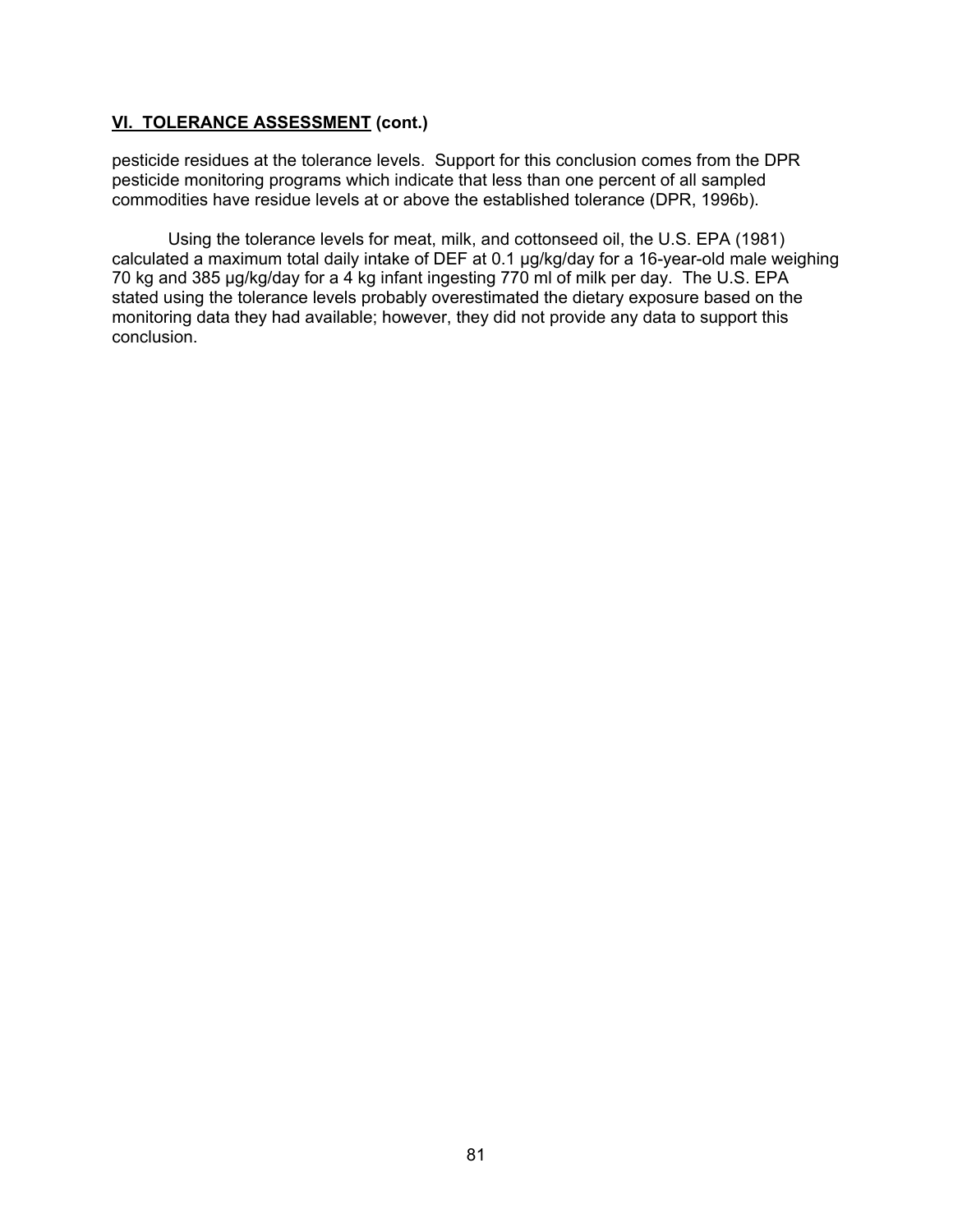#### **VII. CONCLUSIONS**

The risks for potential adverse human health effects with occupational and dietary exposure to DEF were evaluated. The MOEs for acute dermal effects were greater than 100 for all pesticide workers. The MOEs for acute systemic effects was greater than 100 for all workers involved in application of DEF, except for mixer/loaders in ground application. The acute MOEs for systemic effects were less than 100 for cotton harvesters, except module builder operators. The MOEs for seasonal occupational exposure were less than 100 for all pesticide workers, except ground applicators. The estimated oncogenic risk for pesticide workers was approximately  $10^{-4}$ , except for ground applicators whose estimated oncogenic risk was approximately 10-5. The acute and chronic MOEs for dietary exposure based on anticipated residues in cottonseed products were greater than 1,000 for all population subgroups. The acute and chronic MOEs for combined dietary and ambient air exposure were also greater than 1,000. The estimated oncogenic risk from dietary exposure in the U.S. population was estimated to be between  $10^{-5}$  and  $10^{-6}$ . The estimated oncogenic risk from combined dietary and ambient air exposure were also between  $10^{-5}$  and  $10^{-6}$ . The acute dietary MOEs based on the tolerance for DEF residues on cottonseed were greater than 1,000 for all population subgroups.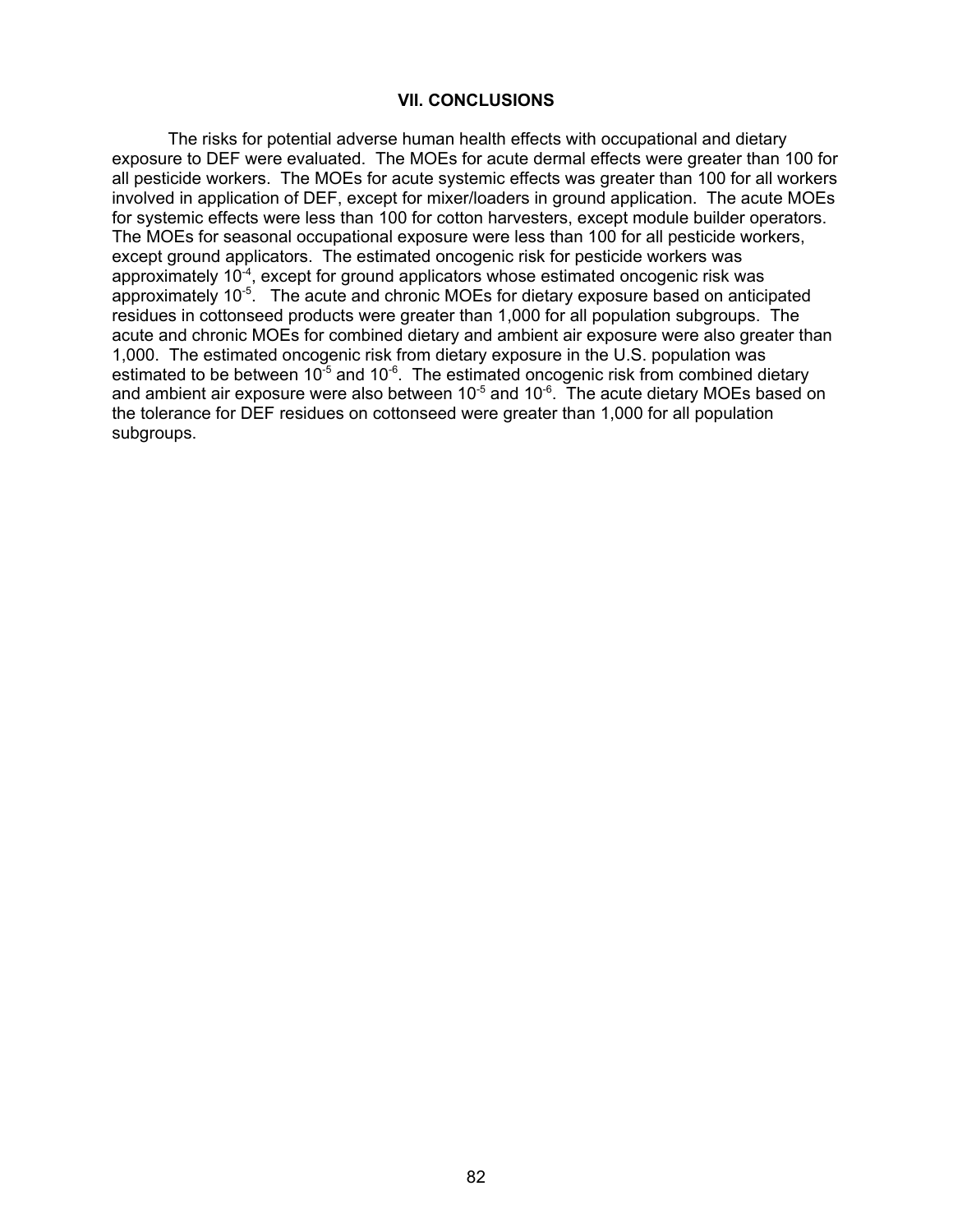### **VIII. REFERENCES**

- **Abdo, K.M., P.R. Timmons, and M.B. Abou-Donia (Duke Univ. Med. Center, NC), 1983a.**  Effects of a dermal dose of S,S,S-tri-n-butyl phosphorotrithioate on brain acetylcholinesterase, acid phosphatase, and 2',3'-cyclic nucleotide-3'-phosphohydrolase and plasma butyrylcholinesterase in hens. Dev. Toxicol. Environ. Sci. 11: 499-502. DPR Vol. 272-019, #36680. Also reported in: Abou-Donia, M.B., K.M. Abdo, P.R. Timmons, and J.E. Proctor, 1986. Brain acetylcholines0erase, acid phosphatase, and 2',3'-cyclic nucleotide-3'-phosphohydrolase and plasma butyrylcholinesterase activities in hens treated with a single dermal neurotoxic dose of S,S,S-tri-n-butyl phosphorotrithioate. Toxicol. Appl. Pharmacol. 82(3): 461-473.
- **Abdo, K.M., P.R. Timmons, D.G. Graham, and M.B. Abou-Donia (Duke Univ. Med. Center, NC), 1983b.** Heinz body production and hematological changes in the hen after administration of a single oral dose of n-butyl mercaptan and n-butyl disulfide. Fund. Appl. Toxicol. 3(2): 69-74.
- **Abou-Donia, M.B. (Duke Univ. Med. Center), 1978.** Study of the low level effects of organophosphorous esters with specific reference to the delayed neurotoxic syndrome. Mobay Chem. Corp. Report No. 66057. DPR Vol. 272-016, #28352 & #28353.
- **Abou-Donia, M.B. (Duke Univ. Med. Center, NC), 1979.** Late acute effect of S,S,S-tributyl phosphorotrithioate (DEF) in hens. Toxicol. Letters 4: 231-236. DPR Vol. 272-016, #17247.
- **Abou-Donia, M.B., 1981.** Organophosphorus ester-induced delayed neurotoxicity. Ann. Rev. Pharmacol. Toxicol. 21: 511-548.
- **Abou-Donia, M.B. and D.M. Lapadula (Duke Univ. Med. Center), 1990.** Mechanisms of organophosphorus ester-induced delayed neurotoxicity: type I and type II. Annu. Rev. Pharmacol. Toxicol. 30: 405-440.
- **Abou-Donia, M.B., D.G. Graham, P.R. Timmons and B.L. Reichert (Duke Univ. Med. Center, NC), 1979a.** Delayed neurotoxic and late acute effects of S,S,S-tributyl phosphorotrithioate on the hen: effect of route of administration. Neurotoxicology 1: 425-447. DPR Vol. 272-016, #17245. Also reported in: Abou-Donia, 1978 and Abou-Donia, 1979.
- **Abou-Donia, M.B., D.G. Graham, K.M. Abdo and A. A. Komeil (Duke Univ. Med. Center, NC), 1979b.** Delayed neurotoxic, late acute and cholinergic effects of S,S,S-tributyl phosphorotrithioate (DEF): subchronic (90 days) administration in hens. Toxicol. 14: 229-243. DPR Vol. 272-016, #17243. Also reported in: Abou-Donia, 1978.
- **Abou-Donia, M.B., D.M. Lapadula, C.D. Carrington and A.A. Nomeir (Duke Univ. Med. Center, NC), 1984.** The significance of inhibition of nonspecific esterases in the development of organophosphorus-induced delayed neurotoxicity. In: Cholinesterases - Fundamental and Applied Aspects (Brzin, M., E.A. Barnard and D. Sket, eds), pp 447- 461. Walter de Gruyter & Co., Berlin-New York.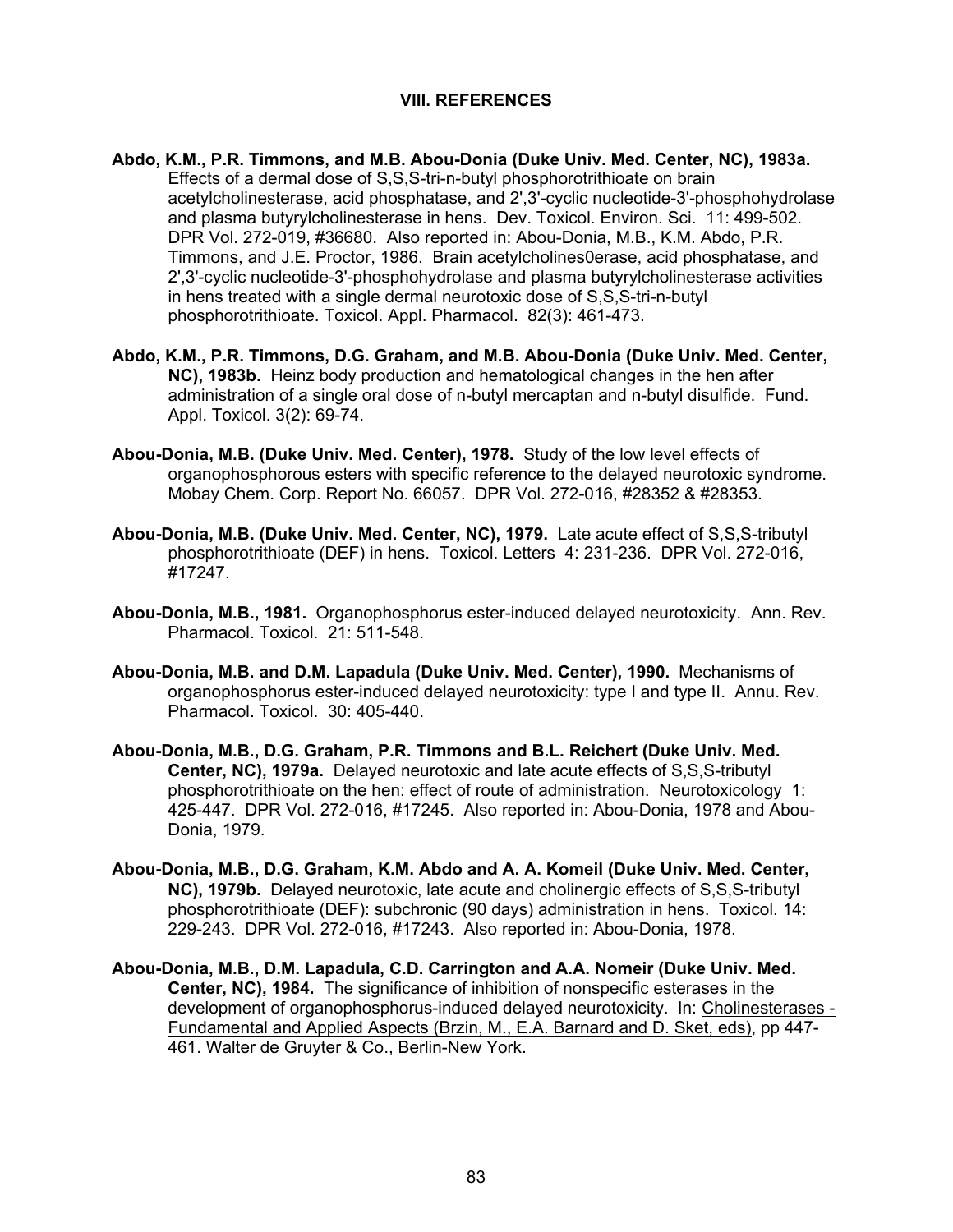- **ACGIH, 1986.** Documentation of the Threshold Limit Values and Biological Exposure Indices, Fifth Edition. American Conference of Governmental Industrial Hygienists Inc., Cincinnati, Ohio.
- **Ames, R.G. and J.W. Stratton, 1991.** Acute health effects from community exposure to npropyl mercaptan from an ethoprop (Mocap®)-treated potato field in Siskiyou County, California. Arch. Environ. Health. 46(4):213-217.
- **Astroff, A.B. and S.D. Phillips, 1992a.** Acute dermal toxicity study with DEF 6 in rats. Miles Inc. Report No. 102679. DPR Vol. 272-073, #114884.
- **Astroff, A.B. and S.D. Phillips, 1992b.** Experimental acute oral toxicity study with HBM sulfone (a metabolite of tribufos, DEF) in female rats. Miles Inc. Report No. 102684. DPR Vol. 272-082, #116742.
- **Baron, R.L. and H. Johnson, 1964.** Neurological disruption produced in hens by two organophosphate esters. Brit. J. Pharmacol. 23: 295-304. DPR Vol. 272-019, #36678.
- **Betker, W.R, 1985.** The solubility of DEF in various solvents. Mobay Corp. Report No. 90606. DPR Vol. 272-023, #49813.
- **Brimijoin, S., 1992.** Enzymology and biology of cholinesterases. Proceedings of the U.S. EPA Workshop on Cholinesterase Methodologies. Office of Pesticide Programs, U.S. Environmental Protection Agency.
- **Bronzan and Jones, 1989.** Assembly Bill 2161, Addition to the Food and Agriculture Code SEC 8 section 13060. California Food and Agriculture Code, Sacramento, CA.
- **Carr, C.J. and A.C. Kolbye, Jr., 1991.** A critique of the use of the maximum tolerated dose in bioassays to assess cancer risks from chemicals. Regul. Toxicol. Pharmacol. 14: 78- 87.
- **Carrington, C.D., 1989.** Prophylaxis and the mechanism for the initiation of organophosphorous compound-induced delayed neurotoxicity. Arch. Toxicol. 63:165- 12.
- **Casida, J.E., R.L. Baron, M. Eto, and J.L. Engel, 1963.** Potentiation and neurotoxicity induced by certain organophosphates. Biochem. Pharmacol. 12: 73-83. DPR Vol. 272- 019, #36677.
- **CDFA, 1981.** Executive summary of 1980 DEF and butyl mercaptan monitoring study. California Department of Food and Agriculture.
- **CDFA, 1993.** California Field Crops Statistics 1983-1992. California Department of Food and Agriculture, Sacramento, CA. 27pp.
- **Chemagro Corp., 1965a.** DEF residues in cottonseed. Chemagro Corp. Report Nos. 15760, 21225, 21226, 21227, 21240, 21266, 21267 & 24929. CDFA Vol. 272-008, #915062.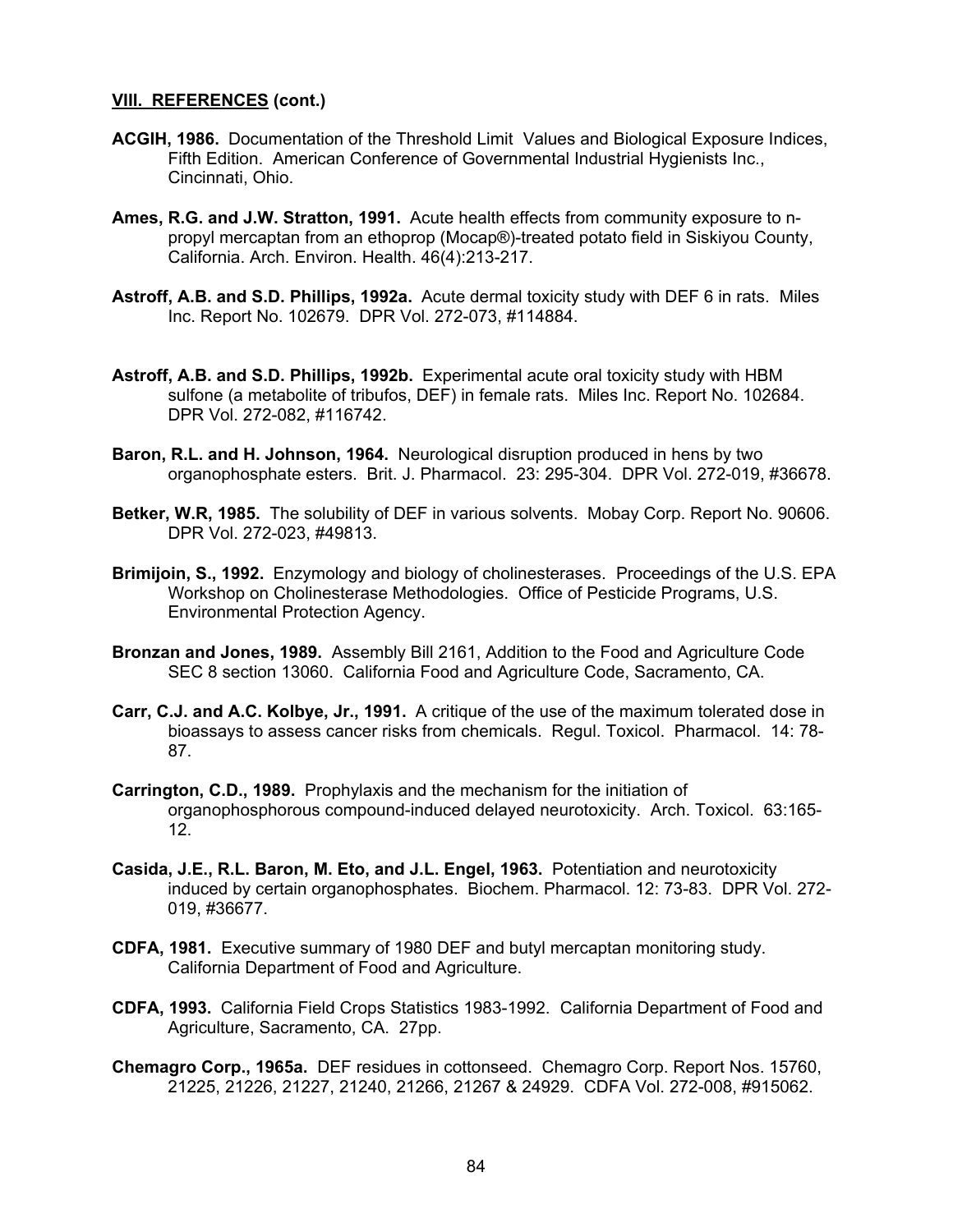- **Chemagro Corp., 1965b.** DEF residues in processed cottonseed. Chemagro Corp. Report Nos. 16379 and 16380. CDFA Vol. 272-008, #915062.
- **Chemagro Corp., 1968a.** DEF residues in cattle tissues. Chemagro Corp. Report Nos. 21889. CDFA Vol. 272-008, #67120.
- **Chemagro Corp., 1968b.** DEF residues in milk. Chemagro Corp. Report Nos. 21892. CDFA Vol. 272-008, #67179.
- **Chemagro Corp., 1969.** DEF residues in cottonseed. Chemagro Corp. Report No. 24780, 24784, 24906, 24907, 24908, 26928 & 24929. CDFA Vol. 272-011, #62995.
- **Chen, H.H., S.R. Sirianni, and C.C. Huang, 1982a.** Sister-chromatid exchanges and cell-cycle delay in Chinese hamster V79 cells treated with 9 organophosphorus compounds (8 pesticides and 1 defoliant). Mutat. Res. 103: 307-313.
- **Chen, H.H., S.R. Sirianni, and C.C. Huang, 1982b.** Sister chromatid exchanges in Chinese hamster cells treated with seventeen organophosphorus compounds in the presence of a metabolic activation system. Environ. Mutag. 4: 621-624.
- **Christenson, W., 1991.** Chronic feeding toxicity study of technical grade tribufos (DEF) with dogs. Mobay Corp. Report No. 100653. CDFA Vol. 272-050, #96421,
- **Christenson, W., 1992.** Technical grade tribufos (DEF): A chronic toxicity/oncogenicity/ neurotoxicity feeding study in the Fischer 344 rat. Miles Inc. Report No. 102675. DPR Vol. 272-072, #114647.
- **Church, D.D. and H.R. Shaw II, 1969.** DEF Leaching, runoff, and batch adsorption on soils. Mobay Corp. (Chemagro Corp.) Report No. 26292. DPR Vol. 272-012, #62897.
- **Clemens, G.R., J.J. Bare and R.E. Hartnagel, Jr. (Miles Laboratories, Inc.), 1987.**  Teratology study in the rabbit with DEF technical. Mobay Corp. Report No. 94468. DPR Vol. 272-027, #58615.
- **Code of Federal Regulations, 1992.** Tolerances and exemptions from tolerances for pesticide chemicals in or on raw agricultural commodities. Title 40, Part 180. Office of the Federal Register National Archives and Records Administration.
- **Crawford, C.R., 1971.** The eye and dermal irritating properties of DEF 6 lbs/gal spray concentrate to rabbits. Chemagro Corp. Report No. 30814. DPR Vol. 272-004, #915122.
- **Crawford, C.R. and R.H. Anderson, 1972a.** The skin and irritation properties of DEF technical to rabbits. Baychem Corp. Report No. 35006. DPR Vol. 272-004, #915121.
- **Crawford, C.R. and R.H. Anderson, 1972b.** The acute oral toxicity of DEF (Special) 6 lbs/gal spray concentrate to rats. Baychem Corp. Report No. 33127. DPR Vol. 272-004, #915110.
- **Crawford, C.R. and R.H. Anderson, 1972c.** The acute dermal toxicity of DEF ULV to rabbits. Baychem Corp. Report No. 34480. DPR Vol. 272-004, #915112.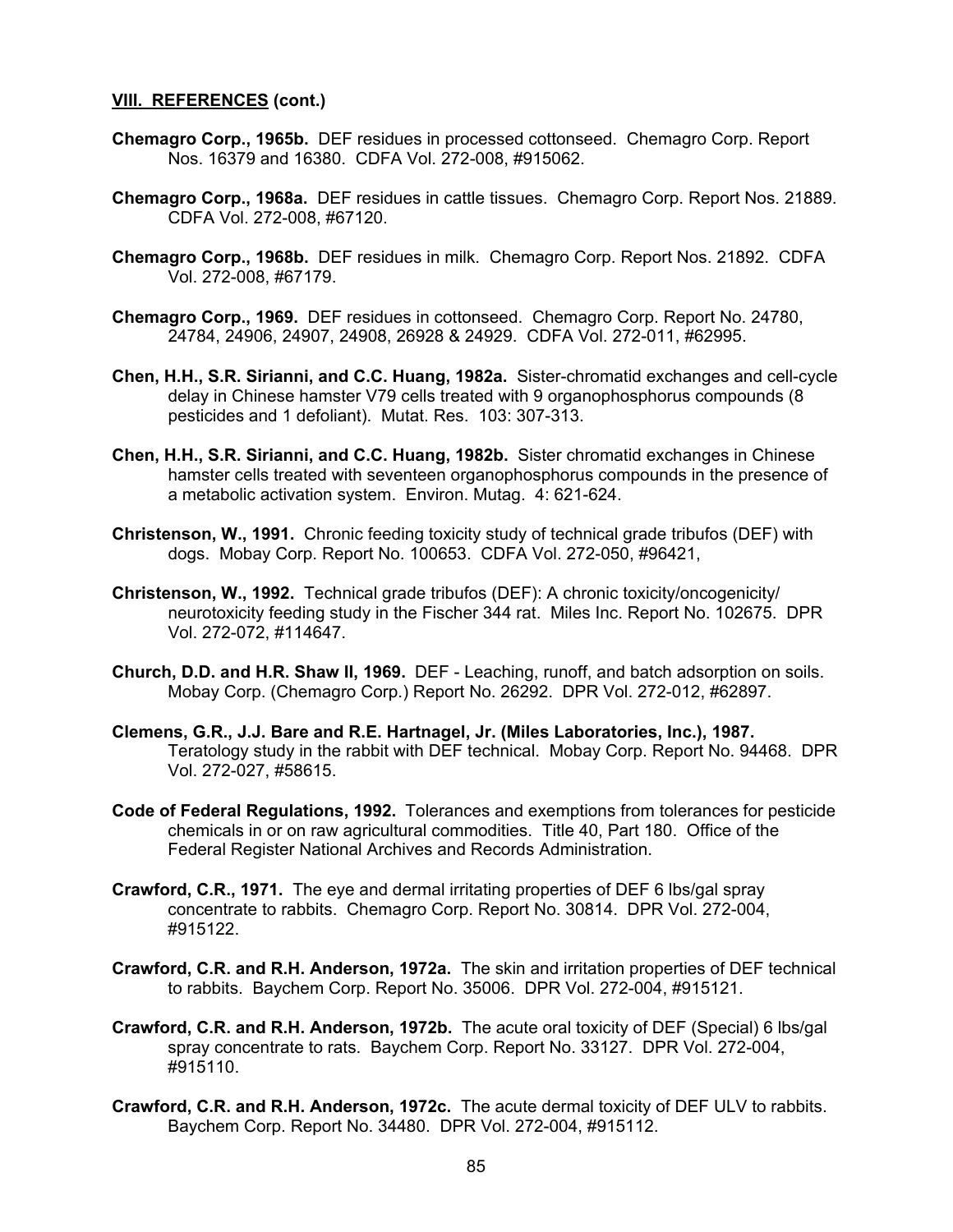**Curren, R.D. (Microbiological Associates Inc.), 1989.** Unscheduled DNA synthesis in rat primary hepatocytes - DEF technical. Mobay Corp. Report No. 98576. DPR Vol. 272- 040, #74444.

**Curren, R.D. and P.E. Gentry (Microbiological Associates Inc.), 1989.**  Salmonella/mammalian-microsome plate incorporation mutagenicity assay (Ames test) - DEF technical. Mobay Corp. Report No. 98575. DPR Vol. 272-039, #74445.

- **Daly, D. (Analytical Bio-chemistry Laboratories, Inc.), 1987.** Soil adsorption/desorption with 14C-DEF. Mobay Corp. Report No. 95600. DPR Vol. 272-033, #65385.
- **De Bleeker, J.L., K.G. Van Den Abeele, J.L. Willems, and J.L. De Reuck, 1992.** Are Wistar rats not susceptible to organophosphate-induced delayed neurotoxicity? Res. Commun. Chem. Pathol. 78(2): 253-256.
- **Dejours P., W.F. Garey, and H. Rahn, 1970.** Comparison of ventilatory and circulatory flow rates between animals in various physiological conditions. Resp. Physiol. 9: 108-117.
- **DPR, 1994a.** Case reports received by the California Illness surveillance program in which health effects were attributed to DEF (tribufos) exposure, 1982 to 1991. Pesticide Illness Surveillance Program, Worker Health and Safety Branch, Department of Pesticide Regulation, Sacramento, CA.
- **DPR, 1994b.** Summary of Pesticide Use Report Data, Annual 1992. Department of Pesticide Regulation, California Environmental Protection Agency, Sacramento, CA.
- **DPR, 1995.** Summary of Pesticide Use Report Data, Annual 1993. Department of Pesticide Regulation, California Environmental Protection Agency, Sacramento, CA.
- **DPR, 1996a.** Summary of Pesticide Use Report Data, Annual 1995. Department of Pesticide Regulation, California Environmental Protection Agency, Sacramento, CA.
- **DPR, 1996b.** Residues in Fresh Produce 1995. Pesticide Enforcement Branch, Department of Pesticide Regulation, California Environmental Protection Agency. 53pp.
- **D'Harlingue, M.M., 1987.** Octanol/water coefficient of DEF. Mobay Corp. Report No. 94682. DPR Vol. 272-028, #55911.
- **Dubois, K.P. and J. Meskauskas, 1968.** The acute inhalation toxicity of a DEF formulation. Univ. of Chicago. DPR Vol. 272-004, #915114.
- **Eberhart, D.C., 1993.** Evaluation of worker exposure to tribufos during aerial and ground applications of DEF 6 to cotton. Miles Inc. DPR Vol. 272-086, #121535.
- **Eberhart, D.C. and G.K. Ellisor, 1993.** Evaluation of worker exposures to tribufos during harvesting of cotton treated with DEF 6. Miles Inc. DPR Vol. 272-087, #121840.
- **Eigenberg, D.A., 1991a.** A two-generation dietary reproduction study in rats using tribufos (DEF). Mobay Corp. Report No. 101255, 1991. DPR Vol. 272-063, #98635.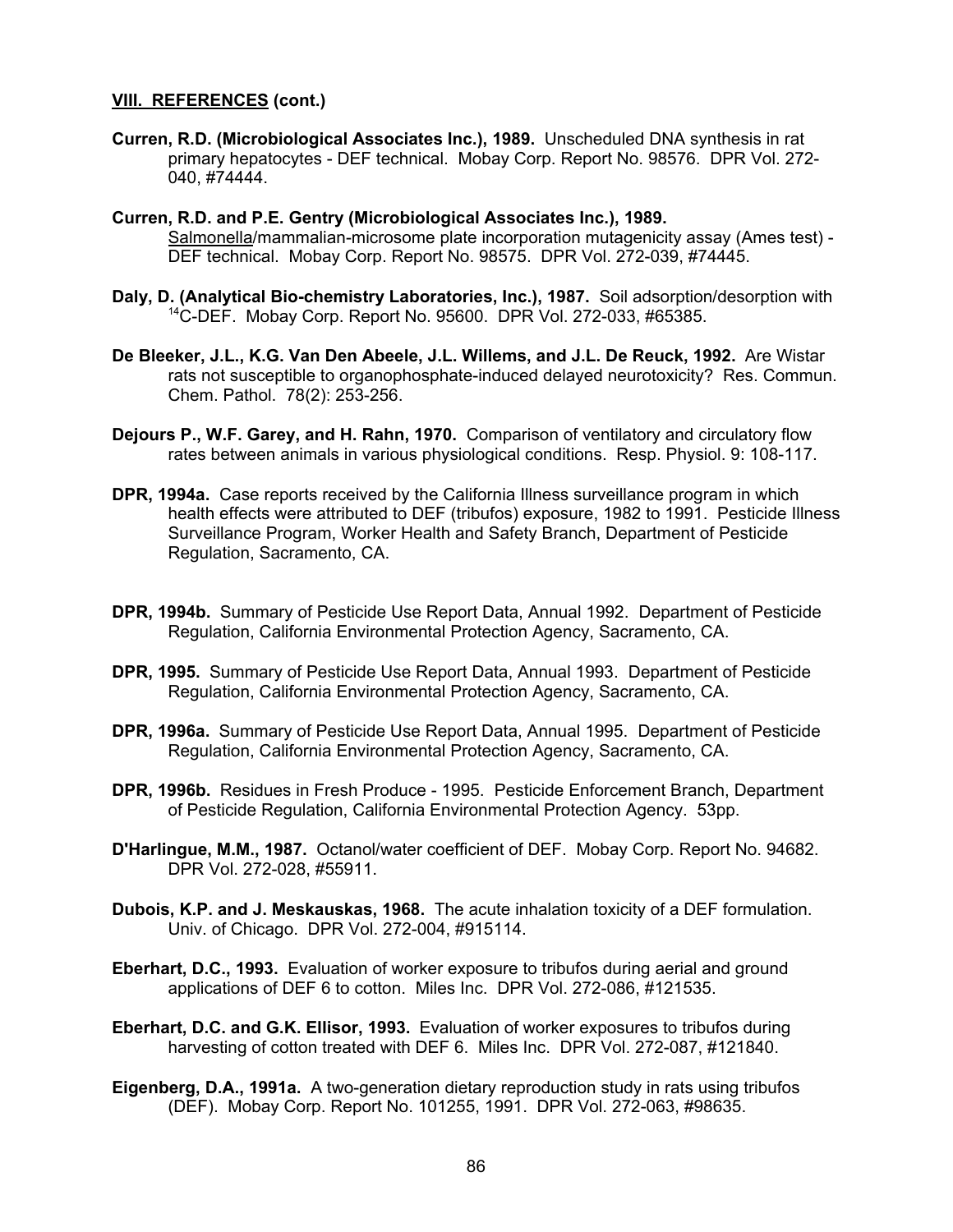- **Eigenberg, D.A., 1991b.** A cross-fostering study in rats using tribufos (DEF) administered in the diet. Mobay Corp. Report No. 101254. DPR Vol. 272-062, #98674.
- **Eigenberg, D.A., 1991c.** A dietary reproductive toxicity study investigating the fertility of F<sub>1</sub> rats using tribufos (DEF). Mobay Corp. Report No. 101256. DPR Vol 272-062, #98634.
- **Ellenhorn, M.J. and D. G. Barceloux, eds., 1988.** Pesticides. In: Medical Toxicology: Diagnosis and Treatment of Human Poisoning, pp. 1069-1108. Elsevier, New York. 1512 pp
- **Fairchild, E.J. and H.E. Stokinger, 1958.** Toxicologic studies on organic sulfur compounds. 1. Acute toxicity of some aliphatic and aromatic thiols (mercaptans). Am. Ind. Hyg. Assoc. J. 19: 171-189.
- **FDA (Division of Pharmacology, Food and Administration, Department of Health, Education and Welfare), 1959.** Appraisal of the Safety of Chemicals in Foods, Drugs and Cosmetics. The Association of Food and Drug Officials of the United States, Austin, Texas.
- **Feldmann, R.J. and H.I. Maibach, 1974.** Percutaneous penetration of some pesticides and herbicides in man. Toxicol. Appl. Pharmacol. 28: 126-132.
- **Fisher, J.R., 1977.** Guillain-Barre syndrome following organophosphate poisoning. J. Amer. Med. Assoc. 238(18):1950-1951.
- **Formoli, T.A. and R.G. Wang, 1995.** Estimation of Exposure of Persons in California to Pesticide Products That Contain Tribufos (DEF) (HS-1552). Worker Health and Safety Branch. Department of Pesticide Regulation. California Environmental Protection Agency.
- **Gaughan, L.C., J.L. Engel, and J.E. Casida, 1980.** Pesticide interactions: effects of organophosphorus pesticides on the metabolism, toxicity, and persistence of selected pyrethroid insecticides. Pestic. Biochem. Physiol. 14(1): 81-85.
- **Grace, T.J. and K.S. Cain (Pharmacology and Toxicology Research Laboratory West), 1990.** Dissipation of tribufos in California soils. Mobay Corp. Report No. 100156. DPR Vol. 272-047, #91795 & 91796.
- Hall, L.R., 1991. The metabolism of [<sup>14</sup>C] and [<sup>35</sup>S] tribufos in laying hens. Mobay Corp. Report No. 101329. DPR Vol. 272-064, #93263.
- **Hansen, L.G., B.M. Francis, R.L. Metcalf, J.H. Reinders, and B.L. Bush (Univ. of Illinois), 1982.** Effects of chronic oral and dermal administration of pesticides on laying hens, including delayed neuropathy. I. Organophosphorus pesticides. (NCRPIAP Project #145). DPR Vol. 272-016, #17244. Also reported in: Francis, B.M., R.L. Metcalf, and L.G. Hansen, 1985. Toxicity of organophosphorus esters to laying hens after oral and dermal administration. J. Environ. Sci. Health [B] 20(1): 73-95.
- **Harris, L.E. (Harris Laboratories, Inc.), 1965.** Report on demyelination studies on hens DEF (S,S,S-tributyl phosphorotrithioate). Mobay Corp. Report No. 16614. DPR Vol. 272-005, #915145.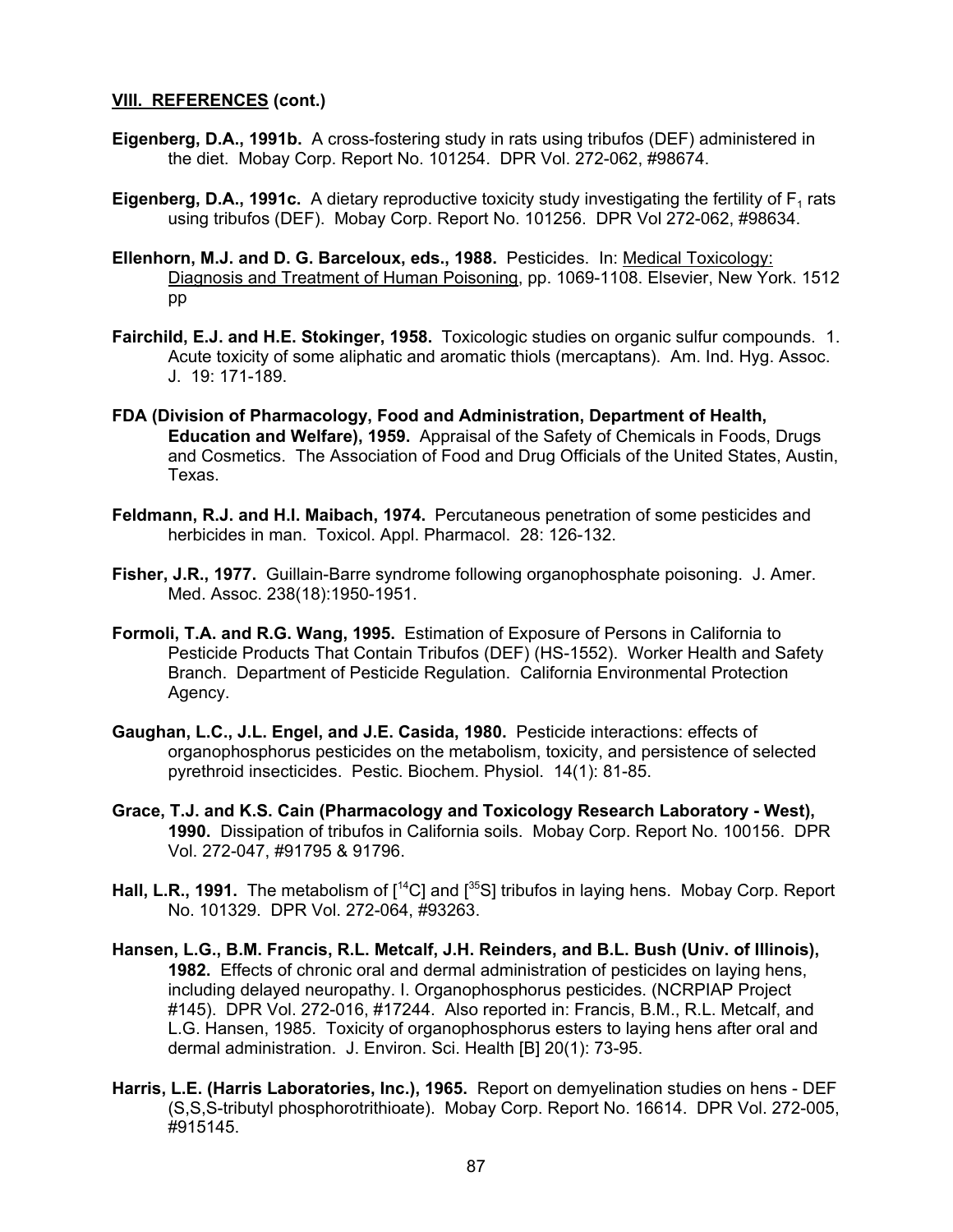- **Hayes, R.H., 1985.** Pilot study on technical tribufos (DEF) with mice Study Number 85-971- 01. Mobay Corp. Report 90445. DPR Vol. 272-020, #38470.
- **Hayes, R.H., 1989.** Oncogenicity study of technical grade DEF (tribufos) with mice. Mobay Corp. Report No. 99175. DPR Vol. 272-041, #76144.
- **Hur, J.H., S.-Y. Wu, and J.E. Casida, 1992.** Oxidative chemistry and toxicology of S,S,Stributyl phosphorotrithioate (DEF defoliant). J. Agric. Food Chem. 40: 1703-1709.
- **Inui, K., K. Mitsumori, T. Harada, and K. Maita, 1993.** Quantitative analysis of neuronal damage induced by tri-*ortho*-cresyl phosphate in Wistar rats. Fund. Appl. Toxicol. 20(1): 111-119.
- **Jackson, S.B., A. Kesterson, and L.L. Lawrence (Pharmacology and Toxicology Research** Laboratory), 1988. Soil surface photolysis of  $1^4$ C]DEF in natural sunlight. Mobay Corp. Report No. 95673. DPR Vol. 272-034, #95673.
- **Johnson, M.K., 1970a.** Examination of DEF (technical grade tributylphosphorotrithioate) from Chemagro Corporation for delayed neurotoxicity. Mobay Corp. Report No. 27690. DPR Vol. 272-005, #915127.
- **Johnson, M.K., 1970b.** Organophosphorus and other inhibitors of brain 'neurotoxic esterase' and the development of delayed neurotoxicity in hens. Biochem. J. 120: 523-531. DPR Vol. 272-019, #36679.
- **Kalow, W. and R.O. Davies, 1958.** The activity of various esterase inhibitors towards atypical human serum cholinesterase. Biochem. Pharmacol. 1: 183-192.
- **Kao, L-R.M., R.N. Midden, L.L. Bosnak, and M.E. Krolski, 1991.** Disposition and metabolism of [1-14C] tribufos in rats. Mobay Corp. Report No. 101331. DPR Vol 272-064, #93265.
- **Kenley, R.A., R.A. Howd, and E.T. Uyeno, 1982.** Effects of PAM, proPAM, and DFP on behavior, thermoregulation, and brain AChE in rats. Pharmacol. Biochem. Behav. 17: 1001-1008.
- **Kesterson, A. and L.L. Lawrence (Pharmacology and Toxicology Research Laboratory), 1990.** Solution photolysis of [14C]DEF in natural sunlight. Mobay Corp. Report No. 99730. DPR Vol. 272-042, #86140.
- **Kilgore, W., C. Fischer, J. Rivers, N. Akesson, J. Wicks, W. Winters, and W. Winterlin, 1984.** Human exposure to DEF/merphos. Residue Rev. 91: 71-101.
- **Kimmerle, G., 1972.** DEF ULV 6 lb./gal. S.C. acute inhalation toxicity. Bayer AG Report No. 34161. DPR Vol. 272-004, #915115.
- **Kowalski, R.L., G.R. Clemens, J.J. Bare and R.E. Hartnagel Jr. (Miles Laboratories, Inc.), 1986.** A teratology study with DEF technical in the rat. Mobay Corp. Report No. 87320. DPR Vol. 272-024, #50639.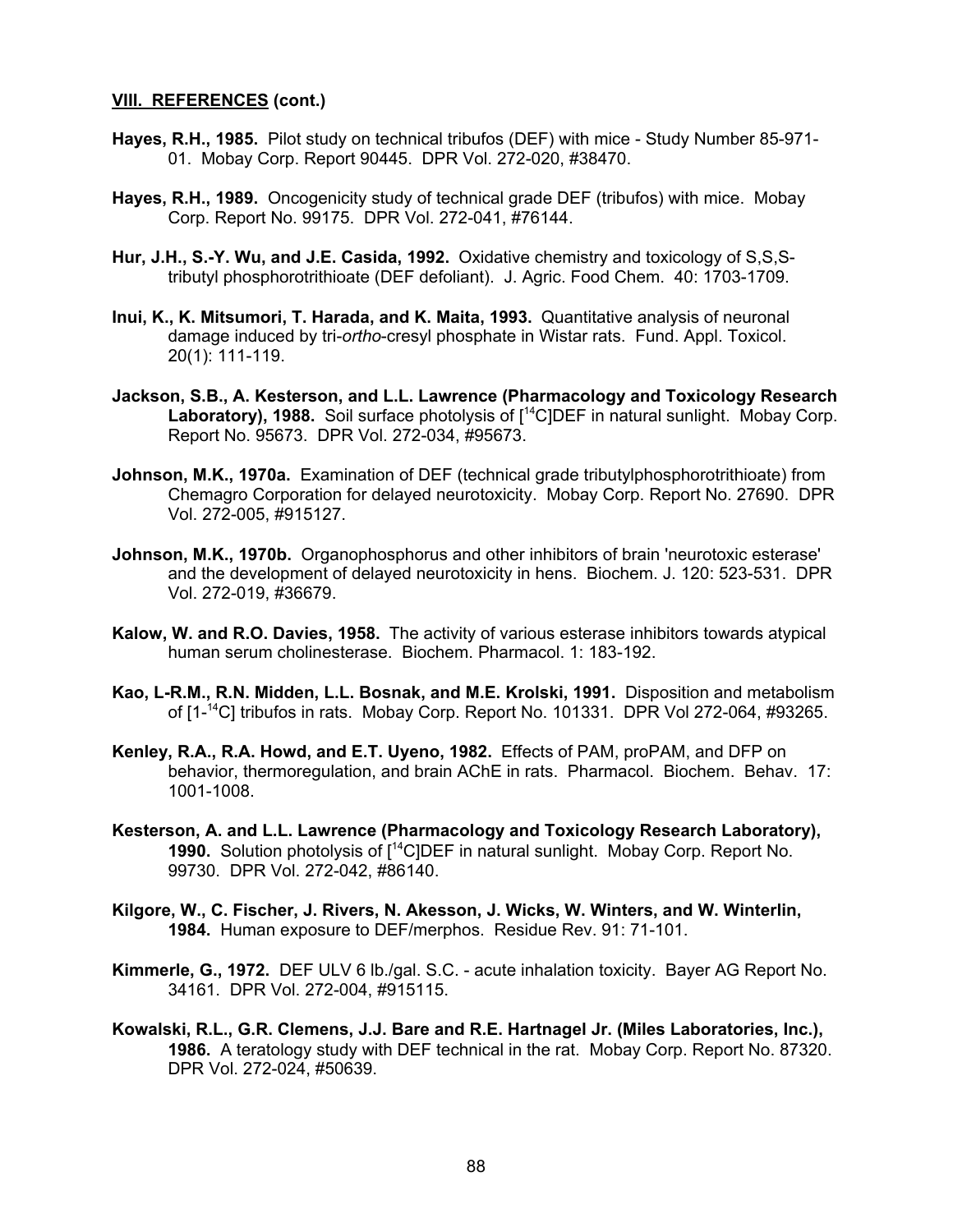- **Lapadula, D.M., C.D. Carrington and M.B. Abou-Donia, 1984.** Induction of hepatic microsomal cytochrome P-450 and inhibition of brain, liver, and plasma esterases by an acute dose of S,S,S-tri-n-butyl phosphorotrithioate (DEF) in the adult hen. Toxicol. Appl. Pharmacol. 73: 300-310. DPR Vol. 272-014, #62115.
- **Lefkowitz, R. J., B. B. Hoffman and P. Taylor, 1990.** Neurohumoral Transmission: The Autonomic and Somatic Motor Nervous Systems. In: Goodman and Gilman's: The Pharmacological Basis of Therapeutics 8th Edition (Gilman, A.G., T. W. Rall, A. S. Nies and P. Taylor, Eds.), pp. 84-130. Pergamon Press, New York. 1811 pp.
- Leimkuehler, W.M., 1980 (Revised in 1987). DEF water solubility at 20°C and 30°C. Mobay Corp. Report No. 68926. DPR Vol. 272-028, #55910.
- **Levi, P.E. and E. Hodgson, 1985.** Oxidation of pesticides by purified cytochrome P-450 isozymes from mouse liver. Toxicol. Letters (AMST). 24(2-3): 221-228.
- **Lewis, C.M., 1998.** S,S,S-Tributyl Phosphorotrithioate (DEF) As a Toxic Air Contaminant, Part C, Health Assessment. Medical Toxicology Branch, Department of Pesticide Regulation, California Environmental Protection Agency. November 3, 1998.
- **Lockridge, O. 1990.** Genetic variants of human serum cholinesterase influence metabolism of the muscle relaxant succinylcholine. Pharmacol. Ther. 47(1): 35-60.
- **Lotti, M., 1992.** The pathogenesis of organophosphate polyneuropathy. Crit. Rev. Toxicol. 21(6): 465-487.
- **Lotti, M., C.E. Becker, M.J. Aminoff, J.E. Woodrow, J.N. Seiber, R.E. Talcott, and R.J. Richardson, 1983.** Occupational exposure to the cotton defoliants DEF and merphos a rational approach to monitoring organophosphorous-induced delayed neurotoxicity. J. Occup. Med. 25(7): 517-522.
- **MacDonald, J.S., G.R. Lankas, and R.E. Morrissey, 1994.** Toxicokinetic and mechanistic considerations in the interpretation of the rodent bioassay. Toxicol. Pathol. 22(2): 124- 140.
- **Maddy, K.T. and S.A. Peoples, 1977.** Summary of Observations Made in California Concerning Illnesses of Persons Living, Working or Going to School on Property Near a Cotton Field Recently Sprayed with a Defoliant. California Department of Food and Agriculture, Worker Health and Safety Branch, Sacramento, CA. HS-418.
- **McLeod, W.R., 1975.** Merphos poisoning or mass panic? Aust. New Zea. J. Psychia. 9: 225- 229.
- **Mirakhmedov, A.K., K.R. Ochilov, G.A. Sagatova, M.Z. Khan and V. Khole, 1989.** Effect of defoliant (butiphos) on morpho-physiological properties and enzyme systems of natural membranes. Ind. J. Exp. Biol. 27: 245-247.
- **Moretto, A., E. Capodicasa, and M. Lotti, 1992.** Clinical expression of organophosphateinduced delayed polyneuropathy in rats. Toxicol. Letters 62: 97-102.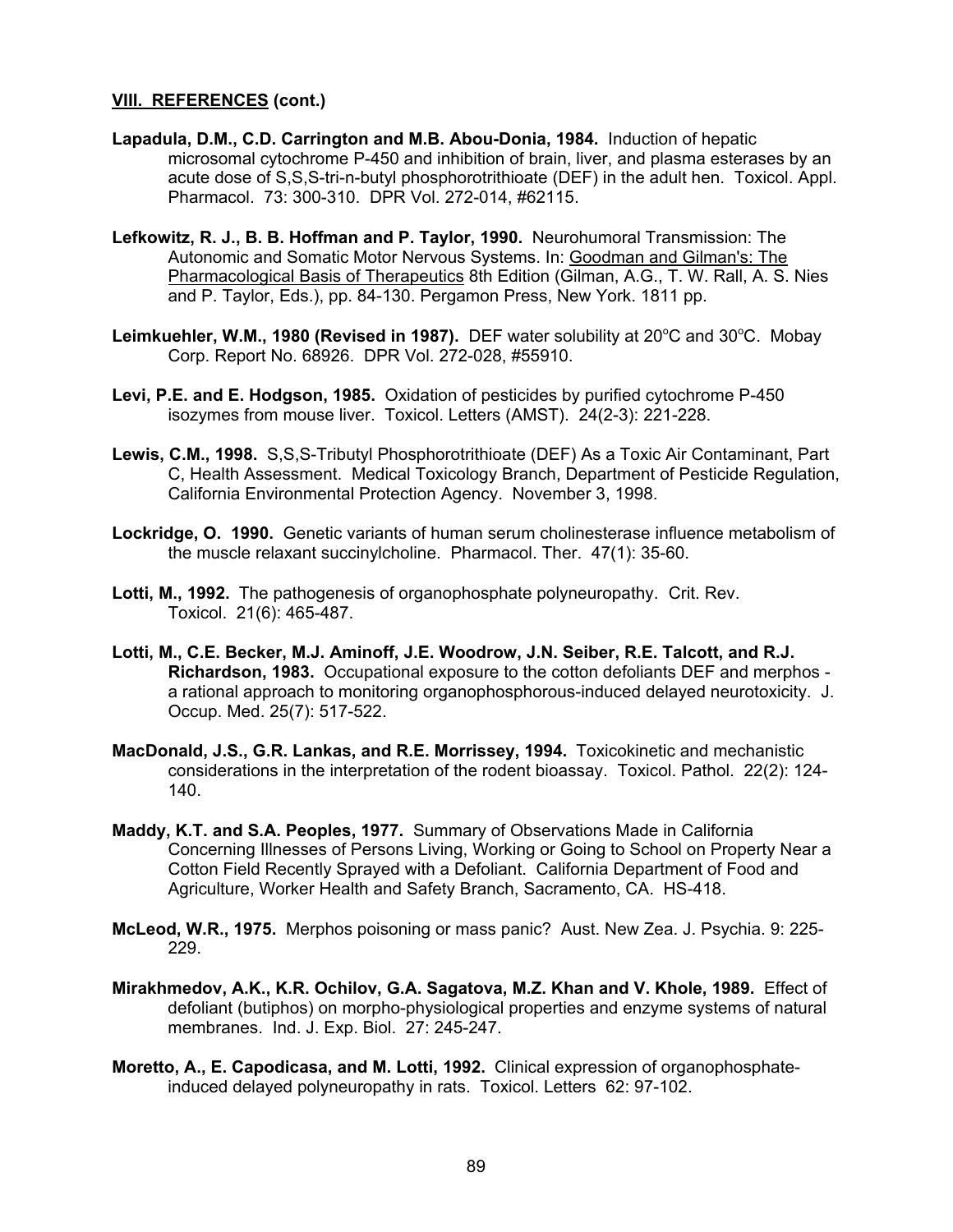- **Murphy, S.D., 1986.** Toxic effects of pesticides. In: Casarett and Doull's Toxicology The Basic Science of Poisons, 3rd ed. (Klaassen, C.D., M.O. Amdur and J. Doull, eds.). Macmillan Publishing Co., New York. pp. 519-581.
- **Murphy, S.D., K.L. Cheever, S.Y.K. Chow and M. Brewster, 1976.** Organophosphate insecticide potentiation by carboxylesterase inhibitors. Proc. Eur. Soc. Toxicol. Predict. Chronic Toxicol. Short Term Stud., Prod. Meet., 1975. 17: 292-300.
- **National Agricultural Chemicals Association, 1990.** MSDS Reference for Crop Protection Chemicals, 3rd ed. Chemical and Pharmaceutical Press. pp 768-770, 1063-1065.
- **Nicholas, A.H. and H. Van Den Berghe, 1982.** Sister chromatid exchange and pesticides, with emphasis on organophosphates. In: Sister Chromatid Exchange. Prog. Top Cytogenet. 2: 327-354.
- **Obrist, J.J. and J.S. Thornton, 1978.** Conversion of Folex to DEF on cotton leaves. Mobay Corp. Report No. 66114. DPR Vol. 272-015, #62145.
- **Olson, G.L., J.D. Marsh, and L.J. Lawrence (Pharmacology and Toxicology Research** Laboratory), 1989. Anaerobic metabolism of  $1^4$ C<sub>I</sub>DEF in a sandy loam soil. Mobay Corp. Report No. 99729. DPR Vol. 272-042, #86139.
- **Olson, G.L., J.D. Marsh, and L.J. Lawrence (Pharmacology and Toxicology Research Laboratory), 1990.** Aerobic metabolism of [14C]DEF in sandy loam soil. Mobay Corp. Report No. 99728. DPR Vol. 272-042, #86138.
- **Padilla, S. and B. Veronesi, 1988.** Biochemical and morphological validation of a rodent model of organophosphorus-induced delayed neuropathy. Toxicol. Ind. Health. 4(3): 361-371.
- **Padilla, S., V.C. Moser, C.N. Pope and W.S. Brimijoin, 1992.** Paraoxon toxicity is not potentiated by prior reduction in blood acetylcholinesterase. Toxicol. Appl. Pharmacol. 117: 110-115.
- **Pantuck, E.J., 1993**. Plasma cholinesterase: gene and variations. Anesth. Analg. 77(2): 380- 386.
- **Pauluhn, J. (Bayer AG), 1991.** DEF (Common names: tribufos; tribufate, suggested) Rangefinding study of the subacute inhalation toxicity to rats (Exposure: 10 x 6h). Mobay Corp. Report No. 100695. DPR Vol. 272-056, #97998.
- **Pauluhn, J. (Bayer AG), 1992.** DEF (Common name: tribufos) Study of the subchronic inhalation toxicity to rats in accordance with OECD guideline No. 413. Mobay Corp. Report No. 102697. DPR Vol. 272-081, #116231.
- **Peoples, S.A., K.T. Maddy, P.R. Datta, L. Johnston, C. Smith, and C. Cooper, 1981.** Monitoring of Potential Exposures of Mixer-Loaders, Pilots, and Flaggers During Application of Tributyl Phosphorotrithioate (DEF) and tributyl phosphorotrithioite (Folex)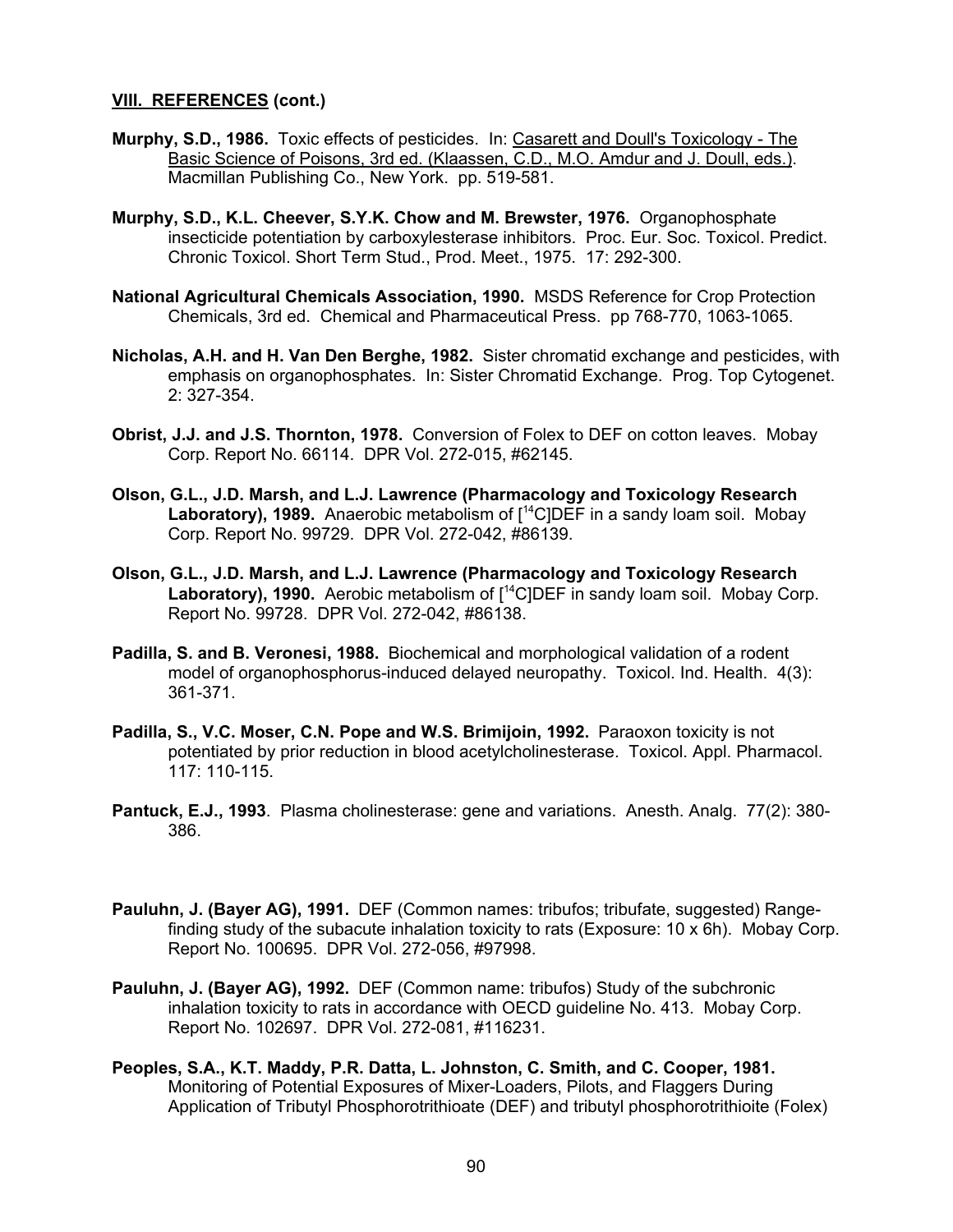to cotton fields in the San Joaquin Valley in California in 1979. California Department of Food and Agriculture, Worker Health and Safety Branch, Sacramento, CA.

- **Peto R., M.C. Pike, N.E. Day, R.G. Gray, P.N. Lee, S. Parish, J. Peto, S. Richards, and J. Wahrendorf, 1980.** Guidelines for simple, sensitive significance tests for carcinogenic effects in long-term animal experiments. In: Long-term and short-term screening assays for carcinogens: a critical appraisal. IARC Monographs on Evaluation of the Carcinogenic Risk of Chemicals to Humans. Supplement 2. IARC, Lyon, France, pp 340-345.
- **Putman, D.L. and M.J. Morris (Microbiological Associates Inc.), 1989.** Chromosome aberrations in Chinese hamster ovary (CHO) cells - DEF technical. Mobay Corp. Report No. 98592. DPR Vol. 272-039, #74161.
- **Ray, D.E., 1980.** Selective inhibition of thermogenesis by tributyl S,S,S-phosphorotrithioate (DEF). Br. J. Pharmacol. 69(2): 257-264.
- **Ray, D.E. and V.J. Cunningham, 1985.** Hypothermia produced by tributyl S,S,Sphosphorotrithioate (DEF). Arch. Toxicol. 56(4): 279-282.
- **Root, M.S. and J. Doull, 1966.** Comparative subacute oral toxicity of some organic phosphates in rats and dogs. Presented at the Fifth Annual Meeting of the Society of Toxicology. Mobay Corp. Report No. 17845. DPR Vol. 272-004, #915108.
- **Root, M., J. Meskauskas, and J. Doull, 1967.** Chronic oral toxicity of DEF to male and female rats. Mobay Corp. Report No. 20462. DPR Vol. 272-005, #915138.
- **Sahali, Y., 1991.** Metabolism of [1-<sup>14</sup>C] tribufos in lactating goats. Mobay Corp. Report No. 101330. DPR Vol. 272-064, #93264.
- **Sanborn, J.R., 1994.** Human exposure assessment for propoxur. Worker Health and Safety Branch, Department of Pesticide Regulation, California Environmental Protection Agency.
- **Santodonato, J., S. Bosch, W. Meylan, J. Becker, and M. Neal, 1985.** Monograph on human exposure to chemicals in the workplace: mercaptans. Syracuse Research Corp., Syracuse, NY. Prepared for National Cancer Institute. NTIS No. PB86-155090.
- **Satoh, T. and K.P. DuBois, 1973.** A liver arylamidase extremely sensitive to organophosphorus compounds. Proc. Symp. Drug Metab. Action. 5: 163-173.
- **Scarborough, M.E., R.G. Ames, M. Lipsett, and R.J. Jackson, 1989.** Acute Health Effects of Community Exposure to Cotton Defoliants. California Department of Health Services, Berkeley, CA.
- **Schocken, M.J. and G.D. Parker, 1987.** Leaching of aged soil residues of DEF in California sandy loam. Mobay Corp. Report No. 95016. DPR Vol. 272-046, #91797.
- **Schocken, M.J. and I. Philippson, 1987.** Stability of DEF in sterile aqueous buffer solutions. Mobay Corp. Report No. 94918. DPR Vol. 272-032, #64718.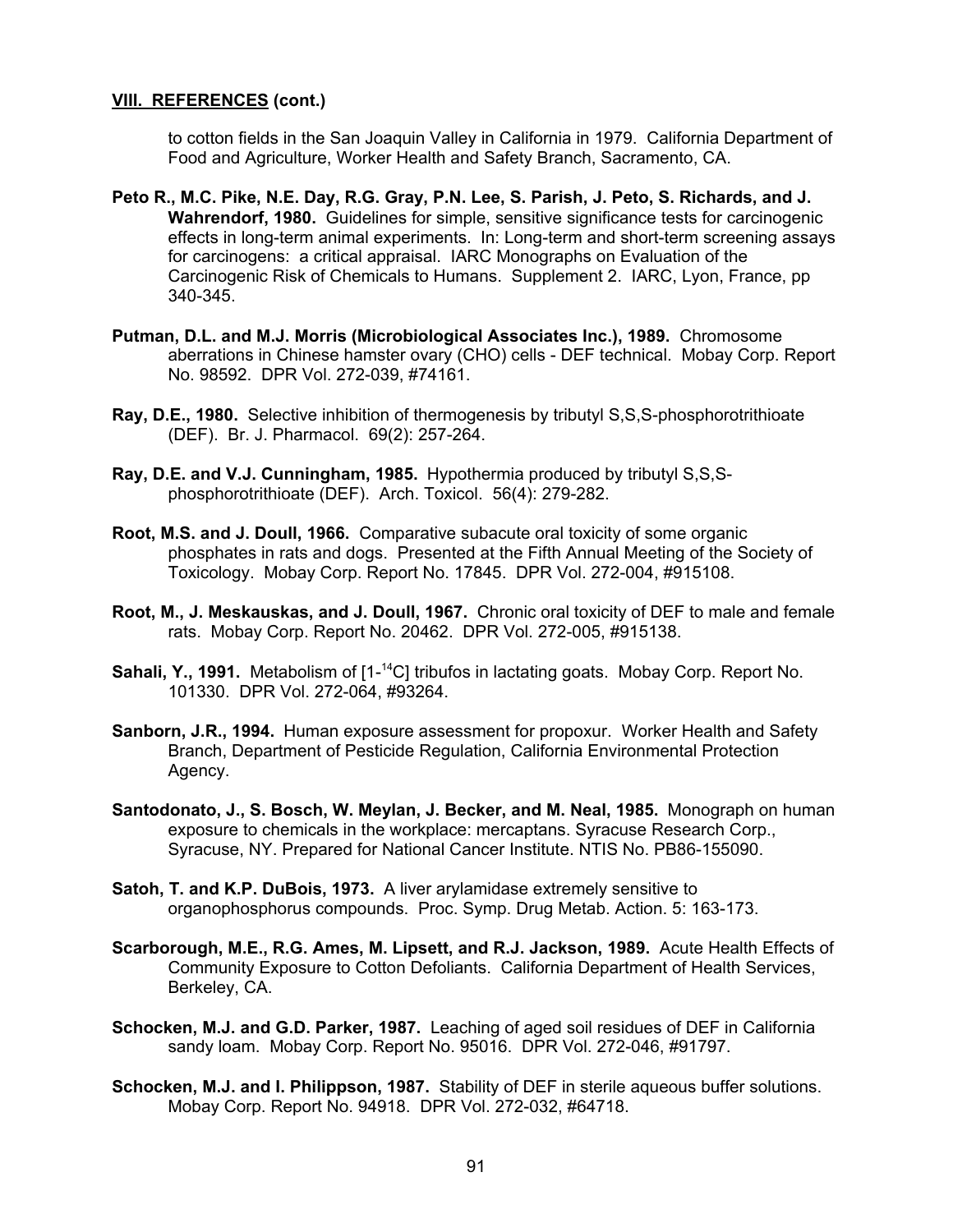- **Schroeder, S.R., 1992.** Dermal absorption of tribufos by rats from a DEF 6 emulsifiable formulation using 14C-tribufos. Miles Inc. Report No. 102681. DPR Vol. 272-074, #114925.
- **Shah, P.V. and F.E. Guthrie, 1983.** Percutaneous penetration of three insecticides in rats: a comparison of two methods for *in vivo* determination. J. Invest. Dermatol. 80: 292-293.
- **Sheets, L.P., 1990.** Dermal sensitization study with technical grade DEF (tribufos) in guinea pigs. Mobay Corp. Report No. 100268. DPR Vol. 272-045, #91422.
- **Sheets, L.P., 1991a.** Acute oral toxicity study of technical grade tribufos (DEF) in rats. Mobay Corp. Report No. 100697. DPR Vol. 272-056, #97996.
- **Sheets, L.P., 1991b.** Subchronic delayed neurotoxicity study with technical grade tribufos (DEF) in hens. Mobay Corp. Report No. 100006. CDFA Vol. 272-051, #89360.
- **Sheets, L.P. and M.K. Fuss, 1991.** Primary dermal irritation study with technical grade tribufos (DEF) in rabbits. Mobay Corp. Report. No. 100694. DPR Vol. 272-054, #97415.
- **Sheets, L.P. and S.D. Phillips, 1991.** Acute dermal toxicity study with technical grade tribufos (DEF) in rabbits. Mobay Corp. Report No. 100698. DPR Vol. 272-056, #97997.
- **Sheets, L.P., S.D. Phillips and S.G. Lake, 1991.** 21-Day dermal toxicity study with technical grade tribufos (DEF) in rabbits. Mobay Corp. Report No. 101279. DPR Vol. 272-061, #98276.
- **Sheets, L.P. and S.D. Phillips, 1992a.** Primary eye irritation study with technical grade tribufos in rabbits. Miles Inc. Report No. 102674. DPR Vol 272-073, #114924.
- **Sheets, L.P. and S.D. Phillips, 1992b.** Acute oral toxicity study with DEF 6 in rats. Miles Inc. Report No. 102678. DPR Vol. 272-073, #114876.
- **Sheets, L.P. and S.D. Phillips, 1992c.** Primary dermal irritation study with DEF 6 in rabbits. Miles Inc. Report No. 102663. DPR Vol. 272-070, #113994.
- **Shusterman, D., 1992.** Critical review: the health significance of environmental odor pollution. Arch. Environ. Health 47(1):76-87.
- **Somkuti, S.G., H.A. Tilson, H.R. Brown, G.A. Campbell, D.M. Lapadula, and M.B. Abou-Donia, 1988.** Lack of delayed neurotoxic effect after tri-*o*-cresyl phosphate treatment in male Fischer 344 rats: biochemical, neurobehavioral, and neuropathological studies. Fund. Appl. Toxicol. 10: 199-205.
- **Spencer, J.R., J.R. Sanborn, B.Z. Hernandez, R.I. Krieger, S.S. Margetich, and F.A. Schneider, 1995.** Long vs. short monitoring intervals for peach harvesters exposed to foliar azinphos-methyl residues. Toxicol. Lett. 78: 17-24.
- **Swenberg, J.A., 1995.** Bioassay design and MTD setting: old methods and new approaches. Regul. Toxicol. Pharmacol. 21: 44-51.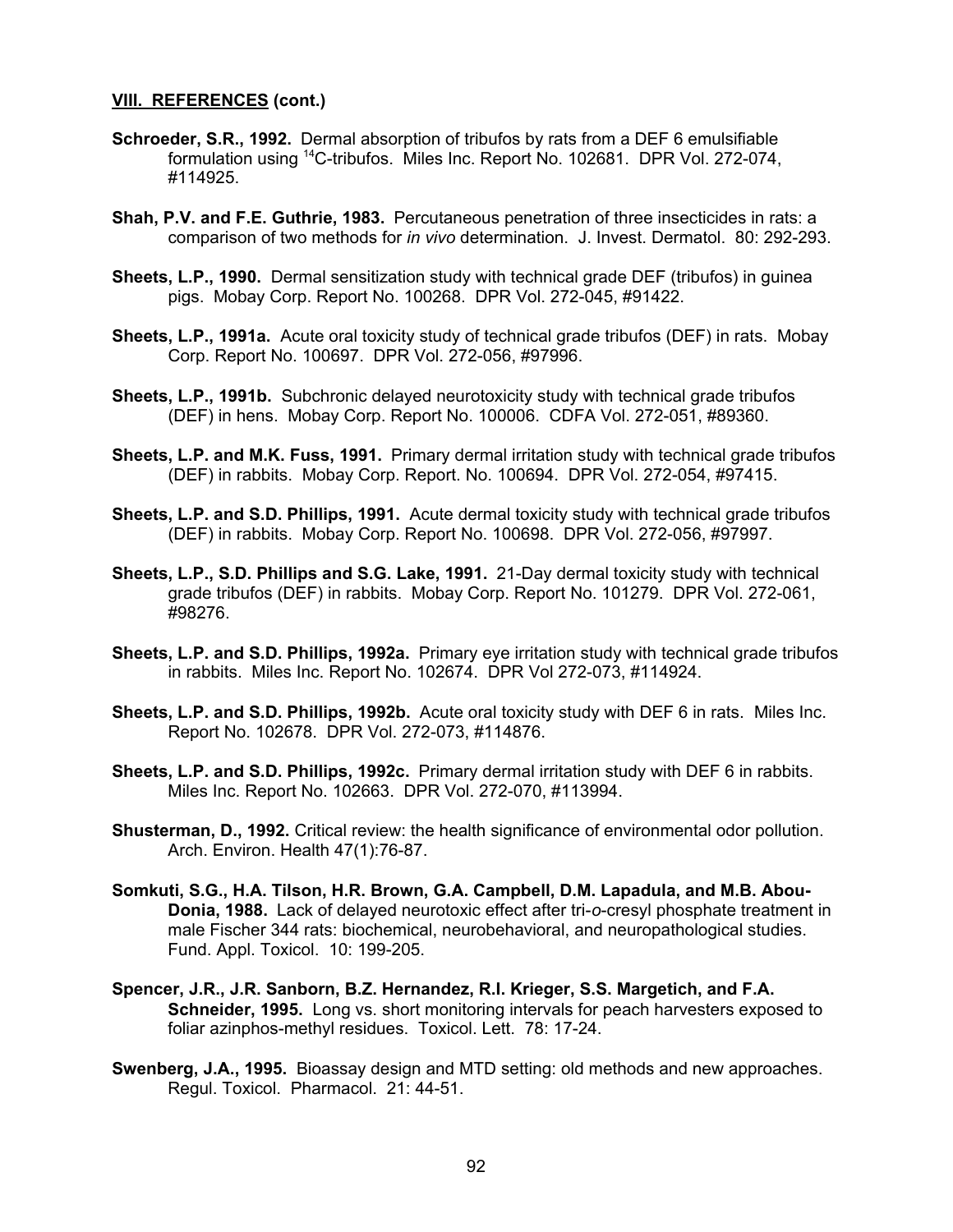- **Talbott, T.D., 1987.** Henry constant of DEF pure active ingredient. Mobay Corp. Report No. 91256. DPR Vol. 272-029, #60244.
- **Talbott, T.D., 1990.** Product chemistry of DEF technical. Mobay Corp. Reports Nos. 90606, 94500, 94682, 94689, 94806. DPR Vol. 272-044, #91415.
- **Talbott, T.D. and B. Mosier, 1987.** Vapor pressure of DEF pure active ingredient. Mobay Corp. Report No. 94689. DPR Vol. 272-029, #60243.
- **TAS, 1996a.** Exposure 4<sup>™</sup>, Detailed Distributional Dietary Exposure Analysis. Version 3.35 (1989-92 CSFII). Technical Assessment Systems, Inc., Washington, D.C.
- **TAS, 1996b.** Exposure 1TM, Chronic Dietary Exposure Analysis. Version 3.35 (1989-92 CSFII). Technical Assessment Systems, Washington, D.C.
- **Thomas, W.C., J.A. Secker, J.T. Johnson, C.E. Ulrich, D.R. Klonne, J.L. Schardein and C.J. Kirwin, 1987.** Inhalation teratology studies of n-butyl mercaptan in rats and mice. Fund. Appl. Toxicol. 8: 170-178.
- **Thongsinthusak, T., 1994.** Guthion, dermal absorption study. Review Memorandum. Worker Health and Safety Branch, Department of Pesticide Regulation, California Environmental Protection Agency.
- **Thornton, J.S., 1968.** Effect of the oil deodorization process on DEF residues in cottonseed oil (simulated). Chemagro Corp. Report No. 21888. CDFA 272-008, #91592.
- **Thyssen, J. 1976.** DEF Neurotoxicity studies on hens. Bayer AG Report No. 5948. DPR Vol. 272-005, #915134.
- **Thyssen, J., 1978a.** DEF Studies on acute inhalation toxicity (rats). Bayer AG Report No. 7636. DPR Vol. 272-005, #915116.
- **Thyssen, J., 1978b.** DEF Subacute inhalation study on rats. Bayer AG Report 7649. DPR Vol. 272-001, #915133.
- **Thyssen, J. and B. Schilde, 1976a.** DEF Neurotoxicity studies on hens (inhalation experiments). Bayer AG. Report No. 6444. DPR Vol. 272-005, #915136.
- **Thyssen, J. and B. Schilde, 1976b.** DEF Neurotoxicity studies on dermally treated hens. Bayer AG Report No. 6255. DPR Vol. 272-005, #915135.
- **Thyssen, J. and B. Schilde, 1978a.** DEF Neurotoxic effects on poultry (subacute inhalation study). Bayer AG Report No. 7614. DPR Vol. 272-005, #915129.
- **Thyssen, J. and B. Schilde, 1978b.** DEF Studies of subacute dermal neurotoxic effects on poultry. Bayer AG Report No. 8031. DPR Vol. 272-005, 915137.
- **Thyssen, J., W. Wechsler, and B. Schilde, 1977.** DEF Neurotoxicity studies in hens (thirtyday feeding experiments). Bayer AG Report No. 6941. DPR Vol. 272-005, #915128. Second experiment also reported in: Thyssen, J. and B. Schilde, 1976. DEF -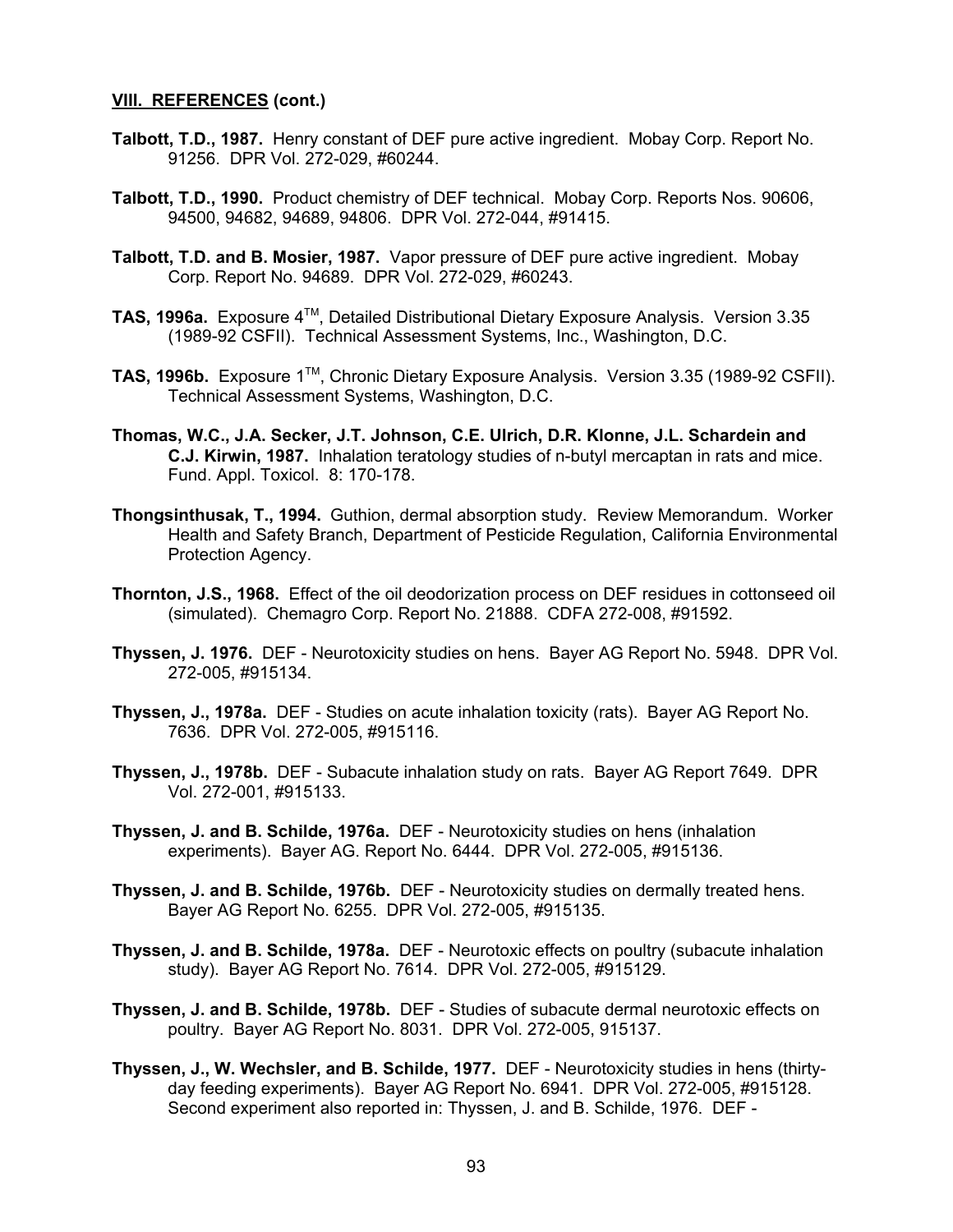Neurotoxicity studies on hens (30-day feeding study). Bayer AG Report No. 6440. DPR Vol. 272-025, #57534.

- **USDA, 1989-1991.** Food and Nutrient Intake of Individuals in the United States, 1 Day, 1989- 1992. Continuing Survey of Food Intakes by Individuals, 1989-1992. U.S. Department of Agriculture, Agricultural Research Service.
- **USDA, 1992.** Agricultural Chemical Usage 1991 Field Crops Summary. National Agricultural Statistics Service, U.S. Department of Agriculture, Washington, D.C. 150 pp.
- **USDA, 1993.** Agricultural Chemical Usage 1992 Field Crops Summary. National Agricultural Statistics Service, U.S. Department of Agriculture, Washington, D.C. 118 pp.
- **USDA, 1994.** Agricultural Chemical Usage 1993 Field Crops Summary. National Agricultural Statistics Service, U.S. Department of Agriculture, Washington, D.C. 114 pp.
- **USDA, 1995.** Agricultural Chemical Usage 1994 Field Crops Summary. National Agricultural Statistics Service, U.S. Department of Agriculture, Washington, D.C. 106 pp.
- **U.S. EPA, 1981.** Decision Document DEF. Office of Pesticide Programs, U.S. E.P.A, Washington, D.C. 42 pp.
- **U.S. EPA, 1993.** An SAB Report: Cholinesterase Inhibition and Risk Assessment. Review of the Risk Assessment Forum's Draft *Guidance on the Use of Data on Cholinesterase Inhibition in Risk Assessment by the SAB/SAP Joint Committee.* U.S. Environmental Protection Agency. EPA-SAB-EHC-93-011.
- **U.S. EPA, 1994.** Pesticide Reregistration Rejection Rate Analysis Residue Chemistry Followup Guidance for: Updated Livestock Feeds Tables, Aspirated Grain Fractions (Grain Dust): A Tolerance Perspective, Calculating Livestock Dietary Exposure, and Number and Location of Domestic Crop Field Trials. Office of Prevention, Pesticides and Toxic Substances, U.S. Environmental Protection Agency, Washington, D.C.
- **U.S. EPA, 1995.** Office of Pesticide Programs Reference Dose Tracking Report (9/10/95). Office of Prevention, Pesticides, and Toxic Substances, U.S. Environmental Protection Agency, Washington, D.C.
- **U.S. EPA, 1998.** Memorandum: The HED Chapter of the Reregistration Eligibility Document (RED) for Tribuphos. PC Code 074801; List B, Case No. 2145, DP Barcode 222993. Office of Prevention, Pesticides and Toxic Substances. U.S. Environmental Protection Agency. (Website:<www.epa.gov/pesticides/op/group2/tribufos/trihed.pdf>)
- **Veronesi, B., S. Padilla, K. Blackman, and C. Pope, 1991.** Murine susceptibility to organophosphorus-induced delayed neuropathy (OPIDN). Toxicol. Appl. Pharmacol. 107: 311-324.
- **Ware, G.W., 1978.** The Pesticide Book. W.H. Freeman and Co., San Francisco. p. 92.
- **Warren, D.L., 1990.** Acute four-hour inhalation toxicity study with technical grade DEF in rats. Mobay Corp. Report No. 100593. DPR Vol. 272-049, #96199.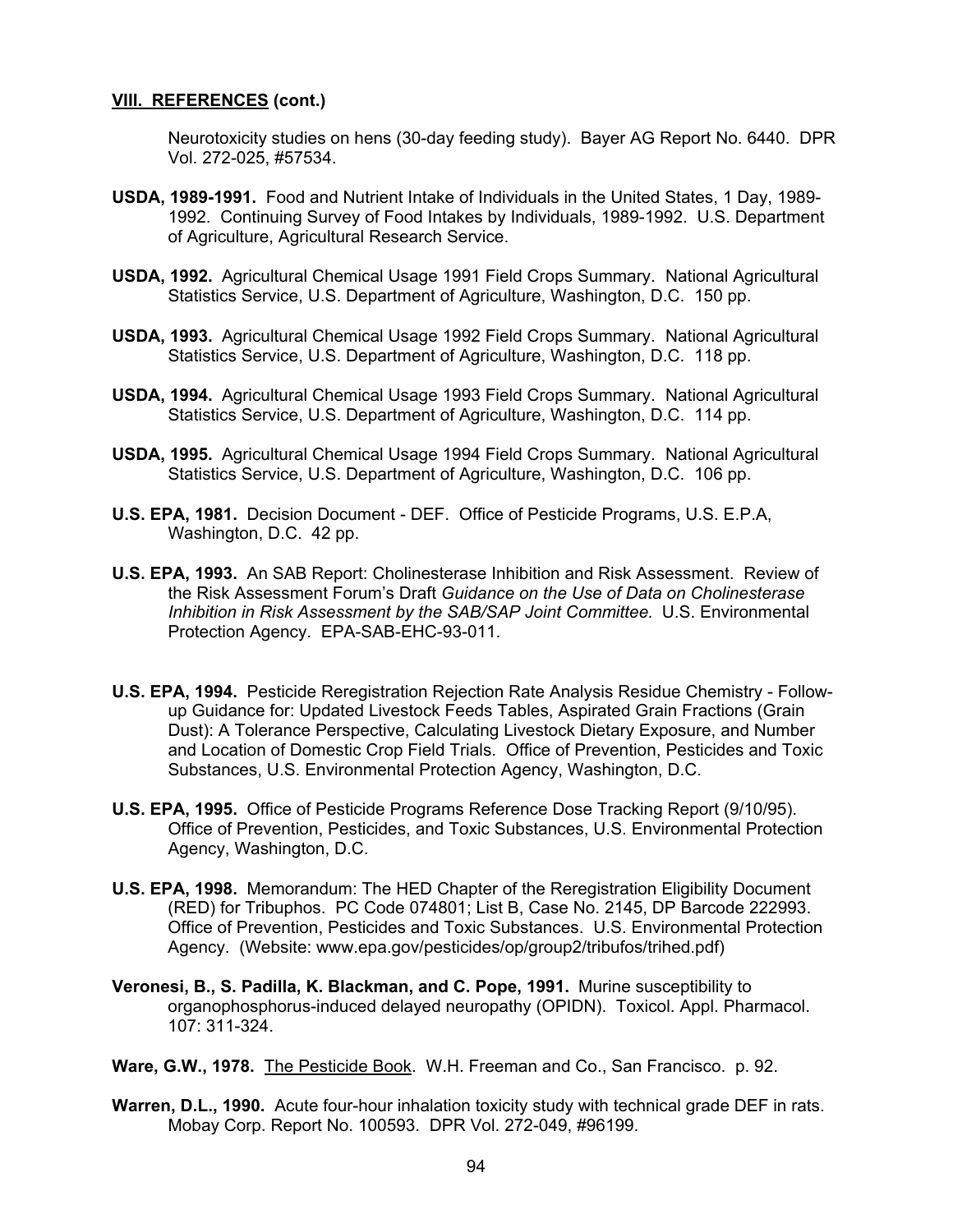- **Warren, D.L. and A.T. Tran, 1992.** Acute four-hour inhalation toxicity study with DEF 6 in rats. Miles Inc. Report No. 102669. DPR Vol. 272-071, #114171.
- **Wester, R.C. and H.I. Maibach, 1977.** Percutaneous absorption in man and animal. In: *Cutaneous Toxicity*, Drill V. and P. Lazer (eds). Academic Press, New York.
- **Wester, R.C. and H.I. Maibach, 1993.** Animal models for percutaneous absorption. In: *Risk Assessment: Dermal and Inhalation Exposure an Absorption of Toxicants*, Wang, R.G.M., J.B. Knaak, and H.I. Maibach (eds). CRC Press, Boca Raton.
- **White, P.D., D.E. Carter, D. Earnest and J. Mueller, 1980.** Absorption and metabolism of three phthalate diesters by the rat small intestine. Food Cosmet. Toxicol. 18(4): 383- 386.
- **Wilson, B.W., C.M. Cisson, W.R. Randall, J.E. Woodrow, J.N. Seiber, and J.B. Knaak, 1980.** Organophosphate risk assessment: field testing of DEF with the scaleless chicken. Bull. Environm. Contam. Toxicol. 24: 921-928. DPR Vol. 272-016, #17246. Also reported in: Wilson, B.W., C.M. Cisson, W.R. Randall, J.E. Woodrow, J.N. Seiber and J.B. Knaak, 1982. An animal model for testing organophosphates in the field - S,S,S-tributyl phosphorotrithioate and the scaleless chicken. ACS Symp. Ser. 182 (Pestic. Residues Exposure): 189-200.
- **Wing, K.D., A.H. Glickman, and J.E. Casida, 1984.** Phosphorothiolate pesticides and related compounds: oxidative bioactivation and aging of the inhibited acetylcholinesterase. Pesticide and Biochem. Physiol. 21(1): 22-30.
- **Zielhuis, R.L. and F.W. van der Kreek, 1979.** The use of a safety factor in setting health based permissible levels for occupational exposure. Int. Arch. Occup. Environ. Health. 42: 191-201.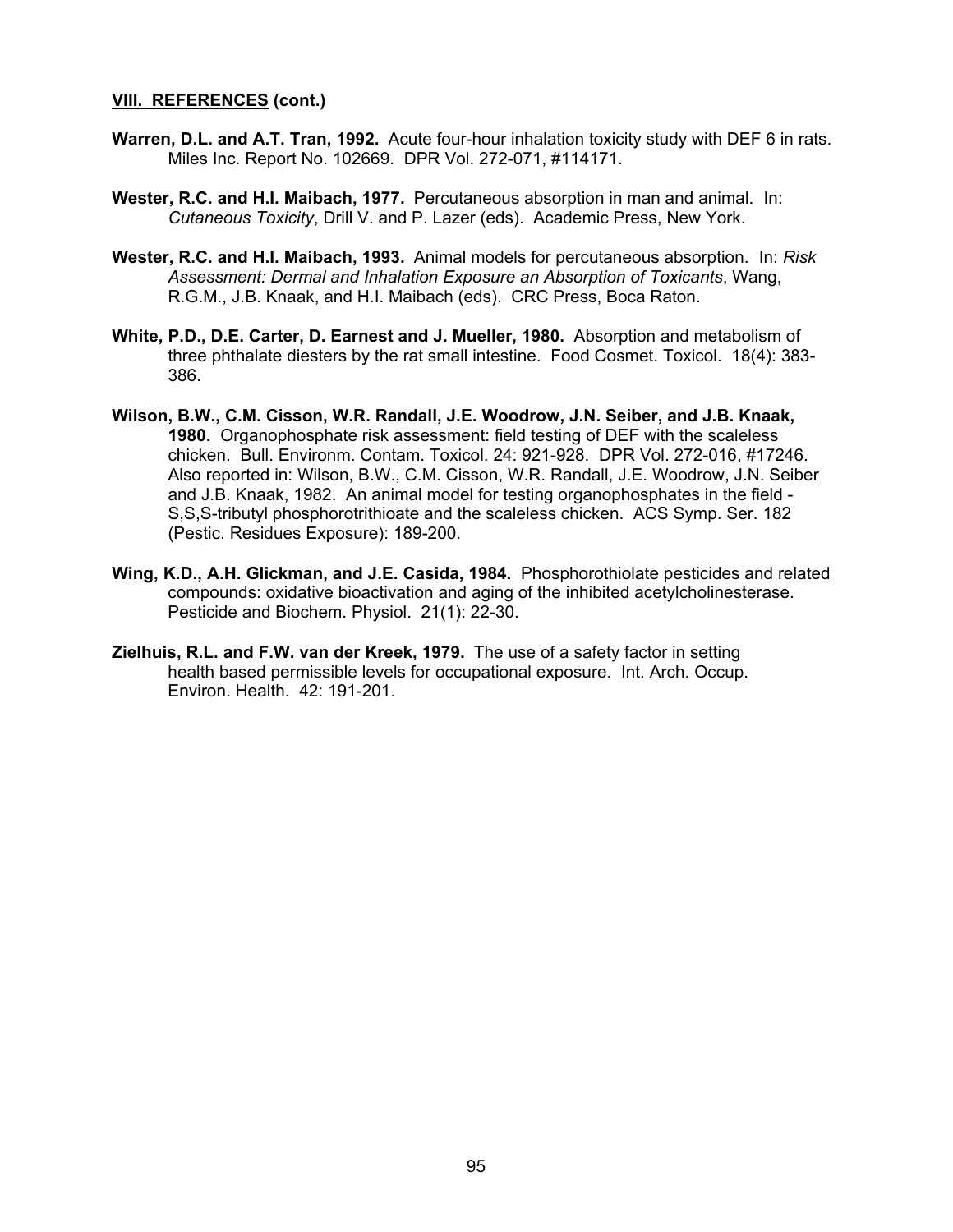# **APPENDICES**

**APPENDIX A** Equations for Inhalation Studies

**APPENDIX B** Oncogenicity Computer Model Printout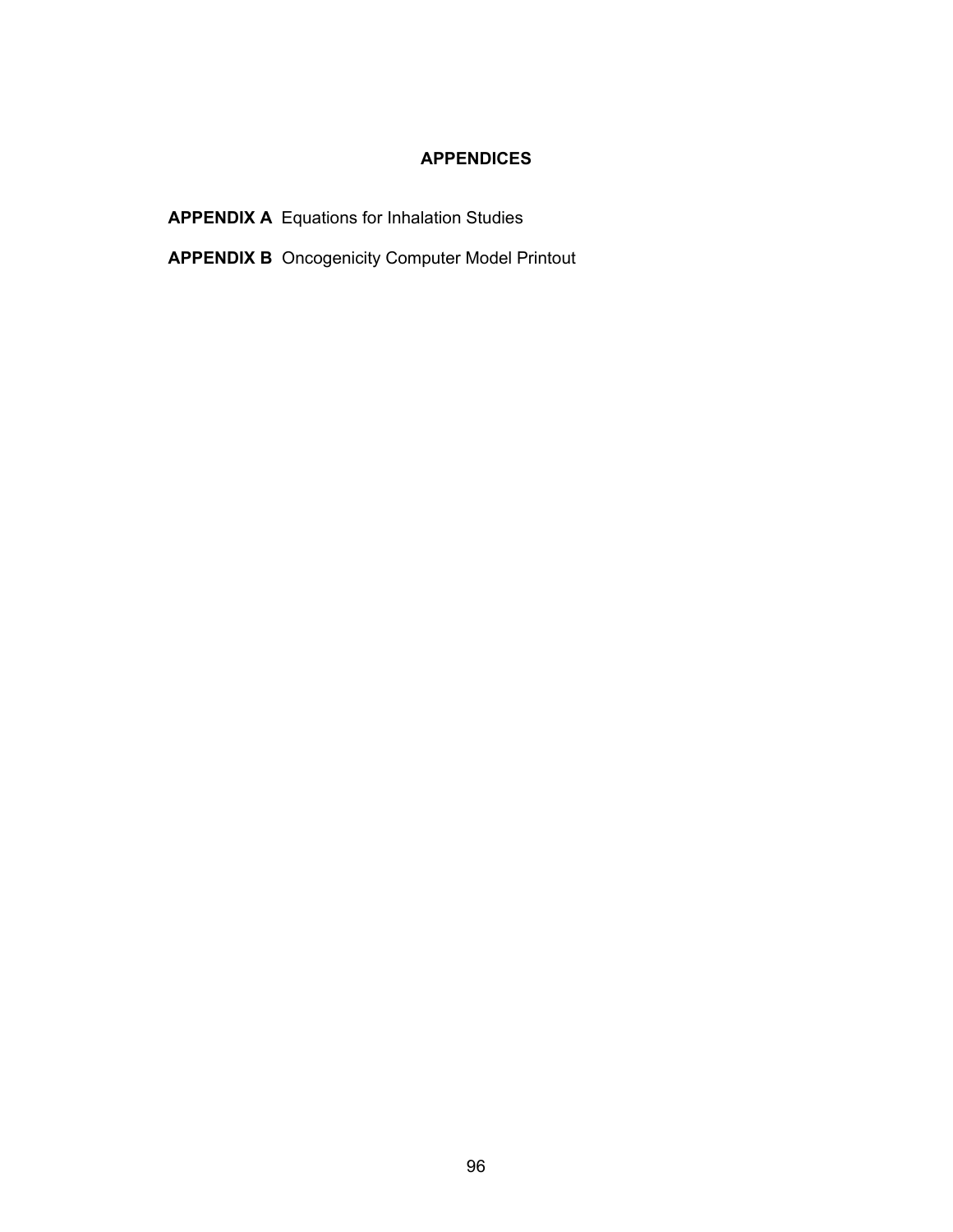# **APPENDIX A - EQUATIONS FOR INHALATION STUDIES**

1. Dose estimation for animals from an inhalation study when exposure level is in mg/m<sup>3</sup>:

dose (mg/kg/day) = mg/m<sup>3</sup> x RR<sub>a</sub> x 
$$
\frac{hours/day}{24 hours}
$$
 x  $\frac{days/week}{7 days}$  x AF

2. Dose estimation for animals from an inhalation study when exposure level is in ppm:

dose (mg/kg/day) = ppm x 
$$
\frac{M.Wt}{M.Vol}
$$
 x RR<sub>a</sub> x  $\frac{hours/day}{24 hours}$  x  $\frac{days/week}{7 days}$  x AF

NOTE: 1 mg/m<sup>3</sup> = 1 µg/liter 1 ppm =  $1 \mu g/ml$ M.Wt. = molecular weight in grams M.Vol. = molecular volume which is 24.45 liters at  $25^{\circ}$ C  $RR$  = respiratory rate in m<sup>3</sup>/kg/day where a is for animal and h is for human. AF = respiratory retention/absorption factor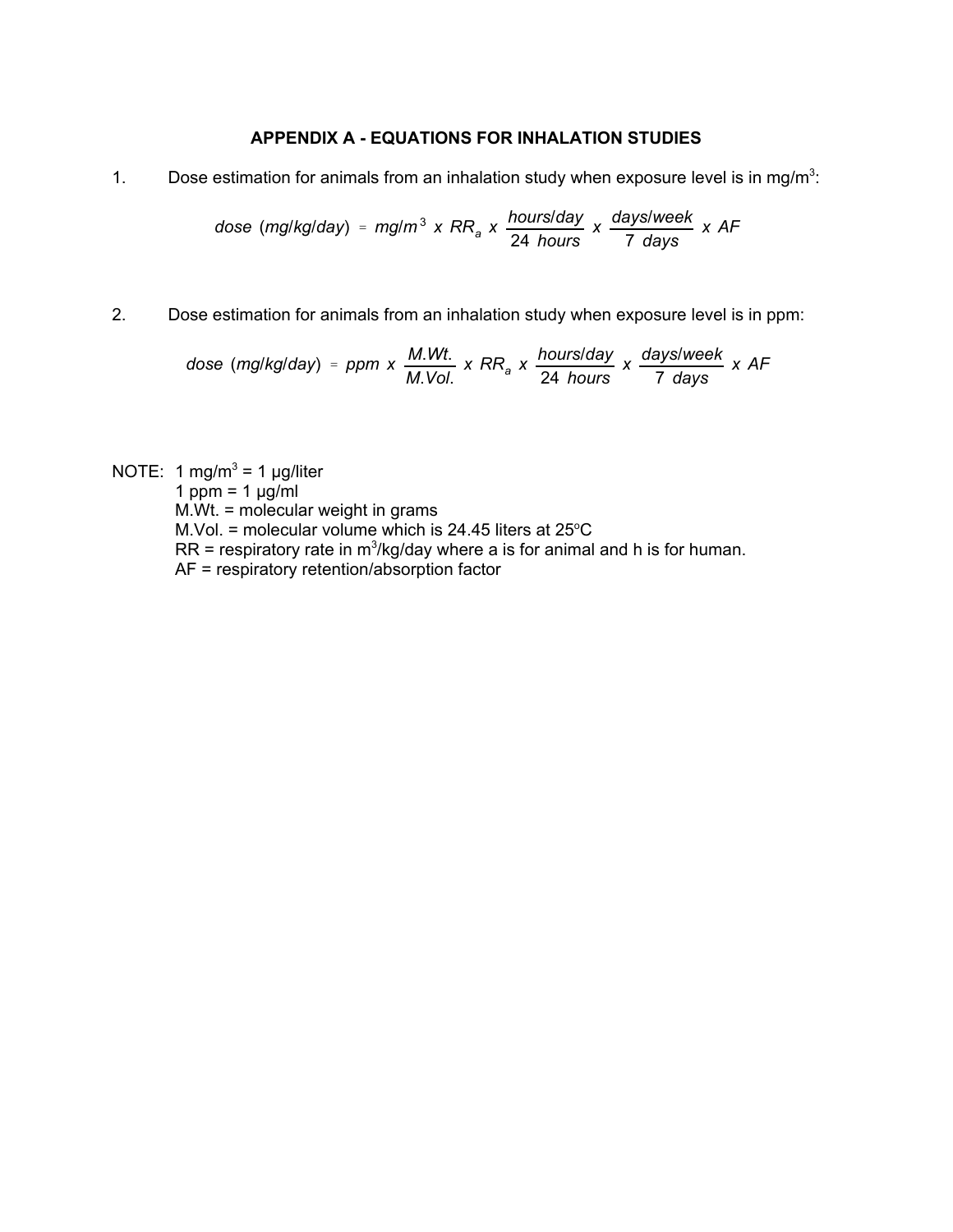# **APPENDIX B**

**Oncogenicity Computer Model Printout**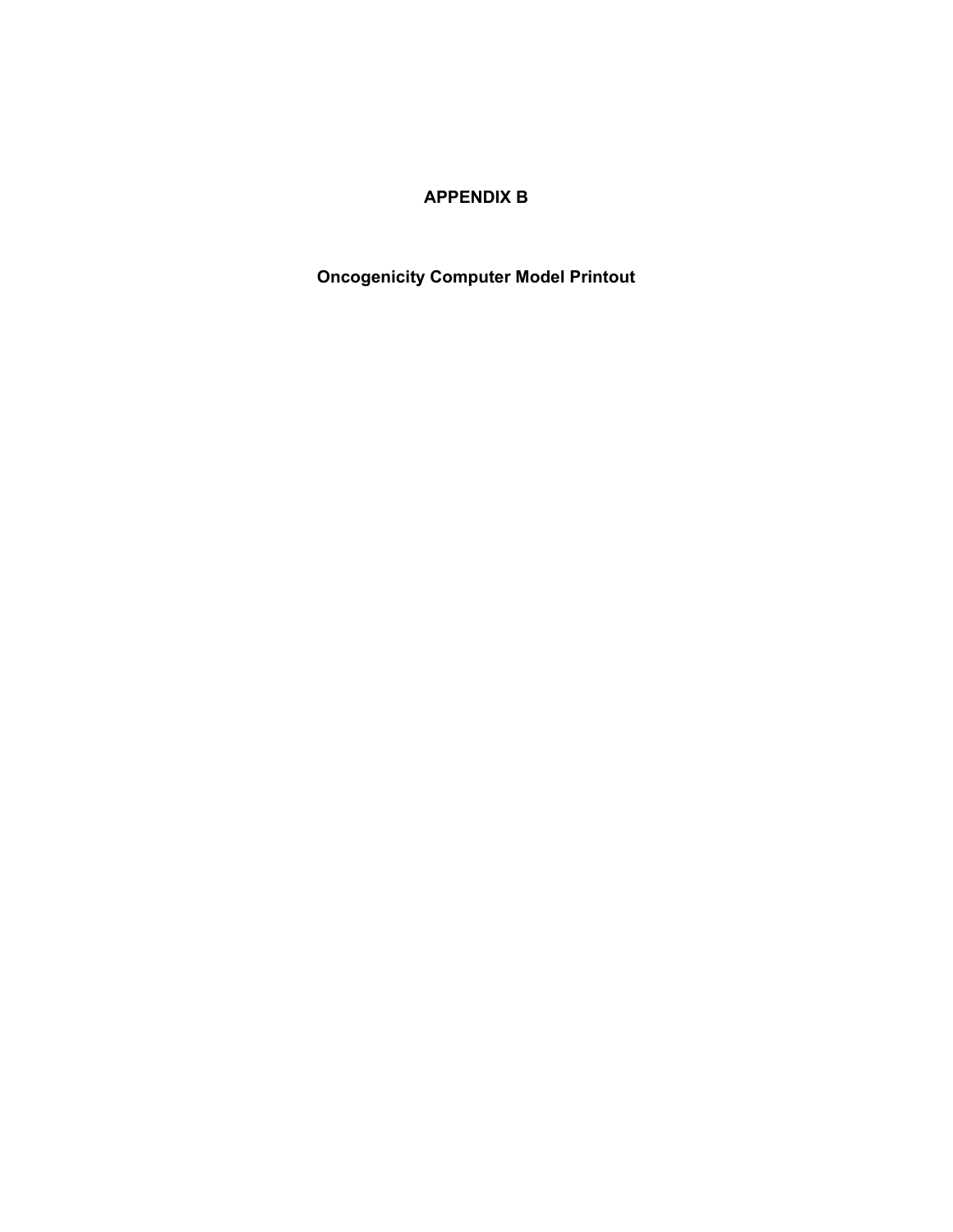DATE: 04-05-96 TIME: 09:09:17

 MULTI-WEIB (MAR 1985) (C) COPYRIGHT CLEMENT ASSOCIATES, INC. 1983-1987

 K.S. CRUMP & COMPANY, INC. 1201 GAINES STREET RUSTON, LA 71270  $(318)$  255-4800

Liver Hemangiosarcomas in Males - Term. Sac. Nonfatal

| THE                                                          |                          | 16 OBSERVATIONS AT LEVEL 1 WITH A DOSE OF |                                              | .000000         |                    |
|--------------------------------------------------------------|--------------------------|-------------------------------------------|----------------------------------------------|-----------------|--------------------|
| TIME                                                         | TUMOR<br>OF ANIMALS<br># | INDICATOR                                 | TIME                                         | OF ANIMALS<br># | TUMOR<br>INDICATOR |
| 25.0<br>53.0<br>72.0<br>78.0<br>84.0<br>85.0<br>88.0<br>90.0 |                          |                                           | 51.0<br>61.0<br>76.0<br>80.0<br>84.0<br>89.0 |                 |                    |

 THE 14 OBSERVATIONS AT LEVEL 2 WITH A DOSE OF .220000 TIME # OF ANIMALS INDICATOR TIME # OF ANIMALS INDICATOR ---- ------------ --------- ---- ------------ --------- <sup>0</sup> TUMOR TUMOR 55.0 1 0 57.0 1 0 60.0 1 0 65.0 1 0 72.0 1 0 79.0 2 0 81.0 1 0 82.0 1 0 83.0 1 0 90.0 2 0 91.0 35 0 91.0 1 2

THE 19 OBSERVATIONS AT LEVEL 3 WITH A DOSE OF 1.21000

| TIME                                                                | TUMOR<br>OF ANIMALS<br># | INDICATOR | TIME                                                                    | # OF ANIMALS | TUMOR<br>INDICATOR |
|---------------------------------------------------------------------|--------------------------|-----------|-------------------------------------------------------------------------|--------------|--------------------|
| 44.0<br>53.0<br>64.0<br>68.0<br>70.0<br>80.0<br>81.0<br>89.0<br>-91 |                          |           | 47.0<br>59.0<br>64.0<br>69.0<br>75.0<br>81<br>83.0<br>88.0<br>91<br>. 0 | 28           |                    |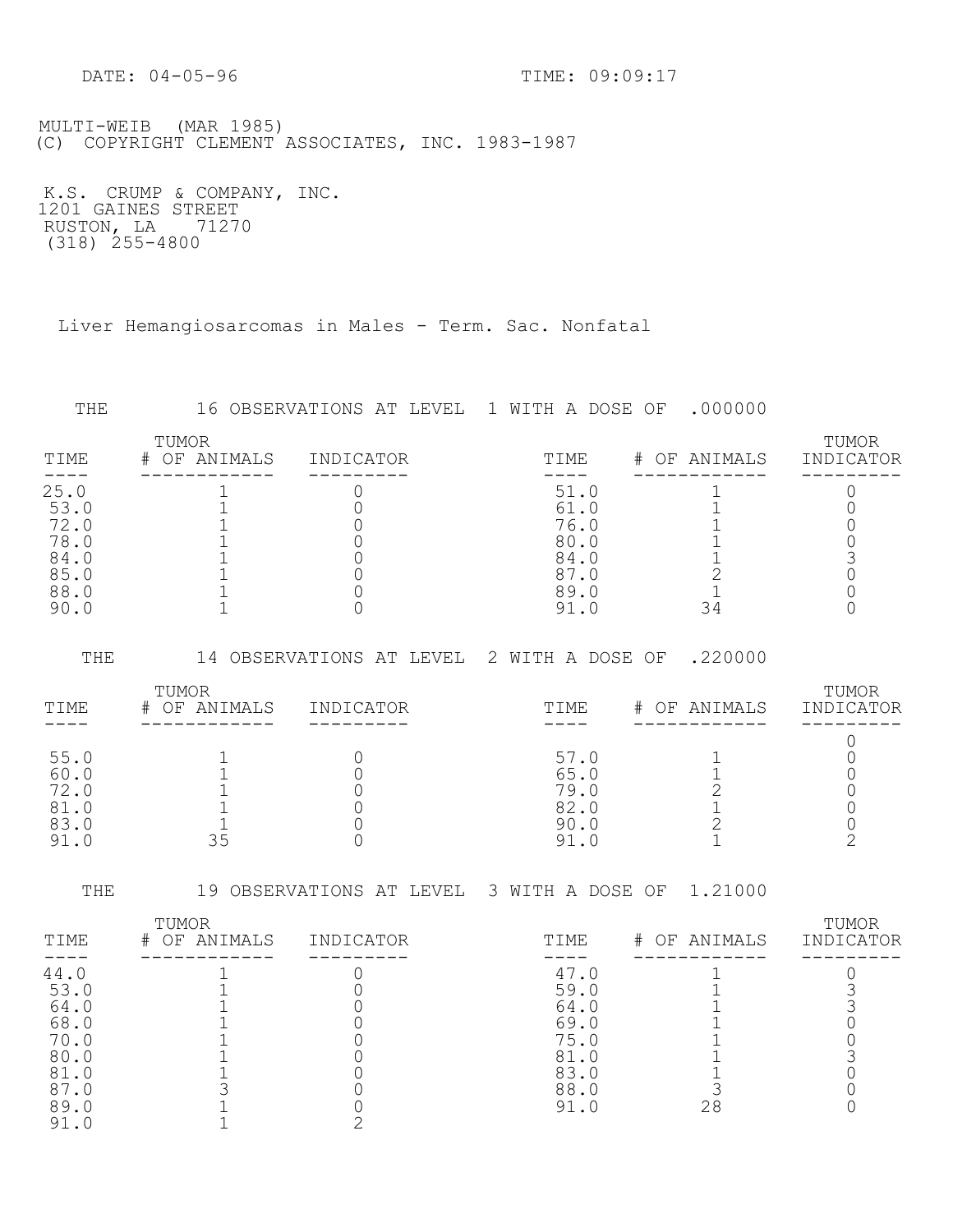| TIME | TUMOR<br># OF ANIMALS         | INDICATOR | TIME                                                                    | # OF ANIMALS | TUMOR<br>INDICATOR |
|------|-------------------------------|-----------|-------------------------------------------------------------------------|--------------|--------------------|
| 25.0 |                               |           | 32.0                                                                    |              |                    |
| 47.0 |                               |           | 52.0                                                                    |              |                    |
| 64.0 |                               |           | 69.0                                                                    |              |                    |
| 70.0 |                               |           | 72.0                                                                    |              |                    |
| 73.0 |                               |           | 74.0                                                                    |              |                    |
| 75.0 |                               |           | 75.0                                                                    |              |                    |
| 76.0 |                               |           | 77.0                                                                    |              |                    |
| 77.0 |                               |           | 78.0                                                                    |              |                    |
| 79.0 |                               |           | 83.0                                                                    |              |                    |
| 85.0 |                               |           | 85.0                                                                    |              |                    |
| 87.0 |                               |           | 88.0                                                                    |              |                    |
| 89.0 |                               |           | 90.0                                                                    |              |                    |
| 91.0 | 19                            |           | 91.0                                                                    |              |                    |
|      | FORM OF PROBABILITY FUNCTION: |           | $P(DOSE) = 1 - exp( (-Q0 - Q1 * D - Q2 * D^2 - Q3 * D^3) * (T - T0)^2)$ |              |                    |

#### THE MAXIMUM LIKELIHOOD ESTIMATION OF:

)

PROBABILITY FUNCTION COEFFICIENTS

| $Q(0) = .143009876262E-09$ |  |
|----------------------------|--|
| $Q(1) = .169936984452E-09$ |  |
| $Q(2) = .000000000000$     |  |
| $Q(3) = .0000000000000$    |  |

TIME FUNCTION COEFFICIENTS

| $T() =$ | 24.9999090000 |
|---------|---------------|
| $J =$   | 4.55852108337 |

THE MAXIMUM LIKELIHOOD IS -31.4923915518

MAXIMUM LIKELIHOOD ESTIMATES OF EXTRA RISK \*\*\*\*\*\*\*\*\*\*\*\*\*\*\*\*\*\*\*\*\*\*\*\*\*\*\*\*\*\*\*\*\*\*\*\*\*\*\*\*\*\*\*\*\*\*\*\*\*\*\*\*\*\*\*\*\*\*\*\*\*\*\*\*\*\*\*\*\*\*\*\*\*\*\*\*\*\*\*

 WEIBULL LOWER CONFIDENCE LIMITS ON DOSE FOR FIXED RISK \*\*\*\*\*\*\*\*\*\*\*\*\*\*\*\*\*\*\*\*\*\*\*\*\*\*\*\*\*\*\*\*\*\*\*\*\*\*\*\*\*\*\*\*\*\*\*\*\*\*\*\*\*\*

|              |             | CONFIDENCE |             |          |         |
|--------------|-------------|------------|-------------|----------|---------|
|              | LOWER BOUND |            | UPPER BOUND | T.TMTT   |         |
| RISK         | MLE DOSE    | ON DOSE    | ON RISK     | TNTERVAL | TTME.   |
| ----         |             |            |             |          | -----   |
| 1,000000E-06 |             |            |             | 95.0%    | 91.0000 |

WEIBULL UPPER CONFIDENCE LIMITS ON RISK FOR FIXED DOSE \*\*\*\*\*\*\*\*\*\*\*\*\*\*\*\*\*\*\*\*\*\*\*\*\*\*\*\*\*\*\*\*\*\*\*\*\*\*\*\*\*\*\*\*\*\*\*\*\*\*\*\*\*\*